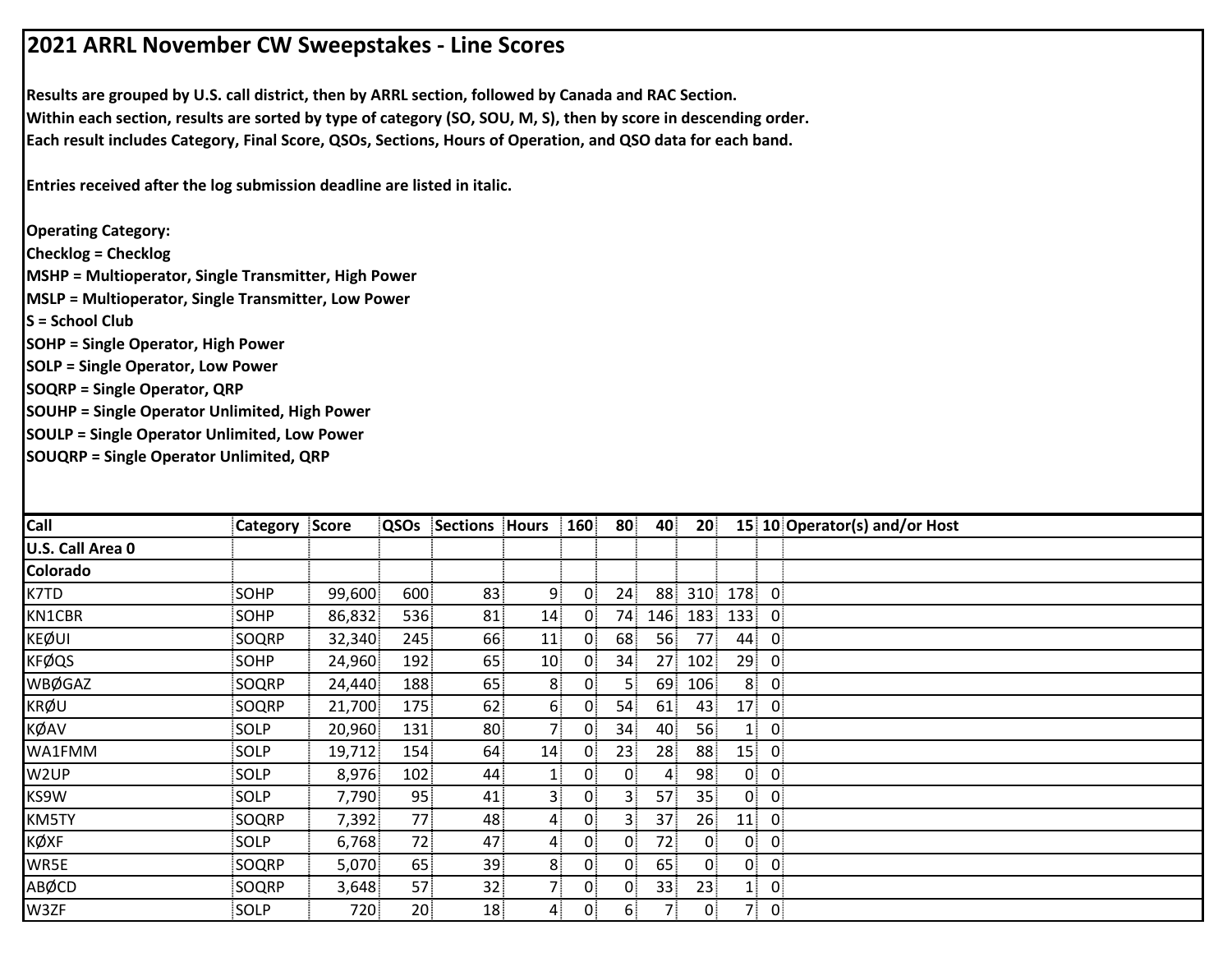| N7SE              | SOLP        | 588            | 21             | 14                | $\overline{\mathbf{3}}$ | $\overline{0}$ | $\overline{0}$    | 9              | 12                | $\overline{0}$  | $\overline{0}$          |
|-------------------|-------------|----------------|----------------|-------------------|-------------------------|----------------|-------------------|----------------|-------------------|-----------------|-------------------------|
| KØGUZ             | SOLP        | 476            | 17             | 14                | 1                       | $\overline{0}$ | $\overline{0}$    | $\overline{0}$ | 17                | $\overline{0}$  | $\overline{\mathbf{0}}$ |
| NO <sub>2</sub> D | SOQRP       | 12             | $\overline{2}$ | 3 <sup>3</sup>    | $\overline{0}$          | $\mathbf{0}$   | 0 <sup>1</sup>    | $\overline{0}$ | $\mathbf{1}$      | 1 <sub>1</sub>  | $\overline{0}$          |
| WSØUP             | SOQRP       | 2 <sup>1</sup> | 1 <sup>1</sup> | $1^{\frac{1}{2}}$ | $\mathbf{1}$            | 0              | $\overline{0}$    | $\overline{0}$ | $\mathbf{1}$      | $\overline{0}$  | $\overline{0}$          |
| KØEU              | SOUHP       | 232,224        | 1,416          | 82                | 24                      | $\overline{0}$ | 202               | 532            | 583               | 99              | $\overline{0}$          |
| AD1C              | SOULP       | 130,032        | 774            | 84                | 18                      | $\overline{0}$ | $\mathbf{1}$      | 330            | 383               | 60              | $\overline{0}$          |
| <b>NØTA</b>       | SOUHP       | 82,170         | 495            | 83                | 11                      | $\mathbf{0}$   | 59                | 169            | 260               | 7 <sup>1</sup>  | $\overline{0}$          |
| NN7A              | SOULP       | 57,236         | 349            | 82                | 16                      | $\overline{0}$ | 89                | 74             | 153               | 33              | $\overline{0}$          |
| N2DEE             | SOULP       | 11,712         | 122            | 48                | 9                       | $\overline{0}$ | 14                | 55             | 53                | $\overline{0}$  | $\overline{0}$          |
| WØGAS             | SOUHP       | 10,800         | 75             | 72                | 5                       | $\overline{0}$ | 28                | 41             | 5 <sub>1</sub>    | 1 <sub>1</sub>  | $\mathbf 0$             |
| AB4BA             | SOUHP       | 9,300          | 93             | 50                | 9                       | $\overline{0}$ | 20                | 19             | 48                | 6 <sup>1</sup>  | $\overline{0}$          |
| KO9V              | SOULP       | 8,232          | 84             | 49                | 6                       | 0              | $\overline{0}$    | 37             | 18                | 29              | $\mathbf{0}$            |
| lowa              |             |                |                |                   |                         |                |                   |                |                   |                 |                         |
| NØNI (AG9A, op)   | SOLP        | 179,424        | 1,068          | 84                | 24                      | $\overline{0}$ | 349               | 302            | 385               | 32              | $\overline{0}$          |
| NØAC              | SOLP        | 128,454        | 813            | 79                | 22                      | $\overline{0}$ | 239               | 334            | 201               | 39              | $\overline{0}$          |
| WØEWD             | SOHP        | 114,504        | 734            | 78                | 14                      | $\overline{0}$ | 205               | 244            | 275               | 10 <sub>1</sub> | $\overline{0}$          |
| NØAV              | <b>SOHP</b> | 78,210         | 495            | 79                | $\overline{7}$          | $\overline{0}$ | 22                | 373            | 90                | 10 <sup>1</sup> | $\overline{0}$          |
| NG7A              | SOLP        | 69,204         | 438            | 79                | 14                      | $\mathbf{0}$   | 66                | 172            | 141               | 59              | $\overline{0}$          |
| N9HDE             | SOLP        | 56,240         | 370            | 76                | 21                      | $\mathbf{0}$   | 23 <sup>1</sup>   | 285            | 35                | 27              | $\mathbf{0}$            |
| ADØRW             | SOLP        | 49,096         | 323            | 76                | 15                      | $\overline{0}$ | 38 <sup>2</sup>   | 176            | 77                | 32              | $\overline{0}$          |
| <b>KØEWS</b>      | SOLP        | 29,614         | 221            | 67                | 8                       | $\mathbf{0}$   | 69                | 65             | 46                | 41              | $\overline{0}$          |
| WBØB              | SOLP        | 17,328         | 152            | 57                | 11                      | $\overline{0}$ | 75                | 32             | 33                | 12              | $\overline{0}$          |
| N1XK              | SOHP        | 8,000          | 80             | 50                | $\overline{3}$          | 0              | 39                | 28             | 8 <sup>1</sup>    | 5 <sup>1</sup>  | $\overline{0}$          |
| ĸwøj              | SOLP        | 7,360          | 80             | 46                | $\overline{2}$          | $\overline{0}$ | $\overline{0}$    | 80             | $\overline{0}$    | $\overline{0}$  | $\mathbf 0$             |
| <b>KEØIAT</b>     | SOLP        | 420            | 15             | 14                | 3 <sup>1</sup>          | 0 <sup>1</sup> | $5^{\frac{1}{3}}$ | $\overline{2}$ | $6^{\frac{1}{3}}$ | 2 <sup>1</sup>  | $\mathbf 0$             |
| NUØQ              | SOULP       | 88,396         | 539            | 82                | 18                      | $\overline{0}$ | 174               | 187            | 174               | $\overline{4}$  | $\overline{0}$          |
| NØXR              | SOUHP       | 85,176         | 507            | 84                | 13                      | $\overline{0}$ | 95                | 245            | 166               | $\mathbf{1}$    | $\overline{0}$          |
| KØINR             | SOUHP       | 42,672         | 254            | 84                | 16                      | $\mathbf{0}$   | 36 <sup>1</sup>   | 109            | 58                | 51              | $\overline{0}$          |
| NØMA              | <b>MSHP</b> | 59,808         | 356            | 84                | 14                      | $\mathbf{0}$   | 69                | 152            | 108               | 27              | 0 (Ops: WØODS, W7II)    |
| <b>Kansas</b>     |             |                |                |                   |                         |                |                   |                |                   |                 |                         |
| <b>NSØR</b>       | SOHP        | 157,080        | 935            | 84                | 23                      |                | 0 270 311 335     |                |                   | 19              | $\overline{0}$          |
| AAØFO             | SOLP        | 79,868         | 487            | 82                | 15                      | $\overline{0}$ | 195               | 110            | 126               | 56              | $\overline{0}$          |
| WØUY              | SOLP        | 45,600         | 300            | 76                | 11                      | $\overline{0}$ | 42                | 114            | 113               | 31              | $\overline{0}$          |
| WØYJT             | SOLP        | 21,760         | 170            | 64                | 15                      | $\overline{0}$ | $\overline{0}$    | 36             | 121               | 13              | $\overline{0}$          |
| ABØTX             | SOHP        | 18,768         | 184            | 51                | $\overline{a}$          | 0 <sup>1</sup> | 20                | 13             | 58                | 93              | $\overline{0}$          |
| КАØВМХ            | SOHP        | 14,840         | 140            | 53                | 11                      | $\mathbf{0}$   | 35 <sub>1</sub>   | 32             | 73                | $\overline{0}$  | $\mathbf{0}$            |
| K3PA              | SOHP        | 7,410          | 95             | 39                | $\mathbf{1}$            | 0 <sup>1</sup> | $\mathbf{0}$      | $\mathbf{0}$   | 95                | $\overline{0}$  | $\overline{0}$          |
| KØWRY             | SOLP        | 6,450          | 75             | 43                | 6                       | $\mathbf{0}$   | 20                | 11             | 31                | 13              | $\mathbf 0$             |
| NJ8M              | SOUHP       | 141,432        | 852            | 83                | 24                      | 0 <sub>1</sub> | 214               | 352            | 286               | $\overline{0}$  | $\overline{0}$          |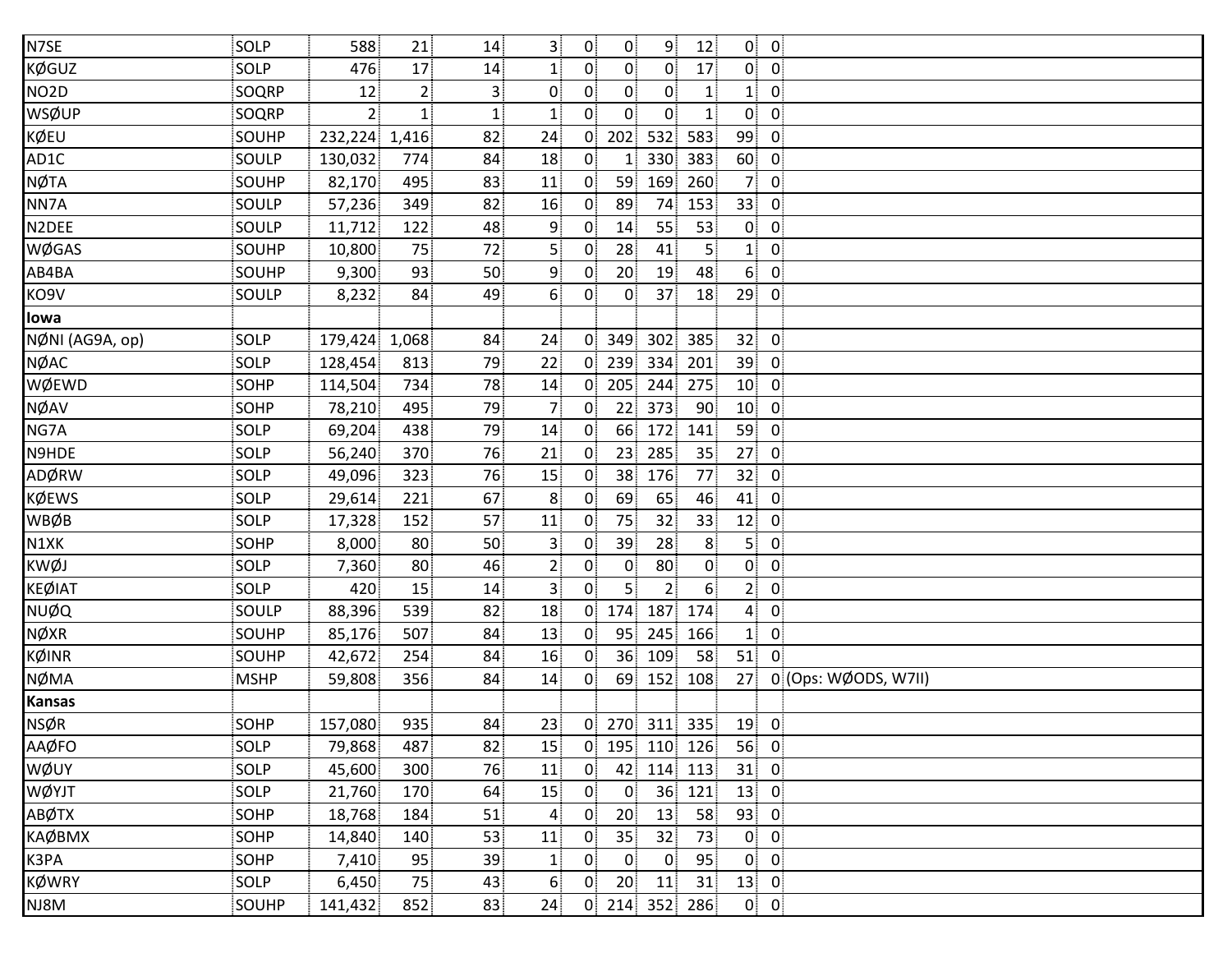| KØVBU             | SOULP        | 118,272       | 704 | 84 | 19                      | $\overline{0}$ | 220             | 141            | 331            | 12 <sub>1</sub> | $\overline{0}$            |
|-------------------|--------------|---------------|-----|----|-------------------------|----------------|-----------------|----------------|----------------|-----------------|---------------------------|
| <b>NRØP</b>       | SOUHP        | 22,244        | 134 | 83 | 10                      | $\overline{0}$ | 50              | 43             | 38             | 3 <sup>1</sup>  | $\overline{0}$            |
| KØFJ              | SOUHP        | 9,894         | 97  | 51 | 4                       | $\mathbf{0}$   | $\mathbf{0}$    | 44             | 51             | 2 <sup>1</sup>  | $\overline{0}$            |
| ADØAB             | SOUHP        | 9,800         | 100 | 49 | 5 <sup>1</sup>          | 0              | 29              | $\overline{4}$ | 64             | 3 <sup>1</sup>  | $\mathbf 0$               |
| ACØE              | SOUHP        | 4,590         | 51  | 45 | 3                       | $\mathbf{0}$   | $\overline{0}$  | 27             | 24             | $\overline{0}$  | $\Omega$                  |
| ABØS              | <b>MSHP</b>  | 200,760 1,195 |     | 84 | 24                      | $\Omega$       | 203             | 465            | 465            | 62              | 0 (Ops: ABØS, KØWA, WØNO) |
| кøнс              | $\mathsf{S}$ | 162,624       | 968 | 84 | 22                      | $\overline{0}$ | 276             | 364            | 180            | 148             | 0 (Ops: WØBH)             |
| <b>Minnesota</b>  |              |               |     |    |                         |                |                 |                |                |                 |                           |
| NAØN (@WØZT)      | SOLP         | 179,760 1,070 |     | 84 | 24                      | $\Omega$       | 204             | 455            | 379            | 32 <sub>1</sub> | $\overline{0}$            |
| <b>ACØW</b>       | SOLP         | 130,216       | 794 | 82 | 22                      | $\overline{0}$ | 170             | 229            | 355            | 40              | 0                         |
| WØOR              | SOLP         | 121,464       | 723 | 84 | 16                      | 0              | 171             | 245            | 271            | 36              | $\overline{0}$            |
| WØAAE             | SOLP         | 78,128        | 514 | 76 | 11                      | 0              | 38              | 289            | 187            | $\overline{0}$  | $\overline{0}$            |
| WØZQ              | SOHP         | 74,576        | 472 | 79 | 10                      | 0              | 8 <sup>1</sup>  | 225            | 231            | 8 <sup>1</sup>  | $\overline{0}$            |
| WØPR              | SOHP         | 70,680        | 465 | 76 | 8 <sup>1</sup>          | 0 <sup>1</sup> | $\overline{0}$  | 301            | 164            | 0 <sub>0</sub>  |                           |
| KØTI              | SOLP         | 69,280        | 433 | 80 | 15                      | $\mathbf{0}$   | 200             | 50             | 122            | 61              | 0                         |
| <b>KMØO</b>       | SOHP         | 63,804        | 409 | 78 | $\overline{7}$          | $\mathbf{0}$   | $\overline{0}$  | 159            | 231            | 19              | $\overline{0}$            |
| KØJJR             | <b>SOHP</b>  | 61,778        | 391 | 79 | 18                      | 0              | 77              | 132            | 131            | 51              | $\mathbf 0$               |
| <b>AEØEE</b>      | SOLP         | 49,588        | 322 | 77 | 12                      | 0              | $\overline{0}$  | 199            | 62             | 61              | $\mathbf 0$               |
| KØLD (WAØMHJ, op) | SOLP         | 46,720        | 320 | 73 | 5                       | 0              | 35 <sup>1</sup> | 231            | 43             | 11              | $\overline{0}$            |
| <b>KØEA</b>       | SOLP         | 40,588        | 278 | 73 | $\overline{7}$          | $\overline{0}$ | 100             | 108            | 69             | $\mathbf{1}$    | $\overline{0}$            |
| K9DU              | SOHP         | 39,864        | 302 | 66 | $\overline{4}$          | $\overline{0}$ | 0               | 182            | 120            | $\overline{0}$  | $\overline{0}$            |
| кøтс              | SOHP         | 35,604        | 258 | 69 | $\overline{9}$          | $\mathbf{0}$   | 47              | 142            | 64             | 5 <sub>1</sub>  | $\mathbf 0$               |
| NØUK              | SOLP         | 35,550        | 237 | 75 | 13                      | $\mathbf{0}$   | 11              | 148            | 68             | 10              | $\overline{0}$            |
| <b>KBØNES</b>     | SOLP         | 25,976        | 191 | 68 | 17                      | 0              | 42              | 68             | 57             | 24              | $\mathbf 0$               |
| <b>KAØPQW</b>     | SOLP         | 25,760        | 230 | 56 | 13                      | 0              | 125             | 73             | $\mathbf 0$    | 32              | $\overline{0}$            |
| <b>NØKK</b>       | SOLP         | 23,058        | 189 | 61 | 5 <sup>1</sup>          | 0              | 91              | 98             | $\overline{0}$ | $\mathbf{0}$    | $\overline{0}$            |
| <b>KBØR</b>       | SOLP         | 22,490        | 173 | 65 | 10                      | 0              | 23              | 71             | 58             | 21              | $\mathbf 0$               |
| WØZF              | SOLP         | 21,480        | 179 | 60 | 8 <sup>1</sup>          | $\mathbf{0}$   | 26              | 109            | 22             | 22              | $\mathbf 0$               |
| AFØZ              | SOLP         | 19,536        | 148 | 66 | 12                      | $\mathbf{0}$   | 13              | 74             | 31             | 30              | 0                         |
| <b>NEØU</b>       | SOHP         | 17,732        | 143 | 62 | $\overline{\mathbf{3}}$ | $\mathbf{0}$   | 26              | 81             | 28             | 8               | 0                         |
| <b>NØBM</b>       | SOLP         | 17,490        | 165 | 53 | 8                       | 0              | 0               | $\overline{0}$ | $\overline{0}$ | $\overline{0}$  | $\overline{0}$            |
| NØUY              | SOLP         | 17,112        | 138 | 62 | 6                       | $\overline{0}$ | 26              | 71             | 41             | $0 \quad 0$     |                           |
| WAØWOV            | SOLP         | 14,144        | 136 | 52 | 8                       | $\overline{0}$ | $\mathbf{1}$    | 37             | 58             | 40              | $\overline{0}$            |
| W6GMT             | SOLP         | 11,000        | 110 | 50 | 10                      | 0              | 20 <sub>1</sub> | 49             | 41             | $\mathbf{0}$    | $\mathbf 0$               |
| WB9YLZ            | SOLP         | 10,600        | 100 | 53 | $\overline{7}$          | $\overline{0}$ | $\overline{0}$  | $\mathbf{0}$   | $\mathbf 0$    | $\overline{0}$  | $\overline{0}$            |
| <b>KEØTT</b>      | SOLP         | 6,240         | 80  | 39 | $\mathbf{3}$            | 0              | $\overline{0}$  | 36             | 26             | 18              | $\mathbf 0$               |
| KØUU              | SOQRP        | 4,104         | 76  | 27 | $6 \overline{6}$        | 0              | $\overline{0}$  | $\overline{0}$ | $\mathbf 0$    | 76              | $\overline{0}$            |
| WAØLIF            | SOLP         | 2,538         | 47  | 27 | $\overline{4}$          | $\overline{0}$ | $\overline{0}$  | 20             | 18             | 9 <sub>1</sub>  | $\overline{0}$            |
| KØKP              | SOLP         | 816           | 24  | 17 | $\mathbf{1}$            | 0 <sub>1</sub> | 24              | $\mathbf{0}$   | $\overline{0}$ | $0$ 0           |                           |
|                   |              |               |     |    |                         |                |                 |                |                |                 |                           |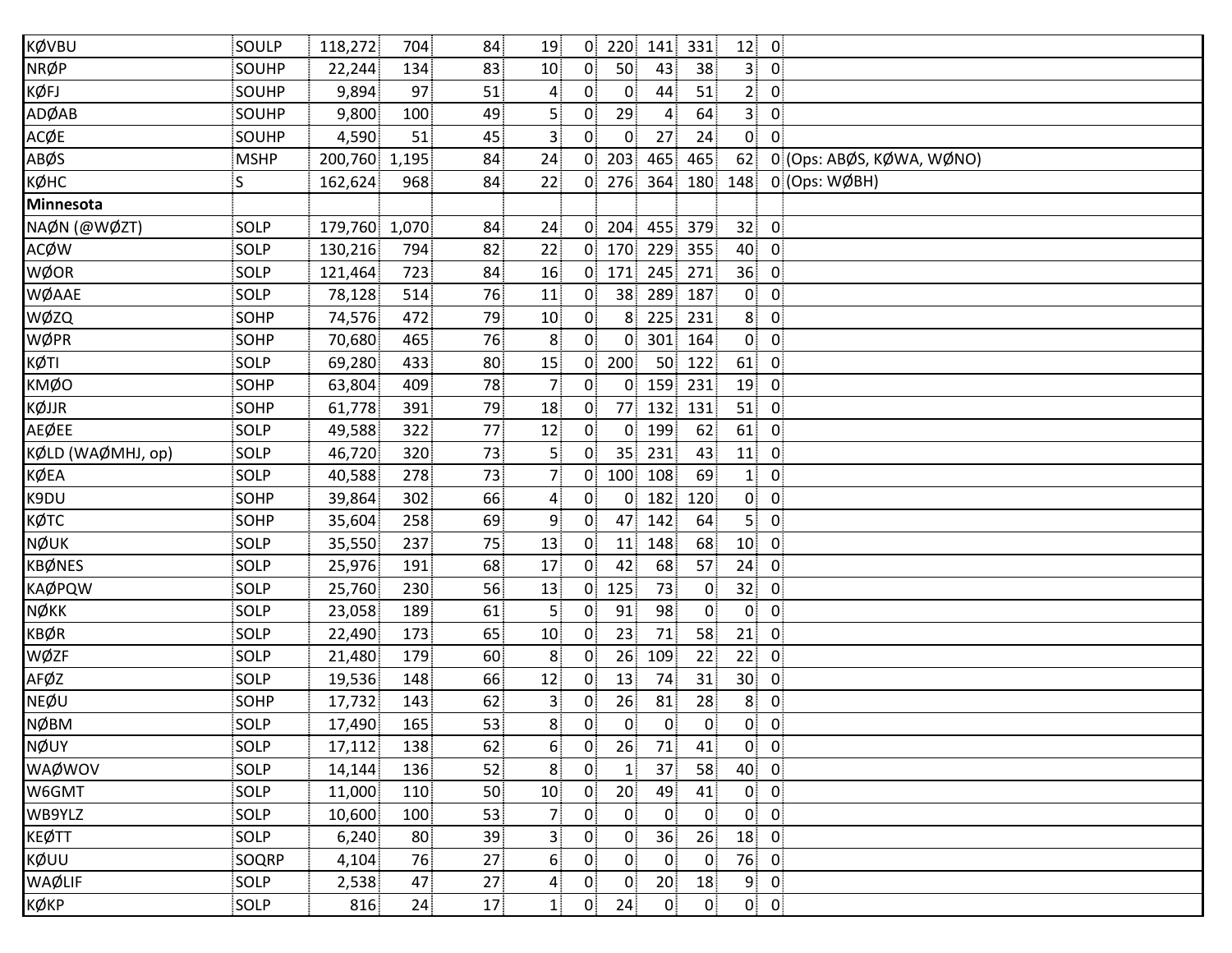| ADØQM           | SOQRP       | 416             | 13  | 16             | $\overline{2}$   | $\mathbf{0}$   | 0               | 13             | $\mathbf{0}$   | $\overline{0}$  | $\overline{\mathbf{0}}$ |
|-----------------|-------------|-----------------|-----|----------------|------------------|----------------|-----------------|----------------|----------------|-----------------|-------------------------|
| WØMN            | SOHP        | 30 <sub>1</sub> | 3   | 5 <sup>1</sup> | $\mathbf{1}$     | 0 <sup>1</sup> | $\overline{0}$  | $\overline{3}$ | $\overline{0}$ | $\overline{0}$  | $\overline{0}$          |
| <b>NØAT</b>     | SOULP       | 146,832         | 874 | 84             | 21               | $\mathbf{0}$   | 236             | 340            | 268            | 30 <sup>1</sup> | $\overline{0}$          |
| KØAD            | SOULP       | 132,720         | 790 | 84             | 16               | 0              | 99              | 330            | 315            | 46              | $\overline{0}$          |
| KØPC            | SOUHP       | 119,952         | 714 | 84             | 14               | $\overline{0}$ | 115             | 262            | 289            | 48              | $\overline{0}$          |
| ҜØ҆МҎҤ          | SOULP       | 107,016         | 637 | 84             | 20               | $\overline{0}$ | 126             | 264            | 196            | 51              | $\overline{0}$          |
| NØHJZ           | SOULP       | 101,412         | 626 | 81             | 16               | $\overline{0}$ | 272             | 228            | 116            | 10              | $\overline{0}$          |
| WØPI            | SOULP       | 100,532         | 613 | 82             | 13               | $\overline{0}$ | 99              | 146            | 354            | 14              | $\overline{0}$          |
| K4IU            | SOUHP       | 94,284          | 582 | 81             | 15               | 0 <sup>1</sup> | 166             | 259            | 112            | 45              | $\overline{0}$          |
| NØBUI           | SOUHP       | 93,126          | 561 | 83             | 19               | $\overline{0}$ | 158             | 248            | 124            | 31              | $\mathbf 0$             |
| KØMD            | SOUHP       | 91,348          | 557 | 82             | 11               | $\mathbf{0}$   | 79              | 114            | 353            | 11              | $\overline{0}$          |
| KØTG            | SOUHP       | 88,872          | 529 | 84             | 13               | 0              | 53              | 279            | 126            | 71              | $\mathbf 0$             |
| KIØF            | SOUHP       | 86,264          | 526 | 82             | 16               | $\overline{0}$ | 123             | 290            | 101            | 12              | $\mathbf 0$             |
| AAØAW           | SOULP       | 82,834          | 499 | 83             | 15               | $\overline{0}$ | 59              | 112            | 271            | 57              | $\overline{0}$          |
| <b>NØUR</b>     | SOUQRP      | 81,120          | 507 | 80             | 18               | 0 <sup>1</sup> | 120             | 99             | 230            | 58              | $\overline{0}$          |
| KTØR (KØOB, op) | SOULP       | 45,600          | 304 | 75             | $6 \overline{6}$ | $\overline{0}$ | $\overline{0}$  | 170            | 104            | 30 <sup>°</sup> | $\overline{0}$          |
| WBØN            | SOULP       | 37,240          | 245 | 76             | 11               | $\mathbf{0}$   | 47              | 59             | 98             | 41              | $\mathbf{0}$            |
| WØERP           | SOUHP       | 24,016          | 158 | 76             | $\overline{7}$   | $\overline{0}$ | 32              | 42             | 76             | 8 <sup>1</sup>  | $\overline{0}$          |
| NIØK            | SOUHP       | 22,272          | 174 | 64             | 8                | $\overline{0}$ | 36              | 66             | 35             | 37              | $\mathbf 0$             |
| K1KD            | SOUHP       | 19,256          | 166 | 58             | $\overline{2}$   | $\mathbf{0}$   | 84              | 82             | $\overline{0}$ | $\overline{0}$  | $\overline{0}$          |
| KCØRET          | SOUHP       | 9,016           | 98  | 46             | $\overline{4}$   | $\overline{0}$ | $\overline{0}$  | $\mathbf{0}$   | 94             | $\overline{4}$  | $\overline{0}$          |
| WØBM            | SOUHP       | 5,304           | 68  | 39             | $\overline{3}$   | $\mathbf{0}$   | $\overline{0}$  | 68             | $\overline{0}$ | $\overline{0}$  | $\mathbf{0}$            |
| WØAD            | SOUHP       | 1,334           | 29  | 23             | $\mathbf{1}$     | 0              | 10 <sup>1</sup> | 6 <sup>1</sup> | $\overline{3}$ | 10              | $\overline{0}$          |
| кØнв            | <b>MSHP</b> | 133,056         | 792 | 84             | 21               | $\overline{0}$ | 194             | 288            | 294            | 16              | 0 (Ops: KØCKB, KØHB)    |
| KØJE            | <b>MSLP</b> | 3,608           | 41  | 44             | $\overline{7}$   | 0 <sup>1</sup> | $\overline{0}$  | 14             | 14             | 13              | 0 (Ops: KØJA, KØJE)     |
| <b>Missouri</b> |             |                 |     |                |                  |                |                 |                |                |                 |                         |
| NØTT            | SOLP        | 99,256          | 653 | 76             | 18               | $\overline{0}$ | $\overline{0}$  | 499            | 145            | 9 <sub>1</sub>  | $\overline{0}$          |
| KØDEQ           | SOHP        | 88,160          | 551 | 80             | 11               | $\overline{0}$ | 175             | 155            | 149            | 72              | $\overline{0}$          |
| N7WY            | SOLP        | 71,604          | 442 | 81             | 15               | $\overline{0}$ | 101             | 136            | 194            | 11              | $\overline{0}$          |
| WAØBJR          | SOLP        | 60,344          | 397 | 76             | 21               | $\mathbf{0}$   | 77              | 137            | 177            | 6 <sup>1</sup>  | 0                       |
| WAØRVK          | SOLP        | 42,000          | 280 | 75             | 18               | $\overline{0}$ | 41              | 205            | 32             | 2 <sup>1</sup>  | $\overline{0}$          |
| NØSSM           | SOQRP       | 35,280          | 252 | 70             | 11               | $\overline{0}$ | 69              | 77             | 91             | 15              | $\overline{0}$          |
| AI6O            | SOLP        | 30,290          | 233 | 65             | 7 <sup>1</sup>   | $\overline{0}$ | $\overline{0}$  | 124            | 58             | 51              | $\overline{0}$          |
| WØPF            | SOLP        | 22,528          | 176 | 64             | 10               | $\mathbf{0}$   | 78              | 66             | 5 <sub>1</sub> | 27 <sub>1</sub> | $\overline{0}$          |
| AAØCL           | SOLP        | 22,494          | 163 | 69             | 11               | 0 <sup>1</sup> | 54              | 56             | 47             | 6 <sup>1</sup>  | $\mathbf 0$             |
| WA7NPX          | SOLP        | 21,376          | 167 | 64             | 9                | 0              | 27              | 81             | 59             | 0               | 0                       |
| WO7U            | SOLP        | 14,160          | 118 | 60             | 5 <sup>1</sup>   | $\overline{0}$ | 31              | 55             | 22             | 10              | $\overline{0}$          |
| WBØQLU          | SOLP        | 14,152          | 122 | 58             | 5                | $\overline{0}$ | 17              | 51             | 49             | 5 <sup>1</sup>  | $\mathbf{0}$            |
| WX8C            | SOUHP       | 131,880         | 785 | 84             | 21               | 0 <sub>1</sub> | 215             | 407            | 111            | 52              | $\overline{0}$          |
|                 |             |                 |     |                |                  |                |                 |                |                |                 |                         |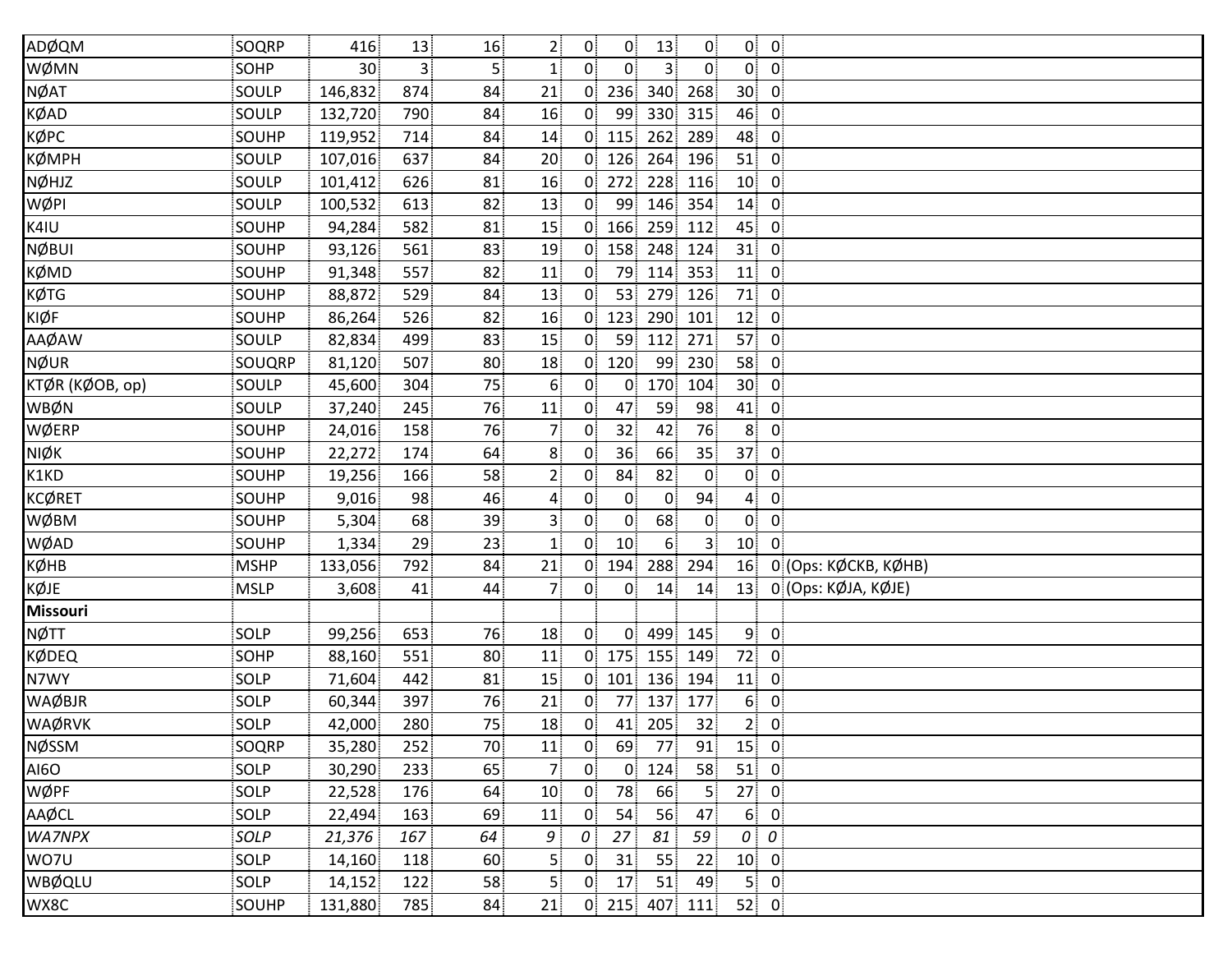| NØAX                | SOUHP          | 130,536       | 777            | 84              | 14               | $\overline{0}$ | 218             | 292             | 217            | 50<br>$\overline{0}$              |                               |
|---------------------|----------------|---------------|----------------|-----------------|------------------|----------------|-----------------|-----------------|----------------|-----------------------------------|-------------------------------|
| NWØM                | SOULP          | 92,904        | 553            | 84              | 15               | $\overline{0}$ | 141             | 188             | 143            | 81<br>$\overline{0}$              |                               |
| WØTT                | SOUHP          | 78,186        | 471            | 83              | 16               | $\overline{0}$ | 133             | 217             | 112            | 9<br>$\overline{0}$               |                               |
| AC5K                | SOULP          | 72,488        | 442            | 82              | 16               | $\overline{0}$ | 108             | 126             | 139            | 69<br>$\overline{0}$              |                               |
| KKØU                | SOUQRP         | 69,554        | 419            | 83              | 20               | $\overline{0}$ | 52              | 195             | 127            | 45<br>$\mathbf{0}$                |                               |
| <b>WZØW</b>         | SOULP          | 28,564        | 193            | 74              | 10               | $\overline{0}$ | 27              | 30 <sup>°</sup> | 121            | 15<br>$\overline{0}$              |                               |
| WEØDX               | SOULP          | 18,088        | 133            | 68              | $\overline{7}$   | $\overline{0}$ | $\mathbf{0}$    | 57              | 44             | 32<br>$\overline{0}$              |                               |
| <b>Nebraska</b>     |                |               |                |                 |                  |                |                 |                 |                |                                   |                               |
| кØІТС               | SOLP           | 48,544        | 328            | 74              | 12               | $\overline{0}$ | 45              | 138             | 89             | 56<br>$\overline{0}$              |                               |
| NØGN                | SOHP           | 41,588        | 281            | 74              | 12               | $\overline{0}$ | 14 <sup>1</sup> | 82              | 154            | 31<br>$\mathbf 0$                 |                               |
| N6RSH               | SOHP           | 5,576         | 68             | 41              | $\overline{3}$   | $0^{\circ}$    | $\overline{0}$  | 17              | 45             | 6 <sup>1</sup><br>$\overline{0}$  |                               |
| <b>KBØLF</b>        | <b>SOHP</b>    | 4,510         | 55             | 41              | 5 <sub>1</sub>   | $\overline{0}$ | 15              | 9               | 19             | 12 <sub>1</sub><br>$\overline{0}$ |                               |
| W7MSL               | SOLP           | 1,776         | 37             | 24              | $\overline{3}$   | $0^{\circ}$    | $\overline{0}$  | $\overline{0}$  | $\mathbf{0}$   | $\mathbf{0}$<br>$\overline{0}$    |                               |
| KØIL                | SOULP          | 21,420        | 153            | 70              | 11               | $\overline{0}$ | 46              | 33              | 25             | 49<br>$\overline{0}$              |                               |
| <b>KRØP</b>         | <b>MSHP</b>    | 48,762        | 301            | 81              | 15               | $\mathbf{0}$   | 47              | 110             | 114            | 30 <sup>1</sup>                   | 0 (Ops: KØNC, KRØP)           |
| <b>North Dakota</b> |                |               |                |                 |                  |                |                 |                 |                |                                   |                               |
| N7IV                | <b>SOHP</b>    | 138,444       | 834            | 83              | 17               | $\overline{0}$ | 100             | 432             | 218            | 84<br>$\overline{0}$              |                               |
| KØIDX               | SOHP           | 108,388       | 686            | 79              | 23               | $\overline{0}$ | 88              | 476             | 121            | $\overline{0}$<br>$\mathbf{1}$    |                               |
| <b>KEØA</b>         | SOHP           | 54,560        | 341            | 80 <sup>3</sup> | 14               | $\overline{0}$ |                 | 139             | 163            | 32 <sub>1</sub><br>$\overline{0}$ |                               |
| <b>KØSPU</b>        | SOLP           | 9,216         | 96             | 48              | $6 \overline{6}$ | $\overline{0}$ | 28              | 20              | 41             | 6 <sup>1</sup><br>$\mathbf{1}$    |                               |
| KDØWUQ              | SOLP           | 1,350         | 27             | 25              | $\overline{3}$   | $\overline{0}$ | 1 <sup>1</sup>  | 11              | 15             | $\overline{0}$<br>$\overline{0}$  |                               |
| <b>South Dakota</b> |                |               |                |                 |                  |                |                 |                 |                |                                   |                               |
| <b>WØSD</b>         | SOHP           | 106,860       | 685            | 78              | 14               | $\overline{0}$ | 264             | 262             | 159            | $\overline{0}$<br>$\overline{0}$  |                               |
| W7UT                | SOLP           | 67,404        | 411            | 82              | 17               | $\overline{0}$ | 71              | 179             | 210            | 15<br>$\overline{0}$              |                               |
| NN5SD (KØJV, op)    | SOLP           | 38,880        | 270            | 72              | 13               | $\overline{0}$ | 12              | 82              | 128            | 48<br>$\overline{0}$              |                               |
| <b>WDØT</b>         | SOHP           | 22,892        | 194            | 59              | $\overline{2}$   | $\overline{0}$ | 66              | 128             | $\mathbf{0}$   | $\overline{0}$<br>$\overline{0}$  |                               |
| <b>WBØHHM</b>       | SOLP           | 12            | $\overline{2}$ | 3 <sup>3</sup>  | $\overline{0}$   | $0^{\circ}$    | $0^{\circ}$     | $\overline{0}$  | 2 <sub>1</sub> | $\overline{0}$<br>$\overline{0}$  |                               |
| <b>KTØA</b>         | SOUHP          | 171,864 1,023 |                | 84              | 23               | 0 <sub>1</sub> | 268             | 241             | 491            | $\overline{0}$<br>23              |                               |
| K7BG                | SOULP          | 56,400        | 376            | 75              | $\overline{7}$   | $\Omega$       | 58              | 88              | 224            | 6 <sub>1</sub><br>$\overline{0}$  |                               |
| ҝѻ҃ҝх               | SOULP          | 17,762        | 107            | 83              | $\overline{4}$   | $\mathbf{0}$   | 10              | 36              | 45             | 16<br>$\mathbf 0$                 |                               |
|                     |                |               |                |                 |                  |                |                 |                 |                |                                   |                               |
| Call                | Category Score |               | QSOs           | Sections Hours  |                  | 160            | 80              | 40              | 20             |                                   | 15 10 Operator(s) and/or Host |
| U.S. Call Area 1    |                |               |                |                 |                  |                |                 |                 |                |                                   |                               |
| Connecticut         |                |               |                |                 |                  |                |                 |                 |                |                                   |                               |
| W1QK                | SOLP           | 124,666       | 751            | 83              | 21               | $\overline{0}$ | 251             | 200             | 261            | 39<br>$\overline{0}$              |                               |
| K1RM                | SOHP           | 86,100        | 574            | 75              | 9                | $0^{\circ}$    | 0               | 312             | 169            | 93<br>$\overline{0}$              |                               |
| W1JQ                | SOHP           | 64,680        | 420            | 77              | $\overline{7}$   | $\overline{0}$ | 151             | 143             | 91             | 35 <sub>1</sub><br>$\overline{0}$ |                               |
| N1DID               | SOQRP          | 28,000        | 200            | 70              | 15               | $\overline{0}$ | 26              | 66              | 76             | 32<br>$\overline{0}$              |                               |
| W1EDX               | SOLP           | 26,600        | 190            | 70              | 13               | $\overline{0}$ | 32              | 77              | 68             | 13<br>$\overline{0}$              |                               |
|                     |                |               |                |                 |                  |                |                 |                 |                |                                   |                               |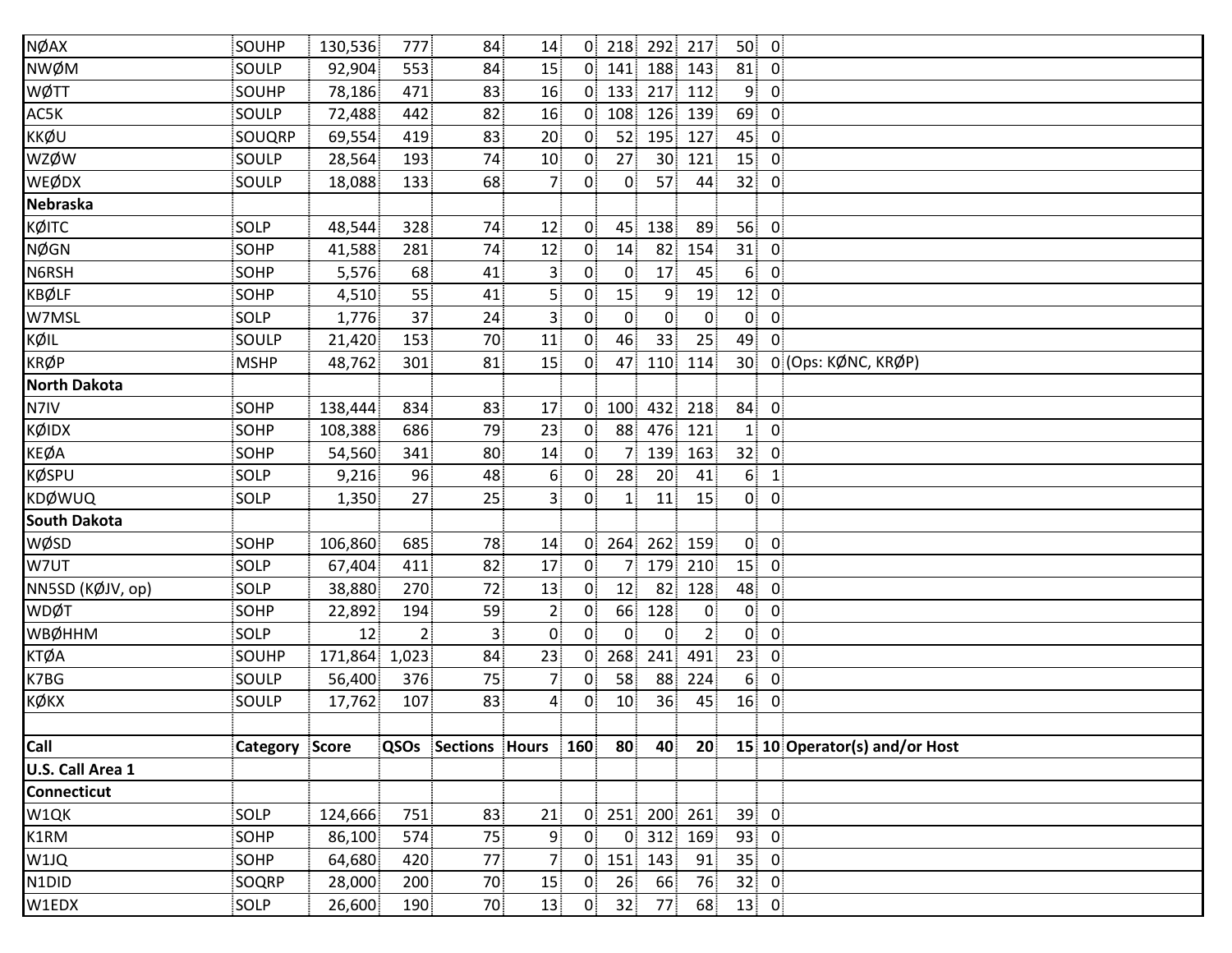| K1RF                         | SOLP         | 23,912  | 196             | 61              | $\overline{9}$  | 0 <sup>1</sup> | 50 <sub>1</sub> | 96             | 46              | $4 \ 0$                           |                      |  |
|------------------------------|--------------|---------|-----------------|-----------------|-----------------|----------------|-----------------|----------------|-----------------|-----------------------------------|----------------------|--|
| K1LHO                        | SOLP         | 12,992  | 112             | 58              | 11              | $\overline{0}$ | 25              | 32             | 38 <sup>3</sup> | $\overline{0}$<br>17              |                      |  |
| W1NG                         | SOUHP        | 93,408  | 556             | 84              | 12              | $\overline{0}$ | 147             | 219            | 129             | 60<br>1                           |                      |  |
| W1RM                         | SOUHP        | 34,608  | 206             | 84              | $\overline{4}$  | $\overline{0}$ | 29              | 80             | 79              | 17<br>$\mathbf{1}$                |                      |  |
| WV1M                         | SOUHP        | 4,400   | 55              | 40              | $\mathbf{3}$    | $\overline{0}$ | $\overline{0}$  | 34             | 4               | 17<br>$\Omega$                    |                      |  |
| W1AW                         | <b>MSHP</b>  | 75,998  | 481             | 79              | 9               | $\mathbf{0}$   | 78              | 93             | 301             | $0$ (Op: W5OV)<br>9               |                      |  |
| <b>Eastern Massachusetts</b> |              |         |                 |                 |                 |                |                 |                |                 |                                   |                      |  |
| K1XM                         | SOLP         | 157,248 | 936             | 84              | 24 <sup>3</sup> | $\Omega$       | 283             | 403            | 173             | 76<br>$\overline{1}$              |                      |  |
| K1VUT                        | SOLP         | 147,928 | 902             | 82              | 24              | $\mathbf{0}$   | 254             | 317            | 279             | 52<br>$\overline{0}$              |                      |  |
| K1HT                         | SOLP         | 93,458  | 563             | 83              | 13              | $\overline{0}$ | 74              | 285            | 169             | 35<br>$\mathbf 0$                 |                      |  |
| W1KM                         | SOLP         | 83,616  | 536             | 78              | 10              | $\overline{0}$ | 96              | 360            | 43              | 36<br>$\mathbf{1}$                |                      |  |
| K1MC                         | <b>SOHP</b>  | 37,050  | 247             | 75              | 14              | $\overline{0}$ | 9               | 124            | 90              | 24<br>$\overline{0}$              |                      |  |
| W1MJ                         | SOLP         | 30,660  | 219             | 70              | $\overline{7}$  | $\overline{0}$ | 64              | 62             | 79              | $\overline{0}$<br>14              |                      |  |
| WO1N                         | SOLP         | 24,310  | 187             | 65              | 6 <sup>1</sup>  | $\overline{0}$ | 58              | 63             | 49              | 17<br>$\overline{0}$              |                      |  |
| K1NTR                        | SOLP         | 21,912  | 166             | 66              | $\overline{7}$  | $\Omega$       | 40              | 79             | 18              | 29<br>0                           |                      |  |
| K1SEC                        | SOLP         | 16,128  | 144             | 56              | 5 <sup>1</sup>  | $\mathbf{0}$   | $\mathbf{0}$    | 50             | 94              | $\mathbf{0}$<br>$\mathbf 0$       |                      |  |
| N1CEO                        | <b>SOLP</b>  | 9,360   | 104             | 45              | 8               | $\overline{0}$ | 15              | 73             | $\overline{2}$  | 14<br>$\overline{0}$              |                      |  |
| W1FJ                         | SOQRP        | 8,858   | 103             | 43              | $\overline{3}$  | $\mathbf{0}$   | 11              | 31             | 48              | 13<br>$\overline{0}$              |                      |  |
| W1TW                         | SOQRP        | 7,400   | 74              | 50 <sup>1</sup> | 8               | $\mathbf{0}$   | 17              | 38             | 19              | $\overline{0}$<br>$\overline{0}$  |                      |  |
| WD1H                         | <b>SOLP</b>  | 1,260   | 30 <sub>1</sub> | 21              | $\mathbf{3}$    | 0              | $\overline{0}$  | 22             | 8 <sup>1</sup>  | $\mathbf{0}$<br>$\overline{0}$    |                      |  |
| WA1VIL                       | SOLP         | 252     | 14              | 9               | $\overline{2}$  | $\overline{0}$ | $\overline{2}$  | 11             | $\mathbf{1}$    | $\overline{0}$<br>$\overline{0}$  |                      |  |
| KM1NDY                       | SOQRP        | 144     | 12              | 6               | $\overline{2}$  | $\overline{0}$ | $0^{\circ}$     | $\overline{0}$ | $\overline{0}$  | $0$ 12                            |                      |  |
| N1QD (@K1KP)                 | SOULP        | 139,440 | 840             | 83              | 24              | 0 <sup>1</sup> | 220             | 319            | 253             | 48<br>$\overline{0}$              |                      |  |
| K1DJ                         | SOUHP        | 67,032  | 399             | 84              | 12              | $\overline{0}$ | 109             | 102            | 147             | 41<br>$\overline{0}$              |                      |  |
| N3ER                         | SOUHP        | 64,176  | 382             | 84              | 10              | $\mathbf{0}$   | 67              | 103            | 206             | 6 <sup>1</sup><br>$\overline{0}$  |                      |  |
| W1UE                         | SOUHP        | 63,744  | 384             | 83              | 8               | $\mathbf{0}$   | 36 <sup>1</sup> | 284            | 46              | 18<br>$\overline{0}$              |                      |  |
| W1FA                         | SOUHP        | 47,712  | 284             | 84              | 10 <sup>1</sup> | $\overline{0}$ | 46              | 93             | 136             | 9 <sup>1</sup><br>$\overline{0}$  |                      |  |
| AC5XK                        | SOULP        | 45,012  | 341             | 66              | 15              | $\mathbf{0}$   | 100             | 150            | 90              | $\mathbf 0$<br>1:                 |                      |  |
| W1KBN                        | SOUHP        | 36,320  | 227             | 80 <sup>3</sup> | $\mathbf{5}$    | $\mathbf{0}$   | 0               | 93             | 94              | 40<br>0                           |                      |  |
| W <sub>2</sub> CS            | <b>SOULP</b> | 29,400  | 210             | 70              | 4               | $\overline{0}$ | 0               | 149            | $\mathbf{0}$    | 61<br>$\mathbf{0}$                |                      |  |
| K1TH                         | SOUHP        | 23,364  | 177             | 66              | 4               | $\overline{0}$ | 7               | 3              | 155             | 12<br>$\overline{0}$              |                      |  |
| AB1J                         | SOULP        | 21,248  | 166             | 64              | 7 <sup>1</sup>  | $\overline{0}$ | $\overline{0}$  | 95             | 19              | 50 <sup>1</sup><br>$\overline{2}$ |                      |  |
| W1FM                         | <b>MSLP</b>  | 57,510  | 355             | 81              | 17              | 0 <sub>1</sub> | 104             | 83             | 95              | 73                                | 0 (Ops: N1SOH, W1FM) |  |
| W1SRG                        | <b>MSHP</b>  | 40,320  | 252             | 80 <sub>1</sub> | 19              | $\overline{0}$ | 22 <sub>1</sub> | 117            | 105             | 8                                 | 0 (Ops: AG1C, K1MT)  |  |
| <b>Maine</b>                 |              |         |                 |                 |                 |                |                 |                |                 |                                   |                      |  |
| KX1E                         | SOLP         | 69,768  | 459             | 76              | 21              | $\overline{0}$ | 144             |                | 170 104         | 41<br>$\overline{0}$              |                      |  |
| N1CGP                        | SOLP         | 43,800  | 292             | 75              | 16              | $\mathbf{0}$   | 97              | 104            | 65              | 26<br>$\overline{0}$              |                      |  |
| WW1ME                        | SOLP         | 43,428  | 282             | 77              | 10              | $\overline{0}$ | 66              | 99             | 105             | 12<br>$\overline{0}$              |                      |  |
| W3AKD                        | <b>SOHP</b>  | 27,010  | 185             | 73              | 13              | $\mathbf{0}$   | 25 <sup>1</sup> | 98             | 48              | $14$ 0                            |                      |  |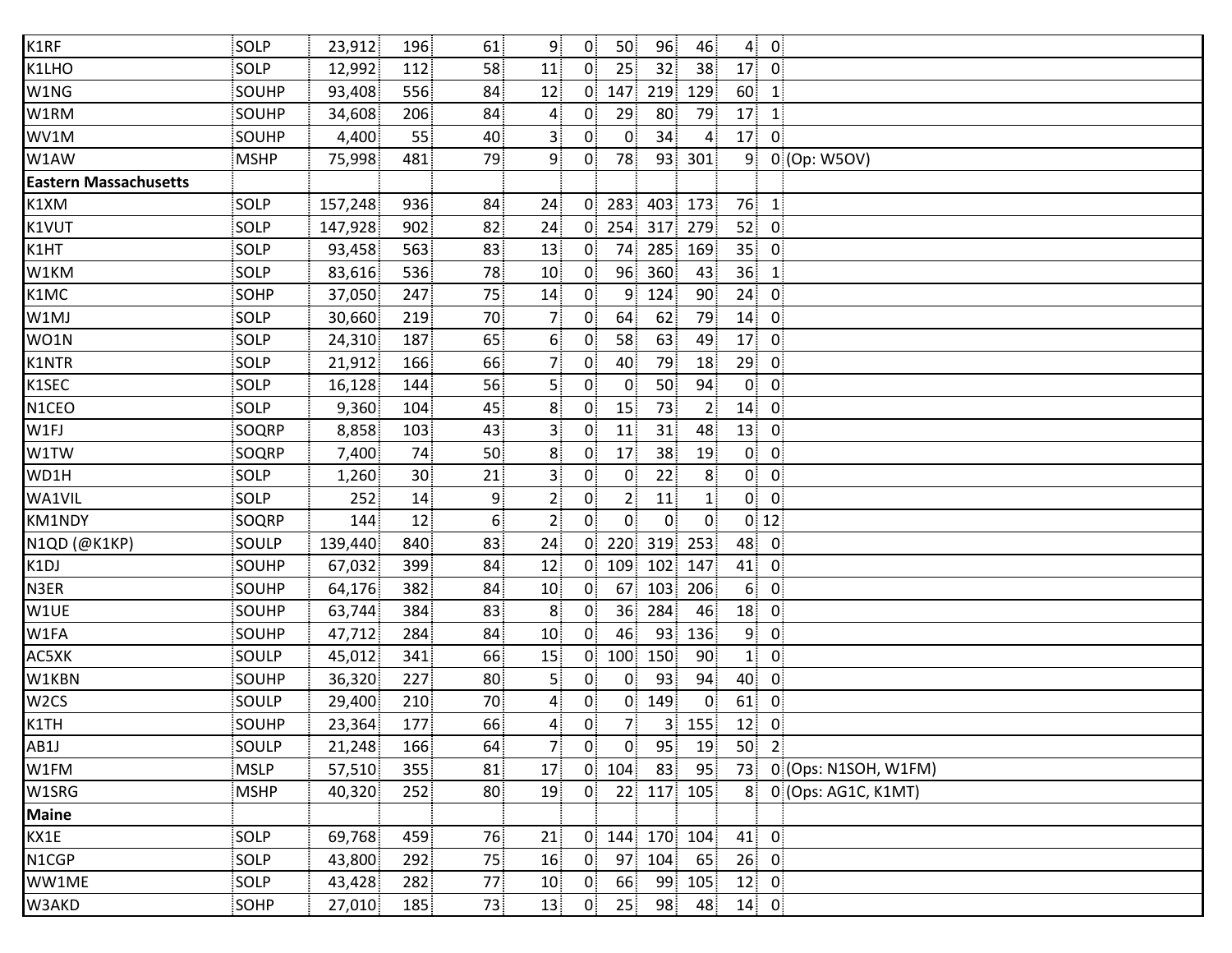| NT1N                         | SOHP        | 7,104         | 74  | 48             | 5                | $\overline{0}$ | $\overline{0}$  | $\overline{0}$  | 58             | 16<br>$\overline{0}$              |  |
|------------------------------|-------------|---------------|-----|----------------|------------------|----------------|-----------------|-----------------|----------------|-----------------------------------|--|
| N5NU                         | SOQRP       | 832           | 26  | 16             | $\overline{4}$   | $\overline{0}$ | $0^{\circ}$     | 26              | $\overline{0}$ | $\overline{0}$<br>$\overline{0}$  |  |
| K1JB                         | SOUHP       | 130,368       | 776 | 84             | 14               | $\overline{0}$ | 72              | 395             | 230            | 77<br>$\overline{2}$              |  |
| K1LZ                         | SOUHP       | 111,294       | 687 | 81             | 16               | $\overline{0}$ | 21              | 256             | 330            | 80<br>$\overline{0}$              |  |
| W1AO                         | SOUHP       | 56,938        | 343 | 83             | 10 <sup>1</sup>  | $\mathbf{0}$   | 54              | 161             | 100            | 28<br>$\overline{0}$              |  |
| K1ESE                        | SOUHP       | 19,304        | 127 | 76             | $6 \overline{6}$ | $\mathbf{0}$   | 24              | 58              | 44             | $\mathbf{1}$<br>$\overline{0}$    |  |
| K1DBO                        | SOUHP       | 10,400        | 80  | 65             | 8                | $\mathbf{0}$   | 23              | 30              | 27             | $\overline{0}$<br>$\overline{0}$  |  |
| <b>New Hampshire</b>         |             |               |     |                |                  |                |                 |                 |                |                                   |  |
| K1RX                         | SOHP        | 137,282       | 827 | 83             | 15               | $\overline{0}$ | 136             | 349             | 287            | 55<br>$\overline{0}$              |  |
| K8CN                         | SOLP        | 69,280        | 433 | 80             | 13               | $\overline{0}$ | 65              | 196             | 106            | 66<br>$\mathbf 0$                 |  |
| WA1T                         | SOLP        | 63,492        | 407 | 78             | 13               | 0              | 355             | 29              | 23             | 0<br>0                            |  |
| KN1H                         | SOLP        | 14,396        | 122 | 59             | 8                | $\mathbf{0}$   | 28              | 31              | 31             | 32 <sub>1</sub><br>$\overline{0}$ |  |
| K1DG                         | SOHP        | 10,816        | 104 | 52             | $\mathbf{1}$     | $\overline{0}$ | 60              | 36              | 8 <sup>1</sup> | $\overline{0}$<br>$\overline{0}$  |  |
| W1ND                         | SOLP        | 8,648         | 92  | 47             | 3 <sup>1</sup>   | $\mathbf{0}$   | $\mathbf{0}$    | 62              | 28             | 2 <sup>1</sup><br>$\overline{0}$  |  |
| K1AR                         | SOUHP       | 177,408 1,056 |     | 84             | 20               | $\overline{0}$ | 188             | 490             | 364            | 14<br>$\overline{0}$              |  |
| K1TR                         | SOULP       | 147,336       | 877 | 84             | 18               | $\overline{0}$ | 162             | 407             | 300            | 8<br>$\overline{0}$               |  |
| AJ1AJ                        | SOUHP       | 73,440        | 459 | 80             | 13               | $\overline{0}$ | 71              | 147             | 238            | 3 <sup>1</sup><br>$\overline{0}$  |  |
| N1KWF                        | SOUHP       | 72,228        | 463 | 78             | 11               | $\overline{0}$ | $\overline{0}$  | 256             | 207            | $\overline{0}$<br>$\overline{0}$  |  |
| AE1T                         | SOUHP       | 65,902        | 397 | 83             | 10 <sub>1</sub>  | $\overline{0}$ | 93              | 106             | 197            | $\overline{0}$<br>$\mathbf{1}$    |  |
| N9NC                         | SOUHP       | 59,428        | 358 | 83             | $\overline{7}$   | $\overline{0}$ | 2 <sup>1</sup>  | 305             | 43             | 8 <sup>1</sup><br>$\overline{0}$  |  |
| NN1SS                        | SOUHP       | 33,670        | 259 | 65             | 5 <sup>1</sup>   | $\overline{0}$ | 33 <sup>1</sup> | 150             | 54             | 22<br>$\overline{0}$              |  |
| <b>Rhode Island</b>          |             |               |     |                |                  |                |                 |                 |                |                                   |  |
| K1PAD                        | SOLP        | 109,980       | 705 | 78             | 21               | $\overline{0}$ | 127             | 449             | 89             | 40<br>$\overline{0}$              |  |
| K1MD                         | SOLP        | 64,306        | 407 | 79             | 18               | $\mathbf{0}$   | 95              | 173             | 127            | 11<br>$\mathbf{1}$                |  |
| K3IU                         | <b>SOHP</b> | 39,168        | 272 | 72             | 9                | $\overline{0}$ | 56              | 103             | 105            | 8 <sup>1</sup><br>$\overline{0}$  |  |
| NC1CC (WA1BXY, op)           | SOHP        | 26,040        | 210 | 62             | $\overline{4}$   | $\overline{0}$ | $\overline{0}$  | 134             | 53             | $\overline{2}$<br>21              |  |
| AJ1DM                        | SOLP        | 14,000        | 140 | 50             | $\mathbf{3}$     | $\overline{0}$ | $\overline{4}$  | 66              | 70             | $\mathbf{0}$<br>$\overline{0}$    |  |
| K1AV                         | SOLP        | 3,762         | 57  | 33             | $\overline{3}$   | $\overline{0}$ | $\overline{0}$  | 33 <sup>3</sup> | 14             | 10 <sup>1</sup><br>$\overline{0}$ |  |
| AB1JV                        | SOUHP       | 34,188        | 231 | 74             | 10 <sup>1</sup>  | $\mathbf{0}$   | 51              | 83              | 86             | 11<br>$\mathbf 0$                 |  |
| Vermont                      |             |               |     |                |                  |                |                 |                 |                |                                   |  |
| W1ECH                        | SOLP        | 37,848        | 249 | 76             | 8                | $\overline{0}$ | 65              | 99              | 59             | 26<br>$\mathbf 0$                 |  |
| W1FP                         | SOLP        | 144           | 9   | 8 <sup>1</sup> | $\mathbf{1}$     | 0 <sup>1</sup> | $\overline{0}$  | $\overline{4}$  | $\overline{0}$ | 5 <sup>1</sup><br>$\overline{0}$  |  |
| W1SJ                         | SOUHP       | 182,616 1,087 |     | 84             | 24               | $\overline{0}$ | 207             | 531             | 349            | $\overline{0}$<br>$\overline{0}$  |  |
| AA1SU                        | SOUHP       | 71,176        | 434 | 82             | 10 <sup>1</sup>  | $\overline{0}$ | 115             | 213             | 106            | $\mathbf{0}$<br>$\overline{0}$    |  |
| K2LE                         | SOUHP       | 57,564        | 369 | 78             | 8 <sup>1</sup>   | $\overline{0}$ | 147             | 121             | 101            | $\overline{0}$<br>$\overline{0}$  |  |
| <b>Western Massachusetts</b> |             |               |     |                |                  |                |                 |                 |                |                                   |  |
| K5ZD                         | <b>SOHP</b> | 201,026 1,211 |     | 83             | 23               | $\overline{0}$ | 194             | 573             | 394            | 50<br>$\overline{0}$              |  |
| KU1N                         | SOQRP       | 12,126        | 129 | 47             | $\overline{7}$   | $\mathbf{0}$   | 30 <sup>1</sup> | 73              | 20             | 6 <sup>1</sup><br>$\overline{0}$  |  |
| KB1W                         | SOUHP       | 116,604       | 711 | 82             | 18               |                | $0$ 129         | 354             | 196            | 32 0                              |  |
|                              |             |               |     |                |                  |                |                 |                 |                |                                   |  |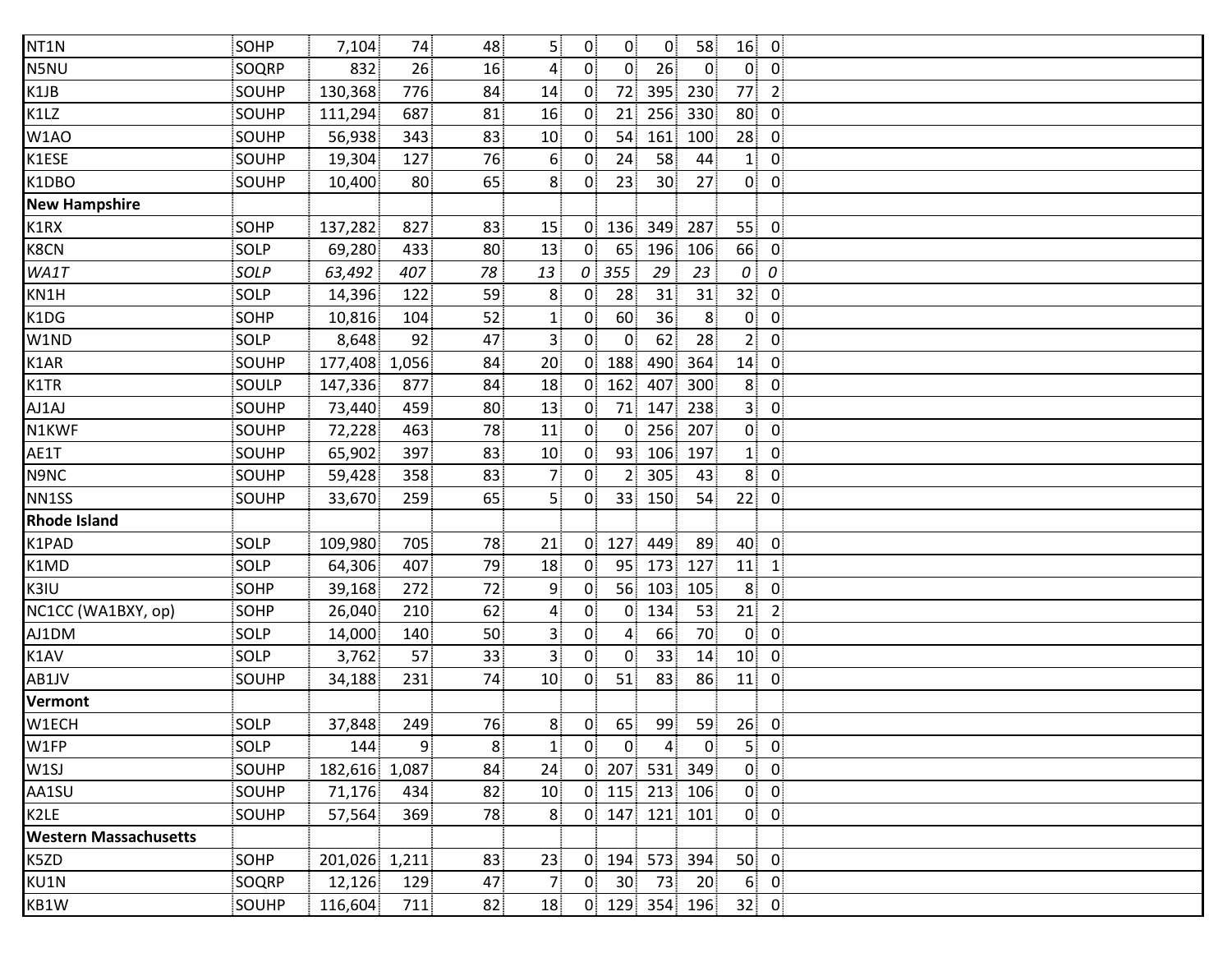| SOUHP       | 93,600 | 585                   |                             | 12                      |                                                                                                          |                 |                                                                                                                                                                                                                                                                             | 226                         | 3 <sup>1</sup>                        |                |                                                                     |
|-------------|--------|-----------------------|-----------------------------|-------------------------|----------------------------------------------------------------------------------------------------------|-----------------|-----------------------------------------------------------------------------------------------------------------------------------------------------------------------------------------------------------------------------------------------------------------------------|-----------------------------|---------------------------------------|----------------|---------------------------------------------------------------------|
| SOULP       | 41,120 | 257                   |                             | $\overline{9}$          |                                                                                                          | 103             | 74                                                                                                                                                                                                                                                                          | 76                          | 4 <sup>1</sup>                        |                |                                                                     |
| SOULP       | 40,606 | 257                   |                             | 6                       |                                                                                                          | 7.              | 99                                                                                                                                                                                                                                                                          | 127                         | 24                                    | $\overline{0}$ |                                                                     |
| SOULP       | 28,282 | 179                   |                             | 5 <sup>1</sup>          | $\mathbf{0}$                                                                                             | 55              | 22                                                                                                                                                                                                                                                                          | 92                          | 10                                    | $\overline{0}$ |                                                                     |
| SOULP       | 17,550 | 117                   |                             | 10 <sup>1</sup>         | $\mathbf{0}$                                                                                             | 20 <sup>1</sup> | 42                                                                                                                                                                                                                                                                          | 49                          | 6 <sup>1</sup>                        | $\overline{0}$ |                                                                     |
|             |        |                       |                             |                         |                                                                                                          |                 |                                                                                                                                                                                                                                                                             |                             |                                       |                |                                                                     |
|             |        | QSOs                  |                             |                         |                                                                                                          | 80              | 40                                                                                                                                                                                                                                                                          | 20 <sub>1</sub>             |                                       |                | 15 10 Operator(s) and/or Host                                       |
|             |        |                       |                             |                         |                                                                                                          |                 |                                                                                                                                                                                                                                                                             |                             |                                       |                |                                                                     |
|             |        |                       |                             |                         |                                                                                                          |                 |                                                                                                                                                                                                                                                                             |                             |                                       |                |                                                                     |
| <b>SOHP</b> | 46,200 | 308                   | 75                          | 16                      | $\overline{0}$                                                                                           | 91              | 94                                                                                                                                                                                                                                                                          | 111                         | 12                                    | $\overline{0}$ |                                                                     |
| SOHP        | 39,440 | 290                   | 68                          | 4                       | $\overline{0}$                                                                                           |                 | 132                                                                                                                                                                                                                                                                         | 86                          | 64                                    | $\overline{0}$ |                                                                     |
| SOLP        | 30,954 | 231                   | 67                          | 9                       | $\mathbf{0}$                                                                                             | 61              |                                                                                                                                                                                                                                                                             | 152                         | 16                                    | $\mathbf 0$    |                                                                     |
| SOLP        | 30,940 | 221                   |                             | 9                       | $\overline{0}$                                                                                           | 37              | 114                                                                                                                                                                                                                                                                         | 56                          | 14                                    | $\overline{0}$ |                                                                     |
| SOQRP       | 20,100 | 150                   | 67                          | 9                       | $\overline{0}$                                                                                           | 54              | 21                                                                                                                                                                                                                                                                          | 53                          | 22                                    | $\overline{0}$ |                                                                     |
| SOQRP       | 5,694  | 73                    |                             | 4                       | $\mathbf{0}$                                                                                             | 18              | 50                                                                                                                                                                                                                                                                          | 5 <sup>1</sup>              | $\mathbf{0}$                          | $\mathbf 0$    |                                                                     |
| SOQRP       | 5,120  | 64                    | 40                          | 8                       | $\mathbf{0}$                                                                                             | 14              | 37                                                                                                                                                                                                                                                                          | $\overline{0}$              | 13                                    | $\mathbf 0$    |                                                                     |
| <b>SOLP</b> | 392    | 14                    | 14                          | $\mathbf{3}$            | 0.                                                                                                       | 12              | 1,                                                                                                                                                                                                                                                                          | $\mathbf{1}$                | $\mathbf{0}$                          | 0              |                                                                     |
| SOLP        | 60     | $\overline{5}$        | 6 <sup>1</sup>              | $\mathbf{1}$            | $\overline{0}$                                                                                           | $\overline{0}$  | 5                                                                                                                                                                                                                                                                           | $\mathbf{0}$                | $\overline{0}$                        | $\overline{0}$ |                                                                     |
| SOUHP       | 84,726 | 523                   | 81                          | 15                      |                                                                                                          | 144             | 242                                                                                                                                                                                                                                                                         | 113                         | 24                                    | $\overline{0}$ |                                                                     |
| SOUHP       | 74,256 | 442                   | 84                          | 12                      |                                                                                                          | 125             | 175                                                                                                                                                                                                                                                                         | 102                         | 40                                    | $\overline{0}$ |                                                                     |
| SOULP       |        | 315                   | 82                          | 15                      | $\overline{0}$                                                                                           |                 | 143                                                                                                                                                                                                                                                                         | 131                         | 2 <sub>1</sub>                        | $\overline{0}$ |                                                                     |
| SOUHP       | 40,992 | 244                   |                             | $\vert$                 | $\Omega$                                                                                                 |                 | 127                                                                                                                                                                                                                                                                         | 75                          | $\overline{4}$                        | $\mathbf 0$    |                                                                     |
| SOUHP       | 23,140 | 178                   | 65                          | $\overline{\mathbf{r}}$ | $\boldsymbol{0}$                                                                                         | 85              | 68                                                                                                                                                                                                                                                                          | 25                          | $\mathbf{0}$                          | $\mathbf 0$    |                                                                     |
| SOUHP       | 15,290 | 139                   |                             | 7 <sub>1</sub>          | $\overline{0}$                                                                                           | 43              | 16                                                                                                                                                                                                                                                                          | 80                          | 0                                     | $\mathbf 0$    |                                                                     |
| SOULP       | 14,504 | 98                    | 74                          | 6                       | $\mathbf{0}$                                                                                             | 16              | 66                                                                                                                                                                                                                                                                          | 15                          | $\mathbf{1}$                          | $\overline{0}$ |                                                                     |
| <b>MSHP</b> | 30,044 | 203                   |                             | 19                      |                                                                                                          | 35              | 58                                                                                                                                                                                                                                                                          | 108                         | 2 <sup>1</sup>                        |                | 0 (Ops: K2JMY, WA2JQK)                                              |
| <b>MSLP</b> | 23,496 | 178                   | 66                          | $\overline{9}$          | $\mathbf{0}$                                                                                             | 74              | 61                                                                                                                                                                                                                                                                          | 43                          |                                       |                | 0 0 (Ops: K1RQ, NJ1F)                                               |
|             |        |                       |                             |                         |                                                                                                          |                 |                                                                                                                                                                                                                                                                             |                             |                                       |                |                                                                     |
| <b>SOHP</b> | 49,136 | 332                   |                             | 12                      | 0                                                                                                        | 97              | 81                                                                                                                                                                                                                                                                          | 122                         | 32 <sup>2</sup>                       | $\mathbf{0}$   |                                                                     |
| <b>SOLP</b> | 33,320 | 238                   | 70                          | 8                       | $\overline{0}$                                                                                           | $\overline{0}$  | $\overline{0}$                                                                                                                                                                                                                                                              | $\mathbf 0$                 | $\overline{0}$                        | $\overline{0}$ |                                                                     |
| SOLP        | 21,060 | 162                   | 65                          | 9                       |                                                                                                          | 0               |                                                                                                                                                                                                                                                                             | 114                         | 0                                     | $\overline{0}$ |                                                                     |
| SOLP        | 15,340 | 130                   | 59                          | 8                       |                                                                                                          | 24              | 58                                                                                                                                                                                                                                                                          | 36                          | 12                                    | $\overline{0}$ |                                                                     |
| SOLP        | 13,464 | 132                   | 51                          | 11                      |                                                                                                          | $\mathbf{A}$    | 53                                                                                                                                                                                                                                                                          | 61                          | 14                                    |                |                                                                     |
| SOLP        | 12,190 | 115                   | 53                          | $\vert$                 | $\mathbf{0}$                                                                                             | 54              | 57                                                                                                                                                                                                                                                                          | $\mathbf{1}$                | 3 <sup>1</sup>                        | $\overline{0}$ |                                                                     |
| SOLP        | 760    | 20 <sup>2</sup>       | 19                          | $\overline{2}$          | $\mathbf{0}$                                                                                             | $\mathbf{0}$    | 17                                                                                                                                                                                                                                                                          | $\mathbf{3}$                | $\mathbf{0}$                          | $\mathbf 0$    |                                                                     |
| <b>SOHP</b> | 616    | 22                    |                             | $\overline{a}$          |                                                                                                          | $\mathbf{0}$    | 22                                                                                                                                                                                                                                                                          | $\mathbf{0}$                | 0                                     | 0              |                                                                     |
| SOUHP       |        | 878                   |                             | 23                      |                                                                                                          |                 |                                                                                                                                                                                                                                                                             |                             | 7                                     | $\mathbf 0$    |                                                                     |
| SOULP       | 48,792 | 321                   |                             | 9                       |                                                                                                          | 119             |                                                                                                                                                                                                                                                                             |                             | 9                                     | $\overline{0}$ |                                                                     |
| SOUHP       |        | 279                   |                             | $\overline{9}$          |                                                                                                          |                 |                                                                                                                                                                                                                                                                             |                             |                                       |                |                                                                     |
|             |        | <b>Category Score</b> | 51,660<br>147,504<br>45,756 |                         | 80<br>80<br>79<br>79<br>75<br>Sections Hours<br>70<br>39<br>84<br>55<br>74<br>74<br>14<br>84<br>76<br>82 | 160             | 0 <sup>1</sup><br>69<br>0 <sup>1</sup><br>$\overline{0}$<br>8<br>$\overline{0}$<br>$\overline{0}$<br>38 <sup>1</sup><br>$\overline{0}$<br>$\overline{0}$<br>$\overline{0}$<br>$\overline{0}$<br>$\overline{0}$<br>165<br>$\overline{0}$<br>$\overline{0}$<br>0 <sub>1</sub> | 287<br>39 <sup>1</sup><br>4 | 48<br>328 378<br>78<br>115<br>128 132 |                | $\overline{0}$<br>$\overline{\mathbf{0}}$<br>$\overline{0}$<br>14 1 |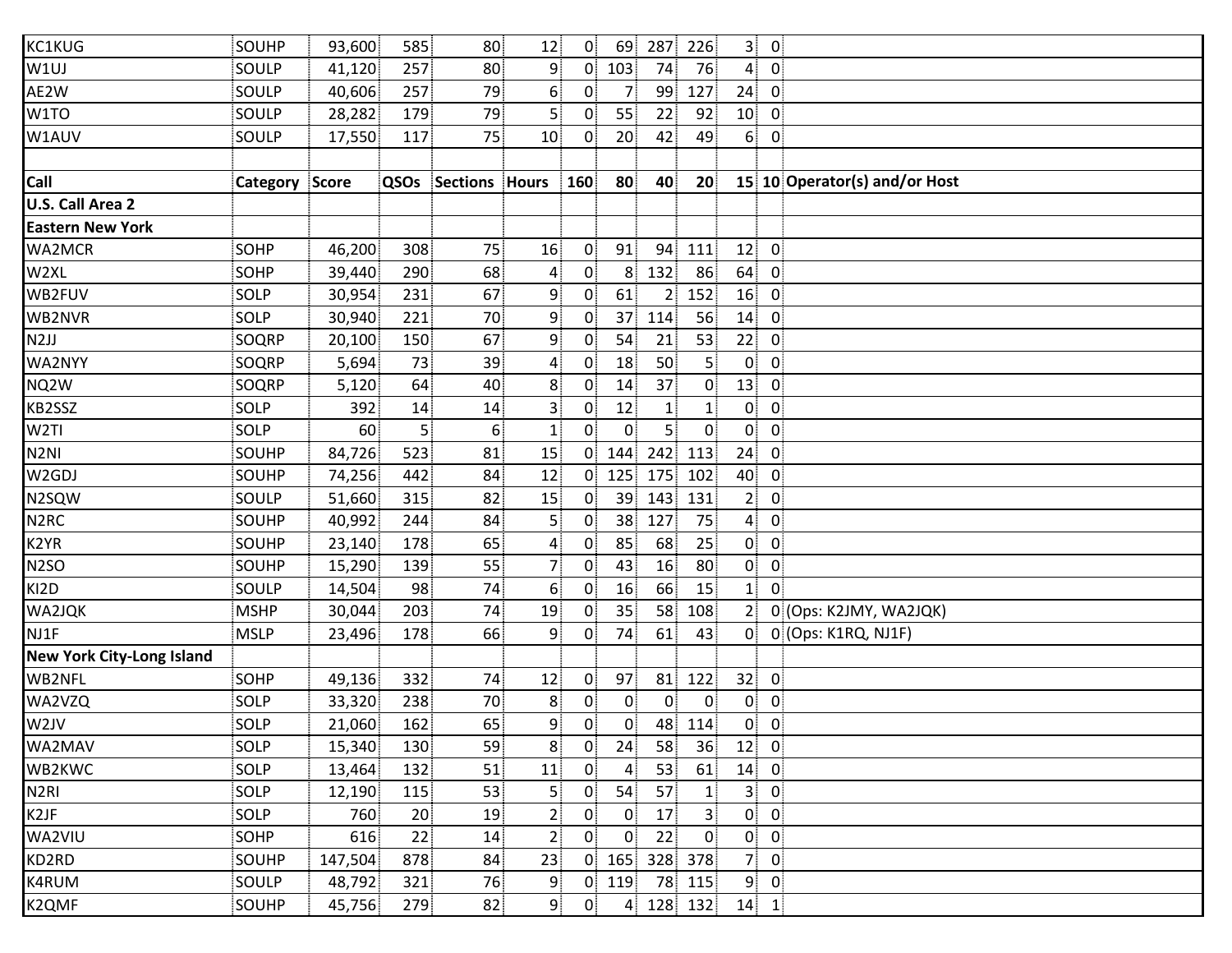| KC2GOW                     | SOULP       | 21,158  | 149   | 71              | 7 <sup>1</sup>          | $\overline{0}$ | 36 <sup>2</sup> | 50             | 48              | $15$ 0          |                |                     |
|----------------------------|-------------|---------|-------|-----------------|-------------------------|----------------|-----------------|----------------|-----------------|-----------------|----------------|---------------------|
| N2FBV                      | SOULP       | 798     | 19    | 21              | 3 <sup>1</sup>          | 0 <sup>1</sup> | $\overline{0}$  | $\overline{7}$ | 12              | $\mathbf{0}$    | $\overline{0}$ |                     |
| <b>Northern New Jersey</b> |             |         |       |                 |                         |                |                 |                |                 |                 |                |                     |
| N2NT (N2NC, op)            | <b>SOHP</b> | 215,712 | 1,284 | 84              | 24                      | $\overline{0}$ | 277             | 569            | 400             | 38              | $\overline{0}$ |                     |
| W2RQ                       | SOHP        | 188,160 | 1,120 | 84              | 24                      | $\overline{0}$ | 232             | 467            | 393             | 28              | $\mathbf{0}$   |                     |
| KR2Q                       | <b>SOHP</b> | 125,226 | 773   | 81              | 14                      | 0 <sup>1</sup> | 305             | 72             | 394             | 2 <sup>1</sup>  | $\overline{0}$ |                     |
| W2MKM                      | SOHP        | 62,370  | 385   | 81              | 8                       | $\overline{0}$ | 9               | 276            | 55              | 44              | $\mathbf{1}$   |                     |
| W <sub>2</sub> OIB         | <b>SOHP</b> | 48,114  | 297   | 81              | 20                      | $\overline{0}$ | 19              | 151            | 100             | 27              | $\overline{0}$ |                     |
| W2AAB                      | SOLP        | 38,736  | 269   | 72              | 19                      | $\overline{0}$ | $\overline{0}$  | 269            | $\overline{0}$  | $\mathbf{0}$    | $\overline{0}$ |                     |
| AC2YD                      | SOQRP       | 37,888  | 256   | 74              | 20                      | $\overline{0}$ | 0               | 199            | 57              | $\overline{0}$  | $\mathbf 0$    |                     |
| K2YG                       | SOQRP       | 36,778  | 259   | 71              | 14                      | $\overline{0}$ | 106             | 24             | 112             | 17              | $\mathbf 0$    |                     |
| K2AL                       | SOQRP       | 35,186  | 241   | 73              | 20                      | $\mathbf{0}$   | 78              | 61             | 94              | 8 <sup>1</sup>  | $\mathbf 0$    |                     |
| N <sub>2</sub> CJ          | SOLP        | 9,720   | 90    | 54              | $\overline{\mathbf{3}}$ | $\overline{0}$ | 15              | 40             | 31              | $\overline{4}$  | $\overline{0}$ |                     |
| KA2FIR                     | SOLP        | 4,446   | 57    | 39              | $\overline{4}$          | 0 <sup>1</sup> | 15              | 22             | 3 <sup>1</sup>  | 17              | $\overline{0}$ |                     |
| N2EIM                      | SOLP        | 792     | 22    | 18              | $\overline{2}$          | 0              | $\overline{0}$  | $\mathbf{0}$   | 22              | $\mathbf{0}$    | $\mathbf 0$    |                     |
| K2TW                       | SOULP       | 119,556 | 729   | 82              | 18                      | $\overline{0}$ | 364             | 171            | 147             | 47              | $\overline{0}$ |                     |
| K2DFC                      | SOULP       | 73,704  | 444   | 83              | 18                      | $\overline{0}$ | 145             | 192            | 66              | 41              | $\mathbf{0}$   |                     |
| NJ2OM                      | SOULP       | 47,424  | 304   | 78              | 17                      | $\overline{0}$ | 106             | 66             | 113             | 19              | $\overline{0}$ |                     |
| KC2WUF                     | SOULP       | 29,748  | 222   | 67              | 13                      | $\overline{0}$ | 83              | 64             | 67              | 8               | $\overline{0}$ |                     |
| NE <sub>2V</sub>           | SOUHP       | 24,900  | 166   | 75              | 4                       | $\overline{0}$ | 75              | 61             | 29              | $\mathbf{1}$    | $\mathbf 0$    |                     |
| W2YR                       | SOULP       | 6,794   | 79    | 43              | 10                      | $\overline{0}$ | 62              | 4              | 9               | $\overline{4}$  | $\overline{0}$ |                     |
| KD2SGM                     | SOULP       | 3,876   | 57    | 34              | 5                       | $\overline{0}$ | $\overline{0}$  | 55             | 2 <sub>1</sub>  | $\overline{0}$  | $\overline{0}$ |                     |
| <b>Northern New York</b>   |             |         |       |                 |                         |                |                 |                |                 |                 |                |                     |
| K7GM                       | SOHP        | 117,936 | 702   | 84              | 13                      | $\overline{0}$ | 121             | 239            | 300             | 42              | $\overline{0}$ |                     |
| <b>NM2O</b>                | SOUHP       | 68,724  | 414   | 83              | 12                      | $\overline{0}$ | 89              | 253            | 29              | 43              | $\overline{0}$ |                     |
| AB2ZY                      | SOUHP       | 36,612  | 226   | 81              | 13                      | $\overline{0}$ | 52              | 74             | 91              | 9 <sub>1</sub>  | $\overline{0}$ |                     |
| N <sub>2</sub> NU          | <b>MSHP</b> | 126,936 | 774   | 82              | 20                      | $\overline{0}$ | 201             | 324            | 228             | 21              |                | 0 (Ops: N2NU, WW2Y) |
| <b>Southern New Jersey</b> |             |         |       |                 |                         |                |                 |                |                 |                 |                |                     |
| KD2P                       | SOLP        | 41,426  | 269   | 77              | 14                      | $\mathbf{0}$   | 34 <sup>3</sup> | 129            | 82 <sub>5</sub> | 24              | $\mathbf{0}$   |                     |
| KD2EPM                     | SOLP        | 13,932  | 129   | 54              | 18                      | $\mathbf{0}$   | 38              | 46             | 38 <sup>3</sup> | 7               | $\mathbf 0$    |                     |
| W <sub>2</sub> CN          | SOHP        | 8,096   | 92    | 44              | 11                      | $\overline{0}$ | 39              | 46             | 7               | $\overline{0}$  | $\overline{0}$ |                     |
| K2MN                       | SOLP        | 756     | 21    | 18              | $\overline{2}$          | $\overline{0}$ | $\overline{0}$  | $\overline{0}$ | $\overline{0}$  | $\overline{0}$  | $\mathbf 0$    |                     |
| N <sub>2</sub> MM          | SOUHP       | 126,000 | 750   | 84              | 18                      | $\overline{0}$ | 218             | 212            | 279             | 41              | $\overline{0}$ |                     |
| K <sub>2</sub> SE          | SOUHP       | 83,332  | 502   | 83              | 18                      | 0              | 60              | 363            | 71              | 8 <sub>1</sub>  | $\overline{0}$ |                     |
| N <sub>2</sub> UU          | SOULP       | 59,432  | 391   | 76              | 8                       | $\mathbf{0}$   | 126             | 149            | 114             | 2 <sup>1</sup>  | $\mathbf 0$    |                     |
| KE2D                       | SOULP       | 52,124  | 314   | 83              | 8                       | $\mathbf{0}$   | 183             | 72             | 51              | 8               | $\mathbf 0$    |                     |
| AB2E                       | SOUHP       | 49,200  | 300   | 82              | 6                       | 0 <sup>1</sup> | 66              | 128            | 99              | 7 <sup>1</sup>  | $\mathbf 0$    |                     |
| W2FDJ                      | SOULP       | 39,360  | 246   | 80 <sub>1</sub> | 18                      | $\mathbf{0}$   | 78              | 88             | 44              | 35 <sub>1</sub> | $\mathbf{1}$   |                     |
| KA2K                       | SOULP       | 22,022  | 143   | 77              | 11                      | $\overline{0}$ | 21              | 68             | 48              |                 | $6 \ 0$        |                     |
|                            |             |         |       |                 |                         |                |                 |                |                 |                 |                |                     |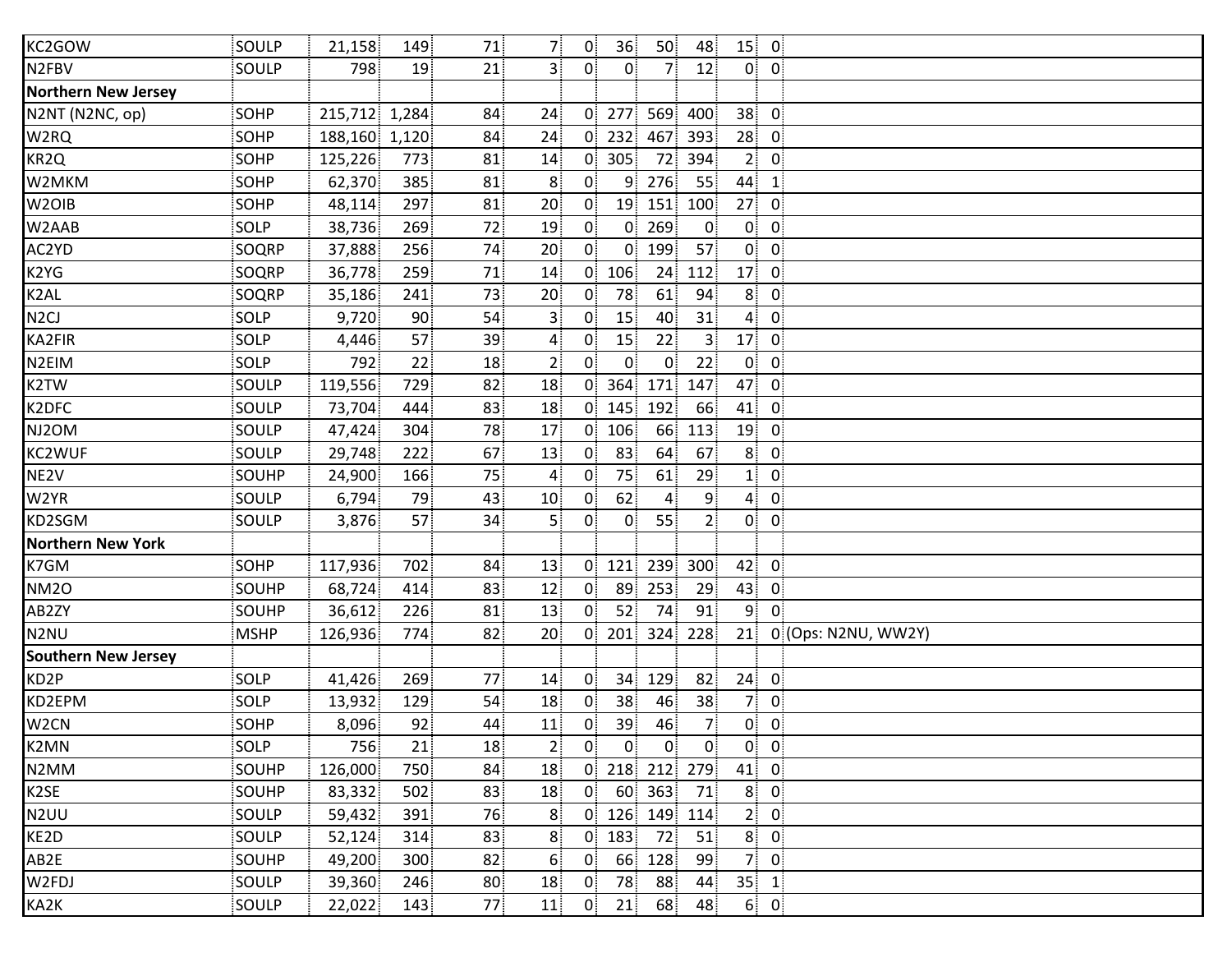| <b>N2OO</b>             | SOUHP          | 16,380        | 130   | 63                         | $\overline{2}$   | $\overline{0}$    | 16              | 1 <sup>1</sup>  | 113                     | $\mathbf{0}$    | $\overline{0}$          |                                  |
|-------------------------|----------------|---------------|-------|----------------------------|------------------|-------------------|-----------------|-----------------|-------------------------|-----------------|-------------------------|----------------------------------|
| K3TS                    | SOUHP          | 15,744        | 96    | 82                         | 6 <sup>1</sup>   | $0^{\frac{1}{2}}$ | $\overline{9}$  | 30 <sup>°</sup> | 55                      | 2 <sup>1</sup>  | $\overline{0}$          |                                  |
| <b>Western New York</b> |                |               |       |                            |                  |                   |                 |                 |                         |                 |                         |                                  |
| N <sub>2</sub> ZN       | SOHP           | 135,240       | 805   | 84                         | 17               | $\overline{0}$    | 221             | 298             | 270                     | 16              | $\mathbf 0$             |                                  |
| K <sub>2</sub> ZR       | SOLP           | 89,760        | 561   | 80                         | 16               | $\overline{0}$    | 131             | 351             | 68                      | 11              | $\mathbf 0$             |                                  |
| NM <sub>2</sub> A       | SOLP           | 77,900        | 475   | 82                         | 18               | 0 <sup>1</sup>    | 92              | 197             | 170                     | 16              | $\mathbf 0$             |                                  |
| NN2NN                   | SOLP           | 67,360        | 421   | 80                         | 19               | 0 <sub>1</sub>    | 110             | 162             | 125                     | 24              | $\mathbf 0$             |                                  |
| K2NV                    | SOQRP          | 49,248        | 324   | 76                         | 9                | 0 <sup>1</sup>    | 44              | 171             | 87                      | 22              | $\mathbf 0$             |                                  |
| NS2N                    | SOQRP          | 47,124        | 306   | 77                         | 11               | $\mathbf{0}$      | 97              | 126             | 59                      | 24              | $\mathbf 0$             |                                  |
| AE2T                    | SOLP           | 40,004        | 274   | 73                         | 9                | 0                 | 71              | 143             | 56                      | $\mathbf{A}$    | $\mathbf 0$             |                                  |
| NW2K                    | SOQRP          | 30,552        | 228   | 67                         | 5                | $\mathbf{0}$      | 55              | 104             | 54                      | 15              | $\mathbf 0$             |                                  |
| W2EB                    | SOQRP          | 19,440        | 162   | 60                         | 12               | $\overline{0}$    | 66              | 41              | 44                      | 11              | $\mathbf 0$             |                                  |
| N <sub>2</sub> MF       | SOHP           | 17,172        | 162   | 53                         | $\overline{2}$   | $\overline{0}$    | 130             | 32              | $\overline{0}$          | $\overline{0}$  | $\mathbf 0$             |                                  |
| K <sub>2</sub> UA       | SOLP           | 13,818        | 141   | 49                         | $\overline{2}$   | $\overline{0}$    | 0 <sup>1</sup>  | 125             | 16                      | 0               | $\boldsymbol{0}$        |                                  |
| K <sub>2QB</sub>        | SOLP           | 11,956        | 122   | 49                         | 3                | 0 <sup>1</sup>    | 0 <sup>1</sup>  | 122             | $\overline{0}$          | $\overline{0}$  | $\overline{0}$          |                                  |
| KB2GD                   | SOLP           | 9,180         | 85    | 54                         | 12               | 0 <sup>1</sup>    | $\overline{0}$  | 50              | 29                      | 6 <sup>1</sup>  | $\boldsymbol{0}$        |                                  |
| W2DXE                   | SOLP           | 7,956         | 102   | 39                         | 4                | $\overline{0}$    | 75              | 27              | $\mathbf{0}$            | $\overline{0}$  | $\mathbf 0$             |                                  |
| AC2FA                   | <b>SOLP</b>    | 4,130         | 59    | 35 <sup>2</sup>            | $\boldsymbol{4}$ | $\overline{0}$    | 10 <sup>1</sup> | 38              | 11                      | 0               | $\mathbf 0$             |                                  |
| K2MV                    | SOLP           | 504           | 18    | 14                         | $\mathbf{1}$     | $\overline{0}$    | $\mathbf{0}$    | 18              | $\overline{0}$          | $\overline{0}$  | $\mathbf 0$             |                                  |
| WB2WPM                  | SOLP           | 200           | 10    | 10                         | $\mathbf{0}$     | $\overline{0}$    | $\overline{0}$  | 6 <sup>1</sup>  | $\overline{\mathbf{r}}$ | 0               | $\mathbf 0$             |                                  |
| KD2KEH                  | SOLP           | 50            | 5     | 5 <sup>1</sup>             | $\mathbf{1}$     | $\overline{0}$    | $\mathbf{1}$    | 1 <sup>1</sup>  | 3 <sup>1</sup>          | $\overline{0}$  | $\pmb{0}$               |                                  |
| AB3CX                   | SOUHP          | 174,552       | 1,039 | 84                         | 21               | 0 <sup>1</sup>    | 235             | 356             | 448                     | $\overline{0}$  | $\overline{0}$          |                                  |
| NN <sub>2</sub> L       | SOUHP          | 40,656        | 242   | 84                         | 13               | $\overline{0}$    | 5               | 150             | 73                      | 14              | $\mathbf 0$             |                                  |
| W2TB                    | SOUHP          | 21,352        | 157   | 68                         | 4                | $\overline{0}$    | 26              | 26              | 94                      | 11              | 0                       |                                  |
| WW2P                    | SOULP          | 13,824        | 108   | 64                         | $\overline{5}$   | $\overline{0}$    | $\overline{0}$  | $\mathbf{0}$    | 91                      | 17              | $\mathbf 0$             |                                  |
| NG2P                    | SOUHP          | 5,900         | 59    | 50                         | $\overline{5}$   | 0 <sup>1</sup>    | 6 <sup>1</sup>  | 18              | 25                      | 10              | $\overline{0}$          |                                  |
| W <sub>2</sub> UB       | S              | 46,576        | 284   | 82                         | 11               | 0 <sup>1</sup>    | 51              | 100             | 122                     | 11              |                         | 0 (Ops: K2QO)                    |
|                         |                |               |       |                            |                  |                   |                 |                 |                         |                 |                         |                                  |
| Call                    | Category Score |               |       | <b>QSOs Sections Hours</b> |                  | 160               | 80              | 40              | 20 <sub>1</sub>         |                 |                         | 15 10 Operator(s) and/or Host    |
| U.S. Call Area 3        |                |               |       |                            |                  |                   |                 |                 |                         |                 |                         |                                  |
| <b>Delaware</b>         |                |               |       |                            |                  |                   |                 |                 |                         |                 |                         |                                  |
| AA1K                    | SOHP           | 6,142         | 83    | 37                         | $\mathbf{1}$     | $\overline{0}$    | $\overline{0}$  | 83              | $\overline{0}$          | $\mathbf{0}$    | $\overline{\mathbf{0}}$ |                                  |
| K3LT                    | SOLP           | 2,944         | 46    | 32                         | $5\overline{5}$  | $\overline{0}$    | $\overline{0}$  | 23              | 16                      | 7 <sup>1</sup>  | $\overline{0}$          |                                  |
| NW3Y                    | SOUHP          | 60,516        | 369   | 82                         | 6                | 0                 | 80 <sup>1</sup> | 104             | 173                     | 12 <sub>1</sub> | $\mathbf 0$             |                                  |
| W3MLK                   | SOULP          | 12,920        | 95    | 68                         | 11               | 0                 | $\overline{0}$  | 67              | 20 <sub>1</sub>         | 8 <sup>1</sup>  | $\overline{0}$          |                                  |
| W3TAS                   | SOULP          | 8,320         | 80    | 52                         | 6.               | $\mathbf{0}$      | $\overline{2}$  | 60              | 18                      | $\overline{0}$  | 0                       |                                  |
| NG3R                    | <b>MSHP</b>    | 212,016 1,262 |       | 84                         | 24               | 0                 | 224             | 676             | 317                     | 44              |                         | 1 (Ops: AA5B, K9RS, N3DXX, N8NA) |
| Eastern Pennsylvania    |                |               |       |                            |                  |                   |                 |                 |                         |                 |                         |                                  |
| AA3B                    | SOHP           | 213,192 1,269 |       | 84                         | 24               |                   | $0$ 271         | 668             | 281                     | 49 0            |                         |                                  |
|                         |                |               |       |                            |                  |                   |                 |                 |                         |                 |                         |                                  |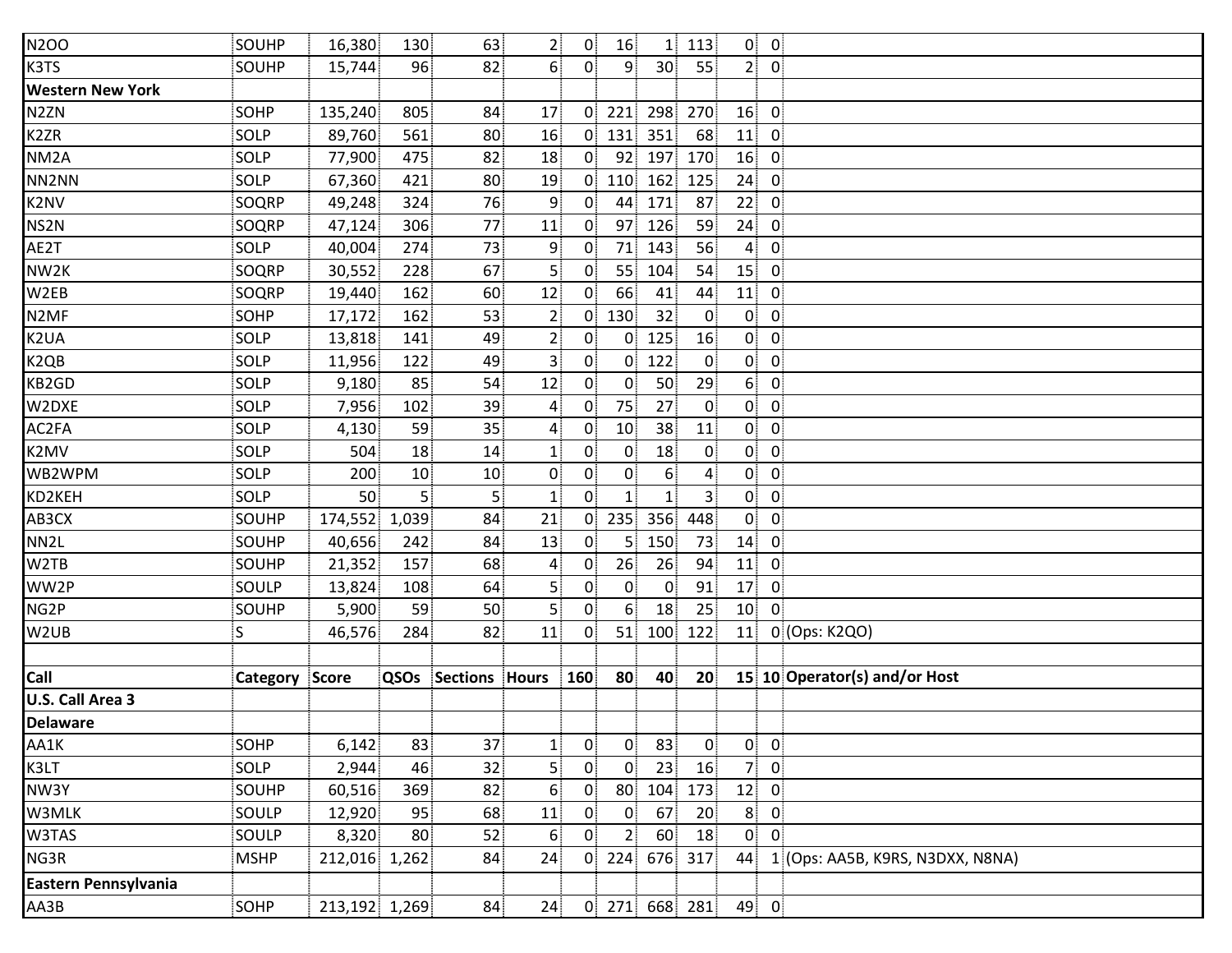| N3AD              | SOHP         | 165,480       | 985            | 84             | 24              |                | $0$ 262         | 495            | 201            | 27              | $\overline{0}$          |  |
|-------------------|--------------|---------------|----------------|----------------|-----------------|----------------|-----------------|----------------|----------------|-----------------|-------------------------|--|
| K3WU              | SOLP         | 121,032       | 738            | 82             | 18              |                | $0$ 140         | 317            | 260            | 21              | $\mathbf 0$             |  |
| WA1HEW            | SOLP         | 45,584        | 296            | 77             | 18 <sup>3</sup> | $\overline{0}$ | 40              | 190            | 66             | $\overline{0}$  | $\mathbf 0$             |  |
| W3WHK             | SOLP         | 41,300        | 295            | 70             | 11              | $\mathbf{0}$   | 137             | 103            | 53             | 2 <sub>1</sub>  | $\mathbf 0$             |  |
| N3RN              | SOLP         | 33,000        | 220            | 75             | 9               | $\mathbf{0}$   | 46              | 111            | 58             | 5 <sup>1</sup>  | $\mathbf 0$             |  |
| N <sub>2EY</sub>  | SOLP         | 31,490        | 235            | 67             | $\overline{7}$  | 0 <sup>1</sup> | 139             | 82             | 14             | 0               | $\mathbf 0$             |  |
| W3ZGD (K3NK, op)  | SOLP         | 30,246        | 213            | 71             | $\overline{7}$  | 3              | 57              | 76             | 46             | 31              | $\mathbf 0$             |  |
| KN3A              | SOQRP        | 24,800        | 200            | 62             | 11              | $\mathbf{1}$   | 73              | 85             | 31             | 10 <sup>1</sup> | $\mathbf 0$             |  |
| N3ZP              | SOQRP        | 16,536        | 159            | 52             | 8               | $\mathbf{0}$   | $\overline{0}$  | 126            | 33             | $\mathbf{0}$    | $\mathbf 0$             |  |
| NX3V              | SOLP         | 15,776        | 136            | 58             | 8               | 0.             | 31              | 47             | 52             | 6 <sub>1</sub>  | $\mathbf 0$             |  |
| WS3C              | SOLP         | 13,098        | 111            | 59             | 8               | 0              | 13              | 62             | 26             | 10              | $\overline{0}$          |  |
| NE31              | SOLP         | 12,300        | 123            | 50             | 5               | $\mathbf{0}$   | 15              | 48             | 48             | 12              | $\mathbf 0$             |  |
| K3TEF             | SOHP         | 9,114         | 93             | 49             | 5               | $\mathbf{0}$   | $\overline{0}$  | 45             | 43             | 5 <sup>1</sup>  | $\mathbf 0$             |  |
| K3PP              | SOLP         | 9,030         | 105            | 43             | 5 <sub>1</sub>  | $\mathbf{0}$   | 5 <sup>1</sup>  | 47             | 48             | 5 <sup>1</sup>  | $\mathbf 0$             |  |
| W3TRW             | SOLP         | 7,500         | 75             | 50             | 6               | $\mathbf{0}$   | 30 <sub>1</sub> | 37             | 8 <sup>1</sup> | $\overline{0}$  | $\mathbf 0$             |  |
| NR3Z              | SOQRP        | 5,840         | 73             | 40             | $\overline{3}$  | $\mathbf{0}$   | 15              | $\mathbf{0}$   | 58             | $\overline{0}$  | $\mathbf 0$             |  |
| WR1B              | SOHP         | 5,822         | 71             | 41             | 9               | $\mathbf{0}$   | 3 <sup>3</sup>  | 39             | 22             | 71              | $\mathbf 0$             |  |
| N3JNX             | SOLP         | 4,104         | 57             | 36             | $\overline{3}$  | 0 <sub>1</sub> | 15              | 19             | 23             | $\overline{0}$  | $\overline{0}$          |  |
| KY3W              | SOLP         | 3,536         | 52             | 34             | $\mathsf{3}$    | $\mathbf{0}$   | 33 <sup>3</sup> | 19             | $\mathbf{0}$   | 0               | $\mathbf 0$             |  |
| WA3GM             | SOLP         | 2,236         | 43             | 26             | 3               | $\mathbf{0}$   | 24              | 16             | $\mathbf{1}$   | 2 <sub>1</sub>  | $\mathbf 0$             |  |
| N3XZ              | SOHP         | 1,800         | 36             | 25             | $\overline{4}$  | $\mathbf{0}$   | 6 <sup>1</sup>  | 13             | $\mathbf{0}$   | 17              | $\mathbf 0$             |  |
| W3AVP             | SOQRP        | 720           | 20             | 18             | $\mathbf{1}$    | 0              | $\overline{0}$  | 5.             | 15             | $\overline{0}$  | $\mathbf 0$             |  |
| W3JBS             | SOQRP        | 690           | 23             | 15             | $\mathbf{1}$    | 0              | $\overline{0}$  | 7 <sup>1</sup> | $\overline{0}$ | 16              | $\mathbf 0$             |  |
| KA3TTT            | SOQRP        | 540           | 18             | 15             | $\mathbf{1}$    | $\mathbf{0}$   | $\overline{0}$  | 16             | 1              | $\mathbf{1}$    | $\mathbf 0$             |  |
| K3HW              | SOLP         | 384           | 16             | 12             | $\mathbf{1}$    | 0 <sup>1</sup> | $\overline{0}$  | $\mathbf{0}$   | 16             | $\overline{0}$  | $\overline{0}$          |  |
| N3NZ              | SOLP         | 330           | 15             | 11             | $\overline{3}$  | 0              | $\overline{0}$  | 15             | $\overline{0}$ | $\overline{0}$  | $\overline{0}$          |  |
| KF3G              | SOLP         | 144           | $\overline{9}$ | 8 <sup>1</sup> | $\mathbf{1}$    | 0              | $\overline{0}$  | $\overline{0}$ | 6 <sup>1</sup> | 3 <sup>1</sup>  | $\mathbf 0$             |  |
| NY3A              | SOUHP        | 181,438 1,093 |                | 83             | 23              | 0 <sub>1</sub> | 267             | 551            | 258            | 17              | $\mathbf 0$             |  |
| K3WW              | SOUHP        | 167,160       | 995            | 84             | 19              | $\mathbf{0}$   | 55              | 587            | 272            | 81              | 0                       |  |
| K3WJV             | <b>SOUHP</b> | 163,296       | 972            | 84             | 23              | 0 <sup>1</sup> | 333             | 360            | 237            | 42              | $\mathbf 0$             |  |
| K3MD              | SOUHP        | 129,560       | 790            | 82             | 21              | $\overline{0}$ | 275             | 173            | 304            | 38              | 0                       |  |
| W <sub>2</sub> GD | SOUQRP       | 123,328       | 752            | 82             | 24              | $\mathbf{0}$   | 256             | 330            | 160            | 6 <sup>1</sup>  | $\overline{\mathbf{0}}$ |  |
| WA3AAN            | SOUHP        | 99,306        | 613            | 81             | 24              | 0 <sup>1</sup> | 242             | 165            | 174            | 31              | $\mathbf{1}$            |  |
| KC3M              | SOUHP        | 85,324        | 514            | 83             | 16              | $\overline{0}$ | 190             | 127            | 192            | 5 <sup>1</sup>  | $\mathbf 0$             |  |
| K3CY              | SOUHP        | 84,888        | 524            | 81             | 15              | 0 <sup>1</sup> | 253             | 76             | 195            | $\mathbf{0}$    | $\mathbf 0$             |  |
| W8FJ              | SOUHP        | 83,160        | 495            | 84             | $\overline{7}$  | 0.             | 204             | 163            | 110            | 18              | $\mathbf 0$             |  |
| WY3A              | SOUHP        | 78,392        | 478            | 82             | 9               | $\mathbf{0}$   | 82              | 184            | 193            | 19              | $\mathbf 0$             |  |
| N3HCN             | SOULP        | 70,716        | 426            | 83             | 18              | $\mathbf{0}$   | 125             | 190            | 103            | 8               | $\mathbf 0$             |  |
| KD3TB             | SOUHP        | 32,802        | 213            | 77             | $\overline{9}$  | 0 <sup>1</sup> | 49              | 64             | 67             | $33$ 0          |                         |  |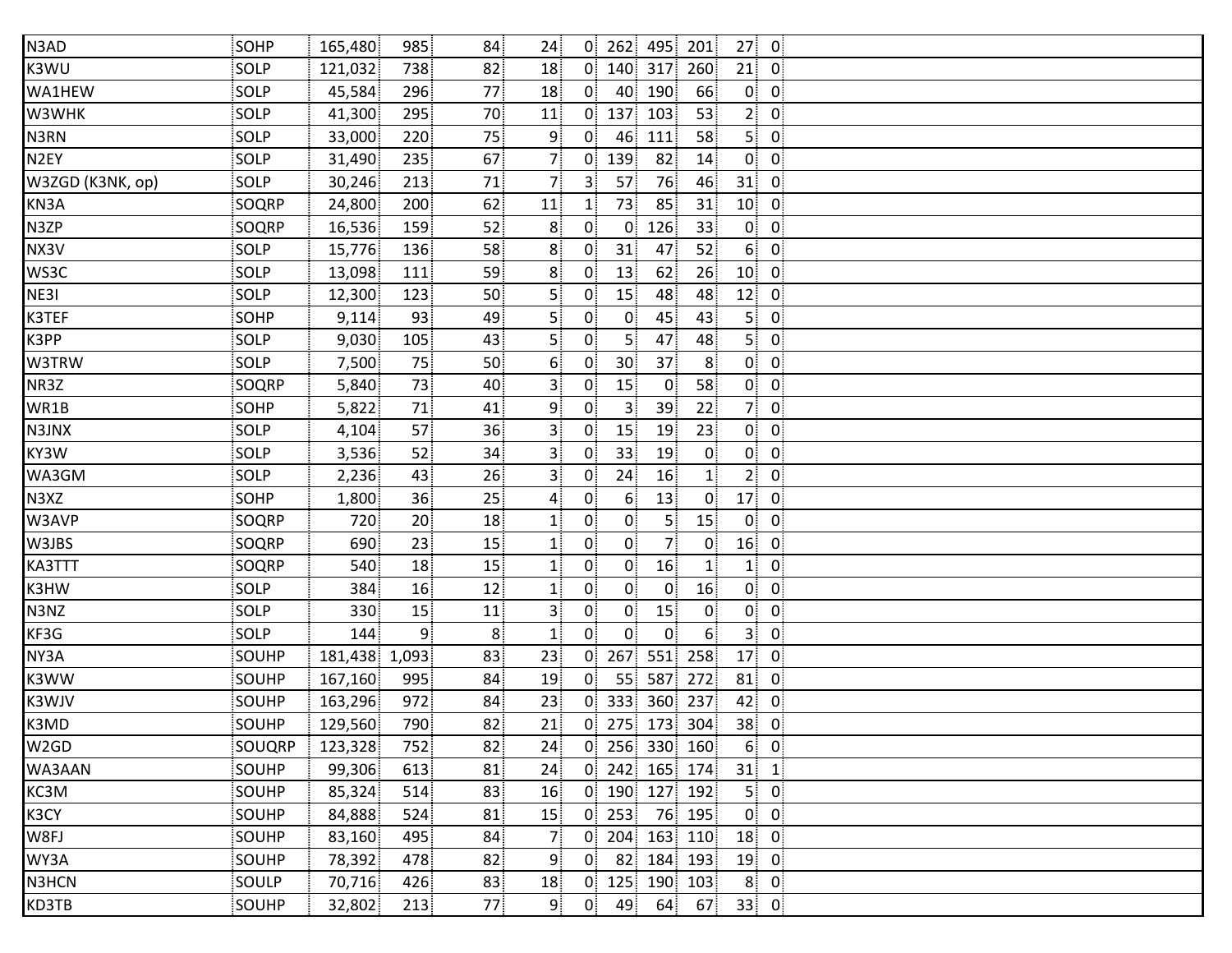| SOUHP       | 29,970  | 185   | 81                                  | $\overline{4}$  | $\overline{0}$ | 43                     | 28                                                              | 14                                                       | $\overline{0}$                                    |                                   |
|-------------|---------|-------|-------------------------------------|-----------------|----------------|------------------------|-----------------------------------------------------------------|----------------------------------------------------------|---------------------------------------------------|-----------------------------------|
| SOULP       | 21,924  | 189   | 58                                  | 5 <sub>1</sub>  | 0 <sup>1</sup> | 30 <sup>1</sup><br>104 | 44                                                              | 11                                                       | $\mathbf 0$                                       |                                   |
| SOUHP       | 17,784  | 117   | 76                                  | 8               | $\overline{0}$ | 25<br>17               | 66                                                              | 9 <sub>1</sub>                                           | $\mathbf 0$                                       |                                   |
| SOUHP       | 13,600  | 100   | 68                                  | 10 <sup>1</sup> | $\mathbf{0}$   | 12<br>34               | 43                                                              | 11                                                       | $\mathbf 0$                                       |                                   |
| SOULP       | 13,310  | 121   | 55                                  | 6               | $\mathbf{0}$   | 12                     | 67                                                              | $\overline{0}$                                           | $\mathbf 0$                                       |                                   |
| SOULP       | 6,440   | 70    | 46                                  | $\overline{2}$  | $\overline{0}$ | 18<br>37               | 15                                                              | $\overline{0}$                                           | $\mathbf 0$                                       |                                   |
|             |         |       |                                     |                 |                |                        |                                                                 |                                                          |                                                   |                                   |
| SOLP        | 110,536 | 674   | 82                                  | 24              | $\overline{0}$ | 289<br>255             | 95                                                              |                                                          | $\mathbf 0$                                       |                                   |
| <b>SOHP</b> | 108,570 | 705   | 77                                  | 19              | $\overline{0}$ | 288<br>314             | 103                                                             |                                                          | $\overline{0}$                                    |                                   |
| <b>SOHP</b> | 89,400  | 596   | 75                                  | 14              | 0 <sup>1</sup> | 186                    | 127                                                             | 5 <sup>1</sup>                                           | $\mathbf 0$                                       |                                   |
| SOLP        | 82,240  | 514   | 80                                  | 14              | $\overline{0}$ | 200<br>175             | 106                                                             | 33                                                       | $\mathbf 0$                                       |                                   |
| <b>SOHP</b> | 80,106  | 507   | 79                                  | 10 <sub>1</sub> | 0              | 73                     | 227                                                             | 17                                                       | $\mathbf 0$                                       |                                   |
| SOLP        | 44,082  | 279   | 79                                  | 19              | 0 <sup>1</sup> | 108<br>54              | 101                                                             | 16                                                       | $\mathbf 0$                                       |                                   |
| SOHP        | 38,482  | 271   | 71                                  | $\overline{9}$  | 0 <sup>1</sup> | 164<br>62 <sup>1</sup> | 45                                                              | $\mathbf{0}$                                             | $\overline{0}$                                    |                                   |
| SOLP        | 38,106  | 261   | 73                                  | 24              |                | 75<br>107              | 77                                                              | $\overline{2}$                                           |                                                   |                                   |
| SOLP        | 23,310  | 185   | 63                                  | 14              | $\overline{0}$ | 78<br>46               | 61                                                              | 0                                                        | $\boldsymbol{0}$                                  |                                   |
| <b>SOHP</b> | 22,082  | 181   | 61                                  | 10              | $\mathbf{0}$   | 37<br>111              | 24                                                              | 9                                                        | $\mathbf 0$                                       |                                   |
| SOLP        | 20,988  | 159   | 66                                  | $\overline{7}$  | $\mathbf{0}$   | 83<br>33               | 12                                                              | 31                                                       | $\mathbf 0$                                       |                                   |
| SOLP        | 20,150  | 155   | 65                                  | 11              | $\mathbf{0}$   | 74<br>$\mathbf{0}$     | 75                                                              | $6^{\frac{1}{3}}$                                        | $\mathbf 0$                                       |                                   |
| SOLP        | 15,768  | 146   | 54                                  | 3               | $\mathbf{0}$   | 61<br>55               | 16                                                              | 14                                                       | $\overline{0}$                                    |                                   |
| SOHP        | 15,184  | 104   | 73                                  | $\overline{z}$  |                | 15<br>22               | 61                                                              | 6                                                        |                                                   |                                   |
| SOLP        | 12,650  | 115   | 55                                  | 10              | $\mathbf{0}$   | 17<br>46               | 27                                                              | 25 <sub>1</sub>                                          | $\mathbf 0$                                       |                                   |
| SOLP        | 5,244   | 69    | 38                                  | 10 <sup>1</sup> | $\mathbf{0}$   | $\overline{0}$<br>46   | 23                                                              | $\overline{0}$                                           | $\mathbf 0$                                       |                                   |
| SOLP        | 3,286   | 53    | 31                                  | 5 <sub>1</sub>  | 0              | 9<br>9                 | 25                                                              | 10                                                       | $\mathbf 0$                                       |                                   |
| SOLP        | 2,940   | 49    | 30                                  | 3               | 0 <sup>1</sup> | $\overline{0}$<br>49   | $\overline{0}$                                                  | $\mathbf{0}$                                             | $\overline{0}$                                    |                                   |
| SOLP        | 1,364   | 31    | 22                                  | $\overline{3}$  | $\overline{0}$ | 7<br>11                | 8                                                               | 5.                                                       | $\mathbf 0$                                       |                                   |
| SOQRP       | 416     | 13    | 16                                  | 2 <sup>1</sup>  | 0              | $\overline{0}$<br>13   | $\mathbf{0}$                                                    |                                                          | $\overline{0}$                                    |                                   |
| SOUHP       |         | 1,224 | 84                                  | 24              | 0 <sup>1</sup> | 168<br>724             | 322                                                             | 10 <sup>1</sup>                                          | $\overline{0}$                                    |                                   |
| SOUHP       |         | 1,152 | 84                                  | 24              | $\overline{0}$ | 359<br>393             | 351                                                             | 49                                                       | 0                                                 |                                   |
| SOUHP       |         |       | 84                                  | 24              | 0 <sup>1</sup> | 269                    | 193                                                             | 34                                                       | $\mathbf 0$                                       |                                   |
| SOUHP       | 157,416 | 937   | 84                                  | 19              | $\overline{0}$ | 340                    | 345                                                             | 6 <sup>1</sup>                                           | $\mathbf 0$                                       |                                   |
| SOUHP       | 135,408 | 806   | 84                                  | 12              |                |                        | 216                                                             | 2 <sub>1</sub>                                           | $\overline{0}$                                    |                                   |
| SOUHP       | 116,864 | 704   | 83                                  | 14              |                |                        | 249                                                             | 6 <sup>1</sup>                                           | $\overline{0}$                                    |                                   |
| SOUHP       | 113,400 | 675   | 84                                  | 24              |                |                        | 166                                                             | 14                                                       | $\mathbf 0$                                       |                                   |
| SOUHP       | 105,944 | 646   | 82                                  | 17              | 0 <sup>1</sup> | 163                    | 261                                                             | 2 <sub>i</sub>                                           | $\mathbf 0$                                       |                                   |
| SOUHP       | 101,136 | 602   | 84                                  | 12              | $\mathbf{0}$   | 206                    | 199                                                             | 52                                                       | $\mathbf 0$                                       |                                   |
| SOUHP       | 99,456  | 592   | 84                                  | 22              | 0 <sup>1</sup> | 119<br>303             | 170                                                             | $\mathbf{0}$                                             | $\mathbf 0$                                       |                                   |
| SOULP       | 96,280  | 580   | 83                                  | 13              | 0 <sup>1</sup> | 91                     | 231                                                             | 26                                                       | $\mathbf 0$                                       |                                   |
| SOUHP       | 95,118  | 573   | 83                                  | 14              | 0 <sub>1</sub> | 63                     |                                                                 |                                                          |                                                   |                                   |
|             |         |       | 205,632<br>193,536<br>177,408 1,056 |                 |                | 0<br>0                 | 100<br>42<br>190<br>560<br>$0$ 173<br>$0$ 219<br>$0$ 123<br>232 | 278<br>246<br>415<br>230<br>372<br>220<br>145<br>319 190 | 35 <sub>1</sub><br>$\overline{0}$<br>$\mathbf{0}$ | ${\cal O}$<br>$\cal O$<br>$1 \ 0$ |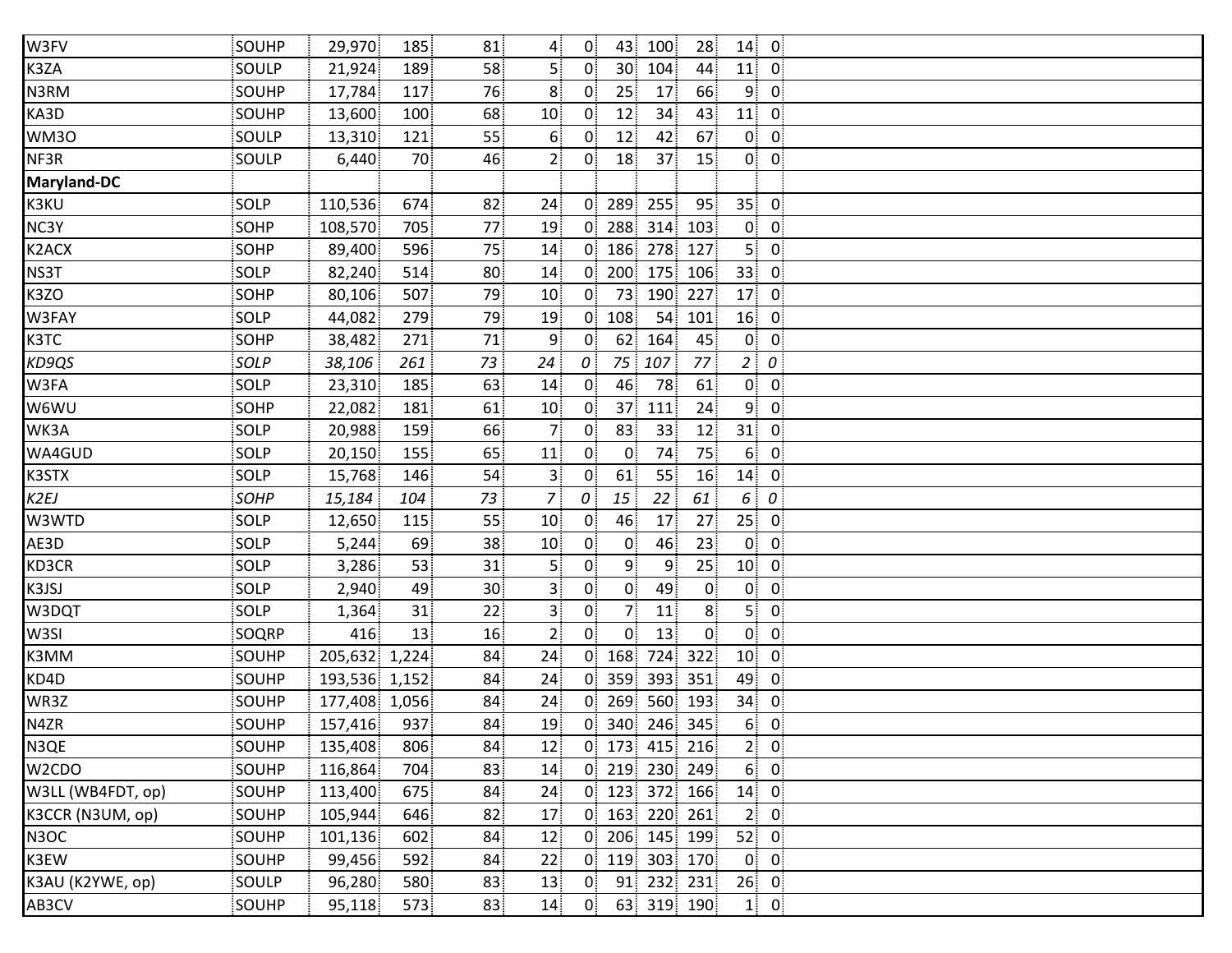| N3AM                 | SOUHP       | 82,824  | 493          | 84             | $\overline{7}$   | $\overline{0}$ | 135             | 104            | 234             | 20 <sub>1</sub> | $\overline{\mathbf{0}}$ |                                                   |
|----------------------|-------------|---------|--------------|----------------|------------------|----------------|-----------------|----------------|-----------------|-----------------|-------------------------|---------------------------------------------------|
| N3FZ                 | SOUHP       | 81,180  | 495          | 82             | 13               | $\overline{0}$ | 99              | 180            | 165             | 51              | $\overline{0}$          |                                                   |
| K3TN                 | SOUHP       | 72,072  | 429          | 84             | 6                | $\overline{0}$ | 76              | 251            | 86              | 16              | $\overline{\mathbf{0}}$ |                                                   |
| K3PRC (N3QE, op)     | SOUHP       | 71,360  | 446          | 80             | 9                | $\mathbf{0}$   | 156             | 258            | 27              | 5               | $\mathbf{0}$            |                                                   |
| WA3AER               | SOUHP       | 67,914  | 441          | 77             | 14               | $\overline{0}$ | 98              | 171            | 165             | 7 <sup>1</sup>  | $\overline{0}$          |                                                   |
| NX3Z                 | SOUHP       | 60,040  | 380          | 79             | 12               | 0 <sup>1</sup> | 91              | 111            | 174             | $\overline{4}$  | $\overline{0}$          |                                                   |
| W3YR                 | SOUHP       | 48,818  | 317          | 77             | 13               | $\mathbf{0}$   | 67              | 181            | 59              | 10 <sub>1</sub> | $\overline{0}$          |                                                   |
| AA3S                 | SOUHP       | 42,164  | 254          | 83             | 9                | $\overline{0}$ | 5 <sub>1</sub>  | 98             | 140             | 11              | $\overline{0}$          |                                                   |
| WR3R                 | SOUQRP      | 33,900  | 226          | 75             | 13               | $\mathbf{0}$   | 89              | 120            | 14              | 3 <sup>1</sup>  | $\overline{0}$          |                                                   |
| N3XL                 | SOULP       | 27,300  | 210          | 65             | 9                | $\mathbf{0}$   | 18              | 145            | 47              | $\overline{0}$  | $\mathbf 0$             |                                                   |
| KE3GK                | SOUHP       | 23,384  | 158          | 74             | 12               | $\mathbf{0}$   | 59              | 65             | 24              | 10              | $\overline{0}$          |                                                   |
| W3UL                 | SOULP       | 21,440  | 160          | 67             | $6 \overline{6}$ | $\mathbf{0}$   | 82              | 32             | 42              | $\overline{4}$  | $\mathbf 0$             |                                                   |
| AB3SX                | SOULP       | 19,272  | 146          | 66             | 9                | $\mathbf{0}$   | 45              | 66             | 32 <sub>1</sub> | 3 <sup>1</sup>  | $\overline{0}$          |                                                   |
| AK3B                 | SOULP       | 14,742  | 117          | 63             | 11               | 0 <sup>1</sup> | $\overline{0}$  | 52             | 61              | $\overline{4}$  | $\overline{0}$          |                                                   |
| WX3B                 | SOUHP       | 14,400  | 120          | 60             | $\overline{2}$   | 0              | $\overline{0}$  | 70             | 45              | 5 <sup>1</sup>  | $\overline{0}$          |                                                   |
| K1BZ                 | SOUHP       | 14,030  | 115          | 61             | 4                | $\mathbf{0}$   | 39              | 60             | $\overline{5}$  | 11              | $\overline{0}$          |                                                   |
| N3FJP                | SOUHP       | 11,868  | 86           | 69             | 5 <sub>1</sub>   | $\mathbf{0}$   | 30 <sub>1</sub> | 29             | 23              | $\overline{4}$  | $\mathbf{0}$            |                                                   |
| WC3N                 | SOUHP       | 10,800  | 75           | 72             | $\overline{7}$   | $\mathbf{0}$   | $\overline{4}$  | 33             | 34              | $\overline{4}$  | $\overline{0}$          |                                                   |
| W3OU                 | SOUHP       | 6,966   | 81           | 43             | 4                | $\mathbf{0}$   | 23              | 9              | 41              | 8 <sup>1</sup>  | $\overline{0}$          |                                                   |
| W3NRJ                | SOULP       | 5,358   | 57           | 47             | 9                | $\overline{0}$ | $\overline{0}$  | 16             | 41              | $\overline{0}$  | $\overline{0}$          |                                                   |
| 4U1WB (AJ3M, op)     | SOUHP       | 3,888   | 54           | 36             | 5                | $\mathbf{0}$   | $\overline{0}$  | $\overline{0}$ | 35              | 19              | $\overline{0}$          |                                                   |
| W3SFG                | SOULP       | 2,304   | 36           | 32             | $\mathbf{1}$     | 0.             | 3               | 21             | 8 <sup>1</sup>  | 4               | $\mathbf{0}$            |                                                   |
| KE3X                 | SOULP       | 1,428   | 34           | 21             | $\mathbf{1}$     | $\mathbf{0}$   | 18              | 16             | $\overline{0}$  | $\overline{0}$  | $\overline{0}$          |                                                   |
| W3IDT                | SOULP       | 1,152   | 24           | 24             | $\overline{2}$   | $\mathbf{0}$   | $\overline{0}$  | 24             | $\overline{0}$  | $\overline{0}$  | $\overline{0}$          |                                                   |
| AJ3M                 | SOULP       | 576     | 18           | 16             | $\overline{2}$   | 0 <sup>1</sup> | $\overline{0}$  | 18             | $\overline{0}$  | $\overline{0}$  | $\overline{0}$          |                                                   |
| K3MAW                | SOULP       | 0       | $\mathbf{0}$ | $\overline{0}$ | $\overline{0}$   | 0              | $\overline{0}$  | $\overline{0}$ | $\overline{0}$  | $\overline{0}$  | $\mathbf 0$             |                                                   |
| K3AJ                 | <b>MSHP</b> | 171,192 | 1,019        | 84             | 24               | $\overline{0}$ | 297             | 399            | 274             | 49              |                         | 0 (Ops: K3AJ, K3WA, ND3D)                         |
| WT3K                 | <b>MSHP</b> | 115,248 | 686          | 84             | 21               |                | $0$ 111         | 402            | 133             | 40              |                         | 0 (Ops: KØOO, K3MTR, KB3VQC, N3DPB, WA3EKL, WT3K) |
| Western Pennsylvania |             |         |              |                |                  |                |                 |                |                 |                 |                         |                                                   |
| N3XF                 | SOHP        | 151,700 | 925          | 82             | 20 <sub>1</sub>  | $\mathbf{0}$   | 337             | 291            | 238             | 59              | $\overline{0}$          |                                                   |
| KC3R (NK8Q, op)      | SOHP        | 120,238 | 761          | 79             | 17               | $\overline{0}$ | 167             | 356            | 238             | $\mathbf{0}$    | $\overline{\mathbf{0}}$ |                                                   |
| K3UA                 | SOLP        | 116,088 | 691          | 84             | 13               | $\overline{0}$ | 302             | 213            | 112             | 64              | $\overline{0}$          |                                                   |
| NJ3K                 | SOLP        | 84,000  | 500          | 84             | 16               | $\overline{0}$ | 177             | 168            | 154             | 1 <sub>1</sub>  | $\overline{0}$          |                                                   |
| W3RA (W3WC, op)      | SOLP        | 62,884  | 398          | 79             | 18               | $\overline{0}$ | 150             | 159            | 89              | $\overline{0}$  | $\overline{0}$          |                                                   |
| N <sub>2</sub> EM    | SOLP        | 57,900  | 386          | 75             | 11               | $\overline{0}$ | 145             | 154            | 45              | 42              | $\mathbf{0}$            |                                                   |
| K3QP                 | SOLP        | 36,018  | 261          | 69             | 6                | $\overline{0}$ | 74              | 114            | 71              | 2 <sup>1</sup>  | $\overline{0}$          |                                                   |
| NA3F                 | SOHP        | 31,552  | 232          | 68             | $6 \overline{6}$ | $\mathbf{0}$   | $\overline{0}$  | 118            | 114             | $\overline{0}$  | $\overline{0}$          |                                                   |
| W7LG                 | SOLP        | 25,420  | 205          | 62             | 8 <sup>3</sup>   | $\overline{0}$ | 79              | 41             | 79              |                 | $6$ 0                   |                                                   |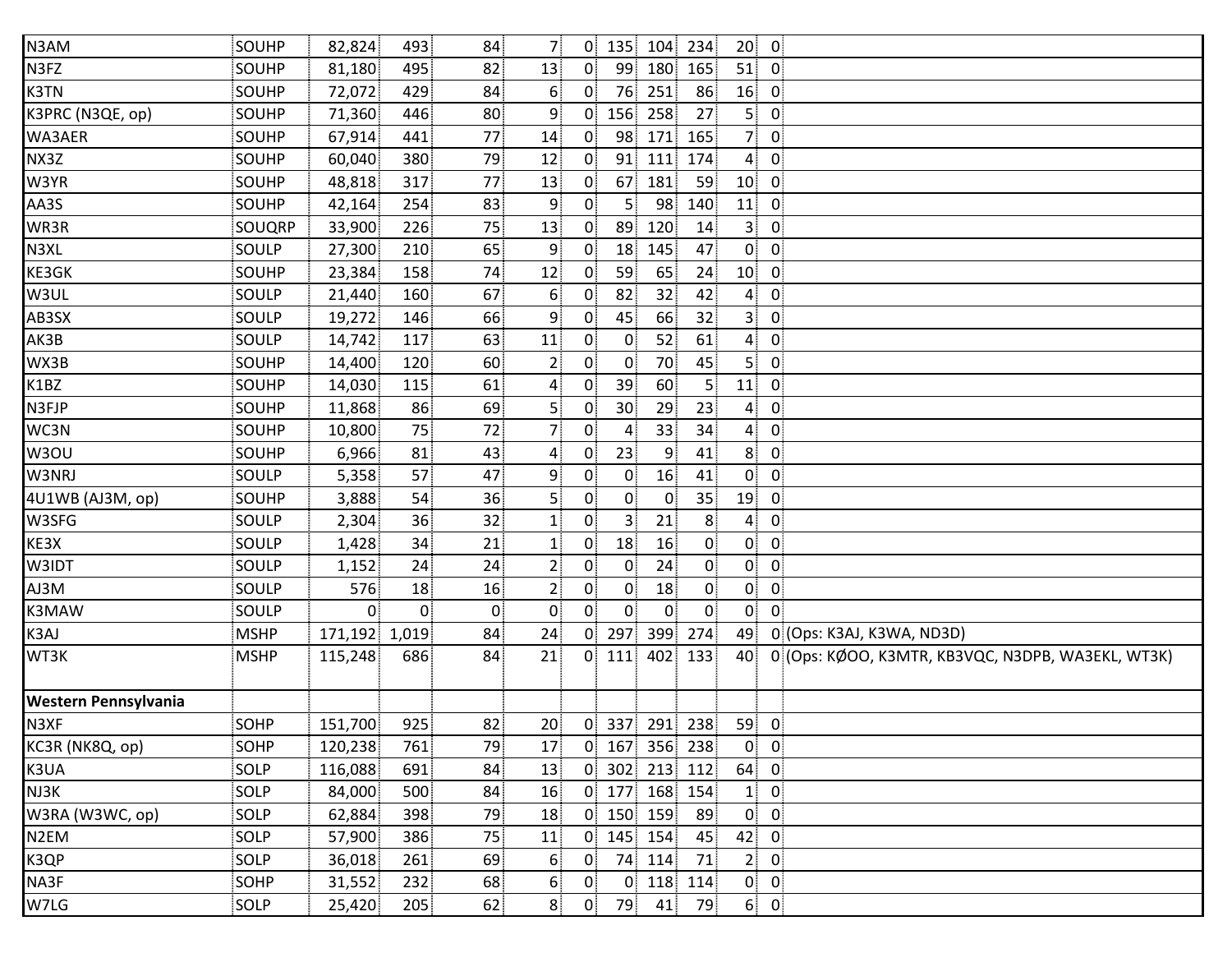| N <sub>2</sub> MA  | SOLP           | 18,880  | 160   | 59              | 5                | 0              | 57              | 59             | 34              | 10 <sub>0</sub> |                         |                               |
|--------------------|----------------|---------|-------|-----------------|------------------|----------------|-----------------|----------------|-----------------|-----------------|-------------------------|-------------------------------|
| K3VX               | SOLP           | 16,874  | 143   | 59              | $6 \overline{6}$ | $\overline{0}$ | 41              | 51             | 51              | $\mathbf{0}$    | $\overline{0}$          |                               |
| WB3AVD             | SOLP           | 10,192  | 104   | 49              | 5 <sub>5</sub>   | 0              | 30 <sup>1</sup> | 36             | 36              | 2 <sup>1</sup>  | $\overline{0}$          |                               |
| AA2AD              | SOHP           | 3,840   | 60    | 32              | $\overline{2}$   | $\mathbf{0}$   | 16              | 35             | 3 <sup>3</sup>  | 6 <sup>1</sup>  | $\overline{0}$          |                               |
| AG3I               | SOUHP          | 72,522  | 459   | 79              | 15               | $\overline{0}$ | 225             | 205            | 27              | 2 <sup>1</sup>  | $\mathbf 0$             |                               |
| K3FH               | SOUHP          | 14,750  | 125   | 59              | $6 \overline{6}$ | 0              | $\overline{0}$  | 74             | 50              | 1 <sup>1</sup>  | $\overline{0}$          |                               |
| N3SD               | SOULP          | 6,004   | 79    | 38              | $\mathbf{2}$     | 0              | 50              | 29             | $\overline{0}$  | $\overline{0}$  | $\overline{0}$          |                               |
| N3DRL              | SOULP          | 4,224   | 64    | 33              | $\overline{5}$   | $\mathbf{0}$   | 3 <sup>3</sup>  | 49             | 12              |                 | $0\quad 0$              |                               |
|                    |                |         |       |                 |                  |                |                 |                |                 |                 |                         |                               |
| Call               | Category Score |         | QSOs  | Sections        | <b>Hours</b>     | 160            | 80              | 40             | 20              |                 |                         | 15 10 Operator(s) and/or Host |
| U.S. Call Area 4   |                |         |       |                 |                  |                |                 |                |                 |                 |                         |                               |
| <b>Alabama</b>     |                |         |       |                 |                  |                |                 |                |                 |                 |                         |                               |
| KJ4M               | SOLP           | 50,220  | 310   | 81              | 10               | 0 <sup>1</sup> | 139             | 89             | 42              | 40              | $\overline{0}$          |                               |
| NN4NT              | SOLP           | 9,310   | 95    | 49              | $\overline{a}$   | $\mathbf{0}$   | 26              | 43             | 19              | 7 <sup>1</sup>  | $\overline{0}$          |                               |
| W4ER               | SOQRP          | 6,048   | 56    | 54              | 4                | $\mathbf{0}$   | 8               | 39             | $\overline{4}$  | 5 <sup>1</sup>  | $\overline{0}$          |                               |
| KB4LA              | SOLP           | 5,928   | 76    | 39              | 6                | 0              | 3               | 43             | 26              | $\overline{4}$  | $\overline{0}$          |                               |
| K4EES              | SOLP           | 924     | 22    | 21              | $\overline{2}$   | 0              | 0               | $\mathbf{0}$   | 22              | $\mathbf{0}$    | $\mathbf 0$             |                               |
| KO4AWC             | SOLP           | 98      | 7     | $\overline{7}$  | $\mathbf{1}$     | $\overline{0}$ | 0               | 7 <sup>1</sup> | $\mathbf 0$     | $\overline{0}$  | $\mathbf 0$             |                               |
| N2NL               | SOUHP          | 184,632 | 1,099 | 84              | 21               | $\mathbf{0}$   | 148             | 320            | 623             | 8 <sup>1</sup>  | $\mathbf 0$             |                               |
| K4AB               | SOUHP          | 171,312 | 1,032 | 83              | 24               | 0              | 312             | 475            | 229             | 16              | $\overline{0}$          |                               |
| N4KH               | SOULP          | 37,114  | 241   | 77              | $\overline{7}$   | 0              | 29              | 105            | 67              | 40              | $\overline{0}$          |                               |
| K4WI               | SOUHP          | 32,424  | 193   | 84              | 9                | 0              | 6               | 24             | 35 <sub>1</sub> | 126             | $\overline{2}$          |                               |
| KT4XA              | <b>MSLP</b>    | 55,840  | 349   | 80 <sup>3</sup> | 10 <sup>1</sup>  | 0              | 79              | 134            | 103             | 33              |                         | 0 (Ops: K4CNY, NV4B)          |
| Georgia            |                |         |       |                 |                  |                |                 |                |                 |                 |                         |                               |
| KU8E               | SOHP           | 163,842 | 987   | 83              | 23               | $\mathbf{0}$   | 247             | 458            | 244             | 38              | $\overline{0}$          |                               |
| K4BAI              | SOHP           | 163,128 | 971   | 84              | 24               | $\mathbf{0}$   | 285             | 486            | 157             | 43              | $\overline{0}$          |                               |
| WW4XX (LZ4AX, op)  | SOLP           | 152,388 | 918   | 83              | 24               | 0              | 291             | 378            | 179             | 70              | $\overline{0}$          |                               |
| <b>N4OO</b>        | SOLP           | 139,104 | 828   | 84              | 24               | $\overline{0}$ | 318             | 377            | 129             | $\overline{4}$  | $\overline{\mathbf{0}}$ |                               |
| WF4W               | SOHP           | 97,252  | 593   | 82              | 13               | $\overline{0}$ | 272             | 199            | 104             | 18              | $\mathbf 0$             |                               |
| W4TM               | SOLP           | 70,192  | 428   | 82              | 16               | 0              | 193             | 108            | 105             | 22              | $\mathbf 0$             |                               |
| W4ATL              | <b>SOHP</b>    | 64,160  | 401   | 80 <sup>1</sup> | 9                | $\overline{0}$ | 48              | 245            | 91              | 17              | $\overline{0}$          |                               |
| NJ8J               | SOLP           | 44,022  | 319   | 69              | 13               | $\overline{0}$ | 192             | 58             | 61              | 8 <sup>1</sup>  | $\overline{0}$          |                               |
| K4PQC              | SOQRP          | 31,144  | 229   | 68              | 17               | $\overline{0}$ | 67              | 54             | 92              | 16              | $\overline{0}$          |                               |
| W4QK               | SOHP           | 21,384  | 162   | 66              | 10               | $\overline{0}$ | 19              | 69             | 53              | 21              | $\overline{0}$          |                               |
| KT4XN              | SOHP           | 18,900  | 150   | 63              | 7 <sup>1</sup>   | 0              | $\overline{0}$  | 43             | 88              | 19              | $\mathbf 0$             |                               |
| AA4GA              | SOQRP          | 13,392  | 124   | 54              | 5                | 0              | 10 <sup>1</sup> | 51             | 54              | 9 <sub>1</sub>  | $\mathbf 0$             |                               |
| K4EMF              | SOHP           | 9,180   | 90    | 51              | 12               | 0              | $\overline{4}$  | 52             | 30              | $\overline{4}$  | $\mathbf 0$             |                               |
| K8LBQ              | SOLP           | 7,708   | 82    | 47              | $\overline{7}$   | 0              | 7               | 27             | 41              | 7               | $\mathbf 0$             |                               |
| W4SCP (WAØLJM, op) | SOLP           | 3,060   | 45    | 34              | 5 <sup>1</sup>   | 0              | 0               | $\overline{0}$ | 45              |                 | $0 \quad 0$             |                               |
|                    |                |         |       |                 |                  |                |                 |                |                 |                 |                         |                               |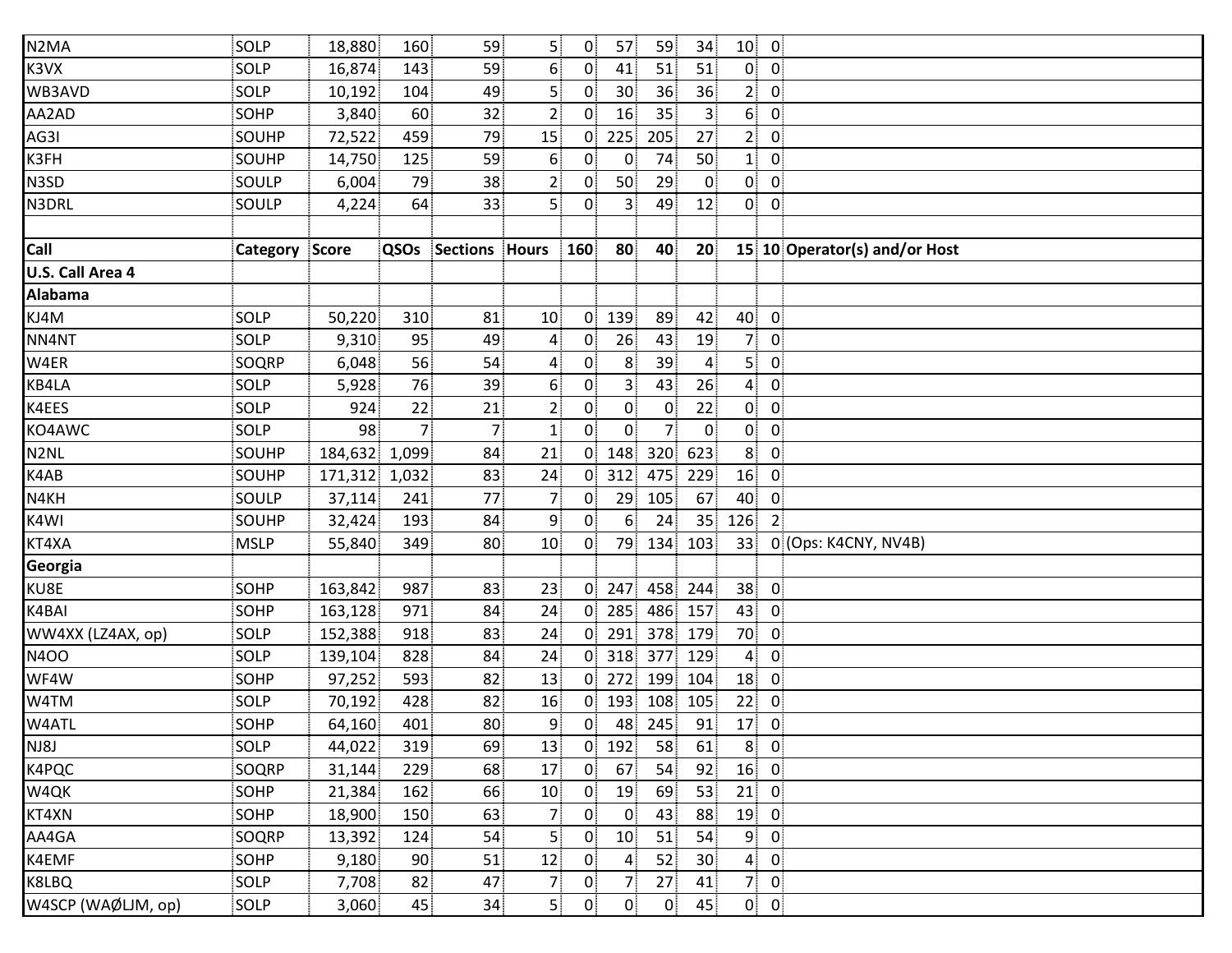| WA4ZOF                | SOQRP | 1,566   | 27    | 29 | 5 <sup>5</sup>   | $\overline{0}$ | 6 <sup>1</sup>   | 5 <sup>1</sup> | $\overline{4}$ | 12 <sub>1</sub> | $\overline{0}$          |               |
|-----------------------|-------|---------|-------|----|------------------|----------------|------------------|----------------|----------------|-----------------|-------------------------|---------------|
| AA5JF                 | SOUHP | 130,032 | 774   | 84 | 20 <sup>2</sup>  | $\overline{0}$ | 245              | 248            | 237            | 43              | $\mathbf{1}$            |               |
| AA4CF                 | SOUHP | 95,256  | 567   | 84 | 12               | $\mathbf{0}$   | 30 <sup>1</sup>  | 237            | 271            | 28              | $\mathbf{1}$            |               |
| N5TOO                 | SOUHP | 63,000  | 420   | 75 | 9                | 0              | 160              | 131            | 100            | 29              | $\overline{0}$          |               |
| W4XO                  | SOUHP | 60,684  | 389   | 78 | 16               | 0              | 72               | 193            | 121            | 3 <sup>1</sup>  | $\mathbf 0$             |               |
| N4GG                  | SOULP | 49,966  | 301   | 83 | 9                | 0              | 58               | 49             | 160            | 34              | $\overline{0}$          |               |
| AA4LR                 | SOULP | 874     | 23    | 19 | $\mathbf{1}$     | 0              | $\mathbf{0}$     | $\overline{0}$ | 11             | 10 <sup>1</sup> | $\overline{2}$          |               |
| W4AQL                 | S     | 360     | 15    | 12 | $\mathbf{1}$     | $\overline{0}$ | $\overline{0}$   | $\overline{0}$ | 15             | $\overline{0}$  |                         | 0 (Ops: KN8U) |
| Kentucky              |       |         |       |    |                  |                |                  |                |                |                 |                         |               |
| KE4KY                 | SOHP  | 95,160  | 610   | 78 | 12               | $\overline{0}$ | 190 <sub>1</sub> | 260 137        |                | 23              | $\overline{0}$          |               |
| K4WW                  | SOHP  | 71,136  | 468   | 76 | 11               | 0              | 111              | 241            | 116            | $\overline{0}$  | $\mathbf 0$             |               |
| KM4FO                 | SOLP  | 70,500  | 470   | 75 | 15               | $\overline{0}$ | 128              | 240            | 83             | 19              | $\mathbf 0$             |               |
| K4TZ                  | SOLP  | 30,800  | 220   | 70 | 10               | 0              | 29               | 137            | 42             | 12              | $\overline{0}$          |               |
| K4AVX                 | SOHP  | 22,176  | 176   | 63 | 9                | $\mathbf{0}$   | 69               | 27             | 26             | 54              | $\overline{0}$          |               |
| K4IE                  | SOLP  | 16,986  | 149   | 57 | 3                | $\mathbf{0}$   | 31               | 72             | 39             | 7 <sup>1</sup>  | $\mathbf 0$             |               |
| N4TY                  | SOQRP | 14,820  | 130   | 57 | 5 <sup>1</sup>   | $\mathbf{0}$   | 52               | 10             | 46             | 22              | $\overline{0}$          |               |
| WX4W                  | SOLP  | 10,710  | 105   | 51 | 4                | $\mathbf{0}$   | 39               | 52             | 8              | 6 <sup>1</sup>  | 0                       |               |
| KU4A                  | SOQRP | 7,644   | 78    | 49 | $6 \overline{6}$ | 0              | $\overline{5}$   | 35             | 23             | 15              | $\overline{0}$          |               |
| KC4WQ                 | SOLP  | 4,900   | 49    | 50 | $\mathbf{1}$     | 0              | 12               | 28             | $\mathbf{0}$   | 9 <sup>1</sup>  | $\overline{0}$          |               |
| K4SPO                 | SOLP  | 2,310   | 33    | 35 | $\overline{a}$   | $\mathbf{0}$   | $\overline{0}$   | $\mathbf{0}$   | 33             | $\overline{0}$  | $\overline{0}$          |               |
| KJ4ND                 | SOLP  | 2,262   | 39    | 29 | $\overline{2}$   | $\overline{0}$ | $0^{\circ}$      | 10             | 29             | $\overline{0}$  | $\overline{\mathbf{0}}$ |               |
| N <sub>4</sub> QS     | SOUHP | 176,400 | 1,050 | 84 | 24               | $\overline{0}$ | 408              | 446            | 127            | 69              | $\mathbf 0$             |               |
| K4FN                  | SOULP | 134,568 | 801   | 84 | 19               | $\mathbf{0}$   | 247              | 423            | 129            | 2 <sub>1</sub>  | $\overline{0}$          |               |
| ND4Y                  | SOUHP | 55,610  | 335   | 83 | 16               | $\mathbf{0}$   | 100              | 109            | 109            | 17              | $\mathbf 0$             |               |
| KO4OL                 | SOULP | 35,424  | 246   | 72 | 11               | $0^{\circ}$    | 117              | 65             | 56             | 8 <sub>1</sub>  | $\overline{0}$          |               |
| N4JRG                 | SOULP | 25,536  | 168   | 76 | 9                | $\overline{0}$ | 74               | 73             | 14             | 7 <sup>1</sup>  | $\overline{0}$          |               |
| AA4WW                 | SOULP | 18,522  | 147   | 63 | 9                | 0              | 49               | 86             | 12             | $\overline{0}$  | $\overline{0}$          |               |
| NU4N                  | SOULP | 5,328   | 72    | 37 | 5 <sup>1</sup>   | 0              | $\overline{0}$   | 46             | 26             | $\overline{0}$  | $\overline{0}$          |               |
| <b>North Carolina</b> |       |         |       |    |                  |                |                  |                |                |                 |                         |               |
| W8FN                  | SOHP  | 144,342 | 891   | 81 | 22               | $\overline{0}$ | 370              | 283            | 233            | 5 <sup>1</sup>  | $\overline{0}$          |               |
| N4CWZ                 | SOLP  | 83,006  | 539   | 77 | 18               |                | 0 155 190 190    |                |                | $\overline{4}$  | $\overline{0}$          |               |
| K4QPL                 | SOQRP | 76,464  | 472   | 81 | 20               | $\mathbf{0}$   | 146              | 182            | 120            | 24              | $\overline{0}$          |               |
| N3CKI                 | SOLP  | 56,696  | 373   | 76 | 11               | 0              | 74.              | 134            | 143            | 22              | $\overline{0}$          |               |
| AE4Y                  | SOLP  | 51,480  | 330   | 78 | 13               | 0              | 84               | 115            | 123            | 8 <sup>1</sup>  | $\mathbf 0$             |               |
| K4BSK                 | SOLP  | 51,000  | 340   | 75 | 10               | 0              | 110              | 123            | 97             | 10              | $\mathbf 0$             |               |
| W4MY                  | SOHP  | 47,268  | 303   | 78 | 8 <sup>1</sup>   | 0              | 0.               | 125            | 153            | 25              | 0                       |               |
| K3YDX                 | SOLP  | 44,688  | 294   | 76 | 11               | 0              | 70               | 142            | 54             | 28              | $\mathbf 0$             |               |
| W4KAZ                 | SOLP  | 38,760  | 285   | 68 | 11               | $\mathbf{0}$   | 50               | 142            | 75             | 18              | $\mathbf 0$             |               |
| KU2N                  | SOLP  | 35,224  | 259   | 68 | 11               | 0              | 58 159           |                | 28             | $14$ 0          |                         |               |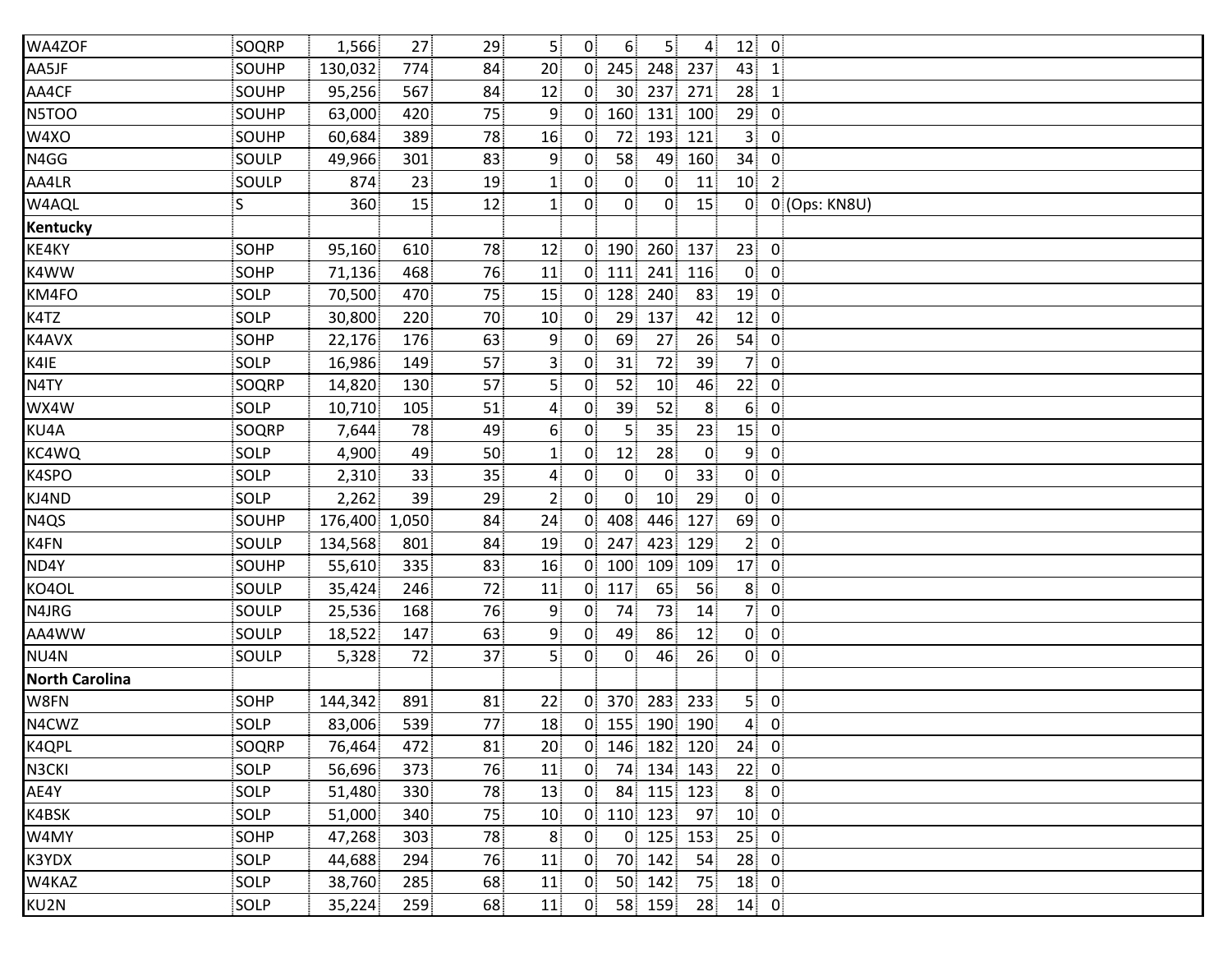| KE2SX                   | SOLP   | 31,382  | 221             | 71             | 10                      | $\overline{0}$ | 47              | 127            | 47             | $\overline{0}$  | $\overline{0}$          |  |
|-------------------------|--------|---------|-----------------|----------------|-------------------------|----------------|-----------------|----------------|----------------|-----------------|-------------------------|--|
| N3ND                    | SOLP   | 28,116  | 213             | 66             | 6 <sup>1</sup>          | $\mathbf{0}$   | 10 <sup>1</sup> | 101            | 81             | 21              | $\overline{0}$          |  |
| W3DQS                   | SOHP   | 16,506  | 131             | 63             | 10                      | $\mathbf{0}$   | 11              | 63             | 39             | 18              | $\overline{0}$          |  |
| KS4S                    | SOLP   | 16,074  | 141             | 57             | 5 <sub>5</sub>          | $\mathbf{0}$   | 59              | 18             | 64             | $\mathbf{0}$    | $\overline{0}$          |  |
| W3SA                    | SOLP   | 15,264  | 144             | 53             | $\overline{7}$          | $\mathbf{0}$   | 5               | 102            | 24             | 13              | $\mathbf 0$             |  |
| K4ESE                   | SOQRP  | 14,300  | 130             | 55             | 5 <sup>1</sup>          | $\overline{0}$ | 21              | 77             | 11             | 21              | $\overline{0}$          |  |
| WZ4M                    | SOLP   | 12,780  | 90              | 71             | 8                       | $\mathbf{0}$   | 3 <sup>1</sup>  | 20             | 59             | 8               | $\overline{0}$          |  |
| K9EZ                    | SOLP   | 8,370   | 93              | 45             | $\boldsymbol{A}$        | 0              | $\overline{0}$  | 47             | 27             | 19              | $\overline{0}$          |  |
| N8CWU                   | SOLP   | 7,020   | 90 <sup>1</sup> | 39             | 8 <sup>1</sup>          | 0              | $\overline{0}$  | 90             | $\overline{0}$ | $\overline{0}$  | $\overline{0}$          |  |
| KW4EE                   | SOHP   | 4,218   | 57              | 37             | $\overline{4}$          | $\overline{0}$ | $\overline{0}$  | 25             | 32             | $\overline{0}$  | $\overline{0}$          |  |
| W4TMO                   | SOLP   | 3,010   | 43              | 35             | $\overline{3}$          | $\mathbf{0}$   | $\overline{0}$  | 33             | 10             | $\overline{0}$  | $\mathbf 0$             |  |
| KD4AN                   | SOLP   | 50      | 5 <sup>1</sup>  | 5 <sup>1</sup> | $\overline{2}$          | 0 <sup>1</sup> | $\overline{0}$  | $\mathbf{0}$   | 5 <sup>1</sup> | $\overline{0}$  | $\mathbf 0$             |  |
| N1LN                    | SOUHP  | 165,648 | 986             | 84             | 18                      | $\overline{0}$ | 363             | 354            | 234            | 35 <sub>1</sub> | $\overline{0}$          |  |
| W4RM                    | SOUHP  | 154,048 | 928             | 83             | 19                      | $\overline{0}$ | 245             | 449            | 229            | 5 <sup>1</sup>  | $\overline{0}$          |  |
| K8AC                    | SOUHP  | 132,216 | 787             | 84             | 21                      | $\overline{0}$ | 395             | 260            | 116            | 16              | $\overline{0}$          |  |
| NA4J                    | SOUHP  | 118,720 | 742             | 80             | 21                      | $\overline{0}$ | 204             | 418            | 119            | 1 <sub>1</sub>  | $\overline{0}$          |  |
| K2AV                    | SOUHP  | 114,240 | 680             | 84             | 15                      | $\overline{0}$ | $\overline{0}$  | 534            | 142            | $\overline{4}$  | $\overline{0}$          |  |
| W1AJT                   | SOUHP  | 78,684  | 474             | 83             | 11                      | $\overline{0}$ | 66              | 235            | 136            | 37              | $\overline{0}$          |  |
| N4AF                    | SOUHP  | 77,848  | 526             | 74             | $\overline{7}$          | $\overline{0}$ | 45              | 202            | 279            | $\overline{0}$  | $\mathbf 0$             |  |
| N4NTO                   | SOULP  | 59,290  | 385             | 77             | 18                      | $\overline{0}$ | 122             | 147            | 87             | 26              | $\overline{\mathbf{3}}$ |  |
| N4YDU                   | SOUHP  | 58,128  | 346             | 84             | 5                       | $\mathbf{0}$   | 228             | 50             | 59             | 9 <sub>1</sub>  | $\overline{0}$          |  |
| N3ZL                    | SOUQRP | 34,500  | 250             | 69             | 8                       | $\mathbf{0}$   | 72              | 63             | 104            | 11              | $\mathbf 0$             |  |
| W3GQ                    | SOUHP  | 13,728  | 88              | 78             | $\overline{4}$          | $\overline{0}$ | $\overline{9}$  | 63             | 16             | $\overline{0}$  | $\overline{0}$          |  |
| N4TL                    | SOUHP  | 9,120   | 95              | 48             | $\boldsymbol{4}$        | 0              | $\overline{0}$  | 25             | 70             | $\overline{0}$  | $\overline{0}$          |  |
| W4GHV                   | SOULP  | 9,114   | 93              | 49             | $\overline{\mathbf{r}}$ | $\overline{0}$ | $\overline{0}$  | 13             | 58             | 22              | $\overline{0}$          |  |
| K3WA                    | SOUHP  | 2,548   | 49              | 26             | $\mathbf{1}$            | 0 <sup>1</sup> | $\overline{0}$  | $\overline{0}$ | 49             | $\overline{0}$  | $\overline{0}$          |  |
| K4RLC                   | SOULP  | 180     | 10              | 9              | 5 <sup>1</sup>          | 0 <sup>1</sup> | 3 <sup>3</sup>  | 7.             | $\overline{0}$ | $\mathbf{0}$    | $\overline{0}$          |  |
| <b>Northern Florida</b> |        |         |                 |                |                         |                |                 |                |                |                 |                         |  |
| NN7CW                   | SOHP   | 205,968 | 1,226           | 84             | 24                      | $\overline{0}$ | 195             | 472            | 438            | 119             | $\overline{2}$          |  |
| WA1S                    | SOLP   | 93,760  | 586             | 80             | 15                      | $\mathbf{0}$   | 76              | 42             | 451            | 17              | $\mathbf{0}$            |  |
| N <sub>4</sub> OX       | SOLP   | 83,328  | 496             | 84             | 10 <sup>1</sup>         | $\overline{0}$ | 43              | 45             | 354            | 54              | $\overline{0}$          |  |
| KQ4R                    | SOHP   | 76,800  | 480             | 80             | 15                      | $\overline{0}$ | 59              | 117            | 264            | 40              | $\overline{0}$          |  |
| K3TW                    | SOQRP  | 69,994  | 443             | 79             | 21                      | $\mathbf{0}$   | 97              | 183            | 122            | 41              | $\overline{0}$          |  |
| K3WT                    | SOHP   | 58,520  | 380             | 77             | 13                      | $\mathbf{0}$   | $\overline{0}$  | 177            | 204            | $-1$            | $\mathbf 0$             |  |
| WA3LXD                  | SOLP   | 37,204  | 262             | 71             | 19                      | 0 <sup>1</sup> | 60              | 76             | 85             | 37              | $\pmb{4}$               |  |
| K3ZGA                   | SOLP   | 29,952  | 208             | 72             | 13                      | $\mathbf{0}$   | 3 <sup>1</sup>  | 82             | 87             | 36              | $\mathbf{0}$            |  |
| WB8PAF                  | SOQRP  | 19,908  | 158             | 63             | 19                      | 0              | $\mathbf{0}$    | 70             | 88             | $\overline{0}$  | $\overline{0}$          |  |
| KC4LZN                  | SOLP   | 11,660  | 106             | 55             | $\overline{5}$          | $\mathbf{0}$   | 18              | 34             | 54             | $\overline{0}$  | $\mathbf 0$             |  |
| N4KM                    | SOLP   | 11,466  | 91              | 63             | $\overline{4}$          | $\overline{0}$ | 34              | 35             | 8 <sub>1</sub> | 14              | $\overline{0}$          |  |
|                         |        |         |                 |                |                         |                |                 |                |                |                 |                         |  |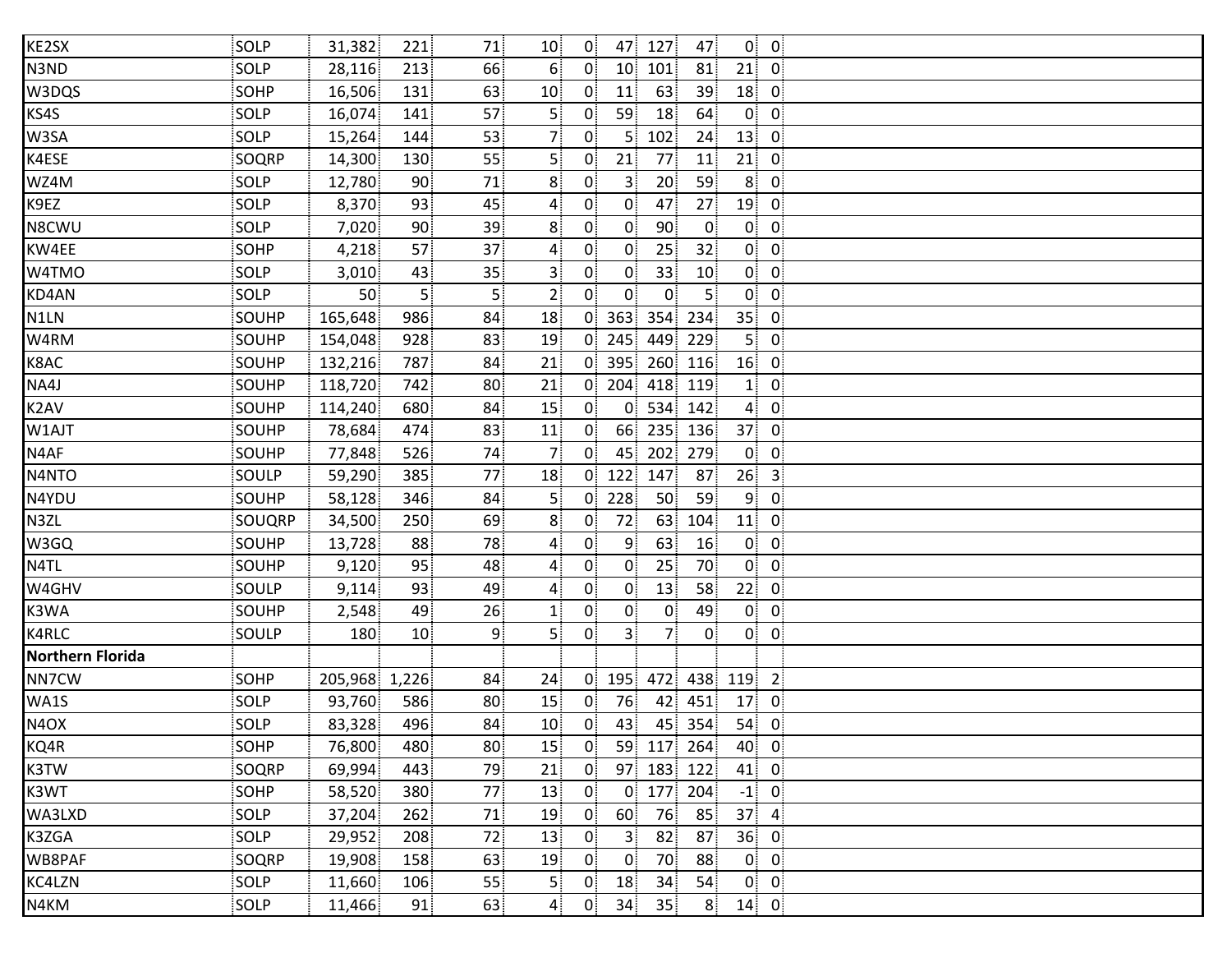| WF3T                    | SOLP        | 9,702         | 99             | 49              | 3                | $\overline{0}$ | 11             | 44              | 44              | $\overline{0}$  | $\overline{0}$ |                                  |  |
|-------------------------|-------------|---------------|----------------|-----------------|------------------|----------------|----------------|-----------------|-----------------|-----------------|----------------|----------------------------------|--|
| K4SBZ                   | SOLP        | 7,350         | 75             | 49              | 8 <sup>1</sup>   | $\overline{0}$ | $\overline{0}$ | 30 <sub>1</sub> | 34              | 11              | $\overline{0}$ |                                  |  |
| K4YDE                   | SOLP        | 6,528         | 64             | 51              | 8                | 0              | 7              | 34              | 23              | $\mathbf{0}$    | $\overline{0}$ |                                  |  |
| WB2ART                  | SOLP        | 3,016         | 52             | 29              | 5 <sup>1</sup>   | 0 <sup>1</sup> | $\overline{0}$ | 3.              | 49              | $\overline{0}$  | $\overline{0}$ |                                  |  |
| ND4G                    | SOHP        | 1,922         | 31             | 31              | $\mathbf{3}$     | $\mathbf{0}$   | $\overline{0}$ | 12              | 15              | 4               | $\mathbf 0$    |                                  |  |
| N8RW                    | SOLP        | 588           | 21             | 14              | $\mathbf{1}$     | 0 <sup>1</sup> | 21             | $\mathbf{0}$    | $\overline{0}$  | $\mathbf{0}$    | $\mathbf 0$    |                                  |  |
| N4IU                    | SOLP        | 112           | $\overline{7}$ | 8 <sup>3</sup>  | $\mathbf{1}$     | $\overline{0}$ | $\overline{0}$ | $\overline{0}$  | 7               | $\overline{0}$  | $\overline{0}$ |                                  |  |
| KØLUZ                   | SOUHP       | 163,464       | 973            | 84              | 21               | $\overline{0}$ | 81             | 128             | 714             | 50              | $\overline{0}$ |                                  |  |
| <b>WO40</b>             | SOUHP       | 134,904       | 803            | 84              | 18               | $\overline{0}$ | $\overline{0}$ | 453             | 325             | 25 <sub>1</sub> | $\overline{0}$ |                                  |  |
| N6AR                    | SOUHP       | 122,508       | 738            | 83              | 15               | $\overline{0}$ | 100            | 151             | 389             | 98              | $\overline{0}$ |                                  |  |
| NE8P                    | SOUHP       | 92,568        | 551            | 84              | 14               | $\overline{0}$ | $\overline{0}$ | 221             | 282             | 48              | $\overline{0}$ |                                  |  |
| N4EEB                   | SOUHP       | 60,000        | 375            | 80 <sub>3</sub> | 6 <sup>5</sup>   | $\mathbf{0}$   | 7              | 157             | 211             | $\overline{0}$  | $\mathbf 0$    |                                  |  |
| NF4A                    | SOUHP       | 30,096        | 209            | 72              | $\overline{3}$   | $\overline{0}$ | $\overline{0}$ | 47              | 115             | 47              | $\overline{0}$ |                                  |  |
| N4FP                    | SOUHP       | 28,006        | 209            | 67              | $6 \overline{6}$ | $\overline{0}$ | 66             | 72              | 54              | 17              | $\overline{0}$ |                                  |  |
| WA4IPU                  | SOULP       | 22,836        | 173            | 66              | 13               | 0 <sup>1</sup> | $\overline{0}$ | 74              | 95              | $\overline{4}$  | $\overline{0}$ |                                  |  |
| <b>KZ10</b>             | SOUHP       | 18,590        | 143            | 65              | 6                | $\overline{0}$ | 28             | 15              | 85              | 15              | $\overline{0}$ |                                  |  |
| N4UU                    | SOUHP       | 10,200        | 100            | 51              | 4                | $\mathbf{0}$   | 31             | 36              | 17              | 16              | $\overline{0}$ |                                  |  |
| WB4OMM                  | SOUQRP      | 3,312         | 46             | 36              | $\overline{2}$   | $\mathbf{0}$   | $\overline{0}$ | $\mathbf{0}$    | 38              | 8 <sup>1</sup>  | $\overline{0}$ |                                  |  |
| NØSMX                   | SOUHP       | 128           | 8              | 8               | $\mathbf{1}$     | $\overline{0}$ | $\Omega$       | $\mathbf{0}$    | 8               | $\mathbf{0}$    | $\mathbf{0}$   |                                  |  |
| N4WW                    | <b>MSHP</b> | 155,400       | 925            | 84              | 18               | $\overline{0}$ | 100            | 418             | 342             | 65              |                | 0 (Ops: K1MM, N4WW)              |  |
| <b>Puerto Rico</b>      |             |               |                |                 |                  |                |                |                 |                 |                 |                |                                  |  |
| KP3N                    | SOLP        | 12,636        | 117            | 54              | 5 <sub>1</sub>   | $\overline{0}$ | $\overline{0}$ | $\overline{0}$  | 117             | $\overline{0}$  | $\overline{0}$ |                                  |  |
| WP3TT                   | <b>MSLP</b> | 194,712 1,159 |                | 84              | 24               |                | $0$ 103        | 469             | 266             | 321             |                | 0 (Ops: N2GK, W2VQ, WP3C, WP3TT) |  |
| <b>South Carolina</b>   |             |               |                |                 |                  |                |                |                 |                 |                 |                |                                  |  |
| WN4AFP                  | SOLP        | 66,924        | 429            | 78              | 21               | $\overline{0}$ | 126            | 169             | 111             | 23              | $\overline{0}$ |                                  |  |
| NN4SS                   | SOHP        | 56,628        | 363            | 78              | 10               |                | $0$ 107        | 101             | 155             | $\mathbf{0}$    | $\overline{0}$ |                                  |  |
| WA8OJR                  | SOLP        | 18,744        | 142            | 66              | $\overline{4}$   | $\mathbf{0}$   | $\overline{0}$ | 69              | 73              | $\overline{0}$  | $\overline{0}$ |                                  |  |
| KB3FW                   | SOLP        | 15,892        | 137            | 58              | 9                | 0              | $\mathbf{0}$   | 80              | 21              | 36              | $\overline{0}$ |                                  |  |
| KB4GYT                  | SOQRP       | 13,612        | 82             | 83              | 9                | 0              | 19             | 23              | 38 <sup>3</sup> | $\mathbf{2}$    | $\mathbf 0$    |                                  |  |
| NE4EA                   | SOLP        | 11,772        | 109            | 54              | 10 <sup>1</sup>  | $\overline{0}$ | 19             | 36              | 41              | 13              | $\overline{0}$ |                                  |  |
| K4NWX                   | <b>SOHP</b> | 9,360         | 104            | 45              | 12               | $\overline{0}$ | 18             | 36              | 39              | 11              | $\overline{0}$ |                                  |  |
| N3HEE                   | SOULP       | 145,320       | 865            | 84              | 24               | $\overline{0}$ | 344            | 334             | 176             | 11              | $\overline{0}$ |                                  |  |
| N4XL                    | SOULP       | 112,504       | 686            | 82              | 20               | $\overline{0}$ | 225            | 244             | 152             | 65              | $\overline{0}$ |                                  |  |
| K2SX                    | SOUHP       | 80,472        | 479            | 84              | 8                | 0 <sup>1</sup> | 41             | 129             | 288             | 21              | $\overline{0}$ |                                  |  |
| K3DNE                   | SOUHP       | 46,412        | 283            | 82              | 15               | $\overline{0}$ | 53             | 147             | 58              | 25 <sub>1</sub> | $\overline{0}$ |                                  |  |
| <b>Southern Florida</b> |             |               |                |                 |                  |                |                |                 |                 |                 |                |                                  |  |
| N <sub>1</sub> TO       | SOHP        | 144,586       | 871            | 83              | 21               | $\overline{0}$ | 169            | 108             | 581             | 13              | $\overline{0}$ |                                  |  |
| AI4WW                   | SOHP        | 60,882        | 417            | 73              | 15               |                | $0$ 138        | 58              | 166             | 55              | $\overline{0}$ |                                  |  |
|                         |             |               |                |                 |                  |                |                |                 |                 |                 |                |                                  |  |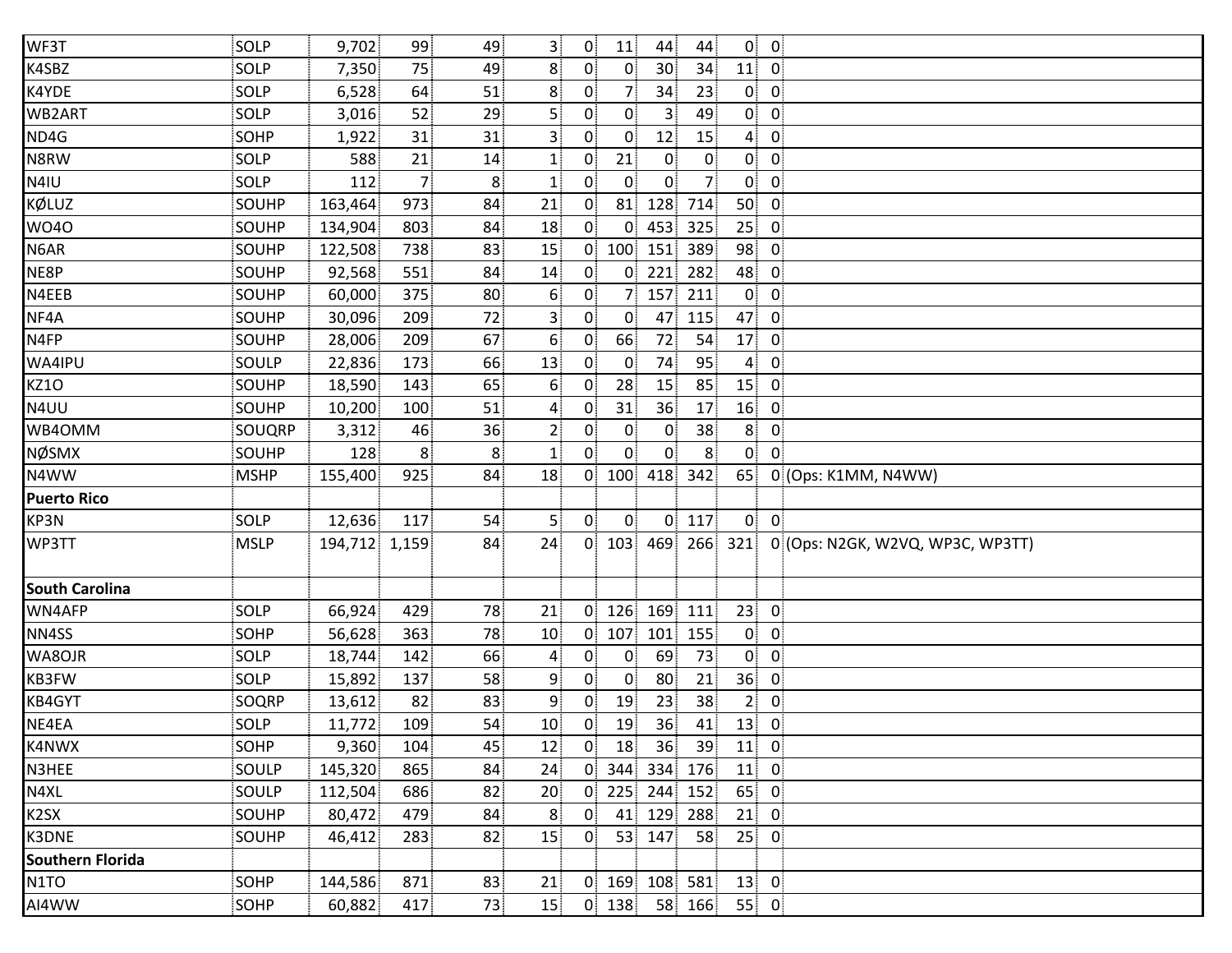| N7RCS            | SOQRP       | 44,550         | 297          | 75              | 17              | $\overline{0}$    | 82              | 39             | 119            | 52 <sub>1</sub> | $5\phantom{.0}$ |                       |
|------------------|-------------|----------------|--------------|-----------------|-----------------|-------------------|-----------------|----------------|----------------|-----------------|-----------------|-----------------------|
| NK4O             | SOLP        | 41,550         | 277          | 75              | 13              | $\overline{0}$    | 34              | 184            | 57             | 2 <sub>1</sub>  | $\overline{0}$  |                       |
| W4SPR            | SOLP        | 40,200         | 268          | 75              | 11              | $\mathbf{0}$      | 55              | 129            | 84             | $\mathbf{0}$    | $\overline{0}$  |                       |
| W7GKF            | SOLP        | 25,728         | 192          | 67              | 8               | $\mathbf{0}$      | 2 <sup>5</sup>  | 4              | 90             | 96              | $\mathbf 0$     |                       |
| W <sub>2VS</sub> | SOLP        | 8,096          | 88           | 46              | 7 <sub>1</sub>  | $\mathbf{0}$      | 13 <sup>1</sup> | 19             | 56             | $\overline{0}$  | $\mathbf 0$     |                       |
| WB4UIH           | SOLP        | 7,830          | 87           | 45              | 10 <sup>1</sup> | $\overline{0}$    | $\overline{0}$  | 25             | 31             | 31              | $\overline{0}$  |                       |
| N2NYR            | SOLP        | 3,430          | 49           | 35              | 6               | 0                 | $\overline{0}$  | $\overline{2}$ | 8              | 39              | $\overline{0}$  |                       |
| W4ZGR            | SOHP        | 2,236          | 43           | 26              | $\mathbf{3}$    | $\mathbf{0}$      | $\mathbf{0}$    | 22             | 21             | $\overline{0}$  | $\overline{0}$  |                       |
| KN4JN            | SOLP        | 6              | $\mathbf{1}$ | 3 <sup>1</sup>  | $\mathbf{1}$    | $\overline{0}$    | $\overline{0}$  | $\overline{0}$ | $\mathbf{1}$   | $\overline{0}$  | $\overline{0}$  |                       |
| N4BP             | SOUHP       | 104,664        | 623          | 84              | 10 <sup>1</sup> | $\overline{0}$    | 46              | 297            | 276            | $\overline{4}$  | $\mathbf 0$     |                       |
| N8KH             | SOUHP       | 82,080         | 513          | 80              | 16              | $\overline{0}$    | 172             | 155            | 145            | 41              | $\overline{0}$  |                       |
| <b>NØOJ</b>      | SOULP       | 69,300         | 450          | 77              | 19              | $\overline{0}$    | 104             | 144            | 170            | 32              | $\mathbf 0$     |                       |
| W4EE             | SOULP       | 59,124         | 379          | 78              | 12              | $\overline{0}$    | 19              | 57             | 180            | 121             | $\overline{2}$  |                       |
| AA4NP            | SOULP       | 49,494         | 339          | 73              | 11              | 0 <sup>1</sup>    | 174             | 83             | 73             | 9 <sub>1</sub>  | $\overline{0}$  |                       |
| W9KB             | SOUHP       | 41,700         | 278          | 75              | 18              | $\mathbf{0}$      | 46              | 162            | 70             | $\overline{0}$  | $\overline{0}$  |                       |
| W4THI            | <b>MSHP</b> | 35,882         | 233          | 77              | 17              | $\overline{0}$    | 17              | 160            | 37             | 19              |                 | 0 (Ops: W4DJL, W4THI) |
| <b>Tennessee</b> |             |                |              |                 |                 |                   |                 |                |                |                 |                 |                       |
| KØEJ             | SOQRP       | 109,394        | 659          | 83              | 19              | $\overline{0}$    | 191             | 285            | 131            | 52              | $\overline{0}$  |                       |
| K1GU             | SOLP        | 80,652         | 517          | 78              | 11              | $\mathbf{0}$      | 205             | 165            | 100            | 47              | $\overline{0}$  |                       |
| W4DAN            | SOLP        | 63,674         | 403          | 79              | 15              | $\overline{0}$    | 88              | 185            | 90             | 40              | $\overline{0}$  |                       |
| K4AMC            | SOLP        | 60,368         | 392          | 77              | 9               | $\mathbf{0}$      | 36 <sup>3</sup> | 241            | 54             | 61              | $\overline{0}$  |                       |
| AF4T             | SOHP        | 57,564         | 351          | 82              | 14              | $\overline{0}$    | 113             | 169            | 65             | $\mathbf{4}$    | $\mathbf 0$     |                       |
| K9UQN            | SOHP        | 43,950         | 293          | 75              | 11              | $\mathbf{0}$      | 19              | 195            | 79             | $\overline{0}$  | $\overline{0}$  |                       |
| W9WI             | SOLP        | 33,264         | 252          | 66              | $\overline{7}$  | $\overline{0}$    | 77              | 134            | 36             | 5               | $\overline{0}$  |                       |
| <b>WBØCJB</b>    | SOLP        | 21,168         | 168          | 63              | 9               | $\mathbf{0}$      | 36              | 74             | 33             | 25              | $\overline{0}$  |                       |
| K4DR             | SOLP        | 19,942         | 169          | 59              | 10              | $\mathbf{0}$      | $\overline{0}$  | 69             | 76             | 24              | $\overline{0}$  |                       |
| <b>KØRGI</b>     | SOQRP       | 15,444         | 143          | 54              | 14              | $\mathbf{0}$      | 35 <sup>3</sup> | 69             | 27             | 12              | $\overline{0}$  |                       |
| W6UB             | SOLP        | 10,948         | 119          | 46              | 5 <sub>1</sub>  | $\mathbf{0}$      | $\overline{0}$  | 119            | $\mathbf{0}$   | $\overline{0}$  | $\overline{0}$  |                       |
| W4HAY            | SOLP        | 3,520          | 55           | 32              | 5 <sub>1</sub>  | $\mathbf{0}$      | 0               | $\mathbf 0$    | $\mathbf{0}$   | $\mathbf{0}$    | $\mathbf 0$     |                       |
| K4AL             | <b>SOLP</b> | 2,240          | 40           | 28              | $\mathbf{1}$    | $\mathbf{0}$      | $\overline{0}$  | 40             | $\overline{0}$ | $\overline{0}$  | $\mathbf 0$     |                       |
| AC4G             | SOLP        | 1,960          | 49           | 20 <sup>1</sup> | $\overline{2}$  | $0^{\frac{1}{2}}$ | 0               | $\overline{0}$ | 0              | 49              | $\overline{0}$  |                       |
| KT4O             | SOHP        | 2 <sup>1</sup> | $\mathbf{1}$ | 1 <sup>1</sup>  | $\overline{0}$  | $\overline{0}$    | 0               | $\mathbf{1}$   | $\overline{0}$ | $\overline{0}$  | $\overline{0}$  |                       |
| N4ZZ             | SOULP       | 185,808        | 1,106        | 84              | 24              | $\overline{0}$    | 270             | 602            | 198            | 36              | $\overline{0}$  |                       |
| W9SN             | SOUHP       | 172,200        | 1,025        | 84              | 24              | $\mathbf{0}$      | 289             | 411            | 271            | 54              | $\overline{0}$  |                       |
| AD4EB            | SOUHP       | 136,752        | 814          | 84              | 15              | $\mathbf{0}$      | 251             | 309            | 231            | 23              | $\overline{0}$  |                       |
| N4DW             | SOUHP       | 129,696        | 772          | 84              | 22              | 0.                | 314             | 278            | 105            | 74              | $\mathbf{1}$    |                       |
| NJ4P (VE5MX, op) | SOUHP       | 125,788        | 767          | 82              | 14              | $\overline{0}$    | 172             | 270            | 300            | 25              | $\mathbf 0$     |                       |
| NS4X             | SOUHP       | 79,846         | 481          | 83              | 10              | $\overline{0}$    | 108             | 166            | 105            | 102             | $\overline{0}$  |                       |
| N4UW             | SOULP       | 63,960         | 390          | 82              | 14              | $\overline{0}$    | 90              | 194            | 67             | 39              | $\overline{0}$  |                       |
|                  |             |                |              |                 |                 |                   |                 |                |                |                 |                 |                       |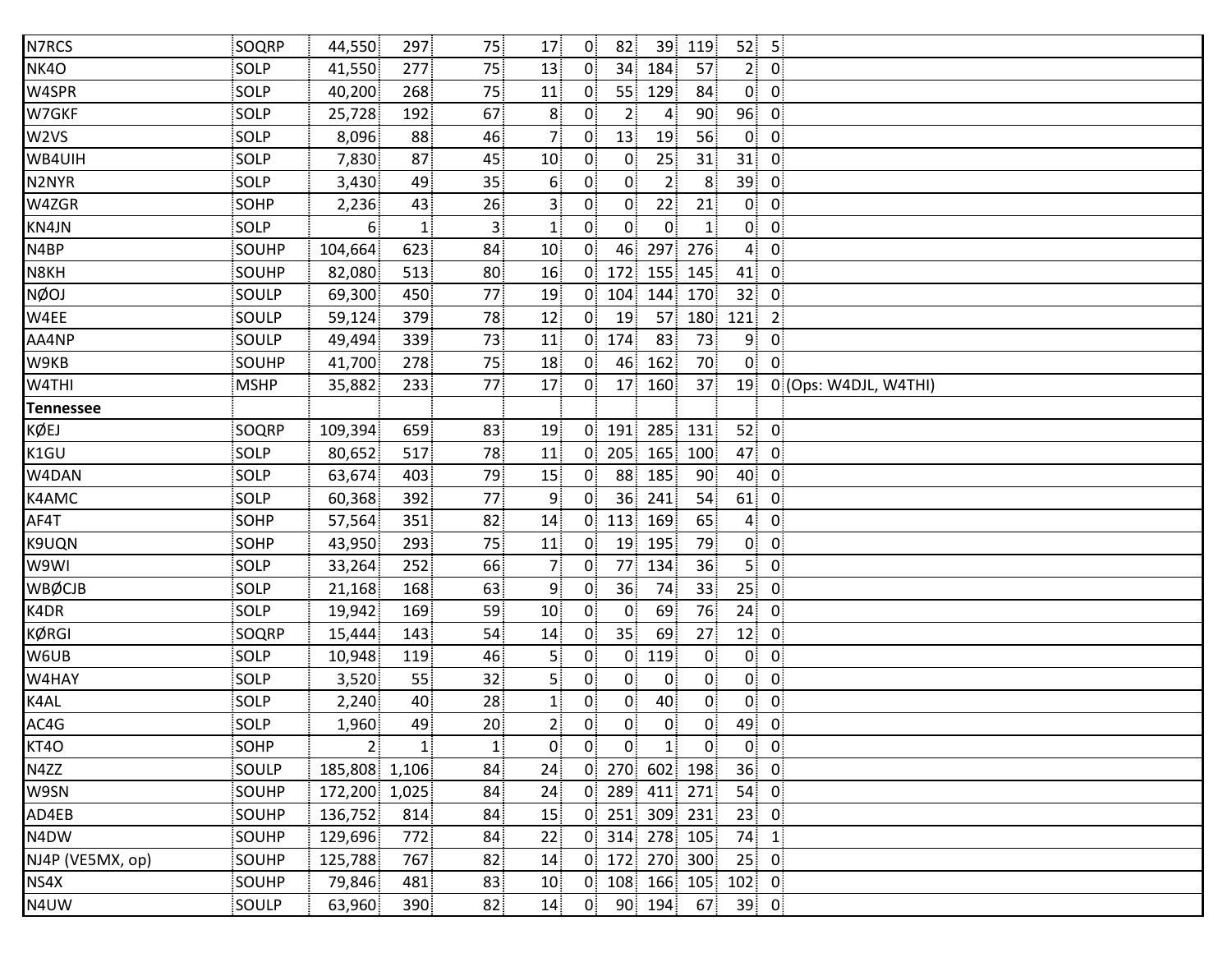| W3TB                     | SOULP       | 61,120  | 382   | 80 | 10 <sup>1</sup>         | 0 <sup>1</sup> | 123             | 120 105         |     | 34              | $\overline{0}$          |                     |
|--------------------------|-------------|---------|-------|----|-------------------------|----------------|-----------------|-----------------|-----|-----------------|-------------------------|---------------------|
| N6MA                     | SOUQRP      | 59,598  | 387   | 77 | 17                      | $\overline{0}$ | 0               | 218             | 169 | $\mathbf{0}$    | $\overline{0}$          |                     |
| WF7T                     | SOULP       | 54,978  | 357   | 77 | $\overline{9}$          | $\mathbf{0}$   | 37 <sup>1</sup> | 189             | 99  | 32 <sub>1</sub> | $\overline{0}$          |                     |
| W4SSF                    | SOUHP       | 45,846  | 283   | 81 | 19                      | $\mathbf{0}$   | 33 <sup>1</sup> | 160             | 85  | 5 <sup>1</sup>  | $\overline{0}$          |                     |
| AA4DD                    | SOUHP       | 36,176  | 238   | 76 | 13                      | $\overline{0}$ | 104             | 74              | 52  | 7 <sup>1</sup>  | $\mathbf{1}$            |                     |
| KEØL                     | SOULP       | 25,016  | 212   | 59 | 6                       | $\mathbf{0}$   | 67              | 65              | 79  | 1 <sup>1</sup>  | $\overline{0}$          |                     |
| AC6ZM                    | SOUHP       | 20,306  | 143   | 71 | $\overline{\mathbf{3}}$ | $\mathbf{0}$   | 14              | 92              | 37  | $\overline{0}$  | $\overline{0}$          |                     |
| K4AFE                    | SOUHP       | 16,520  | 118   | 70 | $\overline{7}$          | $\overline{0}$ | 35              | 55              | 26  | 2 <sub>1</sub>  | $\overline{0}$          |                     |
| KS4X                     | SOUHP       | 15,300  | 102   | 75 | 11                      | $\overline{0}$ | 20              | 27              | 36  | 18              | $\mathbf{1}$            |                     |
| W4CMG                    | SOULP       | 8,232   | 84    | 49 | 9                       | $\Omega$       | 20              | 34              | 22  | 8               | $\mathbf{0}$            |                     |
| K4TCG                    | <b>MSHP</b> | 132,048 | 786   | 84 | 14                      | $\overline{0}$ | 97              | 445             | 229 | 15              |                         | 0 (Ops: K4RO, WF7T) |
| <b>US Virgin Islands</b> |             |         |       |    |                         |                |                 |                 |     |                 |                         |                     |
| <b>KP2M (KT3Y, op)</b>   | <b>SOHP</b> | 172,368 | 1,064 | 81 | 12                      | $\overline{0}$ | $\overline{0}$  | 564             | 259 | 205 36          |                         |                     |
| W4LIS (K9VV, op)         | SOUHP       | 55,444  | 334   | 83 | $\overline{7}$          | $\overline{0}$ | $\overline{0}$  | 30 <sub>1</sub> | 63  | 241             | $\overline{0}$          |                     |
| <b>Virginia</b>          |             |         |       |    |                         |                |                 |                 |     |                 |                         |                     |
| K4ZW                     | SOHP        | 185,640 | 1,105 | 84 | 24                      | $\overline{0}$ | 266             | 570 196         |     | 73              | $\overline{0}$          |                     |
| K7SV                     | <b>SOLP</b> | 164,304 | 978   | 84 | 23                      | $\overline{0}$ | 281             | 432             | 216 | 48              | $\mathbf{1}$            |                     |
| W4CB (W2RU, op)          | SOHP        | 149,732 | 902   | 83 | 19                      | $\overline{0}$ | 307             | 353             | 197 | 45              | $\overline{0}$          |                     |
| N <sub>2</sub> YO        | <b>SOHP</b> | 131,040 | 780   | 84 | 23                      | $\overline{0}$ | 175             | 389             | 191 | 25              | 0                       |                     |
| K4OAQ                    | SOLP        | 123,082 | 779   | 79 | 23                      | $\Omega$       | 244             | 419             | 88  | 28              | $\overline{0}$          |                     |
| W4IVF                    | SOHP        | 87,828  | 563   | 78 | 14                      | $\overline{0}$ | 416             | 53              | 84  | 10              | $\overline{0}$          |                     |
| KW4CW                    | <b>SOHP</b> | 84,640  | 529   | 80 | 18                      | $\overline{0}$ | 112             | 242             | 168 | 7 <sub>1</sub>  | $\overline{0}$          |                     |
| KB4CG                    | SOLP        | 72,364  | 458   | 79 | 24                      | $\overline{0}$ | 211             | 127             | 77  | 43              | $\overline{0}$          |                     |
| KK4R                     | SOLP        | 70,308  | 434   | 81 | 15                      | $\overline{0}$ | 139             | 109             | 157 | 29              | $\mathbf{0}$            |                     |
| W4YE                     | SOLP        | 66,240  | 414   | 80 | 10                      | 0 <sup>1</sup> | 119             | 147             | 123 | 25              | $\overline{0}$          |                     |
| K2KW                     | <b>SOHP</b> | 60,532  | 409   | 74 | 6                       | $\overline{0}$ | 0               | 148             | 261 | $\overline{0}$  | $\overline{0}$          |                     |
| K4DPF                    | SOLP        | 60,216  | 386   | 78 | 20                      | 0 <sup>1</sup> | 135             | 174             | 71  | 6 <sup>1</sup>  | $\overline{0}$          |                     |
| K4HQK                    | <b>SOHP</b> | 40,500  | 270   | 75 | 11                      | $\overline{0}$ | 63              | 133             | 65  | 9 <sub>1</sub>  | $\overline{0}$          |                     |
| KG3V                     | SOLP        | 37,000  | 250   | 74 | 9                       | $\Omega$       | 52              | 146             | 52  | $\overline{0}$  | $\mathbf 0$             |                     |
| K4FJW                    | SOLP        | 36,208  | 248   | 73 | 13                      | 0              | 79              | 94              | 71  | $\overline{4}$  | $\pmb{0}$               |                     |
| K4FTO                    | SOLP        | 32,912  | 242   | 68 | 9                       | $\overline{0}$ | 79              | $90^{\circ}$    | 68  | 5 <sup>1</sup>  | $\overline{0}$          |                     |
| K4ORD                    | SOLP        | 30,960  | 215   | 72 | $\overline{7}$          | $\overline{0}$ | 60              | 58              | 64  | 33 <sup>1</sup> | $\overline{\mathbf{0}}$ |                     |
| W1FOX                    | SOLP        | 26,268  | 199   | 66 | 9                       | $\mathbf{0}$   | 56              | 58              | 67  | 16              | $\overline{2}$          |                     |
| WA4EUL                   | SOLP        | 26,000  | 200   | 65 | 12                      | $\mathbf{0}$   | 42              | 57              | 101 | $\mathbf{0}$    | $\overline{0}$          |                     |
| N4DJ                     | SOLP        | 21,804  | 158   | 69 | $\overline{5}$          | $\mathbf{0}$   | 86              | 29              | 39  | $\overline{4}$  | $\mathbf 0$             |                     |
| K4MIL                    | SOLP        | 19,800  | 150   | 66 | 10                      | $\mathbf{0}$   | 28              | 68              | 32  | 22              | 0                       |                     |
| KA4GFY                   | SOLP        | 16,470  | 135   | 61 | 14                      | $\mathbf{0}$   | 16              | 31              | 77  | 11              | $\overline{0}$          |                     |
| K8LF                     | <b>SOHP</b> | 16,188  | 142   | 57 | 10                      | $\mathbf{0}$   | 33              | 56              | 52  | $\mathbf{1}$    | 0                       |                     |
| K2EKM                    | SOQRP       | 15,390  | 135   | 57 | 8                       | $\mathbf{0}$   | 30 <sup>1</sup> | 51              | 43  | 11              | $\overline{0}$          |                     |
|                          |             |         |       |    |                         |                |                 |                 |     |                 |                         |                     |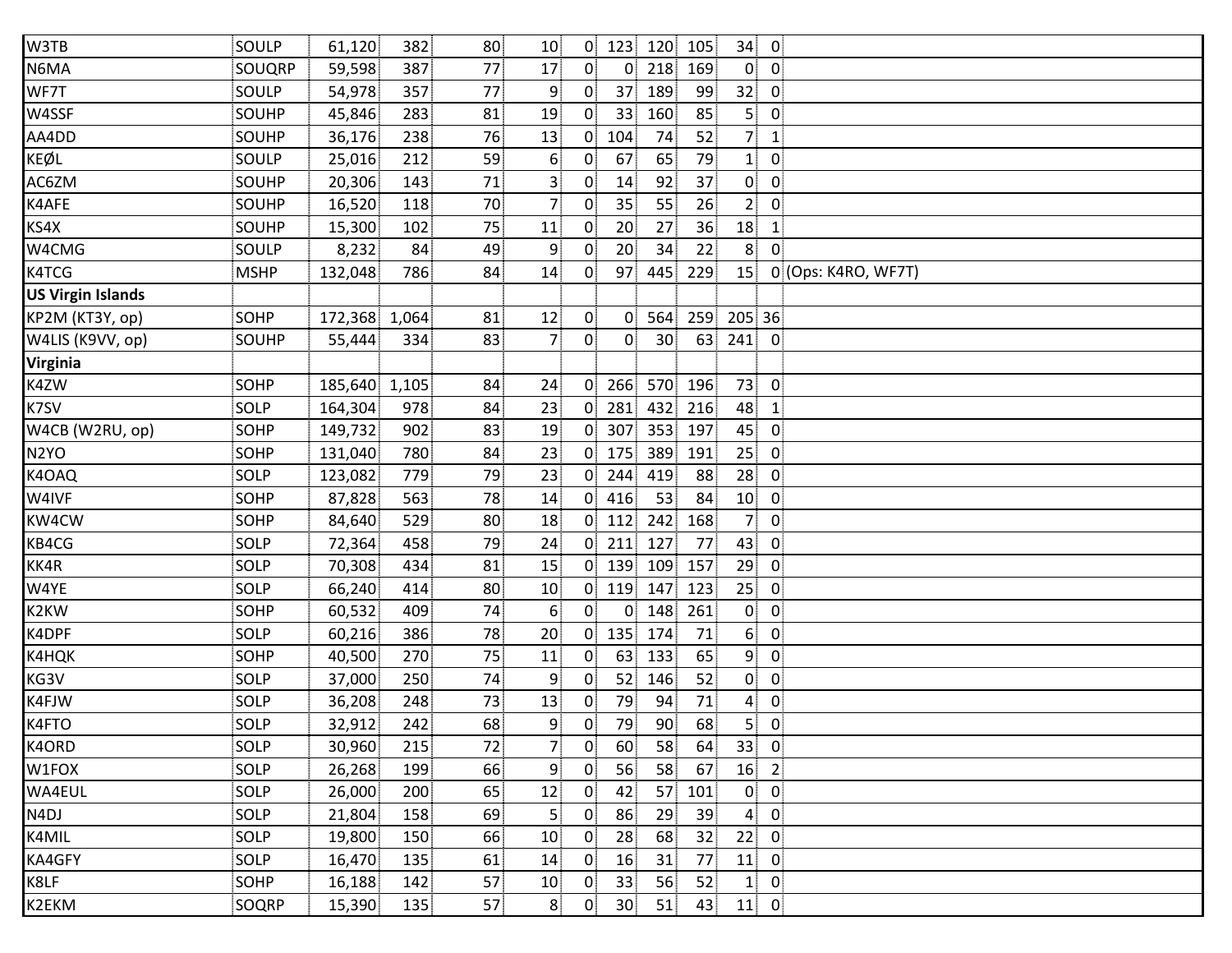| W4ZYT             | SOHP         | 14,630  | 133            | 55 | 3              | $\overline{0}$ | 33<br>26                         |              | 69              | 50              |                         |  |
|-------------------|--------------|---------|----------------|----|----------------|----------------|----------------------------------|--------------|-----------------|-----------------|-------------------------|--|
| N4LJS             | SOLP         | 11,904  | 124            | 48 | 8 <sup>3</sup> | $\overline{0}$ | 48<br>46                         |              | 30              | $\overline{0}$  | $\overline{\mathbf{0}}$ |  |
| NN4RB             | SOLP         | 9,212   | 98             | 47 | 6              | $\overline{0}$ | 21<br>30                         |              | 27              | 20 <sup>1</sup> | $\overline{0}$          |  |
| W4GDG             | SOLP         | 7,128   | 81             | 44 | 7 <sup>1</sup> | 0 <sup>1</sup> | 25<br>$\overline{0}$             | 47           |                 | 9 <sub>1</sub>  | $\overline{0}$          |  |
| AG4JT             | SOLP         | 5,248   | 64             | 41 | 5              | 0              | $\overline{0}$<br>44             |              | 11              | 9 <sub>1</sub>  | $\mathbf 0$             |  |
| N3MM              | SOLP         | 3,850   | 55             | 35 | $\overline{3}$ | $\mathbf{0}$   | $\overline{0}$<br>15             |              | 39              | 1 <sub>1</sub>  | $\mathbf 0$             |  |
| K4YCR             | SOLP         | 2,970   | 45             | 33 | 3 <sup>3</sup> | $\mathbf{0}$   | 37<br>$\overline{0}$             |              | 3 <sup>1</sup>  | 5 <sup>1</sup>  | $\mathbf 0$             |  |
| N <sub>2</sub> DA | SOLP         | 2,262   | 39             | 29 | 4              | $\overline{0}$ | 26<br>$\mathbf{A}$               |              | 7 <sup>1</sup>  | 2 <sup>1</sup>  | $\mathbf 0$             |  |
| N8AID             | SOLP         | 2,080   | 40             | 26 | $\overline{5}$ | 0 <sup>1</sup> | $\overline{0}$<br>$\mathsf{5}$   |              | 23              | 12              | $\mathbf 0$             |  |
| KI4BXU            | SOLP         | 1,716   | 33             | 26 | $\overline{7}$ | $\mathbf{0}$   | $\overline{0}$<br>25             |              | 7 <sup>1</sup>  | 1 <sub>1</sub>  | $\mathbf 0$             |  |
| N4QX              | SOLP         | 456     | 19             | 12 | 1 <sup>3</sup> | $\overline{0}$ | $\overline{0}$                   | $\mathbf{0}$ | $\overline{0}$  | 19              | $\overline{0}$          |  |
| WN3F              | SOLP         | 384     | 16             | 12 | $\overline{2}$ | $\mathbf{0}$   | 13<br>$\mathbf{0}$               |              | 3 <sup>1</sup>  | 0               | $\mathbf 0$             |  |
| W4IM              | SOLP         | 32      | $\overline{4}$ | 4  | $\mathbf{1}$   | 0 <sup>1</sup> | $\overline{0}$<br>$\overline{2}$ |              | 2 <sup>1</sup>  | $\overline{0}$  | $\mathbf 0$             |  |
| W4NF              | SOUHP        | 171,644 | 1,034          | 83 | 24             | 0 <sup>1</sup> | 378<br>256                       | 398          |                 | 2 <sub>1</sub>  | $\mathbf 0$             |  |
| N1RM              | SOUHP        | 139,274 | 839            | 83 | 22             | 0 <sup>1</sup> | 91<br>559                        | 189          |                 | $\overline{0}$  | $\overline{\mathbf{0}}$ |  |
| N3JT              | SOUHP        | 137,256 | 817            | 84 | 17             | 0 <sup>1</sup> | 134<br>394                       | 238          |                 | 51              | $\overline{0}$          |  |
| N3CW              | SOUHP        | 122,976 | 732            | 84 | 21             |                | $0$ 271<br>304                   | 149          |                 | 8 <sub>1</sub>  | $\mathbf 0$             |  |
| NN3W              | SOUHP        | 118,440 | 705            | 84 | 14             | $\overline{0}$ | 407<br>176                       | 110          |                 | 12              | $\mathbf 0$             |  |
| K4QS              | SOUHP        | 106,680 | 635            | 84 | 14             | $\overline{0}$ | 130<br>282                       | 192          |                 | 31              | $\mathbf 0$             |  |
| N4PD              | <b>SOUHP</b> | 87,696  | 522            | 84 | 15             | $\mathbf{0}$   | 258<br>39                        | 225          |                 | $\overline{0}$  | $\mathbf 0$             |  |
| N4FX              | SOUHP        | 79,212  | 483            | 82 | 15             | 0              | 38 <sub>1</sub><br>161           | 236          |                 | 48              | $\overline{0}$          |  |
| N3UA              | SOUHP        | 79,128  | 471            | 84 | 9              | $\overline{0}$ | 130<br>110                       | 214          |                 | 17              | $\mathbf 0$             |  |
| N4CF              | SOUHP        | 64,124  | 391            | 82 | $\overline{9}$ | 5              | 163<br>121                       |              | 80              | 22              | $\mathbf 0$             |  |
| N1WR              | SOUHP        | 58,482  | 361            | 81 | 9              | 0              | 158<br>116                       |              | 87              | $\overline{0}$  | $\mathbf 0$             |  |
| NR4M              | SOUHP        | 54,776  | 334            | 82 | 5 <sup>1</sup> | 0 <sup>1</sup> | 145<br>$\overline{0}$            | 189          |                 | $\overline{0}$  | $\mathbf 0$             |  |
| N3AC              | SOULP        | 44,550  | 275            | 81 | 15             | 0 <sup>1</sup> | 275<br>$\overline{0}$            |              | $\overline{0}$  | $\overline{0}$  | $\mathbf 0$             |  |
| WA4PGM            | SOULP        | 44,322  | 267            | 83 | 7 <sub>1</sub> | 0              | 75<br>112                        |              | 68              | 12              | $\mathbf 0$             |  |
| W4YY (K2GO, op)   | SOUHP        | 43,040  | 269            | 80 | 10             | 0 <sup>1</sup> | 111<br>92                        |              | 48              | 18              | $\overline{0}$          |  |
| KE4S              | SOUHP        | 42,640  | 260            | 82 | 9              | $\overline{0}$ | 63<br>83                         |              | 77              | 36              | $\mathbf{1}$            |  |
| N6DW              | SOUHP        | 41,328  | 252            | 82 | 14             | $\mathbf{0}$   | 49<br>148                        |              | 48              | 7               | $\mathbf 0$             |  |
| <b>NØYY</b>       | SOULP        | 38,844  | 249            | 78 | 13             | $\overline{0}$ | 17 195                           |              | 26              | 11              | $\mathbf 0$             |  |
| K5VIP             | SOUHP        | 38,070  | 235            | 81 | 14             | $\mathbf{0}$   | 15<br>117                        |              | 96              | 7               | $\mathbf 0$             |  |
| W4VG              | SOUHP        | 37,604  | 238            | 79 | 15             | $\mathbf{0}$   | 41<br>116                        |              | 76              | 5.              | $\mathbf 0$             |  |
| N3MN              | SOULP        | 37,284  | 239            | 78 | 12             | $\mathbf{0}$   | 5 <sup>1</sup><br>149            |              | 81              | $\overline{4}$  | $\mathbf 0$             |  |
| N3KN              | SOUHP        | 36,000  | 240            | 75 | 9              | $\mathbf{0}$   | 67<br>105                        |              | 57              | 11              | $\mathbf 0$             |  |
| K4GM              | SOULP        | 34,694  | 209            | 83 | 6 <sup>1</sup> | 0              | 78<br>125                        |              | 6 <sup>1</sup>  | 0               | $\mathbf 0$             |  |
| W7IY              | SOUQRP       | 28,908  | 198            | 73 | 8              | $\mathbf{0}$   | 37<br>136                        |              | 25              | $\overline{0}$  | $\mathbf 0$             |  |
| W4PK              | SOUHP        | 28,368  | 197            | 72 | $\overline{7}$ | $\mathbf{0}$   | 88<br>47                         |              | 26              | 36              | $\mathbf 0$             |  |
| K1GG              | SOUHP        | 20,824  | 137            | 76 | 9 <sub>1</sub> | $\mathbf{0}$   | 29<br>38                         |              | 30 <sub>2</sub> | 39              | $\mathbf{1}$            |  |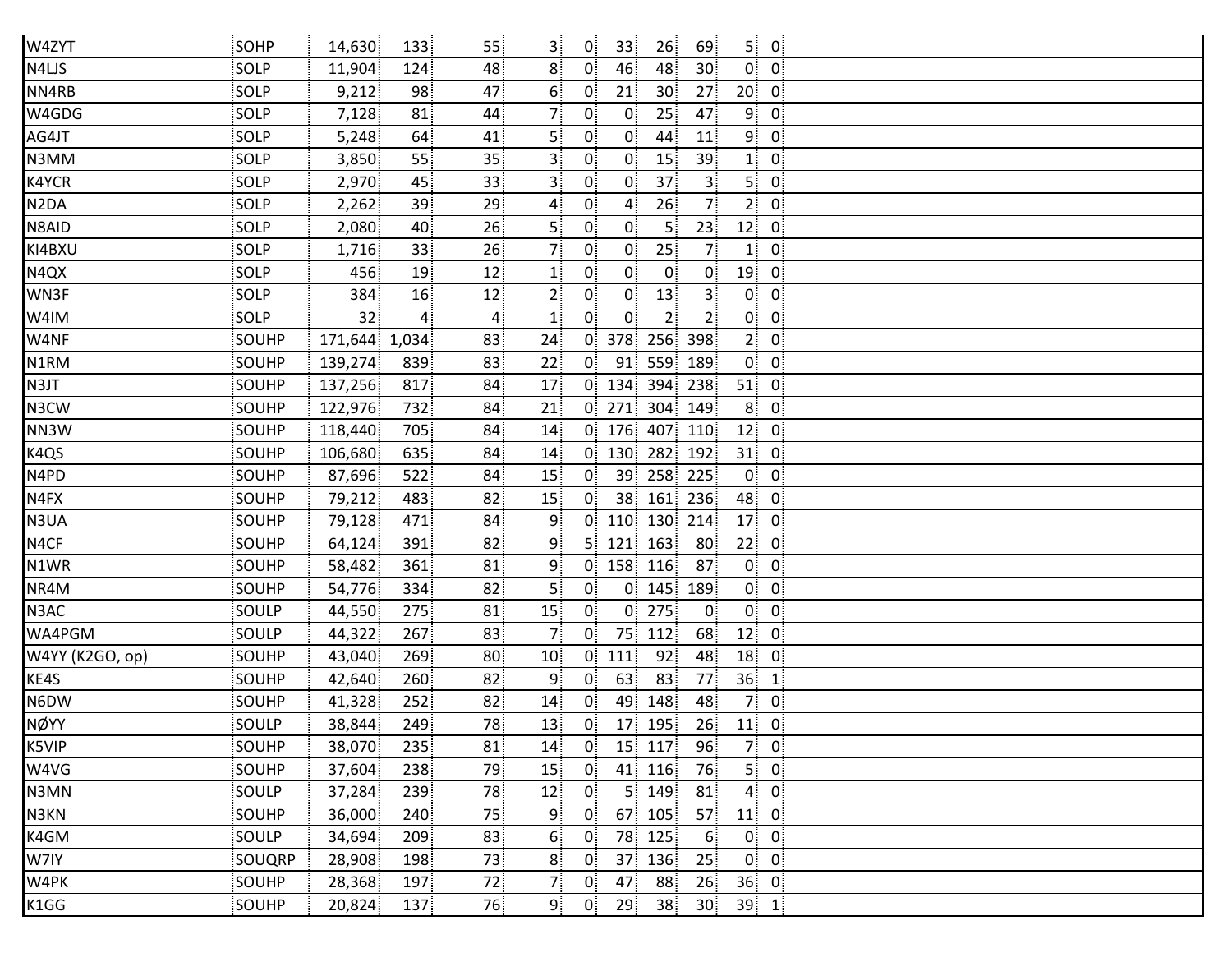| W1IE                        | SOUHP                 | 17,024  | 112            | 76                  | 10 <sup>1</sup> | $\overline{0}$ | 21              | 39             | 49              | 3<br>$\overline{0}$                       |                               |
|-----------------------------|-----------------------|---------|----------------|---------------------|-----------------|----------------|-----------------|----------------|-----------------|-------------------------------------------|-------------------------------|
| WR4I                        | SOUQRP                | 15,872  | 128            | 62                  | 13              | 0 <sup>1</sup> | 25              | 76             | 23              | $\overline{4}$<br>$\overline{\mathbf{0}}$ |                               |
| K4XL                        | <b>SOUHP</b>          | 15,246  | 99             | 77                  | 3               | $\overline{0}$ | 23              | 64             | 7 <sub>1</sub>  | 5 <sup>1</sup><br>$\mathbf 0$             |                               |
| W3IP                        | <b>SOUHP</b>          | 14,110  | 85             | 83                  | 4               | $\mathbf{0}$   | 20              | 32             | 23              | 9 <sup>1</sup><br>$\mathbf{1}$            |                               |
| KN4KL                       | SOULP                 | 5,040   | 63             | 40                  | $\overline{2}$  | $\Omega$       | $\mathbf{0}$    | 27             | 36              | $\mathbf{0}$<br>0                         |                               |
| N3WM                        | SOULP                 | 4,872   | 58             | 42                  | $\overline{7}$  | $\overline{0}$ | 10 <sub>1</sub> | 22             | 21              | 5<br>$\overline{0}$                       |                               |
| NZ6T                        | SOULP                 | 3,404   | 46             | 37                  | 4               | $\overline{0}$ | $\overline{4}$  | 19             | 22              | 1<br>$\overline{0}$                       |                               |
| KK4VA                       | SOULP                 | 3,198   | 41             | 39                  | 3               | 0              | 5 <sub>1</sub>  | 36             | $\overline{0}$  | $\overline{0}$<br>$\overline{0}$          |                               |
| W4VIC                       | SOUHP                 | 2,112   | 44             | 24                  | $\overline{2}$  | 0              | 0               | 44             | $\overline{0}$  | $\overline{0}$<br>$\overline{0}$          |                               |
| KA4RRU                      | SOULP                 | 108     | $\overline{9}$ | $6^{\circ}$         | 1               | $\overline{0}$ | 4               | 5.             | $\mathbf 0$     | $\overline{0}$<br>$\Omega$                |                               |
| W4TG                        | <b>MSLP</b>           | 60,040  | 380            | 79                  | 15              | $\overline{0}$ | 145             | 120            | 109             | 6                                         | 0 (Ops: N2AW, W4TG)           |
| K4RSA                       | <b>MSLP</b>           | 4,240   | 53             | 40                  | $\overline{7}$  | $\overline{0}$ | 15              | 27             | 10              | $\mathbf{1}$                              | 0 (Ops: K4RSA, W3EMW)         |
| <b>West Central Florida</b> |                       |         |                |                     |                 |                |                 |                |                 |                                           |                               |
| N4TB                        | SOLP                  | 116,088 | 691            | 84                  | 18              | $\mathbf{0}$   | 153             | 108            | 292             | $\overline{0}$<br>138                     |                               |
| W4WF (@N4TP)                | <b>SOHP</b>           | 75,520  | 472            | 80                  | 7               | $\overline{0}$ | 0 <sup>1</sup>  | 127            | 345             | $\mathbf{0}$<br>$\mathbf 0$               |                               |
| K4EJ                        | SOLP                  | 66,720  | 417            | 80                  | 17              | $\overline{0}$ | 43              | 69             | 273             | 32<br>$\overline{0}$                      |                               |
| K4NMR                       | <b>SOHP</b>           | 48,320  | 302            | 80 <sup>1</sup>     | 8               | $\mathbf{0}$   | 16              | 62             | 209             | 15<br>$\mathbf 0$                         |                               |
| K8MR                        | SOLP                  | 46,620  | 333            | 70                  | 5               | $\mathbf 0$    | 90              | 96             | 126             | 19<br>$\overline{2}$                      |                               |
| K4EU                        | <b>SOHP</b>           | 42,778  | 293            | 73                  | 6               | 0              | $\overline{0}$  | 64             | 164             | 65<br>$\overline{0}$                      |                               |
| K4OJ (K8MR, op)             | SOHP                  | 28,248  | 214            | 66                  | 3               | 0              | 0 <sup>1</sup>  | 118            | 90              | 6 <sup>1</sup><br>$\overline{0}$          |                               |
| K1TN                        | SOLP                  | 18,944  | 148            | 64                  | $\overline{7}$  | $\overline{0}$ | $\overline{0}$  | 3              | 99              | 46<br>$\overline{0}$                      |                               |
| W3USA (K8MR, op)            | <b>SOQRP</b>          | 8,280   | 92             | 45                  | $\overline{2}$  | 0              | $\overline{0}$  | $\overline{0}$ | 88              | $\overline{4}$<br>$\mathbf 0$             |                               |
| <b>K3VIN</b>                | SOLP                  | 5,796   | 69             | 42                  | 6               | 0              | $\overline{0}$  | 25             | 44              | $\overline{0}$<br>$\overline{0}$          |                               |
| K2LYV                       | SOLP                  | 1,040   | 26             | 20 <sup>1</sup>     | 4               | $\overline{0}$ | 0               | $\overline{0}$ | 0               | 26<br>$\overline{0}$                      |                               |
| N4AO (WC4E, op)             | SOULP                 | 97,170  | 615            | 79                  | 17              | 0              | 98              | 219            | 249             | 49<br>$\overline{0}$                      |                               |
| K3SV                        | SOUHP                 | 57,270  | 345            | 83                  | 9               | 0              | 62              | 63             | 175             | 43<br>$\overline{2}$                      |                               |
| AA8R                        | SOUHP                 | 39,500  | 250            | 79                  | 14              | $\overline{0}$ | 9               | 87             | 143             | 11<br>$\overline{0}$                      |                               |
| W2XYZ                       | <b>SOUHP</b>          | 34,808  | 229            | 76                  | 12              | $\overline{0}$ | 25              | 54             | 128             | 22<br>$\overline{0}$                      |                               |
| AAØO                        | SOULP                 | 30,400  | 200            | 76                  | 10              | 0              | 8               | 31             | 144             | 17<br>$\boldsymbol{0}$                    |                               |
| AA4TI                       | SOUHP                 | 20,800  | 130            | 80 <sup>1</sup>     | 8               | 0              | 28              | 52             | 48              | 2 <sup>1</sup><br>$\overline{0}$          |                               |
| K5KG                        | <b>MSHP</b>           | 162,120 | 965            | 84                  | 22              | 0.             | 122             | 451            | 300             | 92                                        | 0 (Ops: K5KG, K9XV)           |
|                             |                       |         |                |                     |                 |                |                 |                |                 |                                           |                               |
| Call                        | <b>Category Score</b> |         |                | QSOs Sections Hours |                 | 160            | 80              | 40             | 20 <sub>2</sub> |                                           | 15 10 Operator(s) and/or Host |
| U.S. Call Area 5            |                       |         |                |                     |                 |                |                 |                |                 |                                           |                               |
| <b>Arkansas</b>             |                       |         |                |                     |                 |                |                 |                |                 |                                           |                               |
| N5EE                        | SOLP                  | 153,716 | 926            | 83                  | 24              | $\mathbf 0$    | 266             | 331            | 265             | 64<br>$\overline{0}$                      |                               |
| KM5G                        | SOLP                  | 121,360 | 740            | 82                  | 19              | $\overline{0}$ | 154             | 310            | 203             | 73<br>$\overline{0}$                      |                               |
| WA5BDU                      | SOHP                  | 80,190  | 495            | 81                  | 13              | 0 <sup>1</sup> | 142             | 213            | 127             | 13<br>$\mathbf 0$                         |                               |
| K5RM                        | SOLP                  | 56,210  | 365            | 77                  | 8 <sup>1</sup>  | 0              | 94              |                | 119 145         | 70                                        |                               |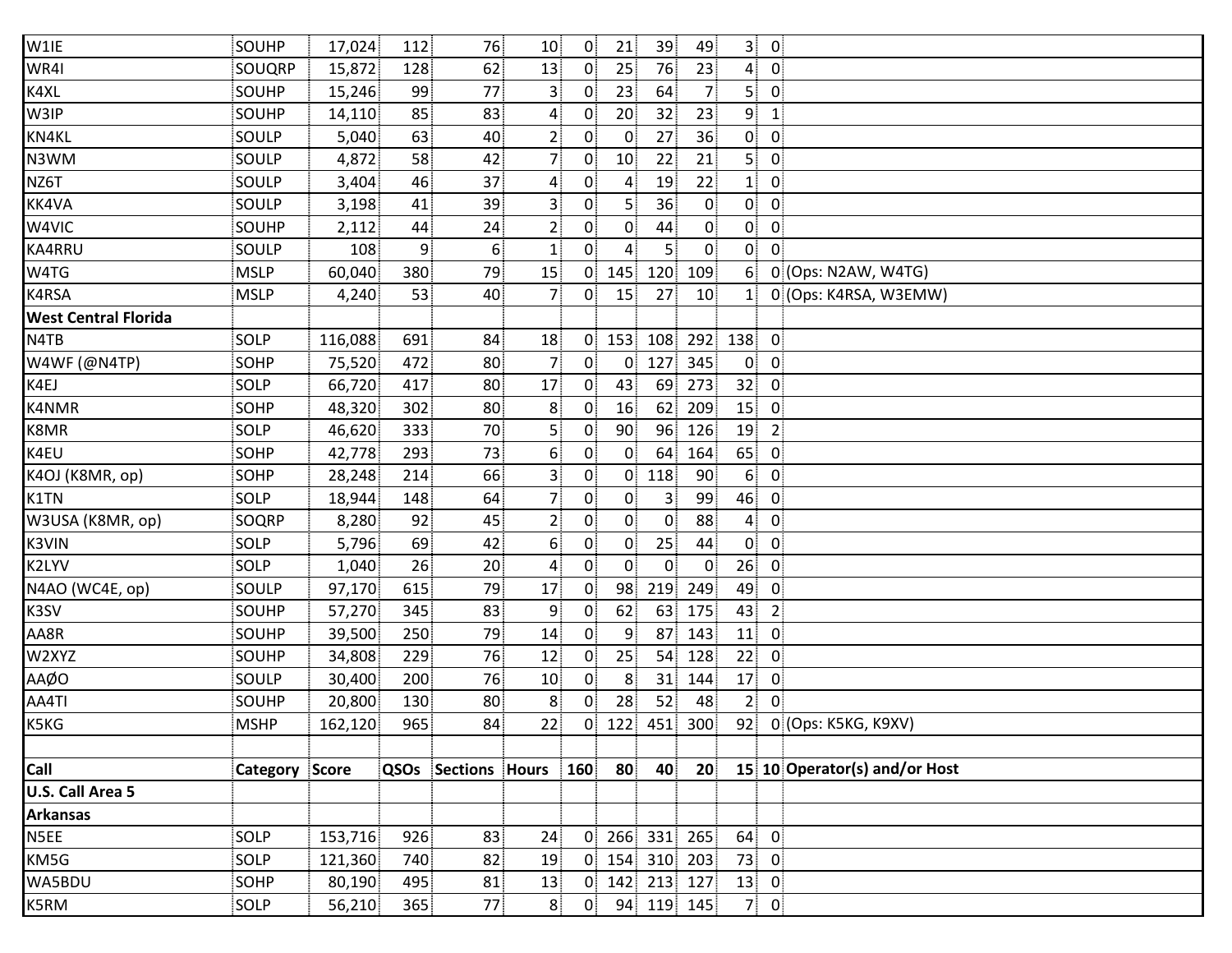| K9OZ               | SOHP        | 34,848        | 264             | 66              | 6 <sup>1</sup> | 0 <sup>1</sup> | 60             | 142            | 55              | 7 <sup>1</sup> | $\overline{0}$          |                        |
|--------------------|-------------|---------------|-----------------|-----------------|----------------|----------------|----------------|----------------|-----------------|----------------|-------------------------|------------------------|
| WA5SOG             | SOLP        | 33,740        | 241             | 70              | $\overline{4}$ | $\overline{0}$ | 67             | $\overline{0}$ | 153             | 21             | $\overline{0}$          |                        |
| WB5BHS             | SOLP        | 3,360         | 56              | 30 <sup>1</sup> | 5              | 0              | $\overline{0}$ | 18             | 25              | 13             | $\mathbf 0$             |                        |
| W5RZ               | SOQRP       | 200           | 10 <sup>1</sup> | 10              | $\mathbf{0}$   | 0 <sup>1</sup> | $\overline{0}$ | $\overline{0}$ | 10 <sup>1</sup> | $\overline{0}$ | $\mathbf 0$             |                        |
| WBØRUR             | SOULP       | 31,104        | 192             | 81              | 7 <sub>1</sub> | $\mathbf{0}$   | 10             | 28             | 137             | 17             | $\mathbf 0$             |                        |
| Louisiana          |             |               |                 |                 |                |                |                |                |                 |                |                         |                        |
| NO5W               | SOLP        | 89,166        | 579             | 77              | 10             | $\overline{0}$ | $\overline{0}$ | 13             | 478             | 85             | $\overline{\mathbf{3}}$ |                        |
| K5TS               | SOLP        | 53,820        | 345             | 78              | 16             | 0              |                | 22 187         | 109             | 27             | 0                       |                        |
| KI5EE              | SOLP        | 11,648        | 112             | 52              | $\overline{5}$ | $\mathbf{0}$   | 45             | 38             | 29              | 0              | $\boldsymbol{0}$        |                        |
| W3GW               | SOQRP       | 264           | 12              | 11              | 1              | $\mathbf{0}$   | 3 <sup>1</sup> | 5.             | $\mathbf{1}$    | $\overline{2}$ | $\mathbf{1}$            |                        |
| AA5OY              | SOQRP       | 40            | $\overline{4}$  | 5 <sup>1</sup>  | $\overline{2}$ | 0              | $\overline{0}$ | $\overline{0}$ | $\overline{4}$  | $\overline{0}$ | $\mathbf 0$             |                        |
| W6FB               | SOUQRP      | 33,366        | 249             | 67              | 18             | $\mathbf{0}$   | 75             | 39             | 106             | 29             | 0                       |                        |
| K5LSU              | S           | 6,624         | 72              | 46              | 5              | $\overline{0}$ | 10             | 62             | $\overline{0}$  | 0              |                         | 0 (Ops: AD5VC)         |
| <b>Mississippi</b> |             |               |                 |                 |                |                |                |                |                 |                |                         |                        |
| N4OGW              | <b>SOHP</b> | 219,240       | 1,305           | 84              | 24             | $\mathbf{0}$   | 327            | 561            | 359             | 58             | $\overline{0}$          |                        |
| WQ5L               | SOLP        | 118,408       | 722             | 82              | 16             | 0 <sup>1</sup> | 162            | 184            | 330             | 46             | $\mathbf 0$             |                        |
| K5XU               | SOLP        | 52,812        | 326             | 81              | 17             | 0 <sup>1</sup> | 65             | 84             | 110             | 67             | $\mathbf 0$             |                        |
| KB5IXI             | SOLP        | 7,644         | 78              | 49              | 5 <sub>1</sub> | $\mathbf{0}$   | 7 <sup>1</sup> | 20             | 21              | 30             | $\mathbf 0$             |                        |
| N5YT               | SOUQRP      | 30,774        | 223             | 69              | 11             | $\mathbf{0}$   | 60             | 25             | 109             | 29             | $\mathbf 0$             |                        |
| <b>New Mexico</b>  |             |               |                 |                 |                |                |                |                |                 |                |                         |                        |
| N <sub>2</sub> IC  | SOQRP       | 166,152       | 989             | 84              | 24             | $\overline{0}$ | 61             | 318            | 410             | 200            | $\overline{0}$          |                        |
| K5TA               | SOHP        | 109,674       | 677             | 81              | 11             | $\mathbf{0}$   | 185            | 198            | 170             | 124            | $\mathbf 0$             |                        |
| W5YZ               | SOLP        | 49,056        | 336             | 73              | 10             | $\mathbf{0}$   | $\overline{0}$ | 63             | 240             | 33             | $\mathbf 0$             |                        |
| N5MF               | SOLP        | 39,040        | 244             | 80              | 12             | $\mathbf{0}$   | $\overline{0}$ | 89             | 155             | $\overline{0}$ | 0                       |                        |
| KC2LM              | SOLP        | 14,280        | 119             | 60              | $\overline{7}$ | 0 <sup>1</sup> | 5 <sub>1</sub> | 46             | 54              | 14             | $\mathbf 0$             |                        |
| WS5D               | SOLP        | 3,234         | 49              | 33              | $\overline{3}$ | 0 <sup>1</sup> | $\overline{0}$ | 4              | 45              | $\overline{0}$ | $\overline{0}$          |                        |
| K5TQ               | SOUHP       | 173,712       | 1,034           | 84              | 23             | 0 <sup>1</sup> | 130            | 257            | 646             | 1 <sup>1</sup> | $\mathbf 0$             |                        |
| KK5OV              | <b>MSLP</b> | 12,614        | 119             | 53              | 12             | $\mathbf{0}$   | $\mathbf{0}$   | 39             | 80              | $\overline{0}$ |                         | 0 (Ops: KB5ZSK, KK5OV) |
| <b>North Texas</b> |             |               |                 |                 |                |                |                |                |                 |                |                         |                        |
| WXØB (AD5Q, op)    | SOHP        | 212,978 1,283 |                 | 83              | 24             | $\overline{0}$ | 255            | 512            | 334             | 182            | $\overline{0}$          |                        |
| K5RX               | <b>SOHP</b> | 84,504        | 503             | 84              | 9              |                | $0$ 124 198    |                |                 | $57$ 124       | 0                       |                        |
| NN5T               | SOLP        | 59,040        | 360             | 82              | 14             | $\overline{0}$ | 63             | 73             | 177             | 47             | $\mathbf 0$             |                        |
| W8OV               | SOLP        | 42,476        | 287             | 74              | 12             | $\mathbf{0}$   | 51             | 74             | 105             | 57             | $\mathbf 0$             |                        |
| N5WNG              | SOHP        | 37,284        | 239             | 78              | 11             | $\overline{0}$ | 16             | 94             | 72              | 57             | $\mathbf 0$             |                        |
| W5RYA              | SOLP        | 23,364        | 198             | 59              | $\overline{7}$ | 0 <sup>1</sup> | $\overline{0}$ | 101            | 24              | 73             | $\pmb{0}$               |                        |
| WØTG               | SOLP        | 11,300        | 113             | 50              | $\overline{5}$ | 0              | $\overline{2}$ | 45             | 9               | 57             | $\mathbf 0$             |                        |
| W5TV               | SOLP        | 8,256         | 96              | 43              | 5              | $\overline{0}$ | 22             | 43             | $\overline{4}$  | 27             | $\mathbf 0$             |                        |
| WA5LXS             | SOHP        | 7,920         | 88              | 45              | 8              | $\mathbf{0}$   | $\overline{0}$ | 28             | 50              | 10             | $\mathbf 0$             |                        |
| KD2KW              | SOHP        | 7,056         | 84              | 42              | $\overline{4}$ | 0 <sub>1</sub> | $\overline{0}$ | 39             | 45              |                | $0 \quad 0$             |                        |
|                    |             |               |                 |                 |                |                |                |                |                 |                |                         |                        |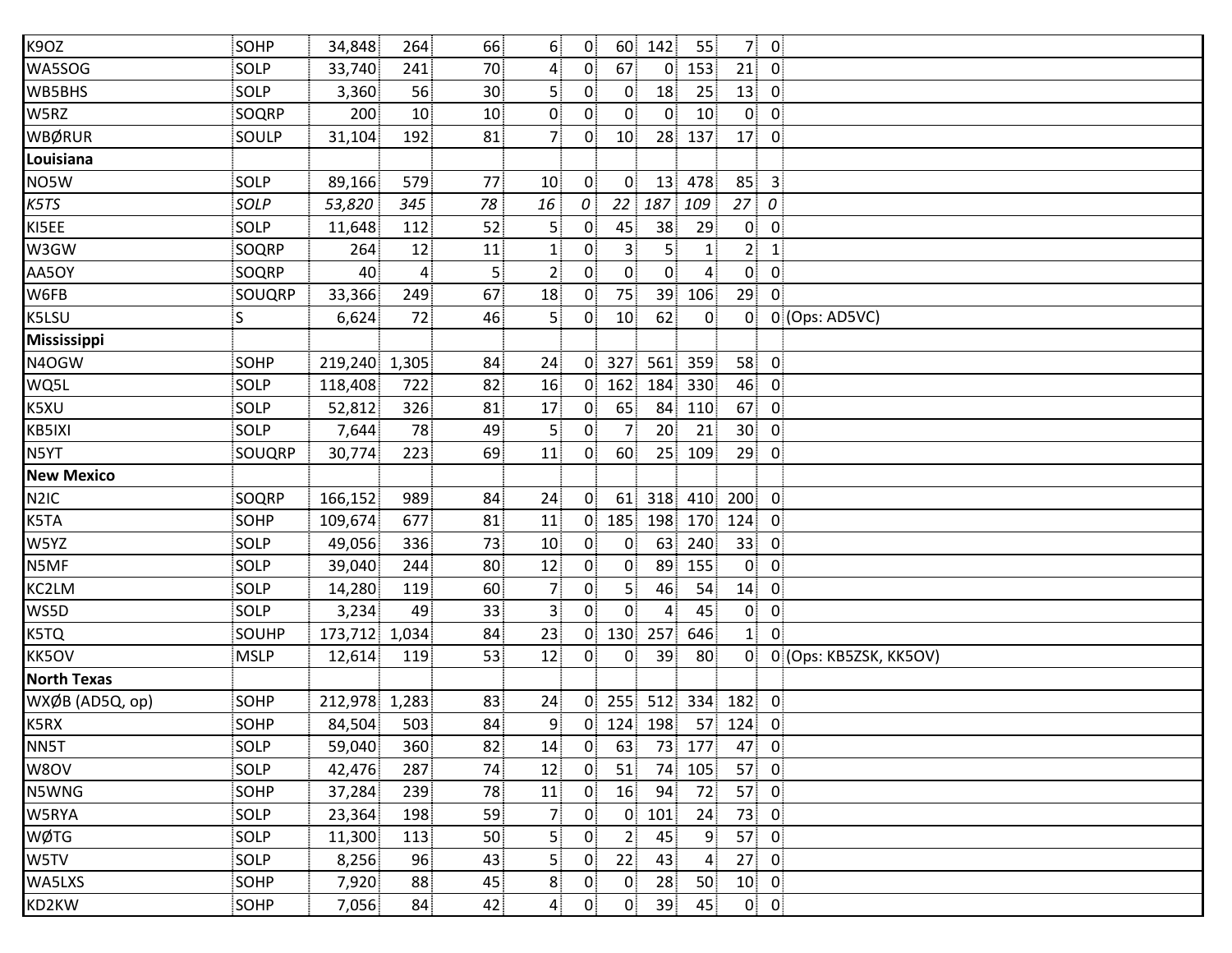| KW7R               | SOQRP       | 40            | 5 <sub>1</sub> | 4               | $\overline{0}$   | $\overline{0}$    | $\overline{0}$  | $\mathbf{0}$   | $\mathbf{0}$   | 5 <sub>1</sub>  | $\overline{\mathbf{0}}$ |                             |
|--------------------|-------------|---------------|----------------|-----------------|------------------|-------------------|-----------------|----------------|----------------|-----------------|-------------------------|-----------------------------|
| K5CCC              | <b>SOHP</b> | $\mathbf{2}$  | 1              | $\mathbf{1}$    | $\mathbf{0}$     | $0^{\frac{1}{2}}$ | $\overline{0}$  | $\overline{0}$ | $\mathbf{0}$   | $\mathbf{1}$    | $\mathbf 0$             |                             |
| W5NE               | SOUHP       | 154,896       | 922            | 84              | 18               |                   | $0$ 189         | 220            | 472            | 41              | $\mathbf 0$             |                             |
| WA8ZBT             | SOULP       | 80,422        | 509            | 79              | 20 <sup>2</sup>  |                   | $0$ 119         | 97             | 217            | 76              | $\mathbf 0$             |                             |
| KG5VK              | SOUHP       | 63,080        | 380            | 83              | 12               | 0                 | 3               | 131            | 196            | 50              | $\mathbf 0$             |                             |
| K5KJ               | SOUQRP      | 52,930        | 335            | 79              | 15               | 0 <sup>1</sup>    | 50              | 99             | 153            | 33 <sup>3</sup> | $\mathbf 0$             |                             |
| N5JB               | SOUHP       | 32,116        | 217            | 74              | $6 \overline{6}$ | $\mathbf{0}$      | 34              | 58             | 91             | 34              | $\mathbf 0$             |                             |
| <b>WBØTEV</b>      | SOUHP       | 26,244        | 162            | 81              | 9                | $\overline{0}$    | 61              | 43             | 40             | 18              | $\mathbf 0$             |                             |
| K5LY               | SOUHP       | 23,232        | 176            | 66              | 16               | $\overline{0}$    | 54              | 49             | 43             | 30              | $\mathbf 0$             |                             |
| KT5C               | SOUHP       | 20,916        | 166            | 63              | 13               | $\mathbf{0}$      | 31              | 52             | 67             | 16              | $\mathbf 0$             |                             |
| W5GN               | SOUHP       | 3,944         | 58             | 34              | $\overline{2}$   | $\overline{0}$    | $\overline{0}$  | 35             | 23             | $\mathbf{0}$    | $\mathbf 0$             |                             |
| Oklahoma           |             |               |                |                 |                  |                   |                 |                |                |                 |                         |                             |
| N5XE               | SOLP        | 80,688        | 492            | 82              | 15               | $\mathbf{0}$      | 148             | 170            | 94             | 80              | $\mathbf 0$             |                             |
| N5UM               | <b>SOHP</b> | 65,860        | 445            | 74              | 6                | $\overline{0}$    | 145             | 138            | 156            | 6 <sub>1</sub>  | $\mathbf 0$             |                             |
| N5OT               | SOHP        | 46,008        | 284            | 81              | 6                | 0 <sup>1</sup>    | 60              | 77             | 140            | 7 <sup>1</sup>  | $\mathbf 0$             |                             |
| AF5CC              | SOLP        | 22,820        | 163            | 70              | 6 <sup>1</sup>   | 0 <sup>1</sup>    | 0 <sup>1</sup>  | 163            | $\overline{0}$ | $\overline{0}$  | $\overline{0}$          |                             |
| AA5KD              | SOQRP       | 16,226        | 133            | 61              | 13               | $\mathbf{0}$      | 12              | 24             | 71             | 26              | $\mathbf 0$             |                             |
| NE5A               | <b>SOHP</b> | 10,300        | 103            | 50              | 4                | $\mathbf{0}$      | $\overline{0}$  | 61             | 36             | 6 <sub>1</sub>  | $\mathbf 0$             |                             |
| AA5ZT              | SOLP        | 3,060         | 51             | 30 <sub>1</sub> | 5.               | $\mathbf{0}$      | $\mathbf{1}$    | 25             | 21             | $\overline{4}$  | $\mathbf 0$             |                             |
| K5AEB              | SOLP        | 1,624         | 29             | 28              | $\overline{7}$   | $\mathbf{0}$      | $\overline{0}$  | 5              | 22             | 2 <sub>1</sub>  | $\mathbf 0$             |                             |
| WG5F               | SOQRP       | 480           | 16             | 15              | $\mathbf{1}$     | 0 <sup>1</sup>    | $\overline{0}$  | 16             | $\overline{0}$ | 0               | $\overline{0}$          |                             |
| W5TM               | SOUHP       | 135,464       | 826            | 82              | 16               | $\overline{0}$    | 222             | 247            | 354            | 3 <sup>1</sup>  | $\mathbf 0$             |                             |
| K5UV               | SOUHP       | 106,596       | 658            | 81              | 14               | $\overline{0}$    | 67              | 253            | 335            | 3 <sup>1</sup>  | $\mathbf 0$             |                             |
| K5CM               | <b>MSHP</b> | 198,744       | 1,183          | 84              | 22               | 0                 | 212             | 505            | 428            | 38              |                         | 0 (Ops: K5CM, N5KW, W5CW)   |
| <b>WDØGTY</b>      | <b>MSLP</b> | 53,460        | 330            | 81              | 19               | 0 <sup>1</sup>    | 90 <sup>1</sup> | 95             | 113            | 32              |                         | 0 (Ops: N5PJ, NQ5M, WDØGTY) |
| <b>South Texas</b> |             |               |                |                 |                  |                   |                 |                |                |                 |                         |                             |
| K5TR (N5RZ, op)    | SOHP        | 232,680       | 1,385          | 84              | 24               | $\overline{0}$    | 150             | 574            | 582            | 79              | $\overline{0}$          |                             |
| K5WA               | SOHP        | 216,384 1,288 |                | 84              | 24               |                   | $0$ 168         | 453            | 591            | 76              | $\overline{0}$          |                             |
| K5PI               | <b>SOHP</b> | 213,024 1,268 |                | 84              | 24               | $\overline{0}$    | 189             | 512            | 475            | 92              | $\mathbf 0$             |                             |
| K5GN               | <b>SOHP</b> | 210,322 1,267 |                | 83              | 24               | 0                 | 147             | 774            | 266            | 80              | $\mathbf 0$             |                             |
| N5TJ               | <b>SOHP</b> | 117,196       | 706            | 83              | 13               | 0 <sup>1</sup>    |                 | 56 238         | 390            | 22              | $\mathbf 0$             |                             |
| KG5U               | SOLP        | 114,210       | 705            | 81              | 23               |                   | $0$ 170         | 266            | 164            | 104             | $\mathbf{1}$            |                             |
| WA2VYA             | SOLP        | 102,588       | 618            | 83              | 24               | $\overline{0}$    | 233             | 91             | 177            | 117             | $\mathbf 0$             |                             |
| N9NM               | <b>SOLP</b> | 42,900        | 286            | 75              | 15               | $\mathbf{0}$      | 28              | 97             | 145            | 16              | $\mathbf 0$             |                             |
| KJ5T               | SOLP        | 30,360        | 220            | 69              | 19               | $\overline{0}$    | $\overline{0}$  | 88             | 112            | 20 <sub>1</sub> | $\mathbf 0$             |                             |
| K5GQ               | SOLP        | 18,560        | 160            | 58              | 8                | 0.                | 52              | 39             | 12             | 57              | $\mathbf 0$             |                             |
| N5AW               | SOHP        | 8,256         | 86             | 48              | $\mathbf{1}$     | $\mathbf{0}$      | 70              | 16             | $\overline{0}$ | $\overline{0}$  | $\mathbf 0$             |                             |
| AJ4F               | SOLP        | 5,776         | 76             | 38              | $\overline{2}$   | $\mathbf{0}$      | $\overline{0}$  | $\overline{0}$ | 18             | 58              | $\mathbf 0$             |                             |
| W5ESE              | SOQRP       | 5,624         | 76             | 37              | 6 <sup>1</sup>   | 0 <sup>1</sup>    | $\overline{0}$  | $\mathbf{0}$   | $\overline{0}$ | 76              | $\overline{0}$          |                             |
|                    |             |               |                |                 |                  |                   |                 |                |                |                 |                         |                             |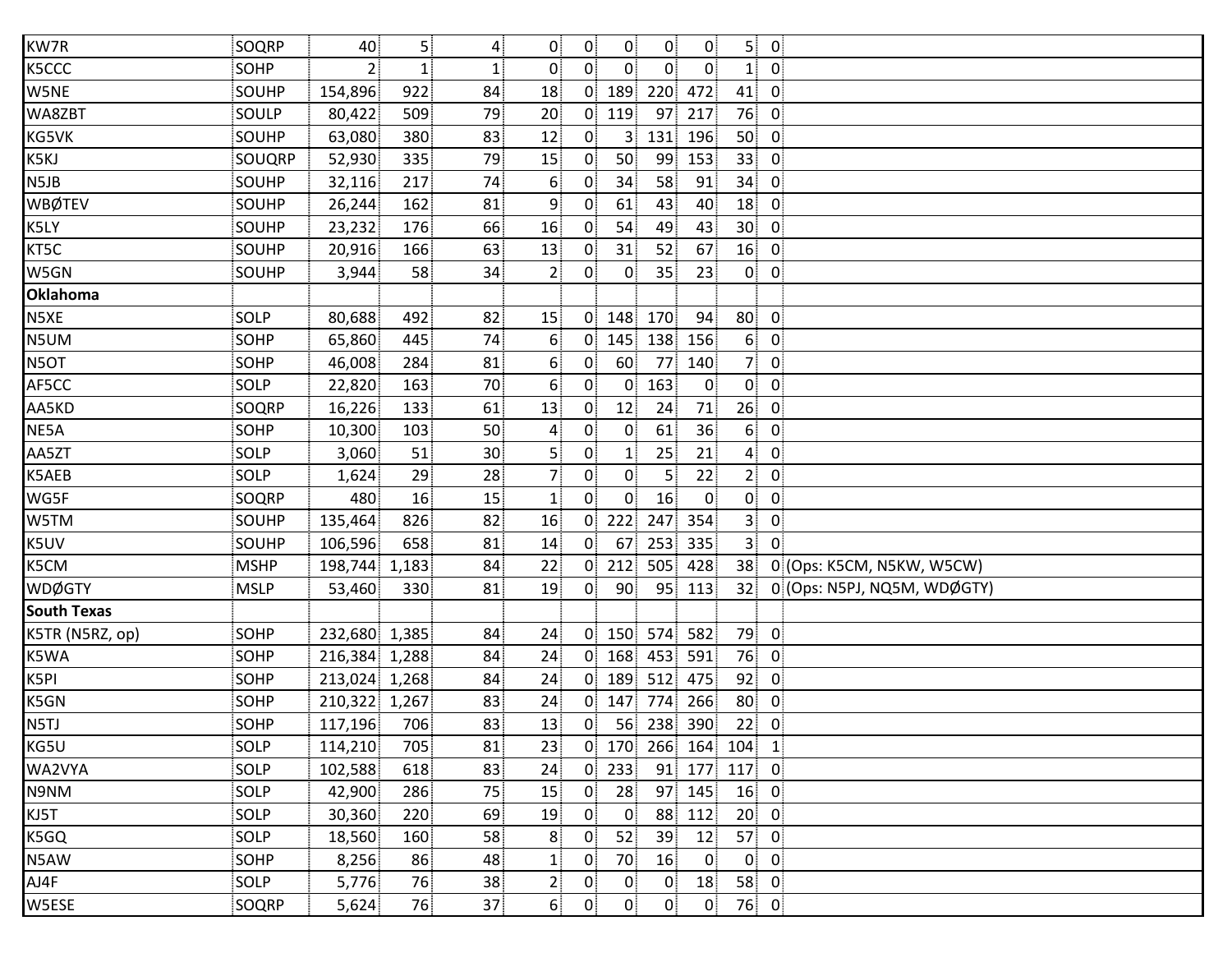| SOLP        |        | 65                    |                                                                                                                                                                                                                                                    | 5                                                                                            |                                              | 30 <sub>1</sub>                                                                                                                                                                                                                                                                                        |                                                                                                                                                                                                                                                                                    | 22                                                 | 13                                                             |                   |                                           |
|-------------|--------|-----------------------|----------------------------------------------------------------------------------------------------------------------------------------------------------------------------------------------------------------------------------------------------|----------------------------------------------------------------------------------------------|----------------------------------------------|--------------------------------------------------------------------------------------------------------------------------------------------------------------------------------------------------------------------------------------------------------------------------------------------------------|------------------------------------------------------------------------------------------------------------------------------------------------------------------------------------------------------------------------------------------------------------------------------------|----------------------------------------------------|----------------------------------------------------------------|-------------------|-------------------------------------------|
| SOHP        | 2,322  | 43                    | 27                                                                                                                                                                                                                                                 | 2 <sub>1</sub>                                                                               |                                              | 1 <sup>1</sup>                                                                                                                                                                                                                                                                                         | 34                                                                                                                                                                                                                                                                                 | 7 <sup>1</sup>                                     | 1 <sub>1</sub>                                                 | $\overline{0}$    |                                           |
| SOLP        |        | 40                    | 22                                                                                                                                                                                                                                                 | 3                                                                                            |                                              | $\overline{0}$                                                                                                                                                                                                                                                                                         | $\overline{0}$                                                                                                                                                                                                                                                                     | $\mathbf{1}$                                       | 39                                                             | $\overline{0}$    |                                           |
| SOQRP       |        | $\mathbf{1}$          |                                                                                                                                                                                                                                                    | $\mathbf{0}$                                                                                 |                                              | $\overline{0}$                                                                                                                                                                                                                                                                                         |                                                                                                                                                                                                                                                                                    | $\overline{0}$                                     | $\mathbf{0}$                                                   | $\overline{0}$    |                                           |
| SOUHP       |        | 897                   |                                                                                                                                                                                                                                                    | 18                                                                                           |                                              | 147                                                                                                                                                                                                                                                                                                    | 269                                                                                                                                                                                                                                                                                | 395                                                | 86                                                             | $\overline{0}$    |                                           |
| SOUHP       | 42,328 | 286                   | 74                                                                                                                                                                                                                                                 | $\overline{7}$                                                                               |                                              | $\overline{0}$                                                                                                                                                                                                                                                                                         | 127                                                                                                                                                                                                                                                                                | 159                                                | $\overline{0}$                                                 | $\overline{0}$    |                                           |
| SOUHP       | 28,998 | 179                   | 81                                                                                                                                                                                                                                                 | $\overline{7}$                                                                               |                                              | 43                                                                                                                                                                                                                                                                                                     | 43                                                                                                                                                                                                                                                                                 | 58                                                 | 34                                                             | $\mathbf{1}$      |                                           |
| SOUHP       | 25,920 | 162                   |                                                                                                                                                                                                                                                    | 9                                                                                            |                                              | 7 <sub>1</sub>                                                                                                                                                                                                                                                                                         | 50                                                                                                                                                                                                                                                                                 | 75                                                 | 30 <sup>2</sup>                                                | $\overline{0}$    |                                           |
| SOUHP       |        | 195                   | 61                                                                                                                                                                                                                                                 | $\overline{4}$                                                                               |                                              | $\overline{0}$                                                                                                                                                                                                                                                                                         | 98                                                                                                                                                                                                                                                                                 | 90 <sup>1</sup>                                    | 7 <sup>1</sup>                                                 | $\overline{0}$    |                                           |
| SOUHP       |        | 138                   |                                                                                                                                                                                                                                                    | 16                                                                                           | $\overline{0}$                               | 25                                                                                                                                                                                                                                                                                                     | 37                                                                                                                                                                                                                                                                                 | 39                                                 | 37                                                             | $\Omega$          |                                           |
| <b>MSLP</b> |        | 301                   | 79                                                                                                                                                                                                                                                 | 23                                                                                           |                                              |                                                                                                                                                                                                                                                                                                        | 120                                                                                                                                                                                                                                                                                | 69                                                 | 80                                                             |                   | 0 (Ops: KGØPK, NØKA)                      |
|             |        |                       |                                                                                                                                                                                                                                                    |                                                                                              |                                              |                                                                                                                                                                                                                                                                                                        |                                                                                                                                                                                                                                                                                    |                                                    |                                                                |                   |                                           |
| SOLP        |        | 625                   |                                                                                                                                                                                                                                                    | 22                                                                                           |                                              | 199                                                                                                                                                                                                                                                                                                    |                                                                                                                                                                                                                                                                                    | 322                                                | 51                                                             | $\overline{0}$    |                                           |
| SOQRP       |        | 10 <sup>1</sup>       |                                                                                                                                                                                                                                                    | $\overline{3}$                                                                               |                                              | $\overline{0}$                                                                                                                                                                                                                                                                                         | 8                                                                                                                                                                                                                                                                                  | 3 <sup>1</sup>                                     | $-1$                                                           | $\overline{0}$    |                                           |
| SOUHP       |        | 609                   |                                                                                                                                                                                                                                                    | 12                                                                                           |                                              |                                                                                                                                                                                                                                                                                                        |                                                                                                                                                                                                                                                                                    | 285                                                | 28                                                             | $\overline{0}$    |                                           |
|             |        |                       |                                                                                                                                                                                                                                                    |                                                                                              |                                              |                                                                                                                                                                                                                                                                                                        |                                                                                                                                                                                                                                                                                    |                                                    |                                                                |                   |                                           |
|             |        | QSOs                  |                                                                                                                                                                                                                                                    |                                                                                              |                                              | 80                                                                                                                                                                                                                                                                                                     | 40                                                                                                                                                                                                                                                                                 | 20                                                 |                                                                |                   | 15 10 Operator(s) and/or Host             |
|             |        |                       |                                                                                                                                                                                                                                                    |                                                                                              |                                              |                                                                                                                                                                                                                                                                                                        |                                                                                                                                                                                                                                                                                    |                                                    |                                                                |                   |                                           |
|             |        |                       |                                                                                                                                                                                                                                                    |                                                                                              |                                              |                                                                                                                                                                                                                                                                                                        |                                                                                                                                                                                                                                                                                    |                                                    |                                                                |                   |                                           |
| SOHP        |        |                       | 83                                                                                                                                                                                                                                                 | 24                                                                                           |                                              |                                                                                                                                                                                                                                                                                                        | 406                                                                                                                                                                                                                                                                                |                                                    | 259                                                            | $\overline{0}$    |                                           |
| SOLP        |        |                       | 84                                                                                                                                                                                                                                                 | 24                                                                                           |                                              |                                                                                                                                                                                                                                                                                                        | 301                                                                                                                                                                                                                                                                                |                                                    | 236                                                            | $\overline{0}$    |                                           |
| SOLP        |        | 352                   | 82                                                                                                                                                                                                                                                 | 11                                                                                           |                                              |                                                                                                                                                                                                                                                                                                        | 154                                                                                                                                                                                                                                                                                | 142                                                | 52                                                             | $\overline{0}$    |                                           |
| SOLP        |        | 190                   | 69                                                                                                                                                                                                                                                 | 10                                                                                           |                                              | $\overline{0}$                                                                                                                                                                                                                                                                                         | 26                                                                                                                                                                                                                                                                                 | 157                                                | 7 <sup>1</sup>                                                 | $\overline{0}$    |                                           |
| SOHP        | 6,624  | 72                    |                                                                                                                                                                                                                                                    | $\overline{4}$                                                                               |                                              | $\overline{0}$                                                                                                                                                                                                                                                                                         | 26                                                                                                                                                                                                                                                                                 | 46                                                 | $\overline{0}$                                                 | $\overline{0}$    |                                           |
| SOHP        | 3,744  | 52                    | 36                                                                                                                                                                                                                                                 | $\overline{4}$                                                                               |                                              | $\overline{0}$                                                                                                                                                                                                                                                                                         | $\overline{4}$                                                                                                                                                                                                                                                                     | 47                                                 | $\mathbf{1}$                                                   | $\overline{0}$    |                                           |
| SOLP        | 400    | 20                    | 10                                                                                                                                                                                                                                                 | $\mathbf{1}$                                                                                 |                                              | $\overline{0}$                                                                                                                                                                                                                                                                                         | $\overline{0}$                                                                                                                                                                                                                                                                     | 16                                                 | $\overline{4}$                                                 | $\overline{0}$    |                                           |
| <b>SOHP</b> |        | 3                     |                                                                                                                                                                                                                                                    | $\overline{0}$                                                                               |                                              | 0                                                                                                                                                                                                                                                                                                      | 3                                                                                                                                                                                                                                                                                  | $\mathbf{0}$                                       | $\overline{0}$                                                 | $\overline{0}$    |                                           |
| SOULP       |        | 251                   | 72                                                                                                                                                                                                                                                 | 13                                                                                           |                                              |                                                                                                                                                                                                                                                                                                        | 146                                                                                                                                                                                                                                                                                | 48                                                 | 49                                                             | $\overline{0}$    |                                           |
| SOUQRP      |        | 156                   | 65                                                                                                                                                                                                                                                 | 12                                                                                           |                                              | 5                                                                                                                                                                                                                                                                                                      | 56                                                                                                                                                                                                                                                                                 | 40                                                 | 55                                                             | $\mathbf{0}$      |                                           |
| SOUHP       | 12,272 | 104                   | 59                                                                                                                                                                                                                                                 | $\overline{7}$                                                                               |                                              | 38                                                                                                                                                                                                                                                                                                     | 14                                                                                                                                                                                                                                                                                 | 50                                                 | $\overline{2}$                                                 | $\overline{0}$    |                                           |
| SOUHP       |        | 80                    |                                                                                                                                                                                                                                                    | $\overline{a}$                                                                               |                                              | 39                                                                                                                                                                                                                                                                                                     | 12                                                                                                                                                                                                                                                                                 | $\mathbf{1}$                                       | 28                                                             | $\overline{0}$    |                                           |
| SOULP       | 3,672  | 54                    |                                                                                                                                                                                                                                                    | $\overline{4}$                                                                               |                                              | $\overline{0}$                                                                                                                                                                                                                                                                                         | 22                                                                                                                                                                                                                                                                                 | 32                                                 | $\overline{0}$                                                 | $\overline{0}$    |                                           |
| SOULP       |        | 28                    |                                                                                                                                                                                                                                                    | $3^{\frac{1}{3}}$                                                                            |                                              | 0                                                                                                                                                                                                                                                                                                      |                                                                                                                                                                                                                                                                                    | 10                                                 | 9 <sup>1</sup>                                                 |                   |                                           |
|             |        |                       |                                                                                                                                                                                                                                                    |                                                                                              |                                              |                                                                                                                                                                                                                                                                                                        |                                                                                                                                                                                                                                                                                    |                                                    |                                                                |                   |                                           |
| SOHP        |        | 425                   |                                                                                                                                                                                                                                                    | 7 <sup>1</sup>                                                                               |                                              |                                                                                                                                                                                                                                                                                                        |                                                                                                                                                                                                                                                                                    |                                                    | 113                                                            | $\overline{0}$    |                                           |
| <b>SOHP</b> |        | 395                   |                                                                                                                                                                                                                                                    | 7 <sub>1</sub>                                                                               |                                              |                                                                                                                                                                                                                                                                                                        | 112                                                                                                                                                                                                                                                                                | 209                                                | 74                                                             | $\overline{0}$    |                                           |
| SOLP        |        | 304                   |                                                                                                                                                                                                                                                    | $\boldsymbol{9}$                                                                             |                                              | 42                                                                                                                                                                                                                                                                                                     | 70                                                                                                                                                                                                                                                                                 | 192                                                | $\overline{0}$                                                 | $\overline{0}$    |                                           |
| SOHP        |        | 314                   |                                                                                                                                                                                                                                                    | $\overline{\mathbf{r}}$                                                                      |                                              | 172                                                                                                                                                                                                                                                                                                    | 43                                                                                                                                                                                                                                                                                 | 99                                                 | $\overline{0}$                                                 | $\overline{0}$    |                                           |
| SOLP        | 40,032 | 278                   | 72                                                                                                                                                                                                                                                 | 7 <sup>1</sup>                                                                               | 0 <sup>1</sup>                               | 3 <sup>1</sup>                                                                                                                                                                                                                                                                                         |                                                                                                                                                                                                                                                                                    |                                                    | 47                                                             | $\overline{0}$    |                                           |
|             |        | <b>Category Score</b> | 5,200<br>1,760<br>$2^{\frac{1}{2}}$<br>147,108<br>23,790<br>20,148<br>47,558<br>100,000<br>280<br>99,876<br>197,374 1,189<br>183,120 1,090<br>57,728<br>26,220<br>18<br>36,144<br>20,280<br>6,880<br>1,008<br>62,900<br>60,040<br>47,424<br>42,704 | 1<br>82<br>80 <sup>3</sup><br>73<br>14<br>82<br>46<br>3 <sup>3</sup><br>34<br>18<br>78<br>68 | 40<br>80<br>Sections Hours<br>43<br>74<br>76 | $\overline{0}$<br>$\overline{0}$<br>$0^{\circ}$<br>$\overline{0}$<br>$\overline{0}$<br>$\overline{0}$<br>$\overline{0}$<br>0<br>$\mathbf{0}$<br>160<br>0<br>$\mathbf{0}$<br>$\overline{0}$<br>$\overline{0}$<br>$\overline{0}$<br>$\overline{0}$<br>$\overline{0}$<br>$\overline{0}$<br>$\overline{0}$ | $\overline{0}$<br>0 <sup>1</sup><br>$\overline{0}$<br>32 <sub>1</sub><br>$\overline{0}$<br>$\overline{0}$<br>148<br>0 <sup>1</sup><br>$\overline{0}$<br>0 <sup>1</sup><br>8 <sup>1</sup><br>$\overline{0}$<br>$\overline{0}$<br>$\overline{0}$<br>$\overline{0}$<br>$\overline{0}$ | 13<br>132<br>4 <sub>1</sub><br>$\overline{0}$<br>0 | $\overline{0}$<br>53<br>283<br>9 <sup>1</sup><br>156<br>46 182 | 376<br>421<br>156 | $\overline{0}$<br>$\overline{\mathbf{0}}$ |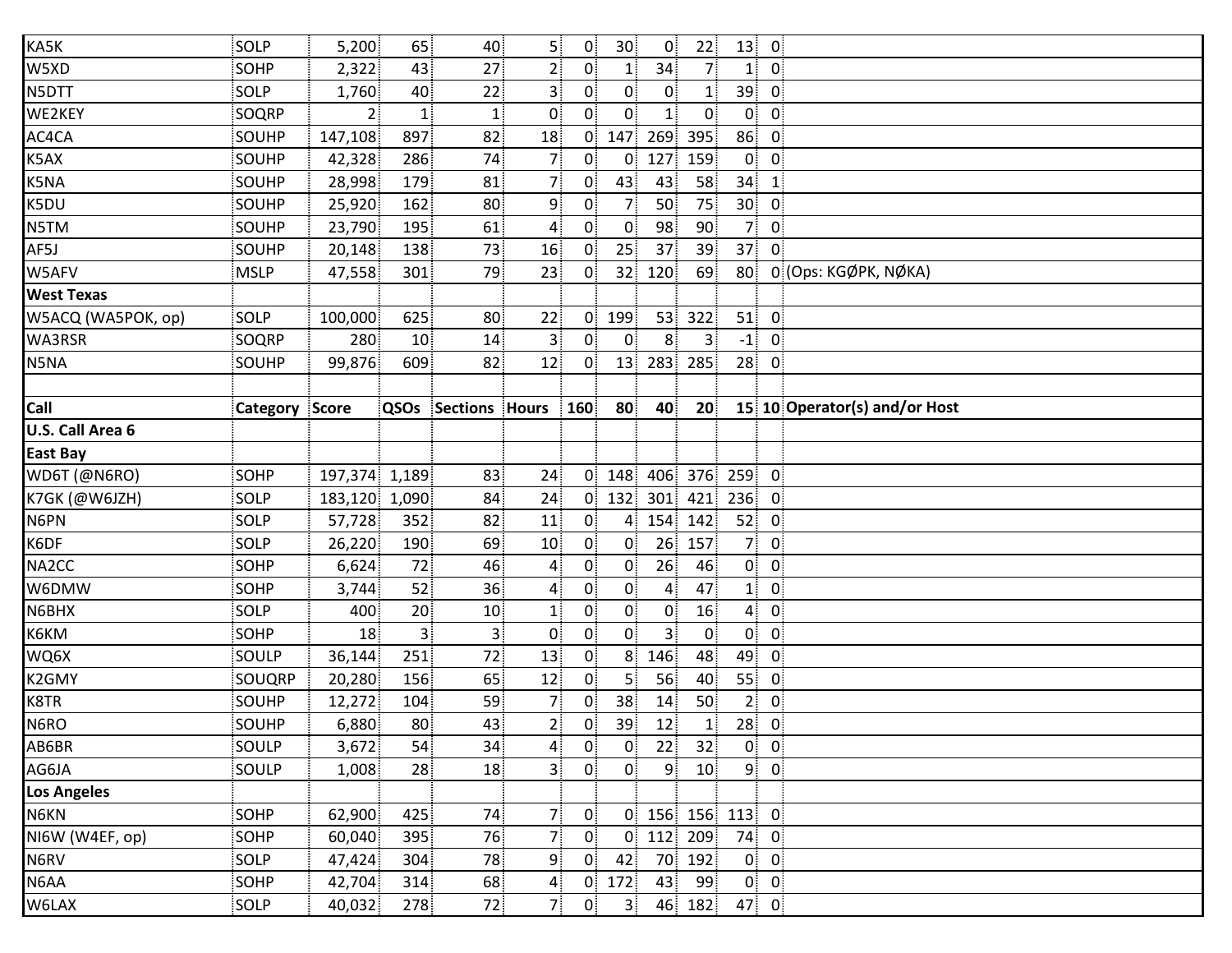| WA6KYR                   | SOLP        | 32,026         | 239            | 67             | 9              | $\overline{0}$ | $\overline{0}$          | 23 <sup>1</sup> | 151            | 65                               | $\overline{0}$ |
|--------------------------|-------------|----------------|----------------|----------------|----------------|----------------|-------------------------|-----------------|----------------|----------------------------------|----------------|
| WA6URY                   | SOHP        | 31,740         | 230            | 69             | 9              | $\overline{0}$ | 28                      | 79              | 63             | 60                               | $\overline{0}$ |
| N6IET                    | <b>SOLP</b> | 20,212         | 163            | 62             | 9              | $\mathbf{0}$   | 53                      | 32              | 76             | 2 <sub>1</sub>                   | $\overline{0}$ |
| N6AN                     | SOQRP       | 18,544         | 152            | 61             | 5 <sup>1</sup> | $\mathbf{0}$   | $\overline{0}$          | 28              | 53             | 71                               | $\overline{0}$ |
| N5BF                     | SOLP        | 2,050          | 41             | 25             | 3              | 0              | 6                       | 26              | 9              | 0<br>0                           |                |
| N6TCZ                    | <b>SOHP</b> | 18             | 3 <sup>3</sup> | $\overline{3}$ | $\mathbf{0}$   | $\overline{0}$ | $\overline{0}$          | $\mathbf{0}$    | $\overline{0}$ | $\mathbf{0}$                     | $\overline{0}$ |
| N6NO                     | SOLP        | 2 <sub>1</sub> | $\mathbf{1}$   |                | $\overline{0}$ | 0              | 0                       | $\overline{0}$  | $\mathbf{1}$   | $\overline{0}$                   | $\overline{0}$ |
| W6KC                     | SOUHP       | 55,272         | 329            | 84             | 8              | $\overline{0}$ | 9 <sub>1</sub>          | 94              | 110            | 116                              | $\overline{0}$ |
| NK6A                     | SOUHP       | 26,600         | 175            | 76             | $\overline{5}$ | $\overline{0}$ | $\overline{0}$          | 52              | 86             | 37                               | $\overline{0}$ |
| AI6DO                    | SOUQRP      | 24,900         | 166            | 75             | 13             | $\overline{0}$ | 24                      | 70              | 46             | 26                               | $\overline{0}$ |
| Orange                   |             |                |                |                |                |                |                         |                 |                |                                  |                |
| W6PH                     | SOHP        | 185,320        | 1,130          | 82             | 24             | $\overline{0}$ | 220                     | 257             | 572            | 81                               | $\overline{0}$ |
| W6ZL                     | SOLP        | 69,008         | 454            | 76             | 13             | $\overline{0}$ | $\overline{0}$          | 140             | 213            | 101                              | $\overline{0}$ |
| K6NR                     | SOUHP       | 113,904        | 678            | 84             | 11             | $\overline{0}$ | 28                      | 172             | 266            | 208                              | $\overline{4}$ |
| WA6KHK                   | SOUHP       | 92,628         | 558            | 83             | 23             | $\overline{0}$ | 2 <sub>1</sub>          | 205             | 224            | 127                              | $\overline{0}$ |
| NT6X                     | SOUHP       | 51,958         | 313            | 83             | 6              | $\overline{0}$ | $\overline{0}$          | 41              | 157            | 115                              | $\overline{0}$ |
| WI6X                     | SOUHP       | 31,828         | 218            | 73             | 13             | $\overline{0}$ | 40                      | 83              | 91             | 4                                | $\overline{0}$ |
| KF6I                     | SOUHP       | 28,152         | 207            | 68             | 8              | $\overline{0}$ | 22                      | 93              | 61             | 31                               | $\overline{0}$ |
| N6GP                     | SOULP       | 16,428         | 111            | 74             | 9              | $\mathbf{0}$   | $\mathbf{0}$            | 48              | 34             | 29                               | $\overline{0}$ |
| KB6CA                    | SOUHP       | 6,160          | 70             | 44             | 5              | 0              | 0                       | 8               | 62             | $\overline{0}$                   | $\overline{0}$ |
| WF6F                     | SOULP       | 1,680          | 35             | 24             | $\overline{3}$ | $\overline{0}$ | $\overline{2}$          | 27              | $\mathbf{1}$   | 5 <sup>1</sup>                   | $\overline{0}$ |
| <b>Pacific</b>           |             |                |                |                |                |                |                         |                 |                |                                  |                |
| KH6LC (NH6V, op)         | SOLP        | 147,740        | 890            | 83             | 23             | $\overline{0}$ | 4 <sup>1</sup>          | 313             | 300            | 273                              | $\overline{0}$ |
| АН6КО                    | SOLP        | 109,760        | 686            | 80             | 19             | $\overline{0}$ | $\mathbf{0}$            | 113             | 260            | 313                              | $\overline{0}$ |
| KH6CJJ                   | SOLP        | 57,450         | 383            | 75             | 12             | $\overline{0}$ | 8 <sup>1</sup>          | 59              | 49             | 253 14                           |                |
| KH6AQ                    | SOLP        | 27,572         | 226            | 61             | 14             | $\overline{0}$ | 42                      | 8               | 123            | 53                               | $\overline{0}$ |
| WH7W                     | <b>SOHP</b> | 8,532          | 79             | 54             | $\overline{3}$ | $\overline{0}$ | $\overline{\mathbf{5}}$ | 31              | 16             | 27                               | $\overline{0}$ |
| NH <sub>6</sub> O        | SOQRP       | 182            | 13             | 7              | $\mathbf{1}$   | $\overline{0}$ | 0                       | 5 <sup>1</sup>  | 8 <sup>1</sup> | $\overline{0}$<br>$\overline{0}$ |                |
| NH7T (@KH6YY)            | SOUHP       | 186,984        | 1,113          | 84             | 24             | $\Omega$       | 35 <sub>1</sub>         | 402             | 216            | 460                              | $\overline{0}$ |
| KH6TU (AD6E, op)         | SOUHP       | 153,218        | 923            | 83             | 20             | $\mathbf{0}$   | 22                      | 249             | 246            | 406                              | $\mathbf{0}$   |
| WH6R                     | SOUHP       | 12,768         | 133            | 48             | 13             | $\overline{0}$ | 0                       | 42              | 63             | 28                               | $\overline{0}$ |
| <b>Sacramento Valley</b> |             |                |                |                |                |                |                         |                 |                |                                  |                |
| N6RK                     | SOHP        | 142,722        | 881            | 81             | 18             | $\overline{0}$ | 57                      | 249             | 337            | 238                              | $\overline{0}$ |
| N6JV                     | <b>SOHP</b> | 137,614        | 829            | 83             | 22             | $\overline{0}$ | 157                     | 147             | 351            | 174                              | $\overline{0}$ |
| K9JM                     | SOHP        | 114,072        | 679            | 84             | 12             | $\overline{0}$ | 80                      | 189             | 238            | 172                              | $\overline{0}$ |
| W6EU                     | SOHP        | 99,766         | 601            | 83             | 11             | $\mathbf{0}$   | 132                     | 102             | 314            | 53                               | $\overline{0}$ |
| K6LRN                    | SOHP        | 82,458         | 509            | 81             | 14             | $\overline{0}$ | 105                     | 38              | 236            | 130                              | $\overline{0}$ |
| KA6W                     | SOHP        | 37,200         | 248            | 75             | 12             | $\mathbf{0}$   | 10 <sup>1</sup>         | 148             | 29             | 61                               | $\overline{0}$ |
| W6RKC                    | <b>SOHP</b> | 30,096         | 209            | 72             | 6              |                | $0$ 102                 | 31              | 53             | 23                               | $\overline{0}$ |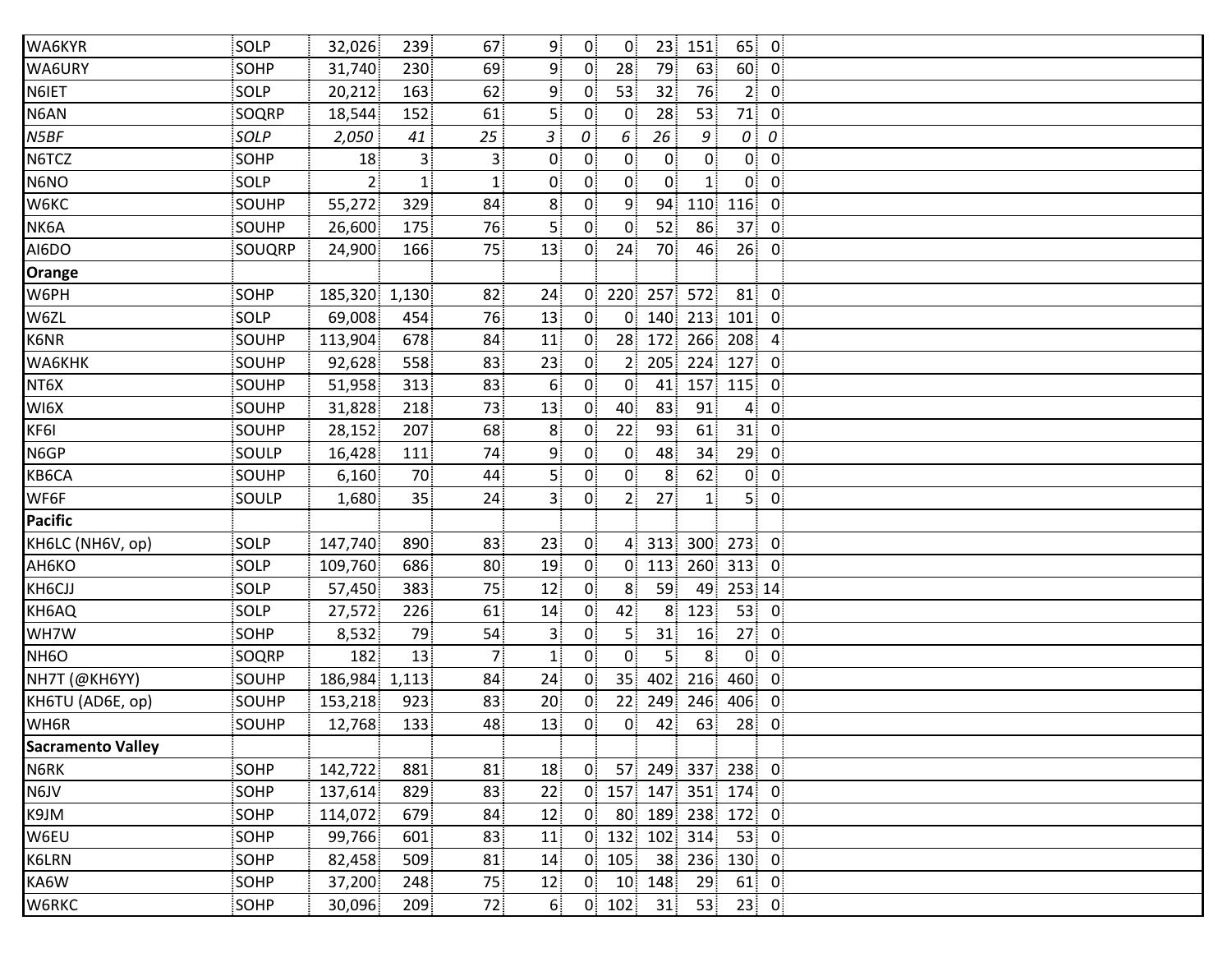| WU6X                 | <b>SOLP</b> | 24,576        | 192            | 64              | 11              | 0 <sup>1</sup> | 6 <sup>1</sup>  | 53 <sup>1</sup> | 133            |                 | $0 \quad 0$             |                                             |
|----------------------|-------------|---------------|----------------|-----------------|-----------------|----------------|-----------------|-----------------|----------------|-----------------|-------------------------|---------------------------------------------|
| KF6NCX               | SOHP        | 7,476         | 89             | 42              | 7               | $\overline{0}$ | 17              | 16              | 40             | 16              | $\overline{\mathbf{0}}$ |                                             |
| K6GPB                | SOQRP       | 2,214         | 41             | 27              | 6.              | 0              | 7               | 13              | 13             | 8               | $\overline{0}$          |                                             |
| W1SRD                | SOUHP       | 190,848 1,136 |                | 84              | 23              | $\mathbf{0}$   | 110             | 368             | 494            | 164             | $\mathbf 0$             |                                             |
| W1RH                 | SOUHP       | 133,056       | 792            | 84              | 17              | $\mathbf{0}$   | 120             | 201             | 310            | 161             | 0                       |                                             |
| WE6Z                 | SOUHP       | 124,334       | 749            | 83              | 20              | 0 <sup>1</sup> | 61              | 223             | 440            | 25              | $\overline{0}$          |                                             |
| N6US                 | SOUHP       | 87,904        | 536            | 82              | 10 <sub>1</sub> | 0 <sub>1</sub> | 82              | 79              | 253            | 119             | $\overline{\mathbf{3}}$ |                                             |
| K6OK                 | SOUHP       | 83,664        | 498            | 84              | 22              | 0              | 57              | 199             | 195            | 46              | $\mathbf{1}$            |                                             |
| WX6V                 | SOUHP       | 53,950        | 325            | 83              | 11              | $\overline{0}$ | 87              | 57              | 171            | 10 <sup>1</sup> | $\overline{\mathbf{0}}$ |                                             |
| K6RC                 | SOULP       | 34,560        | 240            | 72              | 7.              | $\mathbf{0}$   | 71              | 37              | 92             | 40              | 0                       |                                             |
| W6RC                 | SOUHP       | 24,440        | 188            | 65              | 11              | 0              | $\overline{0}$  | 33              | 143            | 12              | $\overline{0}$          |                                             |
| AF6SA                | SOUHP       | 4,366         | 59             | 37              | $\overline{2}$  | 0              | 9               | 50              | $\mathbf{0}$   | 0               | $\mathbf 0$             |                                             |
| W6DT                 | SOULP       | 756           | 21             | 18              | $\overline{3}$  | 0              | 0 <sup>1</sup>  | 3 <sup>1</sup>  | 18             | $\overline{0}$  | $\overline{0}$          |                                             |
| San Diego            |             |               |                |                 |                 |                |                 |                 |                |                 |                         |                                             |
| KI6RRN               | SOLP        | 178,616       | 1,076          | 83              | 24              | 0 <sup>1</sup> | 115             | 281             | 418            | 262             | $\mathbf 0$             |                                             |
| WN6K                 | SOLP        | 98,072        | 598            | 82              | 18              | 0              | 43              | 163             | 222            | 169             | $\mathbf{1}$            |                                             |
| AA2IL                | SOLP        | 47,142        | 291            | 81              | 16              | $\mathbf{0}$   | 59              | 117             | 79             | 36              | $\mathbf 0$             |                                             |
| KC8J                 | <b>SOLP</b> | 27,060        | 205            | 66              | 10              | $\mathbf{0}$   | 15              | 22              | 162            | 6 <sup>1</sup>  | $\overline{0}$          |                                             |
| W6TED                | SOHP        | 20,224        | 158            | 64              | 10 <sub>1</sub> | $\mathbf{0}$   | 15              | 49              | 66             | 28              | $\mathbf 0$             |                                             |
| N7DA                 | <b>SOLP</b> | 16,728        | 164            | 51              | 6               | 0              | $\overline{0}$  | 0               | 96             | 68              | $\overline{0}$          |                                             |
| N7VM                 | SOLP        | 16,200        | 135            | 60              | 5 <sub>1</sub>  | 0              | $\overline{0}$  | 94              | $\overline{0}$ | 41              | $\mathbf 0$             |                                             |
| K6NA                 | <b>SOLP</b> | 6,864         | 78             | 44              | 2 <sub>1</sub>  | 0 <sup>1</sup> | 0               | 3               | 50             | 25              | 0                       |                                             |
| N5ZO                 | SOUHP       | 223,272       | 1,329          | 84              | 24              | 0 <sub>1</sub> | 170             | 438             | 491            | 229             | $\mathbf{1}$            |                                             |
| NC6K                 | SOUHP       | 119,520       | 720            | 83              | 15              | 0.             | $90^{\circ}$    | 129             | 352            | 149             | $\mathbf 0$             |                                             |
| K <sub>2</sub> RP    | SOUQRP      | 12,190        | 115            | 53              | 14              | 0 <sup>1</sup> | 28              | 20 <sub>2</sub> | 48             | 19              | $\mathbf 0$             |                                             |
| NX6T                 | <b>MSHP</b> | 183,624       | 1,093          | 84              | 24              | 0 <sup>1</sup> | 232             | 356             |                | 354 151         |                         | 0 (Ops: K4RB, N6CY, N6KI, N6NC, WM6Y, WQ6X) |
| <b>San Francisco</b> |             |               |                |                 |                 |                |                 |                 |                |                 |                         |                                             |
| N6ZFO                | <b>SOHP</b> | 140,104       | 844            | 83              | 15 <sup>2</sup> | 0 <sup>1</sup> | 135             | 207             | 280            | 220             | $\overline{2}$          |                                             |
| W6JTI                | SOQRP       | 81,836        | 499            | 82              | 24              | 0 <sub>1</sub> | 43              | 145             | 213            | 98              | $\overline{0}$          |                                             |
| N6TTV                | SOLP        | 47,576        | 313            | 76              | 13              | $\overline{0}$ | 57              | 52              | 178            | 25              | $\mathbf{1}$            |                                             |
| N3RC                 | SOQRP       | 8             | 2 <sub>1</sub> | $\overline{2}$  | $\overline{0}$  | 0 <sup>1</sup> | 0 <sup>1</sup>  | $\mathbf{0}$    | $\overline{2}$ | $\overline{0}$  | $\overline{0}$          |                                             |
| K6RIM                | SOUHP       | 102,312       | 609            | 84              | 18              | $\overline{0}$ | 23              | 172             | 382            | 32              | $\overline{0}$          |                                             |
| K6JS                 | SOULP       | 61,620        | 395            | 78              | 17              |                | $0$ 104         |                 | 32 210         | 49              | $\overline{\mathbf{0}}$ |                                             |
| San Joaquin Valley   |             |               |                |                 |                 |                |                 |                 |                |                 |                         |                                             |
| WC6H                 | <b>SOHP</b> | 191,688 1,141 |                | 84              | 24              | $\mathbf{0}$   | 148             | 448             | 486            | 59              | $\mathbf 0$             |                                             |
| NZ6Q                 | SOLP        | 39,116        | 254            | 77              | 15              | 0              | 9               | 63              | 166            | 16              | $\overline{0}$          |                                             |
| K6FA                 | SOHP        | 9,152         | 88             | 52              | 5 <sub>1</sub>  | 0              | 20 <sup>1</sup> | 23              | 37             | 8               | $\mathbf 0$             |                                             |
| K6CSL                | SOLP        | 4,864         | 64             | 38 <sub>1</sub> | 10 <sub>1</sub> | 0 <sup>1</sup> | 9 <sub>1</sub>  | 23              | 27             |                 | $5$ 0                   |                                             |
|                      |             |               |                |                 |                 |                |                 |                 |                |                 |                         |                                             |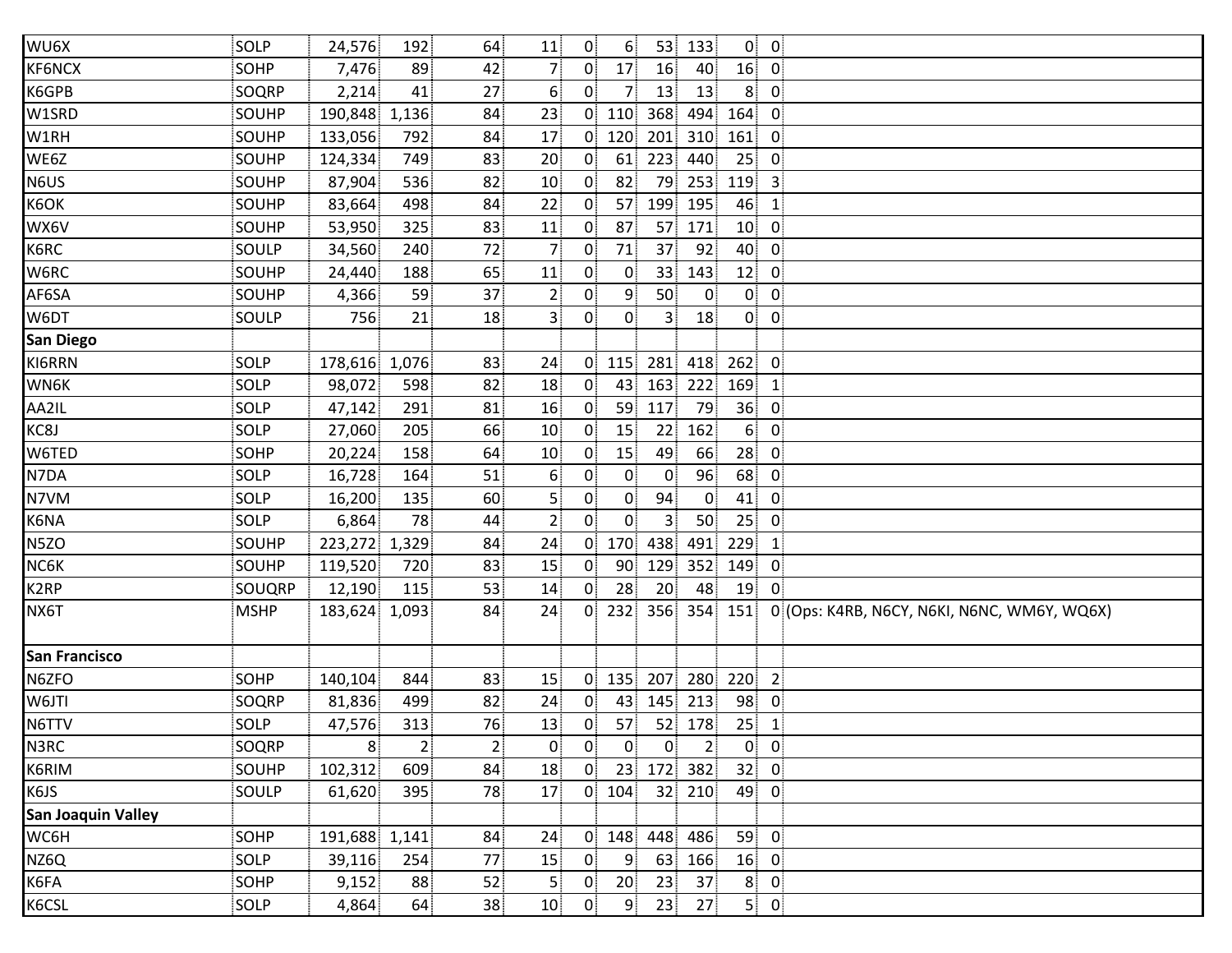| NF6R                      | <b>SOLP</b> | 3,400   | 50              | 34              | 7 <sub>1</sub>   | $\overline{0}$ | $\mathbf{0}$    | 32 <sup>2</sup> | 18              |                 | $0\quad 0$     |                     |
|---------------------------|-------------|---------|-----------------|-----------------|------------------|----------------|-----------------|-----------------|-----------------|-----------------|----------------|---------------------|
| N6NZ                      | SOUHP       | 97,276  | 586             | 83              | 19               | $\overline{0}$ | 112             | 129             | 202             | 143             | $\overline{0}$ |                     |
| W6SX                      | SOUHP       | 95,776  | 584             | 82              | 9                | $\overline{0}$ | 122             | 142             | 213             | 107             | $\mathbf 0$    |                     |
| N6GEO                     | SOUHP       | 55,300  | 350             | 79              | 16               | 0 <sup>1</sup> | 107             | 101             | 142             | $\overline{0}$  | $\overline{0}$ |                     |
| W6BRY                     | SOULP       | 20,160  | 144             | 70              | 9                | $\mathbf{0}$   | 51              | 12              | 60              | 21              | $\mathbf 0$    |                     |
| W6XK                      | SOUHP       | 14,136  | 93              | 76              | 8                | $\mathbf{0}$   | 29              | 22              | 39              | 3 <sup>1</sup>  | $\overline{0}$ |                     |
| K6MI                      | SOUHP       | 11,088  | 84              | 66              | $\overline{4}$   | $\overline{0}$ | 16              | 28              | 18              | 21              | $\mathbf{1}$   |                     |
| Santa Barbara             |             |         |                 |                 |                  |                |                 |                 |                 |                 |                |                     |
| W6AYC                     | SOLP        | 168,264 | 1,026           | 82              | 24               | $\overline{0}$ | 154             | 333             | 401             | 138             | $\overline{0}$ |                     |
| W6GL                      | SOQRP       | 20,224  | 158             | 64              | 11               | $\overline{0}$ | 40              | 37              | 62              | 19              | $\mathbf 0$    |                     |
| KQ6NO                     | SOLP        | 11,978  | 113             | 53              | 11               | $\overline{0}$ | $\overline{0}$  | 61              | 31              | 21              | $\overline{0}$ |                     |
| K7SDW                     | <b>SOHP</b> | 10,246  | 109             | 47              | 12               | $\mathbf{0}$   | $\mathbf{0}$    | 34              | 56              | 19              | $\overline{0}$ |                     |
| AA6VX                     | <b>SOLP</b> | 1,560   | 30 <sup>2</sup> | 26              | $\mathbf{1}$     | 0 <sup>1</sup> | 3 <sup>1</sup>  | 17              | 10              | $\mathbf{0}$    | $\overline{0}$ |                     |
| W6TK                      | SOULP       | 96,264  | 573             | 84              | 15               | $\overline{0}$ | 63              | 136             | 166             | 208             | $\overline{0}$ |                     |
| N6WT                      | SOUHP       | 70,550  | 425             | 83              | 11               | $\Omega$       | 90 <sup>3</sup> | 90              | 219             | 26              | 0              |                     |
| N6MW                      | SOUHP       | 16,524  | 102             | 81              | 6                | $\mathbf{0}$   | 19              | 24              | 52              | 7 <sup>1</sup>  | $\mathbf 0$    |                     |
| AE6PL                     | SOULP       | 5,168   | 68              | 38              | 8 <sup>1</sup>   | $\overline{0}$ | $\mathbf{0}$    | 22              | 35 <sub>1</sub> | 11              | $\Omega$       |                     |
| W6RFU                     | <b>MSHP</b> | 161,112 | 959             | 84              | 20               | $\mathbf{0}$   | 52              | 210             | 449             | 248             |                | 0 (Ops: AC6T, K6AW) |
| <b>Santa Clara Valley</b> |             |         |                 |                 |                  |                |                 |                 |                 |                 |                |                     |
| N6TV                      | SOHP        | 197,064 | 1,173           | 84              | 24 <sup>3</sup>  | $\overline{0}$ | 161             | 375             | 434             | 203             | $\overline{0}$ |                     |
| AJ6V                      | SOHP        | 148,072 | 892             | 83              | 19               | $\mathbf{0}$   | 96              | 244             | 531             | 21              | $\overline{0}$ |                     |
| K6YT (WØYK, op)           | <b>SOHP</b> | 144,828 | 894             | 81              | 23               | 0.             | 91              | 361             | 241             | 201             | $\overline{0}$ |                     |
| AE6Y                      | SOHP        | 85,116  | 519             | 82              | $\overline{7}$   | $\overline{0}$ | 42              | 63              | 229             | 185             | $\overline{0}$ |                     |
| K6RB                      | <b>SOHP</b> | 52,360  | 374             | 70              | $\boldsymbol{4}$ | $\overline{0}$ | $\mathbf{1}$    | 83              | 290             | $\mathbf{0}$    | $\mathbf 0$    |                     |
| WU6P                      | SOLP        | 41,328  | 287             | 72              | 13               | $\overline{0}$ | 0 <sup>1</sup>  | 125             | 144             | 18              | $\overline{0}$ |                     |
| <b>KØDTJ</b>              | SOLP        | 38,780  | 277             | 70              | 10               | $\overline{0}$ | 41              | 41              | 171             | 24              | $\overline{0}$ |                     |
| K6XX                      | SOHP        | 36,040  | 265             | 68              | 3.               | $\mathbf{0}$   | $\overline{0}$  | 110 155         |                 | $\mathbf{0}$    | $\overline{0}$ |                     |
| N6AJS                     | SOLP        | 33,086  | 233             | 71              | 17               | $\overline{0}$ | 7 <sub>1</sub>  | 69              | 92              | 65              | $\mathbf 0$    |                     |
| W8RJL                     | SOHP        | 30,956  | 218             | 71              | 14               | $\mathbf{0}$   | 75              | 30 <sub>1</sub> | 96              | 17              | $\mathbf 0$    |                     |
| N3ZZ                      | SOLP        | 24,208  | 178             | 68              | 4                | $\mathbf{0}$   | 3 <sup>1</sup>  | 78              | 40              | 57              | $\mathbf 0$    |                     |
| K6UF                      | <b>SOLP</b> | 12,200  | 122             | 50 <sup>1</sup> | 8 <sup>1</sup>   | $\overline{0}$ | 0               | 48              | 51              | 23              | $\overline{0}$ |                     |
| K6GHA                     | SOLP        | 10,152  | 94              | 54              | 4                | $\overline{0}$ | $\mathbf{0}$    | 18              | 66              | 10 <sub>1</sub> | $\overline{0}$ |                     |
| AC6GO                     | SOLP        | 9,792   | 102             | 48              | 6                | $\mathbf{0}$   | $\overline{0}$  | 16              | 52              | 34              | $\overline{0}$ |                     |
| K6KQV                     | SOLP        | 9,306   | 99              | 47              | 5                | 0.             | $\overline{0}$  | $\overline{0}$  | 99              | $\mathbf{0}$    | $\mathbf 0$    |                     |
| AA6W                      | SOLP        | 8,536   | 97              | 44              | $\overline{3}$   | $\overline{0}$ | $\overline{0}$  | 37              | 60              | $\mathbf{0}$    | $\mathbf 0$    |                     |
| K6TJ                      | SOLP        | 7,544   | 92              | 41              | 3 <sup>1</sup>   | $\overline{0}$ | $\mathbf{0}$    | 26              | 52              | 14              | $\overline{0}$ |                     |
| KN6BAZ                    | SOLP        | 2,160   | 45              | 24              | 6                | $\mathbf{0}$   | $\mathbf{0}$    | 17              | 15              | 13              | $\overline{0}$ |                     |
| K6VVK                     | SOHP        | 1,144   | 26              | 22              | $\mathbf{3}$     | $\overline{0}$ | $\overline{0}$  | 14              | 8 <sup>1</sup>  | $\mathbf{4}$    | $\overline{0}$ |                     |
| N6DVS                     | <b>SOLP</b> | 972     | 27              | 18              | 2 <sub>1</sub>   | $\mathbf{0}$   | $\overline{0}$  | $\mathbf{0}$    | 27              |                 | $0 \quad 0$    |                     |
|                           |             |         |                 |                 |                  |                |                 |                 |                 |                 |                |                     |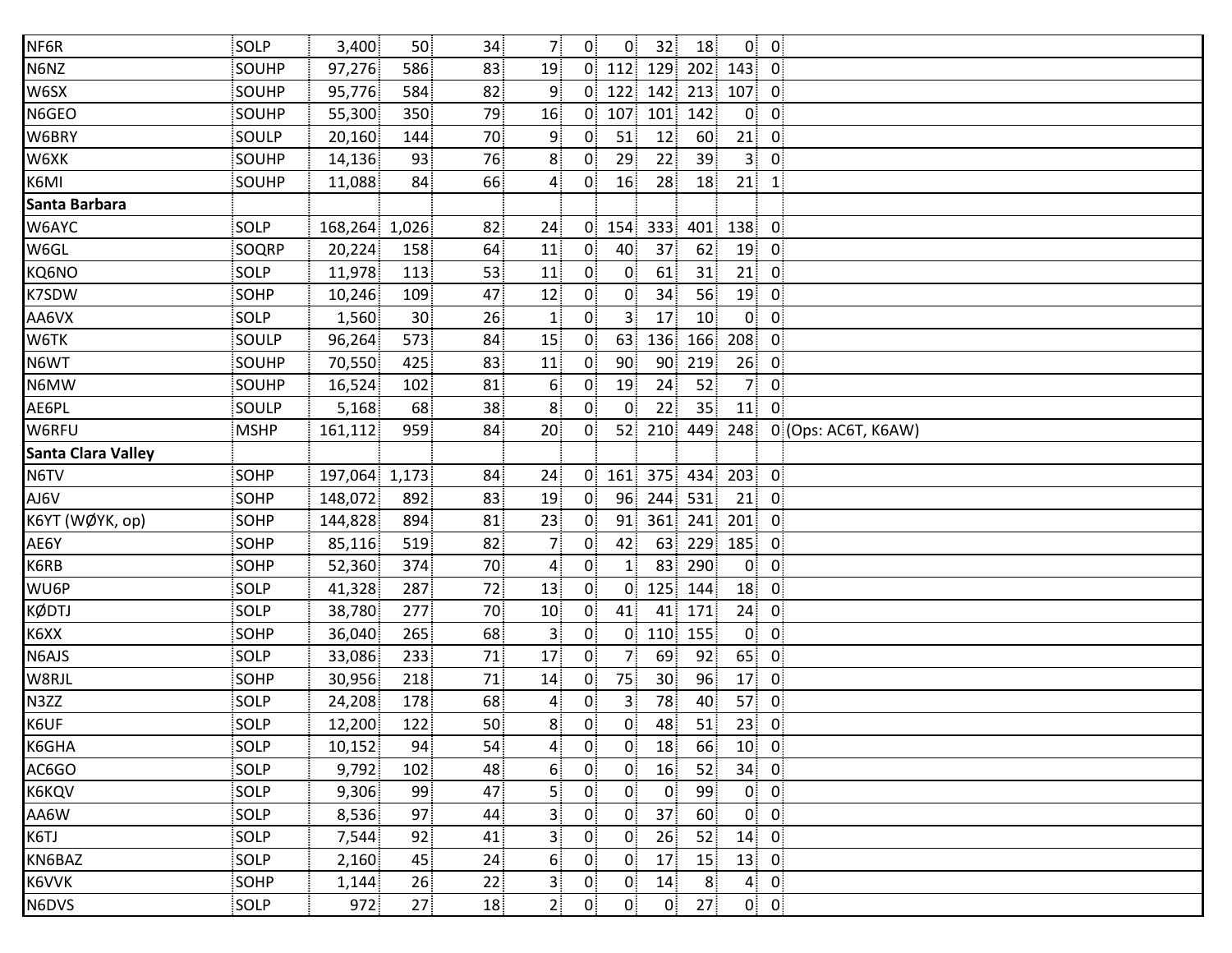| K6EI                    | SOLP           | 570           | 19             | 15              | $\mathbf{1}$   | 0              | 2 <sub>1</sub>    | 9 <sub>1</sub> | $\overline{4}$ | $\overline{4}$  | $\overline{0}$          |                               |
|-------------------------|----------------|---------------|----------------|-----------------|----------------|----------------|-------------------|----------------|----------------|-----------------|-------------------------|-------------------------------|
| N3KA                    | SOLP           | 336           | 14             | 12              | $\mathbf{1}$   | 0 <sup>1</sup> | 0 <sup>1</sup>    | $\overline{0}$ | 9              | 5 <sup>1</sup>  | $\overline{0}$          |                               |
| WA6O (@N6XG)            | SOUHP          | 162,624       | 968            | 84              | 22             | $\overline{0}$ | 74                | 427            | 393            | 74              | $\overline{0}$          |                               |
| K9YC                    | <b>SOUHP</b>   | 155,904       | 928            | 84              | 18             | $\mathbf{0}$   | 173               | 254            | 324            | 177             | $\overline{0}$          |                               |
| K6MMM (KE1B, op)        | SOUHP          | 125,496       | 756            | 83              | 12             | $\overline{0}$ | 73                | 42             | 503            | 138             | $\overline{0}$          |                               |
| N5KO                    | SOUHP          | 116,256       | 692            | 84              | 12             | $\overline{0}$ | 72                | 166            | 297            | 157             | $\overline{0}$          |                               |
| K6MM                    | SOUHP          | 89,474        | 539            | 83              | 16             | $\overline{0}$ | 121               | 71             | 225            | 122             | $\overline{0}$          |                               |
| W6RGG                   | SOUHP          | 75,654        | 467            | 81              | 19             | $\mathbf{0}$   | 28                | 96             | 282            | 61              | $\overline{0}$          |                               |
| N6XI                    | SOUHP          | 66,768        | 428            | 78              | 5              | $\overline{0}$ | $\overline{0}$    | 28             | 80             | 320             | $\overline{0}$          |                               |
| K6OO                    | SOUQRP         | 45,346        | 287            | 79              | 16             | $\overline{0}$ | 52                | 51             | 119            | 65              | $\boldsymbol{0}$        |                               |
| W6SC                    | SOUHP          | 42,148        | 257            | 82              | 16             | $\overline{0}$ | 41                | 28             | 141            | 47              | $\overline{0}$          |                               |
| W6YX                    | <b>MSHP</b>    | 210,504       | 1,253          | 84              | 24             | 0              | 161               | 403            | 403            | 284             |                         | 2 (Ops: N7MH, W6LD)           |
|                         |                |               |                |                 |                |                |                   |                |                |                 |                         |                               |
| Call                    | Category Score |               | QSOs           | Sections Hours  |                | 160            | 80                | 40             | 20             |                 |                         | 15 10 Operator(s) and/or Host |
| U.S. Call Area 7        |                |               |                |                 |                |                |                   |                |                |                 |                         |                               |
| <b>Alaska</b>           |                |               |                |                 |                |                |                   |                |                |                 |                         |                               |
| KL7SB                   | <b>SOHP</b>    | 132,192       | 816            | 81              | 16             | $\mathbf{0}$   | 33 <sup>1</sup>   | 182            | 338            | 263             | $\overline{0}$          |                               |
| AL7LO                   | <b>SOHP</b>    | 17,880        | 149            | 60              | 8              | $\overline{0}$ | 1 <sup>5</sup>    | 22             | 41             | 85              | $\overline{0}$          |                               |
| AL1G                    | SOHP           | 10,584        | 126            | 42              | 8              | 0              | 0                 | 10             | 66             | 50              | $\overline{0}$          |                               |
| <b>Arizona</b>          |                |               |                |                 |                |                |                   |                |                |                 |                         |                               |
| ND7K (N6MJ, op @N6WIN)  | SOHP           | 228,312 1,359 |                | 84              | 24             | $\overline{0}$ | 229               | 433            | 391            | 306             | $\overline{0}$          |                               |
| <b>КН7Х (КН6ND, op)</b> | SOHP           | 175,960       | 1,060          | 83              | 24             | 0              | 35                | 383            | 434            | 201             | $\overline{z}$          |                               |
| N7IR                    | SOQRP          | 101,188       | 617            | 82              | 23             | $\mathbf 0$    | 26                | 231            | 135            | 225             | $\overline{0}$          |                               |
| K7WP                    | SOLP           | 41,440        | 280            | 74              | 9              | $\overline{0}$ | 20 <sup>1</sup>   | 85             | 79             | 93              | $\overline{3}$          |                               |
| AA4Q                    | SOLP           | 37,584        | 261            | 72              | 13             | $\overline{0}$ | 6 <sup>1</sup>    | 135            | 104            | 16              | $\overline{0}$          |                               |
| K7AZT                   | SOLP           | 35,280        | 252            | 70 <sup>1</sup> | 10             | 0              | 38                | 26             | 156            | 32 <sub>1</sub> | $\overline{0}$          |                               |
| AA7V                    | SOQRP          | 31,382        | 221            | 71              | 9              | $\mathbf{0}$   | 15                | 53             | 74             | 79              | $\overline{0}$          |                               |
| W9CF                    | SOLP           | 23,160        | 193            | 60              | 6              | $\overline{0}$ | 63                | 24             | 82             | 24              | $\overline{0}$          |                               |
| N7SU                    | <b>SOHP</b>    | 22,656        | 177            | 64              | 8              | 0              | 94                | 38             | 45             | 0               | 0                       |                               |
| K6VHF                   | SOHP           | 16,714        | 137            | 61              | 8              | 0              | $\mathbf{0}$      | 75             | 31             | 30 <sub>1</sub> | $\mathbf{1}$            |                               |
| K7ROG                   | SOLP           | 11,342        | 107            | 53              | 13             | 0              | 0                 | 26             | 68             | 13              | $\overline{0}$          |                               |
| NU7I                    | <b>SOQRP</b>   | 7,380         | 90             | 41              | 8              | 0              | $\overline{0}$    | $\overline{0}$ | 50             | 40              | $\overline{0}$          |                               |
| W7JET                   | SOLP           | 3,660         | 61             | 30 <sub>1</sub> | $\overline{2}$ | 0              | $0^{\frac{1}{2}}$ | $\overline{0}$ | 61             | $\overline{0}$  | $\overline{0}$          |                               |
| K7ING                   | SOLP           | 3,040         | 38             | 40              | 8              | 0              | 5                 | 4              | 16             | 13              | $\overline{0}$          |                               |
| N6HI                    | SOQRP          | 1,364         | 31             | 22              | 5              | $\overline{0}$ | $\overline{0}$    | 0              | 14             | 17              | $\overline{0}$          |                               |
| AG7GB                   | SOLP           | 512           | 16             | 16              | 4              | 0              | 0 <sup>1</sup>    | $\mathbf{1}$   | $\overline{4}$ | 11              | 0                       |                               |
| WA7RV                   | SOLP           | 84            | $\overline{7}$ | 6 <sup>1</sup>  | 1              | 0              | 0                 | 6 <sup>1</sup> | $\mathbf{0}$   | $\mathbf{1}$    | $\mathbf 0$             |                               |
| K6LL                    | SOUHP          | 201,432 1,199 |                | 84              | 24             | $\mathbf{0}$   | 130               | 374            | 604            | 91              | $\mathbf 0$             |                               |
| K6WSC                   | SOULP          | 104,414       | 629            | 83              | 19             | 0 <sup>1</sup> | 102               | 113            | 296            | 118             | $\overline{\mathbf{0}}$ |                               |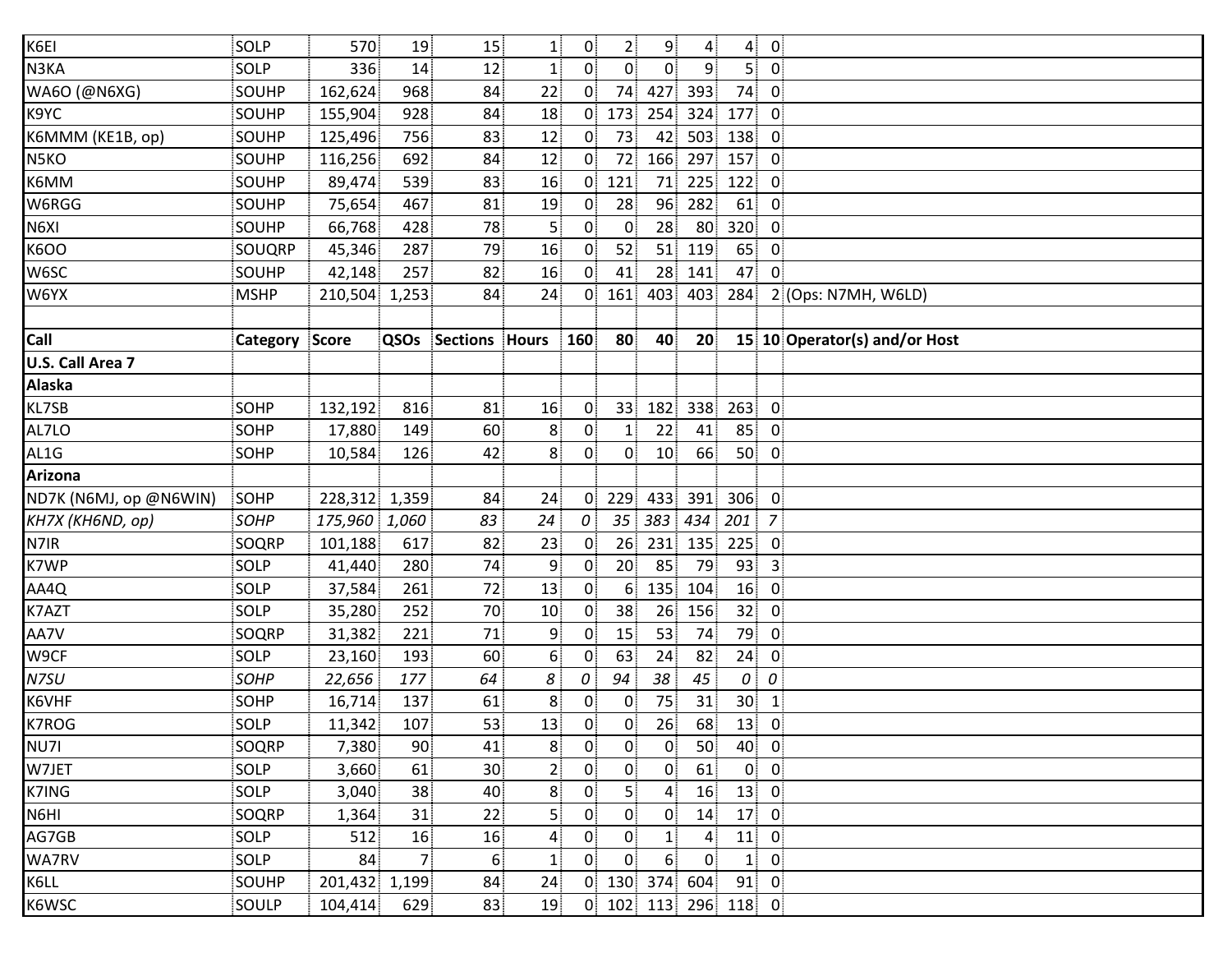| WA7AN (K9DR, op)          | SOUHP       | 103,484       | 631   | 82              | 14                      | $\overline{0}$ | $\overline{0}$  |                 | 125 223        | 277            | 6                       |                             |
|---------------------------|-------------|---------------|-------|-----------------|-------------------------|----------------|-----------------|-----------------|----------------|----------------|-------------------------|-----------------------------|
| KO7SS                     | SOUHP       | 57,442        | 373   | 77              | 5 <sup>1</sup>          | 0 <sup>1</sup> | 0 <sup>1</sup>  | $\overline{0}$  | 98             | 275            | $\overline{0}$          |                             |
| K7JQ                      | SOUHP       | 30,228        | 229   | 66              | 7 <sub>1</sub>          | 0              | 8 <sup>1</sup>  | 73              | 141            | 7 <sub>1</sub> | $\overline{0}$          |                             |
| K7ZB                      | SOULP       | 21,230        | 193   | 55              | $\overline{7}$          | 0              | $\overline{0}$  | 112             | 30             | 51             | $\overline{0}$          |                             |
| N9NA                      | SOUHP       | 13,884        | 89    | 78              | $\mathbf{3}$            | 0              | 41              | 25              | 17             | 6 <sup>1</sup> | $\mathbf 0$             |                             |
| WB7QMR                    | SOULP       | 11,100        | 111   | 50              | $\overline{5}$          | 0              | $\overline{0}$  | 44              | 67             | $\overline{0}$ | $\overline{0}$          |                             |
| N <sub>1</sub> CC         | SOULP       | 7,568         | 86    | 44              | $\overline{5}$          | $\overline{0}$ | $\overline{0}$  | 15              | 66             | 5.             | $\overline{0}$          |                             |
| NE7EE                     | SOULP       | 2,816         | 44    | 32              | $\overline{\mathbf{3}}$ | 0              | 15              | 27              | 2 <sub>1</sub> | $\overline{0}$ | $\overline{0}$          |                             |
| N7DSX                     | SOUQRP      | 1,968         | 41    | 24              | $\overline{5}$          | 0              | 3 <sup>1</sup>  | 17              | 21             | $\overline{0}$ | $\overline{\mathbf{0}}$ |                             |
| W7GES                     | SOUHP       | 220           | 11    | 10 <sup>1</sup> | 1                       | $\mathbf{0}$   | $\overline{0}$  | 10 <sup>3</sup> | $\mathbf{1}$   | $\overline{0}$ | $\mathbf{0}$            |                             |
| KY7M                      | <b>MSHP</b> | 207,648 1,236 |       | 84              | 24                      | 0 <sup>1</sup> | 141             | 418             | 569            | 108            |                         | 0 (Ops: KY7M, NA2U, @NA7TB) |
| K8IA                      | <b>MSHP</b> | 198,912       | 1,184 | 84              | 24                      | $\overline{0}$ | 118             | 409             | 484            | 173            |                         | 0 (Ops: K8IA, KC7V)         |
| W8TK                      | <b>MSLP</b> | 165,336       | 996   | 83              | 24                      | 0 <sup>1</sup> | 131             | 226             | 623            | 16             |                         | 0 (Ops: KE2VB, W8TK)        |
| K7UAZ                     | S           | 61,560        | 380   | 81              | 18                      | 0              | 42              | 83              | 230            | 25             |                         | 0 (Ops: KG6T)               |
| <b>Eastern Washington</b> |             |               |       |                 |                         |                |                 |                 |                |                |                         |                             |
| WS7V                      | SOLP        | 61,200        | 408   | 75              | 16                      | $\mathbf{0}$   | 24              | 74              | 231            | 79             | $\overline{0}$          |                             |
| WS7I                      | SOLP        | 12,672        | 88    | 72              | 9                       | $\overline{0}$ | $\mathbf{A}$    | 22              | 46             | 16             | $\overline{0}$          |                             |
| K7GS                      | SOUHP       | 43,840        | 274   | 80 <sub>3</sub> | 9                       | 0              | 11              | 30 <sub>1</sub> | 177            | 56             | $\overline{0}$          |                             |
| KB7HDX                    | SOULP       | 1,728         | 32    | 27              | $\overline{\mathbf{3}}$ | 0              | $\overline{0}$  | $\mathbf{0}$    | 32             | $\overline{0}$ | $\overline{0}$          |                             |
| Idaho                     |             |               |       |                 |                         |                |                 |                 |                |                |                         |                             |
| WJ9B                      | SOLP        | 179,446 1,081 |       | 83              | 24                      | 0 <sup>1</sup> | 168             | 289             | 311            | 313            | $\overline{0}$          |                             |
| W7ZRC                     | SOLP        | 95,840        | 599   | 80              | 12                      | $\mathbf{0}$   | 132             | 89              | 213            | 165            | $\overline{0}$          |                             |
| W7QDM                     | SOQRP       | 46,056        | 303   | 76              | 12                      | $\mathbf{0}$   | 20 <sub>2</sub> | 94              | 128            | 61             | $\overline{0}$          |                             |
| KG7CW                     | SOQRP       | 40,296        | 276   | 73              | 17                      | 1!             | 69              | 79              | 89             | 38             | $\overline{0}$          |                             |
| KK7A                      | SOQRP       | 12,960        | 120   | 54              | 8                       | $\overline{0}$ | 17              | 40              | 40             | 23             | $\overline{0}$          |                             |
| N7ESU                     | SOLP        | 2,700         | 45    | 30 <sub>1</sub> | $\overline{a}$          | 0              | $\overline{0}$  | 30 <sub>1</sub> | 15             | $\mathbf{0}$   | $\overline{0}$          |                             |
| K7CF                      | SOUHP       | 114,072       | 679   | 84              | 16                      | $\overline{0}$ | 105             | 215             | 240            | 119            | $\overline{0}$          |                             |
| <b>Montana</b>            |             |               |       |                 |                         |                |                 |                 |                |                |                         |                             |
| N9RV                      | SOHP        | 225,262       | 1,357 | 83              | 24                      | 0.             | 138             | 503             | 421            | 295            | $\overline{0}$          |                             |
| <b>KØSN</b>               | SOHP        | 108,216       | 668   | 81              | 11                      | 0              | 88 <sup>1</sup> | 143             | 293            | 144            | $\overline{0}$          |                             |
| KS7T                      | SOHP        | 57,000        | 380   | 75              | 21                      | $\overline{0}$ |                 | 16 125          | 239            | $\overline{0}$ | $\overline{0}$          |                             |
| W7XT                      | SOLP        | 38,088        | 276   | 69              | 8                       | 0              | 37              | 43              | 195            | $\mathbf{1}$   | $\overline{0}$          |                             |
| KD7HU                     | SOLP        | 22,100        | 170   | 65              | 16                      | 0              | $\overline{0}$  | 79              | 91             |                | $0\quad 0$              |                             |
| K7MSO                     | SOLP        | 16,610        | 151   | 55              | 15                      | 0.             | 6               | 34              | 111            | $\mathbf{0}$   | $\mathbf 0$             |                             |
| W7EE                      | SOHP        | 15,228        | 141   | 54              | 4                       | 0              | $\overline{0}$  | 25              | 107            | 9 <sub>1</sub> | $\mathbf 0$             |                             |
| AB5ZA                     | SOQRP       | 12,168        | 117   | 52              | 8                       | 0.             | 10 <sup>1</sup> | 32              | 38             | 37             | $\mathbf 0$             |                             |
| <b>K7PKA</b>              | SOHP        | 128           | 8     | 8               | $\mathbf{1}$            | $\mathbf{0}$   | 3 <sup>1</sup>  | $\overline{0}$  | 5 <sup>1</sup> | $\mathbf{0}$   | $\mathbf 0$             |                             |
| K7QA                      | SOULP       | 155,400       | 925   | 84              | 24                      | 0              | 141             | 220             | 434            | 130            | $\overline{0}$          |                             |
| KM7W (KL9A, op)           | SOULP       | 56,908        | 347   | 82              | 12                      | 0 <sub>1</sub> |                 | 36 119 190      |                |                | $2 \ 0$                 |                             |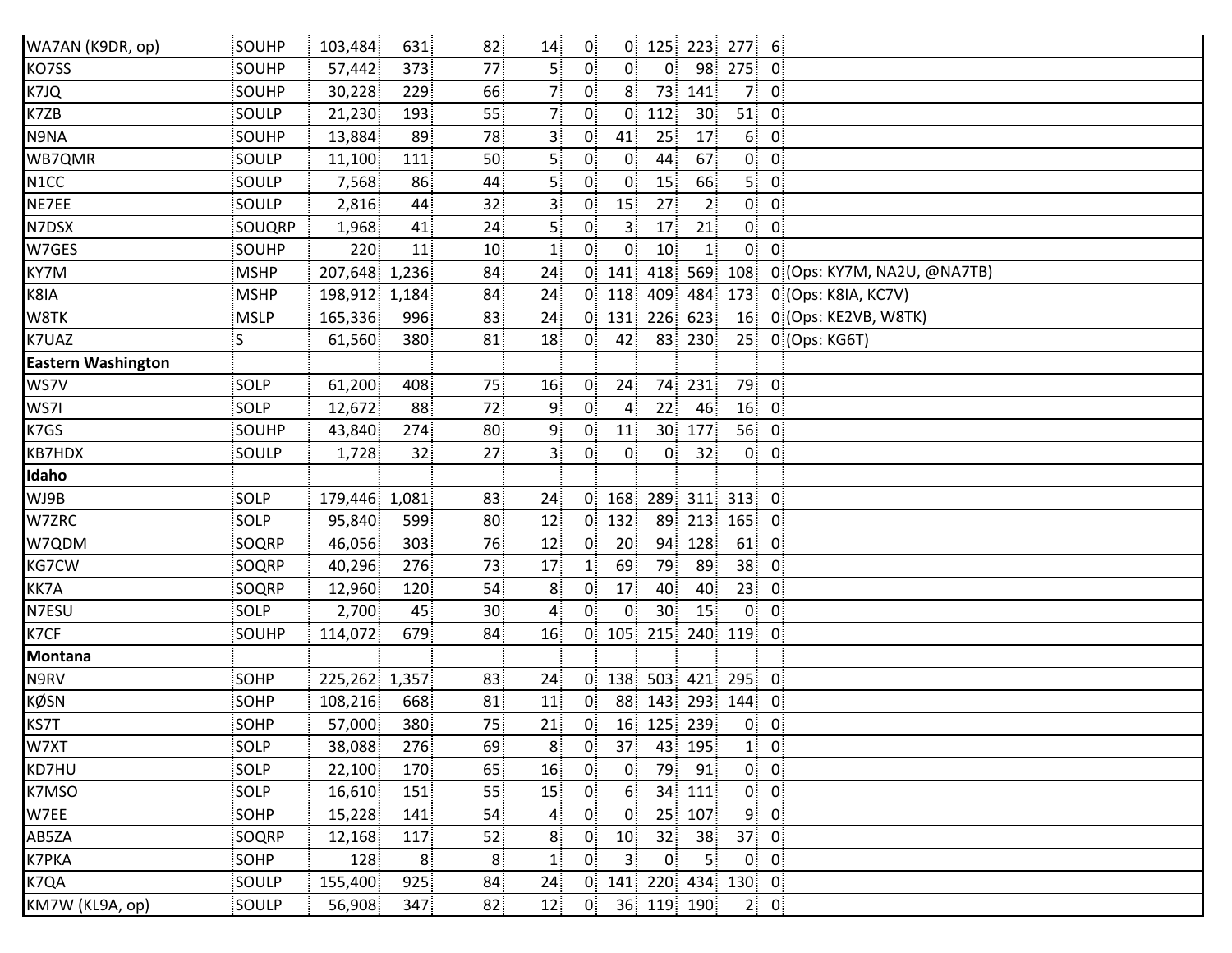| Nevada            |             |         |       |                 |                   |                |                |                 |                 |                 |                         |  |
|-------------------|-------------|---------|-------|-----------------|-------------------|----------------|----------------|-----------------|-----------------|-----------------|-------------------------|--|
| K6DGW             | SOLP        | 13,664  | 122   | 56              | 9 <sup>1</sup>    | $\overline{0}$ | $\overline{0}$ | 31              | 57              | 34              | 0                       |  |
| N7XCZ             | SOLP        | 8,160   | 68    | 60              | 9                 | 0 <sup>1</sup> | $\overline{0}$ | 28              | 37              | 3 <sup>1</sup>  | $\mathbf 0$             |  |
| KQ7TJ             | SOLP        | 5,880   | 70    | 42              | 8                 | 0 <sup>1</sup> | $\overline{0}$ | 28              | 39              | 3 <sup>1</sup>  | $\mathbf 0$             |  |
| K6ST              | SOLP        | 532     | 19    | 14              | $\overline{2}$    | $\mathbf{0}$   | $\overline{0}$ | 19              | $\mathbf{0}$    | $\mathbf{0}$    | $\overline{0}$          |  |
| WB2AWQ            | SOLP        | 180     | 10    | 9.              | $\mathbf{1}$      | 0              | $\overline{0}$ | $\mathbf{0}$    | $\overline{0}$  | 10 <sup>1</sup> | $\overline{0}$          |  |
| W7RN (W9KKN, op)  | SOUHP       | 187,152 | 1,114 | 84              | 24                | $\mathbf{0}$   | 222            | 388             | 391             | 113             | $\mathbf 0$             |  |
| K <sub>2</sub> RD | SOUHP       | 155,400 | 925   | 84              | 18                | $\overline{0}$ | 70             | 388             | 274             | 190             | $\overline{\mathbf{3}}$ |  |
| WB3JFS            | SOUQRP      | 192     | 12    | 8               | $\overline{2}$    | $\overline{0}$ | $\overline{0}$ | 12              | $\overline{0}$  | $\overline{0}$  | $\mathbf 0$             |  |
| Oregon            |             |         |       |                 |                   |                |                |                 |                 |                 |                         |  |
| W7RM (N6TR, op)   | SOHP        | 213,808 | 1,288 | 83              | 23                | $\overline{0}$ | 120            | 523             | 573             | 72              | $\mathbf 0$             |  |
| N7XU (K4XU, op)   | SOLP        | 169,512 | 1,009 | 84              | 24                |                | $0$ 161        | 230             | 545             | 73              | $\overline{\mathbf{0}}$ |  |
| K <sub>2</sub> PO | SOLP        | 144,254 | 869   | 83              | 21                | 0 <sup>1</sup> | 148            | 164             | 334             | 223             | $\mathbf 0$             |  |
| W7YAQ             | SOQRP       | 65,600  | 400   | 82              | 15                | 11             | 53             | 66              | 214             | 66              | $\mathbf 0$             |  |
| K7PJT             | SOLP        | 59,250  | 375   | 79              | 20                | $\overline{0}$ | 69             | 127             | 135             | 44              | $\mathbf 0$             |  |
| K7GT              | SOLP        | 49,096  | 323   | 76              | 8                 | 0 <sup>1</sup> | $\overline{0}$ | 32              | 291             | $\mathbf{0}$    | $\mathbf 0$             |  |
| NE7D              | SOHP        | 44,536  | 293   | 76              | 15                | 0 <sub>1</sub> | 57             | 61              | 96              | 79              | $\mathbf 0$             |  |
| N7JI              | SOQRP       | 35,700  | 255   | 70              | 14                | $\mathbf{0}$   | 44             | 73              | 122             | 16              | $\mathbf 0$             |  |
| WS7L              | <b>SOHP</b> | 33,320  | 245   | 68              | 5                 | $\mathbf{0}$   | 53             | 46              | 53              | 93              | $\mathbf 0$             |  |
| <b>KW7WP</b>      | SOLP        | 30,816  | 214   | 72              | 12                | $\overline{0}$ | 6 <sup>1</sup> | 64              | 112             | 32              | $\mathbf 0$             |  |
| AF7NX             | SOLP        | 30,084  | 218   | 69              | 13                | $\mathbf{0}$   | 21             | 47              | 111             | 39              | $\mathbf 0$             |  |
| W7GF              | SOLP        | 27,824  | 188   | 74              | 9                 | $\mathbf{0}$   | 26             | 66              | 69              | 27              | $\mathbf 0$             |  |
| N7VS              | SOQRP       | 19,256  | 166   | 58              | 15                | $\overline{0}$ | 31             | 53              | 72              | 10 <sub>1</sub> | $\mathbf 0$             |  |
| KF7GGN            | SOLP        | 17,784  | 156   | 57              | 15                | $\mathbf{0}$   | 45             | 8               | 103             | $\mathbf{0}$    | $\mathbf 0$             |  |
| WR7T              | SOHP        | 13,688  | 116   | 59              | $\overline{7}$    | $\overline{0}$ | 9              | 30 <sup>°</sup> | 59              | 18              | $\overline{0}$          |  |
| KU7K              | SOLP        | 12,508  | 106   | 59              | 12                | $\mathbf{0}$   | 10             | 10 <sup>1</sup> | 81              | 5 <sub>1</sub>  | $\mathbf 0$             |  |
| KA7EXM            | SOLP        | 11,130  | 105   | 53              | 13                | 0              | 17             | 42              | 21              | 25 <sub>1</sub> | $\mathbf 0$             |  |
| NB7O              | SOLP        | 10,300  | 103   | 50              | 8                 | $\mathbf{0}$   | 31             | 25              | 45              | 2 <sup>1</sup>  | $\mathbf 0$             |  |
| WO7V              | SOHP        | 10,200  | 100   | 51              | $\overline{7}$    | $\overline{0}$ | 37             | $\mathbf{0}$    | 47              | 16              | $\overline{0}$          |  |
| KI7N              | SOLP        | 7,560   | 90    | 42              | 7                 | $\mathbf{0}$   | 26             | 8 <sub>1</sub>  | 12              | 44              | $\mathbf 0$             |  |
| W7MTL             | SOLP        | 3,640   | 52    | 35 <sub>1</sub> | $5^{\frac{1}{3}}$ | 0 <sup>1</sup> | $\overline{0}$ | 33 <sup>1</sup> | 19              | $\overline{0}$  | $\overline{\mathbf{0}}$ |  |
| WB6JJJ            | <b>SOLP</b> | 1,160   | 29    | 20 <sub>1</sub> | 2 <sup>1</sup>    | $\overline{0}$ | $\mathbf{0}$   | 16              | 13              |                 | $0 \quad 0$             |  |
| K7YIC             | SOLP        | 680     | 20    | 17              | 3 <sup>3</sup>    | 0              | $\mathbf{0}$   | 10              | 10 <sup>1</sup> |                 | 0 <sub>0</sub>          |  |
| KA6BIM            | SOUHP       | 133,392 | 794   | 84              | 24                | 0 <sub>1</sub> | 103            | 213             | 434             | 44              | $\overline{\mathbf{0}}$ |  |
| NX1P              | SOUHP       | 48,140  | 290   | 83              | 9 <sup>1</sup>    | 0 <sup>1</sup> | 52             | 65              | 114             | 59              | $\overline{\mathbf{0}}$ |  |
| KI7Y              | SOUHP       | 39,368  | 266   | 74              | 12                | $\mathbf{0}$   | 64             |                 | 78 110          | 14              | $\overline{\mathbf{0}}$ |  |
| WN6W              | SOULP       | 10,560  | 96    | 55              | 10                | 0 <sup>1</sup> | $\overline{0}$ | 47              | 41              | 8               | $\overline{\mathbf{0}}$ |  |
| W7CO              | SOUHP       | 2,668   | 46    | 29              | 5 <sub>1</sub>    | $\mathbf{0}$   | 2 <sub>1</sub> | 9.              | 35 <sub>1</sub> |                 | 0 <sub>0</sub>          |  |
| Utah              |             |         |       |                 |                   |                |                |                 |                 |                 |                         |  |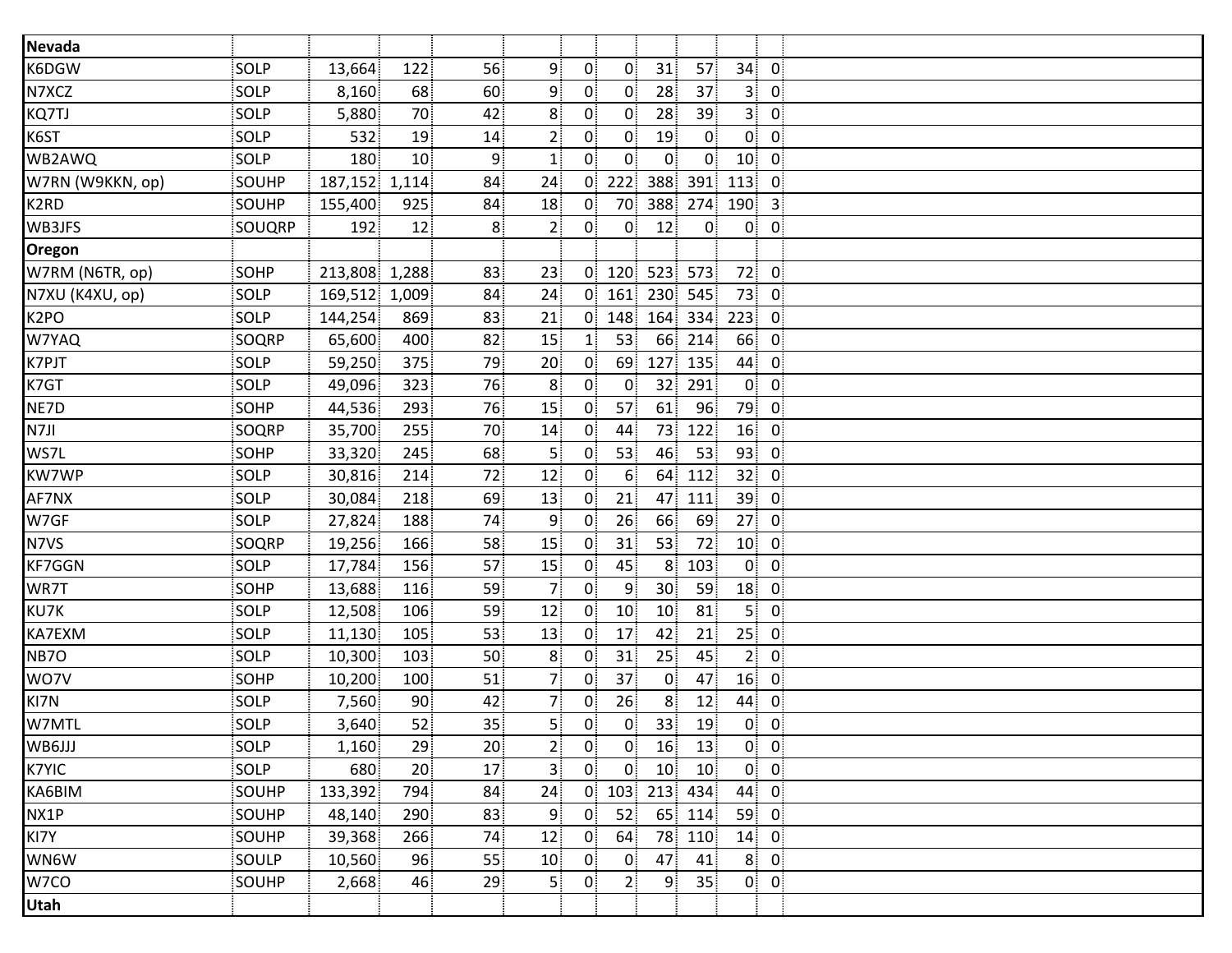| SOHP        | 149,076 | 909 | 82              | 17              | 0 <sup>1</sup>    |                   |                | 271                          | 214             | $\vert$ 1      |
|-------------|---------|-----|-----------------|-----------------|-------------------|-------------------|----------------|------------------------------|-----------------|----------------|
| SOLP        | 57,134  | 371 | 77              | 15              | $\overline{0}$    |                   | 115            | 217                          | 23              | $\overline{0}$ |
| SOLP        | 8,010   | 89  | 45              | $\overline{7}$  | $\overline{0}$    | $\overline{0}$    | 45             | $\mathbf{0}$                 | 44              | $\mathbf 0$    |
| <b>SOHP</b> | 6,960   | 87  | 40              | $\overline{3}$  | $\overline{0}$    | $\overline{0}$    | 72             | 6 <sup>1</sup>               | 9 <sup>1</sup>  | $\overline{0}$ |
| SOUHP       | 66,096  | 408 | 81              | 11              | $\overline{0}$    | 109               | 53             | 239                          | 7 <sup>1</sup>  | $\overline{0}$ |
| SOUHP       | 14,144  | 136 | 52              | 9               | 0                 | $\overline{0}$    | 70             | 66                           | $\overline{0}$  | $\overline{0}$ |
|             |         |     |                 |                 |                   |                   |                |                              |                 |                |
| SOLP        | 124,504 | 788 | 79              | 20 <sub>1</sub> | $\overline{0}$    | 44                |                |                              | 184             | $\overline{0}$ |
| <b>SOHP</b> | 114,472 | 698 | 82              | 19              | $\overline{0}$    | 84                | 230            | 265                          | 119             | $\overline{0}$ |
| SOLP        | 55,440  | 385 | 72              | 12              | $\overline{0}$    | 138               | 58             | 140                          | 49              | $\overline{0}$ |
| SOQRP       | 49,126  | 319 | 77              | 11              | $\overline{2}$    | 28                | 38             | 233                          | 18              | $\overline{0}$ |
| SOLP        | 47,952  | 324 | 74              | 13              | $\overline{0}$    | 20                | 83             | 184                          | 37              | $\overline{0}$ |
| SOLP        | 46,512  | 342 | 68              | 13              | $\overline{0}$    | 16                |                | 248                          | 8               | $\overline{0}$ |
| SOLP        | 33,970  | 215 | 79              | 11              | $\overline{0}$    | 23                | 35             | 126                          | 31              | $\overline{0}$ |
| SOLP        | 31,416  | 231 | 68              | 9               | $\mathbf{0}$      | 33                | 49             | 140                          | 9               | $\overline{0}$ |
| SOLP        | 30,420  | 234 | 65              | 21              | $\mathbf{0}$      | 68                | 47             | 105                          | 14              | $\overline{0}$ |
| SOLP        | 27,300  | 195 | 70              | 13              | $\mathbf{0}$      | 30 <sub>1</sub>   | 47             | 104                          | 14              | $\overline{0}$ |
| SOLP        | 21,912  | 166 | 66              | $\overline{9}$  | $\overline{0}$    | $\overline{0}$    | 26             | 116                          | 24              | $\overline{0}$ |
| SOLP        | 16,356  | 141 | 58              | 12              | $\mathbf{0}$      | 3 <sup>1</sup>    | 36             | 79                           | 23              | $\overline{0}$ |
| SOLP        | 15,860  | 130 | 61              | $\overline{7}$  | $\overline{0}$    | $\overline{9}$    | 7              | 92                           | 22              | $\overline{0}$ |
| SOLP        | 14,880  | 124 | 60              | 11              | $\overline{0}$    | $3^{\frac{1}{2}}$ | 40             | 68                           | 13 <sup>1</sup> | $\overline{0}$ |
| SOLP        | 10,200  | 102 | 50              | 6               | $\overline{0}$    | 15                | 23             | 53                           | 11              | $\overline{0}$ |
| SOLP        | 10,200  | 102 | 50              | $\overline{7}$  | $0^{\circ}$       | $\overline{0}$    | $\overline{0}$ | $\overline{0}$               | $\mathbf{0}$    | $\overline{0}$ |
| SOLP        | 9,024   | 94  | 48              | 11              | $\overline{0}$    | $\mathbf{0}$      | 14             | 77                           | 3               | $\mathbf 0$    |
| SOLP        | 6,232   | 76  | 41              | $\overline{7}$  | $\mathbf{0}$      | 19                | 25             | 24                           | 8 <sup>1</sup>  | $\overline{0}$ |
| <b>SOHP</b> | 6,160   | 77  | 40              | $\overline{2}$  | $\overline{0}$    | $\overline{0}$    | $\mathbf{0}$   | 77                           | $\overline{0}$  | $\overline{0}$ |
| SOLP        | 5,166   | 63  | 41              | 5               | $\overline{0}$    | $\overline{0}$    | 15             | 40                           | 8 <sup>1</sup>  | $\overline{0}$ |
| SOHP        | 3,816   | 53  | 36              | 9               | $\overline{0}$    | $\mathbf{1}$      | 4              | 48                           | $\overline{0}$  | $\overline{0}$ |
| SOLP        | 2,100   | 42  | 25              | $\overline{2}$  | 0                 | 0                 | $\mathbf{0}$   | 42                           | $\overline{0}$  | $\mathbf 0$    |
| SOLP        | 544     | 17  | 16              | $\mathbf{1}$    | $\overline{0}$    | $\overline{0}$    | 7              | 10                           | $\overline{0}$  | $\overline{0}$ |
| SOLP        | 162     | 9   | 9               | $\overline{2}$  | $0^{\frac{1}{2}}$ | 0                 | $\overline{0}$ | $\overline{7}$               | 2 <sub>1</sub>  | $\overline{0}$ |
| SOUHP       | 58,720  | 367 | 80              | 6 <sup>1</sup>  | $\overline{0}$    | $\mathbf{1}$      | 95             | 249                          | 22              | $\overline{0}$ |
| SOUHP       | 53,246  | 337 | 79              | 12              | $\overline{0}$    | 12                | 45             | 278                          | 2 <sup>1</sup>  | $\overline{0}$ |
| SOUHP       | 25,596  | 162 | 79              | 7 <sub>1</sub>  | $\mathbf{0}$      | 11                | 21             | 118                          | 12              | $\overline{0}$ |
| SOULP       | 21,912  | 166 | 66              | 9               | $\overline{0}$    | 25                | 8              | 87                           | 46              | $\overline{0}$ |
| SOUHP       | 8,352   | 72  | 58              | 6               | $\mathbf{0}$      | 11                | 22             | 29                           | 10              | $\overline{0}$ |
| SOUHP       | 7,560   | 63  | 60              | 3               | $\overline{0}$    | $\overline{0}$    |                | 56                           | $\overline{0}$  | $\overline{0}$ |
| SOUHP       | 4,320   | 60  | 36              | $\overline{4}$  | $\mathbf{0}$      | 2 <sub>1</sub>    | 14             | 33                           | 11              | $\overline{0}$ |
| SOUQRP      | 3,420   | 57  | 30 <sup>2</sup> | 2 <sub>1</sub>  | $\overline{0}$    | $\overline{0}$    | 24             | 13                           | 20 <sup>1</sup> | $\overline{0}$ |
|             |         |     |                 |                 |                   |                   |                | 76<br>347<br>16<br>236<br>70 |                 | 324            |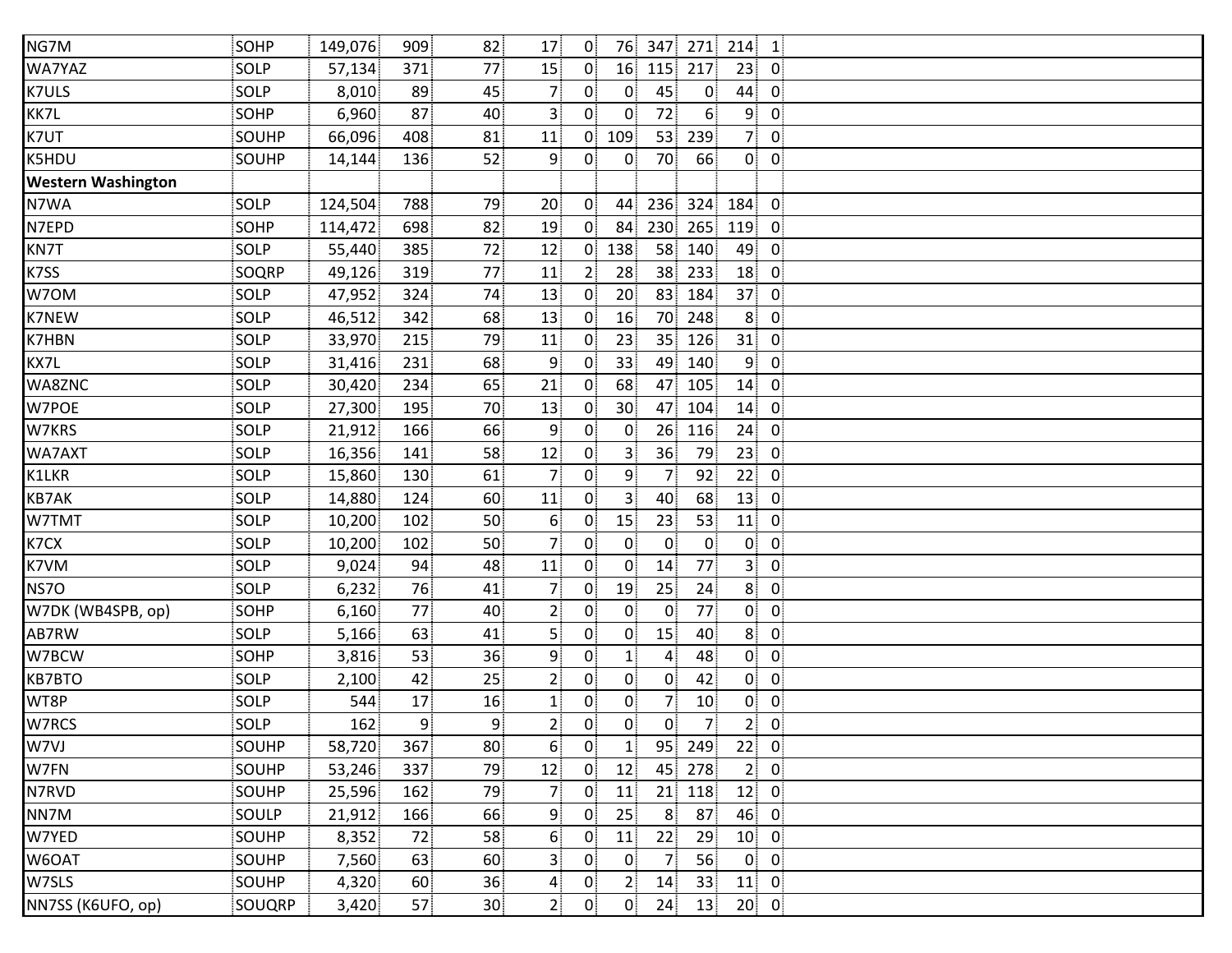| W7OLY            | SOUHP          | 2,542         | 41   | 31              | $\overline{2}$          | 0 <sup>1</sup> | $\overline{0}$ | 5 <sup>1</sup>  | 36             |                | $0\ 0$         |                               |
|------------------|----------------|---------------|------|-----------------|-------------------------|----------------|----------------|-----------------|----------------|----------------|----------------|-------------------------------|
| N7DX             | <b>MSHP</b>    | 194,376 1,157 |      | 84              | 24                      | $\overline{0}$ | 94             | 371             |                | 548 142        |                | 2 (Ops: K7RL, N7DX)           |
| Wyoming          |                |               |      |                 |                         |                |                |                 |                |                |                |                               |
| WY7M             | SOLP           | 124,820       | 790  | 79              | 18                      | $\overline{0}$ | 91             | 240             | 333            | 126            | $\overline{0}$ |                               |
| WC7S             | SOQRP          | 39,520        | 304  | 65              | 12                      | $\mathbf{0}$   | 26             | 32 <sup>2</sup> | 235            | 11             | 0              |                               |
| WB7GR            | SOLP           | 7,120         | 89   | 40              | 5 <sub>1</sub>          | $\mathbf{0}$   | $\overline{0}$ | 17              | 64             | 8 <sup>1</sup> | $\overline{0}$ |                               |
| WB7S             | SOULP          | 8,800         | 88   | 50              | 6 <sup>1</sup>          | $\mathbf{0}$   | 8 <sup>3</sup> | 23              | 57             | $\overline{0}$ | $\overline{0}$ |                               |
|                  |                |               |      |                 |                         |                |                |                 |                |                |                |                               |
| Call             | Category Score |               | QSOs | Sections Hours  |                         | 160            | 80             | 40              | 20             |                |                | 15 10 Operator(s) and/or Host |
| U.S. Call Area 8 |                |               |      |                 |                         |                |                |                 |                |                |                |                               |
| <b>Michigan</b>  |                |               |      |                 |                         |                |                |                 |                |                |                |                               |
| NA8V             | <b>SOHP</b>    | 126,198       | 779  | 81              | 12                      | 0              | 222            | 333             | 181            | 43             | $\mathbf 0$    |                               |
| WA1UJU           | SOLP           | 80,580        | 510  | 79              | 17                      | 0 <sup>1</sup> | 133            | 226             | 110            | 41             | $\overline{0}$ |                               |
| W3CB             | SOLP           | 76,596        | 491  | 78              | 17                      | 0              | 226            | 159             | 51             | 55             | $\overline{0}$ |                               |
| W8UE             | SOLP           | 66,834        | 423  | 79              | 15                      | $\mathbf{0}$   | 11             | 296             | 88             | 28             | $\overline{0}$ |                               |
| N8LR             | SOLP           | 61,932        | 397  | 78              | 12                      | 0 <sup>1</sup> | 123            | 168             | 59             | 47             | $\overline{0}$ |                               |
| K8SB             | SOLP           | 50,400        | 360  | 70 <sup>1</sup> | 14                      | $\overline{0}$ | 225            | 119             | 7 <sup>1</sup> | 9              | $\mathbf 0$    |                               |
| NF8M             | SOLP           | 48,818        | 317  | 77              | 11                      | 0              | $90^{\circ}$   | 146             | 63             | 18             | $\overline{0}$ |                               |
| <b>KB8PGW</b>    | SOLP           | 45,648        | 317  | 72              | 15                      | $\mathbf{0}$   | 69             | 170             | 71             | 7 <sup>1</sup> | $\overline{0}$ |                               |
| K7DR             | SOLP           | 41,616        | 306  | 68              | 10                      | 0              | $\overline{0}$ | 286             | $\mathbf{0}$   | 20             | $\overline{0}$ |                               |
| N8PPQ            | SOLP           | 38,982        | 267  | 73              | 23                      | $\overline{0}$ | 62             | 133             | 68             | $\overline{4}$ | $\overline{0}$ |                               |
| N8SBE            | SOLP           | 26,800        | 200  | 67              | 14                      | $\overline{0}$ | 49             | 100             | 51             | $\overline{0}$ | $\overline{0}$ |                               |
| W8DW             | SOLP           | 23,460        | 170  | 69              | 12                      | $\overline{0}$ | 21             | 61              | 48             | 40             | $\overline{0}$ |                               |
| K8BKM            | <b>SOHP</b>    | 21,838        | 179  | 61              | 2                       | $\overline{0}$ | 90             | 68              | 21             | $\overline{0}$ | $\mathbf 0$    |                               |
| K8VA             | SOLP           | 15,232        | 136  | 56              | 11                      | 0              | 0 <sup>1</sup> | 110             | 17             | 9 <sub>1</sub> | $\overline{0}$ |                               |
| K8BB             | SOLP           | 14,400        | 144  | 50              | $\overline{2}$          | $\mathbf{0}$   | 27             | 117             | $\mathbf{0}$   | $\overline{0}$ | $\mathbf 0$    |                               |
| KB8TL            | SOLP           | 13,176        | 122  | 54              | $\overline{\mathbf{r}}$ | 0              | 46             | 44              | 13             | 19             | $\overline{0}$ |                               |
| W8RU             | SOLP           | 11,872        | 112  | 53              | $\overline{3}$          | 0              | 0              | 84              | 11             | 17             | $\overline{0}$ |                               |
| K8MM             | SOLP           | 10,500        | 125  | 42              | 3                       | $\mathbf{0}$   | 94             | 31              | $\mathbf{0}$   | $\overline{0}$ | $\mathbf 0$    |                               |
| N8MR             | SOLP           | 10,404        | 102  | 51              | 4                       | $\mathbf{0}$   | 54             | 4               | 18             | 25             | $\mathbf{1}$   |                               |
| N8ZFH            | SOLP           | 8,918         | 91   | 49              | 9                       | 0              | 19             | 30 <sup>1</sup> | 39             | 3 <sup>1</sup> | $\overline{0}$ |                               |
| W8AB             | SOLP           | 5,248         | 64   | 41              | $\overline{3}$          | $\overline{0}$ | $\overline{0}$ | 45              | 12             | 7 <sup>1</sup> | $\overline{0}$ |                               |
| K8RDJ            | SOLP           | 4,292         | 58   | 37              | 4                       | 0              | 4              | 12              | 15             | 27             | $\overline{0}$ |                               |
| WA8YZB           | SOLP           | 2,856         | 51   | 28              | $\overline{5}$          | $\overline{0}$ | 6              | 24              | 21             | $\mathbf{0}$   | $\overline{0}$ |                               |
| WB8LZG           | SOQRP          | 1,820         | 35   | 26              | $\overline{a}$          | 0              | 0              | 17              | 8              | 10             | 0              |                               |
| W8SH             | SOLP           | 286           | 11   | 13              | $\mathbf{1}$            | $\mathbf{0}$   | $\mathbf{0}$   | 10              | $\mathbf{1}$   | $\mathbf{0}$   | $\mathbf 0$    |                               |
| WA8MDC           | SOLP           | 6             | 1    | 3               | 0                       | 0              | $\mathbf{1}$   | 0               | 0              | 0              | 0              |                               |
| K2CUB            | SOHP           | 0             | 0    | 0               | 0                       | 0              | 0              | 0               | 0              | 0              | 0              |                               |
| WA8Y             | SOUHP          | 113,324       | 691  | 82              | 21                      | 0 <sup>1</sup> | 163            | 333             | 107            | 87             | $\overline{1}$ |                               |
|                  |                |               |      |                 |                         |                |                |                 |                |                |                |                               |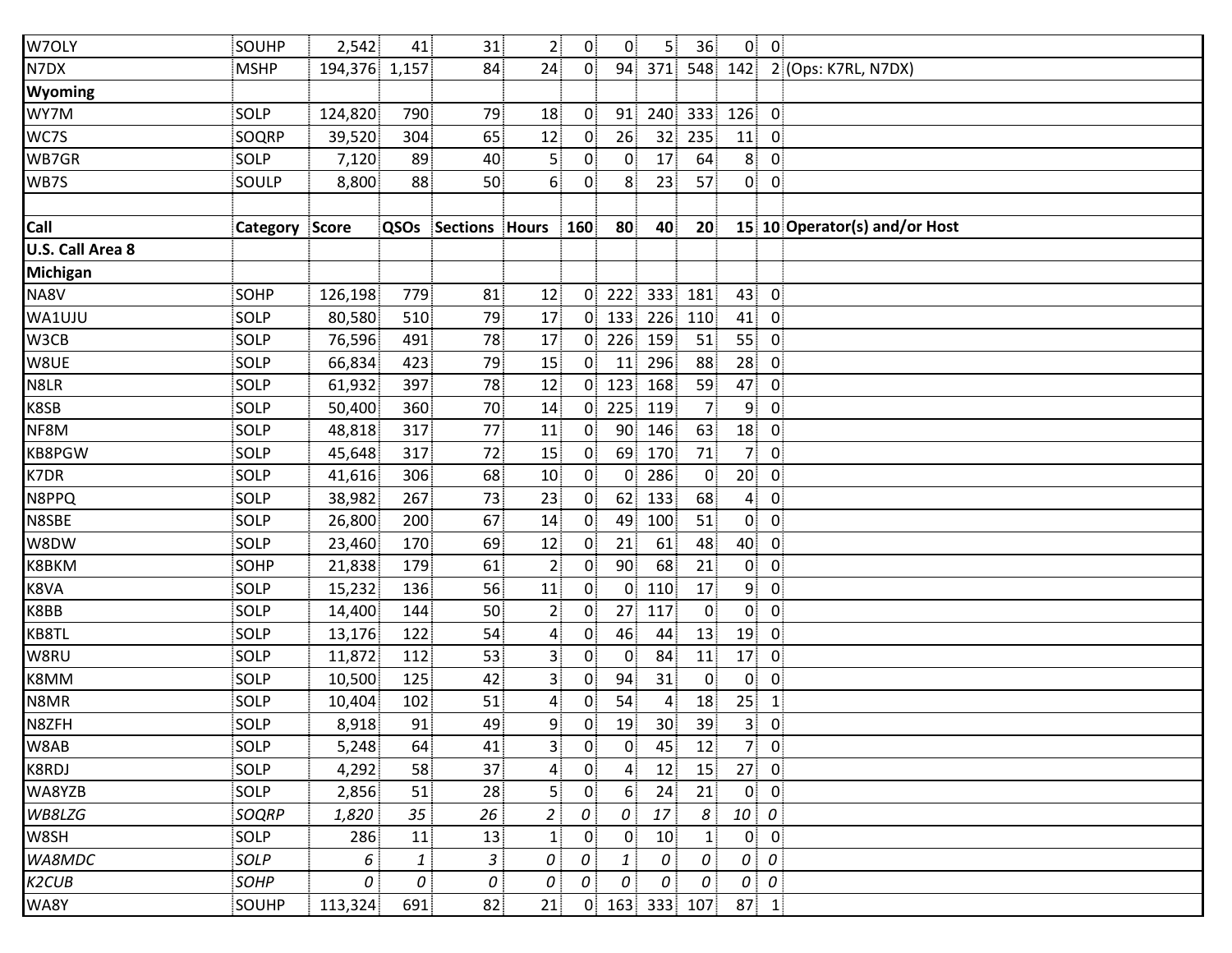| N8FYL  | SOULP       | 65,760  | 411             | 80 <sub>1</sub> | 16             | $\overline{0}$ | 84              | 188 | 139             | $0 \quad 0$     |                  |                                    |
|--------|-------------|---------|-----------------|-----------------|----------------|----------------|-----------------|-----|-----------------|-----------------|------------------|------------------------------------|
| KE3K   | SOULP       | 59,760  | 360             | 83              | 17             | $\overline{0}$ | 51              | 183 | 107             | 19              | $\overline{0}$   |                                    |
| K8RO   | SOUHP       | 32,144  | 196             | 82              | 9.             | $\overline{0}$ | 38 <sup>1</sup> | 115 | 42              | $1^{\circ}$     | $\mathbf{0}$     |                                    |
| W8PI   | SOULP       | 30,340  | 185             | 82              | 10             | $\mathbf{0}$   | 53              | 71  | 51              | 10              | $\overline{0}$   |                                    |
| K8TS   | SOUHP       | 28,336  | 184             | 77              | 13             | $\mathbf{0}$   | $\mathbf{0}$    | 105 | 68              | 11              | $\mathbf{0}$     |                                    |
| W5DT   | SOUHP       | 26,910  | 195             | 69              | 16             | $\overline{0}$ | 10              | 53  | 132             | $\mathbf{0}$    | $\overline{0}$   |                                    |
| K8MU   | SOULP       | 8,446   | 103             | 41              | 5 <sup>1</sup> | $\mathbf{0}$   | $\mathbf{0}$    | 17  | 16              | 70              | $\overline{0}$   |                                    |
| W8EO   | SOULP       | 2,992   | 44              | 34              | $\overline{a}$ | $\mathbf{0}$   | 18              | 16  | 6               | $\overline{4}$  | $\overline{0}$   |                                    |
| WB8ASI | SOULP       | 2,576   | 46              | 28              | 6 <sup>1</sup> | $\mathbf{0}$   | 6 <sup>1</sup>  | 30  | 10              | $\overline{0}$  | $\overline{0}$   |                                    |
| AB8SF  | SOULP       | 640     | 20 <sup>2</sup> | 16              | 2              | $0^{\circ}$    | $\mathbf{2}$    | 9.  | 4               | $\overline{5}$  | $\mathbf{0}$     |                                    |
| K8LX   | <b>MSHP</b> | 162,960 | 970             | 84              | 24             | $\overline{0}$ | 370             | 335 | 199             | 66              |                  | 0 (Ops: K8LX, N8EA, W8ZDT)         |
| NT8V   | <b>MSHP</b> | 53,452  | 322             | 83              | 17             | 0              | 84              | 125 | 80              | 33              |                  | 0 (Ops: AC8W, K8WMW, KE8BIT, NT8V) |
| Ohio   |             |         |                 |                 |                |                |                 |     |                 |                 |                  |                                    |
| W8WTS  | SOLP        | 149,016 | 887             | 84              | 24             | $\mathbf{0}$   | 270             | 445 | 95              | 77              | $\overline{0}$   |                                    |
| W1NN   | SOLP        | 148,736 | 896             | 83              | 24             | $\mathbf{0}$   | 320             | 485 | 50              | 41              | $\overline{0}$   |                                    |
| KM6Z   | SOLP        | 125,132 | 763             | 82              | 20             | $\mathbf{0}$   | 342             | 289 | 82              | 50              | $\overline{0}$   |                                    |
| W8CAR  | <b>SOLP</b> | 124,476 | 759             | 82              | 20             | $\overline{0}$ | 273             | 366 | 93              | 27              | $\overline{0}$   |                                    |
| K8MP   | SOHP        | 105,440 | 659             | 80              | 12             | $\overline{0}$ | 197             | 324 | 79              | 59              | $\overline{0}$   |                                    |
| W8MET  | SOHP        | 89,782  | 583             | 77              | 16             | 0 <sub>1</sub> | 117             | 287 | 131             | 48              | $\overline{0}$   |                                    |
| KV8Q   | SOLP        | 85,698  | 529             | 81              | 24             | $\overline{0}$ | 53              | 390 | 82              | $\overline{4}$  | $\overline{0}$   |                                    |
| N8AA   | <b>SOHP</b> | 79,704  | 492             | 81              | 11             | $\mathbf{0}$   | 161             | 270 | 52              | 8               | $\mathbf{1}$     |                                    |
| KE8G   | SOLP        | 73,944  | 474             | 78              | 12             | $\mathbf{0}$   | 232             | 167 | 67              | 8               | $\overline{0}$   |                                    |
| WB8JUI | <b>SOLP</b> | 64,622  | 409             | 79              | 11             | 2 <sub>1</sub> | $\overline{0}$  | 349 | 44              | 14              | $\overline{0}$   |                                    |
| W8RTJ  | SOLP        | 52,800  | 330             | 80              | 18             | $\overline{0}$ | 66              | 136 | 97              | 31              | $\overline{0}$   |                                    |
| K8RYU  | SOLP        | 49,572  | 306             | 81              | $\overline{9}$ | 0 <sup>1</sup> | 145             | 95  | 58              | 8 <sub>1</sub>  | $\overline{0}$   |                                    |
| K3DMG  | SOLP        | 48,750  | 325             | 75              | 11             | $\mathbf{0}$   | 71              | 186 | 33              | 35 <sub>1</sub> | $\overline{0}$   |                                    |
| AF8A   | SOLP        | 44,872  | 316             | 71              | 9              | $\mathbf{0}$   | 75              | 182 | 59              | $\overline{0}$  | $\overline{0}$   |                                    |
| KE8PX  | SOLP        | 39,366  | 243             | 81              | 15             | $\mathbf{0}$   | 47              | 149 | 32 <sub>3</sub> | 15              | $\mathbf{0}$     |                                    |
| K8GU   | SOHP        | 32,154  | 233             | 69              | $\overline{a}$ | $\overline{0}$ | 107             | 126 | $\overline{0}$  | $\mathbf{0}$    | $\overline{0}$   |                                    |
| W8TB   | SOLP        | 30,806  | 211             | 73              | 12             | $\overline{0}$ | 20 <sub>1</sub> | 113 | 64              | 14              | $\mathbf 0$      |                                    |
| KD8SAV | SOHP        | 28,290  | 205             | 69              | 14             | $\mathbf{0}$   | 43              | 104 | 53              | 5 <sup>1</sup>  | $\overline{0}$   |                                    |
| ND3N   | SOLP        | 26,400  | 200             | 66              | 11             | $\mathbf{0}$   | 61              | 83  | 50              | 6 <sub>1</sub>  | $\overline{0}$   |                                    |
| N4HAI  | <b>SOLP</b> | 24,440  | 188             | 65              | 6              | $\mathbf{0}$   | 85              | 57  | 44              | 2 <sub>1</sub>  | $\mathbf 0$      |                                    |
| K8VUS  | <b>SOLP</b> | 22,920  | 191             | 60              | 14             | 0.             | 71              | 49  | 62              | 9               | $\mathbf 0$      |                                    |
| W8ASA  | SOHP        | 20,294  | 139             | 73              | 10             | 2.             | 44              | 26  | 46              | 21              | $\boldsymbol{0}$ |                                    |
| N8VW   | SOLP        | 17,812  | 146             | 61              | 3              | $\mathbf{0}$   | 62              | 77  | 7               | $\mathbf{0}$    | $\mathbf 0$      |                                    |
| AA8OY  | <b>SOLP</b> | 13,696  | 107             | 64              | 8 <sup>1</sup> | 0.             | 20              | 36  | 48              | $\mathbf{3}$    | $\overline{0}$   |                                    |
| WB2RPW | SOHP        | 13,108  | 113             | 58              | 12             | $\overline{0}$ | $\overline{0}$  | 83  | 15              | $15$ 0          |                  |                                    |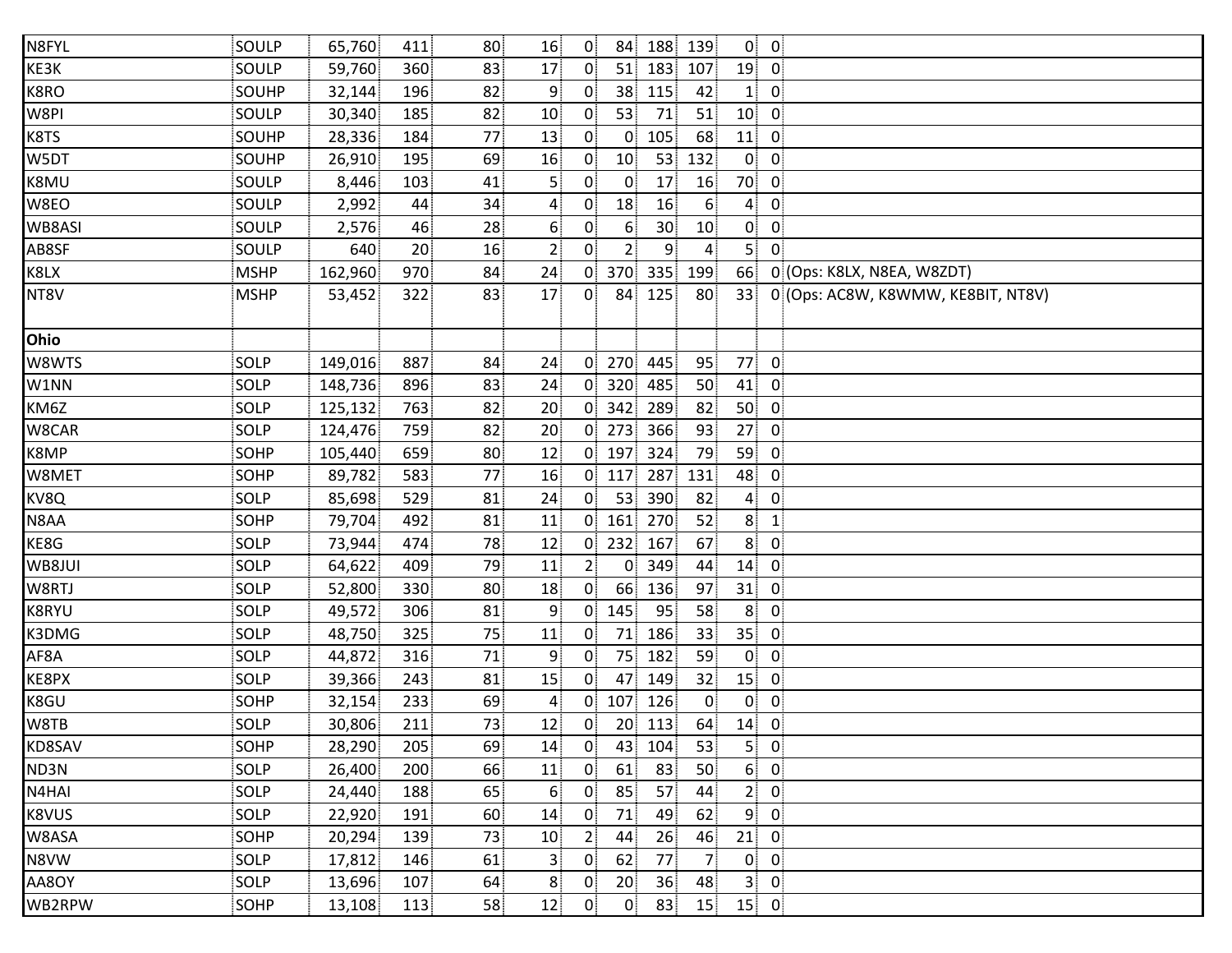| AB8OU                | SOLP        | 13,000            | 130            | 50              | $\overline{9}$          | $\overline{0}$ | 30 <sup>1</sup> | 43             | 29                      | 28               | $\overline{0}$          |                                      |
|----------------------|-------------|-------------------|----------------|-----------------|-------------------------|----------------|-----------------|----------------|-------------------------|------------------|-------------------------|--------------------------------------|
| N8GZ                 | SOLP        | 10,340            | 110            | 47              | 10 <sub>1</sub>         | $\overline{0}$ | $\overline{0}$  | 84             | 26                      | $\mathbf{0}$     | $\overline{0}$          |                                      |
| WW9DX (K9NW, op)     | SOLP        | 8,428             | 98             | 43              | $\mathbf{1}$            | 0              | $\overline{0}$  | 98             | $\overline{0}$          | 0 <sup>1</sup>   | $\overline{0}$          |                                      |
| KC8ZKI               | SOLP        | 7,788             | 66             | 59              | $\overline{7}$          | $\mathbf{0}$   | 5 <sub>1</sub>  | 58             | 3 <sup>1</sup>          | $\mathbf{0}$     | $\overline{0}$          |                                      |
| KW8N                 | <b>SOHP</b> | 7,224             | 84             | 43              | 1                       | 0              | 75              | 9              | 0                       | 0                | 0                       |                                      |
| W1PD                 | SOLP        | 6,080             | 76             | 40              | $\overline{\mathbf{r}}$ | 0 <sup>1</sup> | 18              | 55             | 3 <sup>1</sup>          | $\overline{0}$   | $\overline{0}$          |                                      |
| WQ8Q                 | <b>SOHP</b> | 4,182             | 51             | 41              | 5                       | $\mathbf{0}$   | $\overline{0}$  | 24             | 16                      | 11               | $\overline{0}$          |                                      |
| K8ZR                 | SOQRP       | 3,348             | 62             | 27              | $\overline{4}$          | $\mathbf{0}$   | $\overline{0}$  | 52             | $\overline{0}$          | 10 <sup>1</sup>  | $\overline{0}$          |                                      |
| WX8F                 | SOLP        | 2,072             | 37             | 28              | 3 <sup>1</sup>          | $\overline{0}$ | $\overline{0}$  | 9              | 14                      | 14               | $\overline{0}$          |                                      |
| W8DN                 | <b>SOHP</b> | 1,800             | 36             | 25              | $\mathbf{1}$            | $\overline{0}$ | $\overline{0}$  | 5.             | 15                      | 16               | $\overline{0}$          |                                      |
| AD8Y                 | SOLP        | 1,428             | 34             | 21              | $\overline{2}$          | 0              | $\overline{0}$  | 1              | 20 <sub>2</sub>         | 13               | $\overline{0}$          |                                      |
| <b>NS80</b>          | SOLP        | 1,280             | 32             | 20 <sub>1</sub> | $\mathbf{1}$            | $\mathbf{0}$   | 12              | 6              | 14                      | $\mathbf{0}$     | $\mathbf 0$             |                                      |
| AA8CL                | SOLP        | $8^{\frac{1}{2}}$ | $\overline{2}$ | 2 <sub>1</sub>  | $\overline{0}$          | 0 <sup>1</sup> | 1 <sup>3</sup>  | 1 <sup>1</sup> | $\overline{0}$          | $\overline{0}$   | $\mathbf 0$             |                                      |
| K1LT                 | SOUHP       | 165,144           | 983            | 84              | 24                      | $\overline{0}$ | 342             | 440            | 138                     | 63               | $\overline{0}$          |                                      |
| K8BL                 | SOULP       | 130,544           | 796            | 82              | 22                      | $\overline{0}$ | 245             | 427            | 76                      | 48               | $\overline{0}$          |                                      |
| N8VV                 | SOULP       | 72,210            | 435            | 83              | 11                      | 0 <sup>1</sup> | 106             | 214            | 64                      | 51               | $\overline{0}$          |                                      |
| K8TW                 | SOUHP       | 59,262            | 357            | 83              | 15                      | $\overline{0}$ | 51              | 213            | 92                      | $\mathbf{1}$     | $\overline{0}$          |                                      |
| N8XE                 | SOUHP       | 59,096            | 356            | 83              | 15                      | $\overline{0}$ | 33 <sup>1</sup> | 237            | 70                      | 16               | $\overline{0}$          |                                      |
| W8BI (KB8UEY, op)    | SOUHP       | 56,274            | 339            | 83              | 13                      | $\mathbf{0}$   | 65              | 230            | 33                      | 11               | $\mathbf 0$             |                                      |
| N8BJQ                | SOUHP       | 49,856            | 328            | 76              | 9                       | $\overline{0}$ | 107             | 121            | 48                      | 52               | $\overline{0}$          |                                      |
| K8AJS                | SOULP       | 47,894            | 311            | 77              | 9                       | $\mathbf{0}$   | 19              | 136            | 156                     | $\mathbf{0}$     | $\overline{0}$          |                                      |
| N8CPA                | SOULP       | 33,450            | 223            | 75              | 16                      | $\mathbf{0}$   | 36 <sup>2</sup> | 121            | 45                      | 21               | $\overline{0}$          |                                      |
| W8EH                 | SOULP       | 13,216            | 112            | 59              | 5                       | 0              | 0 <sup>1</sup>  | 112            | $\overline{0}$          | $\overline{0}$   | $\overline{0}$          |                                      |
| K8ZT                 | SOUQRP      | 10,614            | 87             | 61              | 5                       | $\overline{0}$ | 18              | 18             | 41                      | 10 <sub>1</sub>  | $\overline{0}$          |                                      |
| W8FT                 | SOULP       | 7,268             | 79             | 46              | 3                       | 0              | 5 <sup>1</sup>  | 48             | 26                      | $\boldsymbol{0}$ | 0                       |                                      |
| KB8LKH               | SOULP       | 6,600             | 75             | 44              | 10                      | $\mathbf{0}$   | 18              | 46             | $-1$                    | 12               | $\overline{0}$          |                                      |
| N8FTB                | SOUHP       | 352               | 16             | 11              | $\overline{2}$          | 0 <sup>1</sup> | $\overline{4}$  | 1 <sup>1</sup> | $\overline{0}$          | 11               | $\overline{0}$          |                                      |
| WC8VOA               | <b>MSHP</b> | 5,280             | 60             | 44              | $\overline{9}$          | 0 <sup>1</sup> | 28              | 21             | $\overline{4}$          | 7 <sup>1</sup>   |                         | 0 (Ops: KB8ZYE, KE8CIE, W8LTR, W8ND) |
| W8EDU                | S           | 286               | 13             | 11              | 1 <sup>1</sup>          | $\overline{0}$ | 0               | 13             | $\overline{0}$          | $\mathbf{0}$     |                         | 0 (Ops: W8EDU)                       |
| <b>West Virginia</b> |             |                   |                |                 |                         |                |                 |                |                         |                  |                         |                                      |
| N811                 | SOLP        | 122,342           | 737            | 83              | 14                      | $\overline{0}$ | 166             | 262            | 271                     | 38               | $\overline{0}$          |                                      |
| K3JT                 | SOHP        | 100,440           | 620            | 81              | 12                      | $\overline{0}$ | $\overline{0}$  | 380            | 240                     | $\mathbf{0}$     | $\overline{0}$          |                                      |
| N4RA                 | SOLP        | 48,600            | 300            | 81              | 12                      | $\overline{0}$ | 73              | 123            | 58                      | 46               | $\overline{0}$          |                                      |
| WA8KAN               | SOLP        | 45,014            | 317            | 71              | 13                      | $\overline{0}$ | 136             | 108            | 48                      | 24               | $\mathbf{1}$            |                                      |
| K8JQ                 | SOHP        | 26,100            | 225            | 58              | $\overline{3}$          | $\overline{0}$ | 111             | 94             | 20 <sub>1</sub>         | $\overline{0}$   | $\mathbf{0}$            |                                      |
| WB8III               | SOLP        | 1,800             | 36             | 25              | $\overline{3}$          | 0 <sup>1</sup> | $\mathbf{0}$    | $\mathbf{0}$   | 28                      | 8 <sup>1</sup>   | $\mathbf 0$             |                                      |
| K9PG                 | SOHP        | 50                | 5              | 5               | $\mathbf 0$             | 0              | $\overline{0}$  | $\mathbf{0}$   | $\overline{\mathbf{5}}$ | $\overline{0}$   | $\mathbf 0$             |                                      |
| AK2U                 | SOULP       | 5,904             | 72             | 41              | 10 <sup>1</sup>         | $\overline{0}$ | 9               | 23             | 40                      | $\overline{0}$   | $\overline{\mathbf{0}}$ |                                      |
|                      |             |                   |                |                 |                         |                |                 |                |                         |                  |                         |                                      |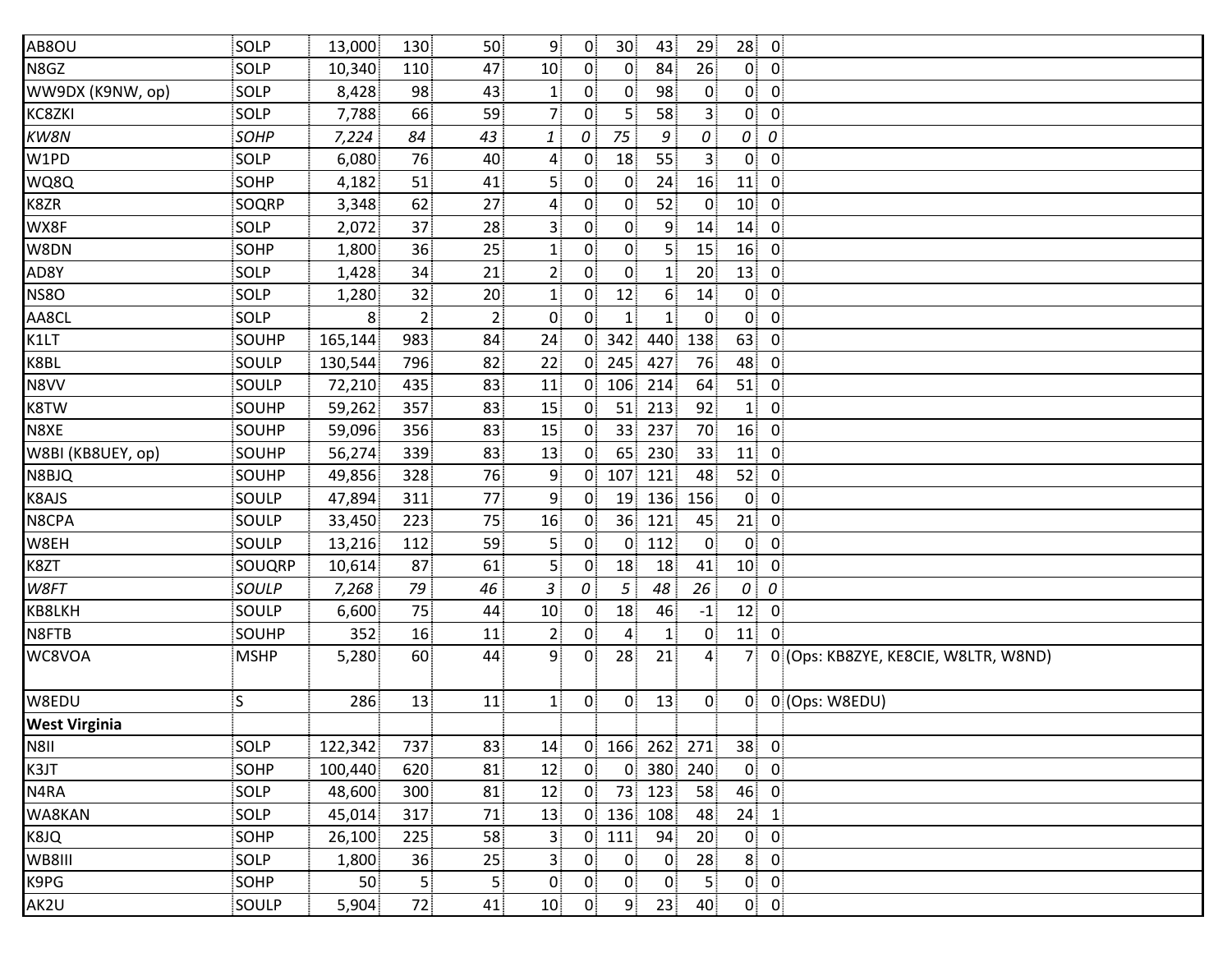| WT8WV             | SOULP          | 874     | 23   | 19             | 3 <sup>1</sup>  | $\overline{0}$ | 4               | 8 <sup>1</sup> | 10              | $\mathbf{1}$    | $\overline{0}$                |
|-------------------|----------------|---------|------|----------------|-----------------|----------------|-----------------|----------------|-----------------|-----------------|-------------------------------|
|                   |                |         |      |                |                 |                |                 |                |                 |                 |                               |
| Call              | Category Score |         | QSOs | Sections Hours |                 | 160            | 80 <sup>3</sup> | 40             | 20 <sub>2</sub> |                 | 15 10 Operator(s) and/or Host |
| U.S. Call Area 9  |                |         |      |                |                 |                |                 |                |                 |                 |                               |
| <b>Illinois</b>   |                |         |      |                |                 |                |                 |                |                 |                 |                               |
| KC9EE             | SOHP           | 138,908 | 847  | 82             | 23              | $\overline{0}$ | 337             | 237            | 252             | 21              | $\overline{0}$                |
| K9BGL             | <b>SOHP</b>    | 117,450 | 725  | 81             | 16              | $\overline{0}$ | 237             | 296            | 182             | 10              | $\overline{0}$                |
| K9UIY             | SOLP           | 107,914 | 683  | 79             | 22              | 0 <sub>1</sub> | 268             | 316            | 56              | 43              | $\overline{0}$                |
| K9ZO              | SOQRP          | 103,840 | 649  | 80             | 24              | $\overline{0}$ | 249             | 224            | 104             | 72              | $\overline{0}$                |
| WG9L              | SOLP           | 93,636  | 578  | 81             | 20              | $\overline{0}$ | 74              | 344            | 144             | 16              | $\mathbf 0$                   |
| W8LVN             | SOLP           | 86,022  | 531  | 81             | 19              | $\mathbf{0}$   | 223             | 165            | 112             | 31              | $\overline{0}$                |
| K9WA              | SOLP           | 85,324  | 514  | 83             | 18              | $\overline{0}$ | 114             | 192            | 115             | 93              | $\mathbf 0$                   |
| N9JF              | SOLP           | 79,000  | 500  | 79             | 13              | $\overline{0}$ | 178             | 158            | $\overline{3}$  | 161             | $\overline{0}$                |
| WD9CIR            | SOLP           | 77,000  | 500  | 77             | 18              | 0 <sup>1</sup> | 139             | 212            | 111             | 38              | $\overline{0}$                |
| WB9UGX            | SOLP           | 51,984  | 342  | 76             | 19              | $\mathbf{0}$   | 71              | 162            | 70              | 39              | $\overline{0}$                |
| W9SZ              | SOLP           | 48,792  | 321  | 76             | 11              | 0 <sup>1</sup> | 8 <sup>1</sup>  | 140            | 128             | 45              | $\mathbf 0$                   |
| WU9D              | SOLP           | 48,048  | 308  | 78             | 20 <sub>2</sub> | $\mathbf{0}$   | 79              | 139            | 69              | 21              | $\overline{0}$                |
| W9ILY             | SOLP           | 47,700  | 318  | 75             | 6               | $\mathbf{0}$   | 88              | 116            | 52              | 62              | $\overline{0}$                |
| KD9MS             | SOLP           | 43,016  | 283  | 76             | 12              | $\mathbf{0}$   | 91              | 108            | 61              | 23              | $\overline{0}$                |
| W9TD              | SOLP           | 42,328  | 286  | 74             | 12              | $\mathbf{0}$   | 13              | 144            | 83              | 46              | $\overline{0}$                |
| WT2P              | SOHP           | 36,846  | 267  | 69             | 7 <sup>1</sup>  | $\mathbf{0}$   | 58              | 122            | 66              | 21              | $\overline{0}$                |
| KA3QLF            | SOLP           | 33,288  | 228  | 73             | 11              | $\overline{0}$ | $\mathbf{0}$    | 119            | 109             | $\overline{0}$  | $\overline{0}$                |
| W9NXM             | SOLP           | 30,912  | 224  | 69             | 10              | $\mathbf{0}$   | 92              | 62             | 42              | 28              | $\overline{0}$                |
| K7CS              | SOLP           | 30,464  | 224  | 68             | 7 <sub>1</sub>  | 0              | $\mathbf{0}$    | 139            | 55              | 29              | $\mathbf{1}$                  |
| WA9LEY            | SOLP           | 28,116  | 213  | 66             | 8               | $\mathbf{0}$   | 0               | 110            | 86              | 17              | $\mathbf 0$                   |
| KX9X              | SOQRP          | 25,254  | 183  | 69             | 9               | $\overline{0}$ | 26              | 55             | 88              | 14              | $\overline{0}$                |
| N9EP              | SOLP           | 23,040  | 192  | 60             | $\mathbf{3}$    | 0 <sup>1</sup> | 86              | 106            | $\mathbf{0}$    | $\overline{0}$  | $\overline{0}$                |
| WB9HFK            | SOLP           | 21,518  | 203  | 53             | $\overline{5}$  | $\mathbf{0}$   | 203             | $\mathbf{0}$   | $\mathbf{0}$    | $\overline{0}$  | $\overline{0}$                |
| W9KM              | SOLP           | 19,140  | 145  | 66             | $\overline{7}$  | $\mathbf{0}$   | 56              | 72             | 3               | 14              | $\mathbf 0$                   |
| WQ9T              | SOLP           | 18,290  | 155  | 59             | $\overline{7}$  | $\overline{0}$ | 0               | 118            | 26              | 11              | $\overline{0}$                |
| NY9X              | SOLP           | 14,750  | 125  | 59             | 6 <sup>1</sup>  | $\overline{0}$ | 9               | 67             | 27              | 22              | $\overline{0}$                |
| K9GY              | SOLP           | 14,734  | 139  | 53             | 8               | $\overline{0}$ | 68              | 10             | 29              | 32 <sub>1</sub> | $\overline{0}$                |
| AI9K              | SOQRP          | 14,706  | 129  | 57             | 10              | $\overline{0}$ | $\overline{0}$  | 49             | 54              | 26              | $\overline{0}$                |
| WA9LKF            | SOLP           | 14,478  | 127  | 57             | 10              | $\mathbf{0}$   | 6 <sup>1</sup>  | 43             | 72              | 6 <sup>1</sup>  | $\overline{0}$                |
| KG9N              | SOLP           | 13,392  | 124  | 54             | $\overline{2}$  | $\mathbf{0}$   | 39              | 85             | $\mathbf 0$     | $\overline{0}$  | $\overline{0}$                |
| K <sub>9</sub> CC | SOLP           | 12,444  | 122  | 51             | $\mathbf{4}$    | $\mathbf{0}$   | $\overline{0}$  | 109            | 10              | 3 <sup>1</sup>  | $\mathbf{0}$                  |
| KX9DX             | SOHP           | 12,150  | 135  | 45             | $\overline{a}$  | $\overline{0}$ | $\overline{0}$  | 93             | 42              | $\overline{0}$  | $\mathbf 0$                   |
| W9VQ              | SOQRP          | 5,120   | 64   | 40             | 3 <sup>1</sup>  | $\mathbf{0}$   | 13              | 26             | 12              | 13              | $\overline{0}$                |
| N9BT              | SOLP           | 4,680   | 60   | 39             | 6 <sup>3</sup>  | $\overline{0}$ | 24              | 14             | 9               |                 | $13$ 0                        |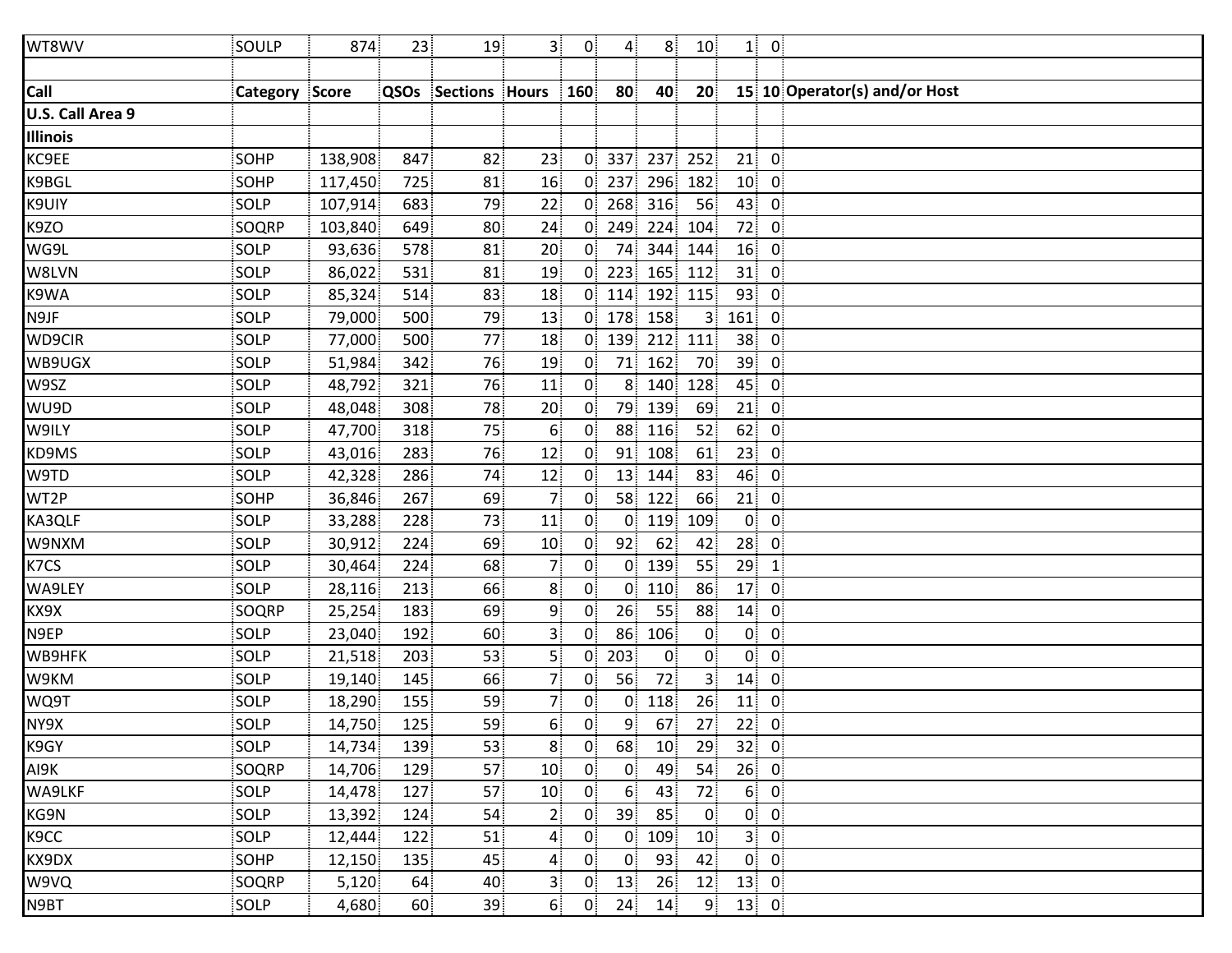| KEØYI             | SOLP        | 4,180          | 55               | 38              | 5              | $\overline{0}$ | 19              | 19             | 12             | 5 <sup>1</sup>  | $\overline{\mathbf{0}}$    |
|-------------------|-------------|----------------|------------------|-----------------|----------------|----------------|-----------------|----------------|----------------|-----------------|----------------------------|
| NV9X              | SOLP        | 3,456          | 54               | 32              | 5              | $\overline{0}$ | 12              | 15             | 12             | 15              | $\overline{\mathbf{0}}$    |
| KØPG              | SOLP        | 3,300          | 50               | 33 <sup>3</sup> | $\overline{4}$ | $\mathbf{0}$   | $\mathbf{1}$    | 24             | $\overline{9}$ | 16              | $\overline{0}$             |
| K9KE              | SOLP        | 2,580          | 43               | 30 <sup>3</sup> | 3 <sup>1</sup> | $\overline{0}$ | 13              | 9              | 12             | 9 <sub>1</sub>  | $\overline{0}$             |
| KD9KHA            | SOLP        | 1,508          | 29               | 26              | 5 <sup>1</sup> | $\mathbf{0}$   | $\overline{0}$  | 29             | $\overline{0}$ | $\overline{0}$  | $\mathbf 0$                |
| NJ9R              | SOHP        | 1,056          | 24               | 22              | $\overline{2}$ | $\overline{0}$ | $\overline{0}$  | 24             | $\overline{0}$ | $\overline{0}$  | $\overline{0}$             |
| W8NWG             | SOLP        | 108            | $6 \overline{6}$ | 9               | $\mathbf{1}$   | $\overline{0}$ | $\overline{0}$  | $\mathbf{2}$   | $\mathbf{1}$   | 3               | $\overline{0}$             |
| KC9BKS            | SOQRP       | 40             | 5 <sub>1</sub>   | 4 <sup>3</sup>  | $\mathbf{1}$   | $\overline{0}$ | 0               | $\overline{0}$ | 5 <sup>1</sup> | $\overline{0}$  | $\overline{0}$             |
| W9SE              | SOQRP       | 2 <sup>1</sup> | $\mathbf{1}$     | $1\overline{1}$ | $\overline{0}$ | 0              | 0               | $\overline{0}$ | $\overline{0}$ | $\overline{0}$  | $\mathbf{1}$               |
| K <sub>9</sub> CT | SOUHP       | 218,232        | 1,299            | 84              | 24             | $\overline{0}$ | 289             | 656            | 269            | 85              | $\overline{0}$             |
| N9CO              | SOULP       | 161,952        | 964              | 84              | 24             | 0              | 118             | 620            | 179            | 47              | $\overline{0}$             |
| N9LQ              | SOUHP       | 117,432        | 699              | 84              | 17             | $\overline{0}$ | 140             | 316            | 242            | 1 <sub>1</sub>  | $\mathbf 0$                |
| KYØQ              | SOULP       | 101,898        | 629              | 81              | 19             | $\overline{0}$ | 162             | 262            | 170            | 35 <sub>1</sub> | $\overline{0}$             |
| K9PW              | SOULP       | 96,612         | 582              | 83              | 21             | $\overline{0}$ | 16              | 394            | 139            | 33              | $\overline{0}$             |
| N9TK              | SOUHP       | 94,952         | 572              | 83              | 16             | $\overline{0}$ | 116             | 269            | 140            | 47              | $\overline{0}$             |
| W9XS              | SOUHP       | 84,640         | 529              | 80              | 23             | 0 <sup>1</sup> | 101             | 252            | 176            | $\overline{0}$  | $\overline{0}$             |
| N <sub>2</sub> BJ | SOUHP       | 83,664         | 498              | 84              | 14             | $\overline{0}$ | 183             | 186            | 84             | 45              | $\overline{0}$             |
| W9ZV              | SOUHP       | 77,688         | 468              | 83              | 14             | $\overline{0}$ | 145             | 140            | 176            | 7 <sup>1</sup>  | $\mathbf 0$                |
| KG9X              | SOULP       | 67,404         | 411              | 82              | $\overline{7}$ | $\overline{0}$ | 174             | 205            | $\mathbf{0}$   | 32 <sub>1</sub> | $\mathbf 0$                |
| KBØV              | SOUHP       | 67,064         | 404              | 83              | 20             | $\overline{0}$ | 134             | 170            | 53             | 47              | $\overline{0}$             |
| K9CW              | SOULP       | 58,800         | 350              | 84              | 12             | $\overline{0}$ | 47              | 128            | 94             | 81              | $\overline{0}$             |
| KI9A              | SOUHP       | 56,248         | 356              | 79              | 8              | $\mathbf{0}$   | 109             | 106            | 135            | 6 <sup>1</sup>  | $\mathbf 0$                |
| N5EP              | SOUHP       | 47,740         | 310              | 77              | 15             | 0              | 73              | 111            | 117            | 9 <sub>1</sub>  | $\overline{0}$             |
| AB9YC             | SOULP       | 46,480         | 280              | 83              | 9              | $\overline{0}$ | 24              | 165            | 77             | 14              | $\overline{0}$             |
| W9QL              | SOULP       | 40,662         | 251              | 81              | 11             | 0 <sup>1</sup> | 57              | 51             | 94             | 49              | $\overline{0}$             |
| ND9G              | SOULP       | 34,992         | 216              | 81              | 8              | $\mathbf{0}$   | 33 <sup>1</sup> | 113            | 57             | 13              | $\overline{0}$             |
| N9GUN             | SOUHP       | 29,808         | 207              | 72              | $\overline{7}$ | $\overline{0}$ | 27              | 114            | 37             | 28              | $\mathbf{1}$               |
| KC9K              | SOUHP       | 29,704         | 188              | 79              | 7 <sup>1</sup> | $\mathbf{0}$   | 42              | 65             | 56             | 25              | $\overline{0}$             |
| N9IO              | SOUHP       | 27,378         | 169              | 81              | 12             | $\overline{0}$ | 37              | 69             | 57             | 6 <sup>1</sup>  | $\mathbf{0}$               |
| W9YS              | SOULP       | 26,880         | 192              | 70              | 11             | $\mathbf{0}$   | 71              | 43             | 37             | 41              | 0                          |
| N9OK              | SOUHP       | 15,912         | 102              | 78              | $\overline{4}$ | $0^{\circ}$    | 18              | 38             | 19             | 27              | $\overline{0}$             |
| N9VPV             | SOULP       | 7,410          | 65               | 57              | 8              | $\overline{0}$ | $\overline{0}$  | 37             | 18             | 10 <sup>1</sup> | $\overline{0}$             |
| KD9LTN            | SOULP       | 84             | 7 <sup>1</sup>   | 6 <sub>1</sub>  | $\overline{2}$ | $\overline{0}$ | $\mathbf{1}$    | $\overline{2}$ | $\overline{4}$ | $\overline{0}$  | $\overline{0}$             |
| KM9M              | SOULP       | 60             | 6 <sup>1</sup>   | 5               | $\mathbf{1}$   | $\overline{0}$ | $\overline{0}$  | 6              | $\overline{0}$ | $\overline{0}$  | $\overline{0}$             |
| KV3T              | <b>MSHP</b> | 104,496        | 622              | 84              | 24             | $\overline{0}$ | $\overline{0}$  | 458            | 141            | 23              | 0 (Ops: K7CS, KV3T, N9BOR) |
| W9YK              | <b>MSHP</b> | 91,056         | 542              | 84              | 19             | $\overline{0}$ | 124             | 277            | 106            | 35 <sub>1</sub> | 0 (Ops: KD9IHM, W9YK)      |
| W9JWC             | S           | 74,260         | 470              | 79              | 21             | $\overline{0}$ | 100             | 239            | 123            | 8 <sup>1</sup>  | 0 (Ops: KD9LSV)            |
| Indiana           |             |                |                  |                 |                |                |                 |                |                |                 |                            |
| W9RE              | SOHP        | 219,240 1,305  |                  | 84              | 24             |                | 0 266 892 132   |                |                | $15$ 0          |                            |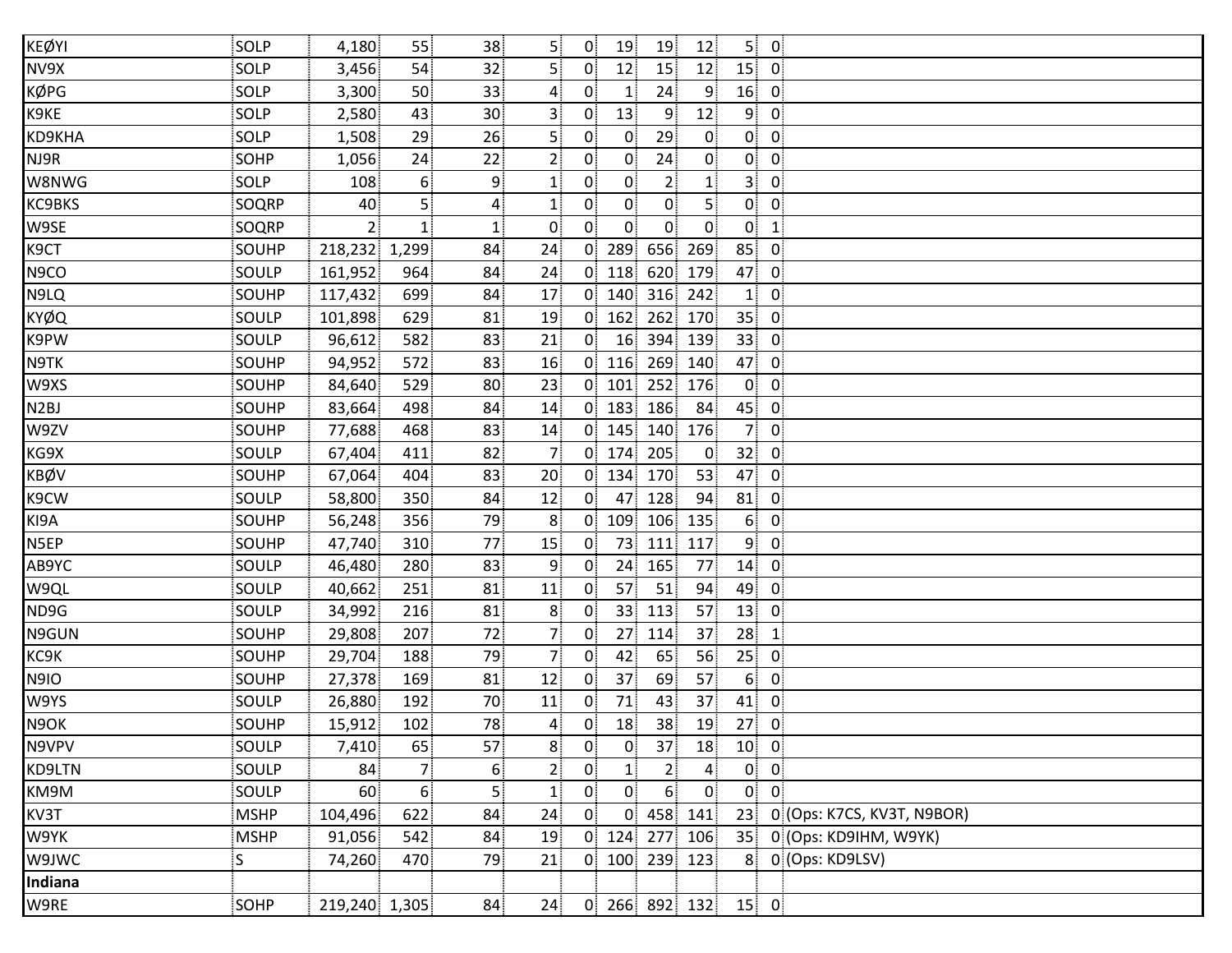| KJ9C        | SOLP         | 71,760         | 460            | 78             | 10                | $\overline{0}$ | 82              | 251            | 87             | 40             | $\overline{0}$              |
|-------------|--------------|----------------|----------------|----------------|-------------------|----------------|-----------------|----------------|----------------|----------------|-----------------------------|
| WD8DSB      | SOLP         | 42,750         | 285            | 75             | 10 <sub>1</sub>   | $\overline{0}$ | 99              | 98             | 55             | 33             | $\overline{0}$              |
| K9KJ        | SOLP         | 38,502         | 279            | 69             | 13                | $\mathbf{0}$   | 89              | 16             | 138            | 36             | $\mathbf 0$                 |
| N9ID        | SOLP         | 38,304         | 252            | 76             | $\overline{9}$    | $\mathbf{0}$   | $\mathbf{0}$    | 192            | 60             | $\overline{0}$ | $\mathbf 0$                 |
| AA9WJ       | SOLP         | 29,260         | 209            | 70             | 10                | $\mathbf{0}$   | 24              | 136            | 41             | 8              | $\mathbf 0$                 |
| N1RU        | SOLP         | 21,624         | 159            | 68             | 8                 | $\mathbf{0}$   | $\overline{0}$  | 159            | $\overline{0}$ | $\overline{0}$ | $\mathbf 0$                 |
| K9LA        | SOLP         | 13,886         | 131            | 53             | $\mathsf{3}$      | $\mathbf{0}$   | 23              | 54             | 35             | 19             | $\mathbf 0$                 |
| W9LW        | SOLP         | 10,094         | 103            | 49             | 5                 | $\mathbf{0}$   | 11              | 51             | 28             | 13             | $\mathbf 0$                 |
| N8KR        | SOLP         | 9,700          | 97             | 50             | $\overline{3}$    | $\mathbf{0}$   | 26              | 49             | 22             | $\mathbf{0}$   | $\mathbf 0$                 |
| KB9ORH      | SOLP         | 7,546          | 77             | 49             | 8                 | $\mathbf{0}$   | 7.              | 27             | 24             | 19             | $\mathbf 0$                 |
| W9TC        | SOLP         | 5,544          | 66             | 42             | $\overline{3}$    | 0              | $\mathbf{0}$    | 66             | $\overline{0}$ | $\overline{0}$ | $\mathbf 0$                 |
| N9UN        | SOLP         | 4,788          | 63             | 38             | 8                 | $\mathbf{0}$   | 30 <sub>1</sub> | 21             | 8              | $\overline{4}$ | $\mathbf 0$                 |
| N9XAU       | SOQRP        | 782            | 23             | 17             | 5                 | 0              | $\overline{0}$  | $\overline{7}$ | 9              | 7              | $\mathbf 0$                 |
| WAØJTL      | SOLP         | 72             | 6 <sup>1</sup> | 6 <sup>1</sup> | $\mathbf{1}$      | 0 <sup>1</sup> | $\overline{0}$  | 6 <sup>3</sup> | $\overline{0}$ | 0              | $\mathbf 0$                 |
| K9WPV       | SOLP         | $\overline{0}$ | $\mathbf{0}$   | $\mathbf{0}$   | $\mathbf{0}$      | 0              | $\overline{0}$  | $\overline{0}$ | $\overline{0}$ | $\mathbf{0}$   | $\mathbf 0$                 |
| WT9U        | SOULP        | 138,264        | 823            | 84             | 17                | 0 <sup>1</sup> | 267             | 320            | 175            | 61             | $\mathbf 0$                 |
| K9NW        | SOUHP        | 137,760        | 820            | 84             | 15                | $\overline{0}$ | 195             | 479            | 111            | 35             | $\mathbf 0$                 |
| K9WX        | SOULP        | 122,840        | 740            | 83             | 16                | $\overline{0}$ | 227             | 344            | 124            | 45             | $\mathbf 0$                 |
| <b>KØTQ</b> | SOUHP        | 50,468         | 341            | 74             | 10                | 0 <sub>1</sub> | 113             | 163            | 56             | 9              | $\mathbf 0$                 |
| K9DUR       | <b>SOUHP</b> | 27,876         | 202            | 69             | 8                 | $\mathbf{0}$   | 26              | 68             | 108            | $\overline{0}$ | $\mathbf 0$                 |
| KK9V        | SOULP        | 24,056         | 194            | 62             | $\overline{3}$    | $\mathbf{0}$   | 98              | 71             | 25             | $\mathbf{0}$   | $\mathbf 0$                 |
| W9FFA       | SOUHP        | 23,790         | 183            | 65             | $\overline{7}$    | $\mathbf{0}$   | 38              | 78             | 50             | 17             | 0                           |
| W9PA        | SOULP        | 1,914          | 33             | 29             | $\overline{2}$    | $\mathbf 0$    | 8 <sup>1</sup>  | 13             | 8 <sup>1</sup> | $\overline{4}$ | $\mathbf 0$                 |
| N9MT        | <b>MSLP</b>  | 41,850         | 279            | 75             | 17                | $\overline{0}$ | 52              | 135            | 71             | 20             | 1 (Ops: N9MT, W9JRT, W9MMT) |
| K9IU        | $\mathsf S$  | 77,274         | 477            | 81             | 15                | 0 <sup>1</sup> | 134             | 276            | 43             | 24             | 0 (Ops: K7JOE)              |
| Wisconsin   |              |                |                |                |                   |                |                 |                |                |                |                             |
| KB9OWD      | SOLP         | 96,268         | 587            | 82             | 23                | 0 <sup>1</sup> | 97              | 285            | 160            | 45             | $\mathbf 0$                 |
| N7ZZ        | SOLP         | 84,952         | 518            | 82             | 18                | 0 <sup>1</sup> | 116             | 221            | 108            | 73             | $\mathbf 0$                 |
| WI9WI       | SOQRP        | 68,222         | 443            | 77             | 16                | $\mathbf{0}$   | 12 <sub>1</sub> | 178            | 206            | 47             | $\mathbf 0$                 |
| K9MA        | <b>SOHP</b>  | 56,648         | 388            | 73             | 5                 | 0              | 45              | 225            | 112            | 6 <sub>1</sub> | $\mathbf 0$                 |
| KA9FOX      | SOLP         | 52,744         | 347            | 76             | $6^{\frac{1}{3}}$ | $0^{\circ}$    | 150             | 110            | 63             | 24             | $\mathbf 0$                 |
| W9MS        | <b>SOHP</b>  | 44,992         | 296            | 76             | 6                 | $\overline{0}$ | $\overline{0}$  | 213            | 83             | $\mathbf{0}$   | $\mathbf 0$                 |
| KØVW        | SOHP         | 33,600         | 240            | 70             | 10 <sub>1</sub>   | $\mathbf{0}$   | 45              | 64             | 93             | 38             | $\mathbf 0$                 |
| W9KHH       | SOLP         | 11,236         | 106            | 53             | 10 <sub>1</sub>   | $\mathbf{0}$   | 20              | 50             | 24             | 12             | $\mathbf 0$                 |
| AF9J        | SOQRP        | 9,844          | 107            | 46             | 9                 | $\mathbf{0}$   | 13              | 51             | 30             | 13             | $\mathbf 0$                 |
| WA9ZZ       | SOLP         | 8,256          | 96             | 43             | 11                | 0              | 17              | 23             | 56             | $\overline{0}$ | $\mathbf 0$                 |
| AA9WP       | SOLP         | 7,920          | 88             | 45             | 6                 | $\mathbf{0}$   | 44              | 23             | 18             | 3 <sup>1</sup> | $\mathbf 0$                 |
| N9XX        | SOLP         | 6,532          | 71             | 46             | $\mathbf{1}$      | 0              | 0               | 53             | 16             | $\overline{a}$ | 0                           |
| N8HWV       | SOLP         | 3,392          | 53             | 32             | 3 <sup>1</sup>    | $\overline{0}$ | $\overline{0}$  | 53             | $\overline{0}$ | $\overline{0}$ | $\overline{\mathbf{0}}$     |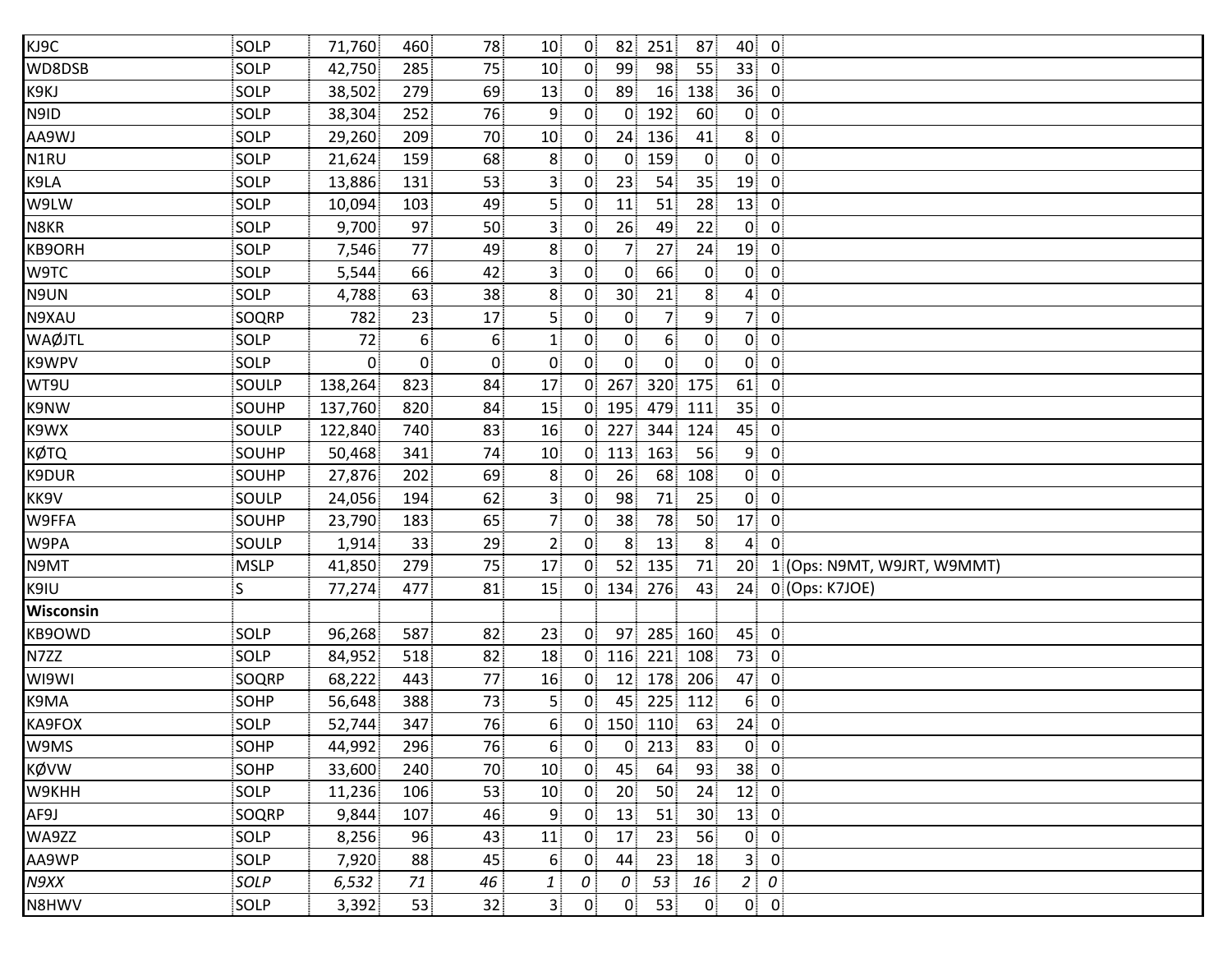| KF9VV                       | SOLP           | 782           | 23    | 17              | $\mathbf{1}$            | 0 <sup>1</sup> | 3 <sup>1</sup>  | 6 <sup>1</sup>  | 2 <sub>1</sub>  | 12 <sub>1</sub> | $\overline{0}$          |                               |
|-----------------------------|----------------|---------------|-------|-----------------|-------------------------|----------------|-----------------|-----------------|-----------------|-----------------|-------------------------|-------------------------------|
| NE9U                        | SOULP          | 168,504       | 1,003 | 84              | 24                      | 0 <sup>1</sup> | 192             | 418             | 335             | 58              | $\overline{0}$          |                               |
| K9WO                        | SOUHP          | 100,098       | 603   | 83              | 17                      | $\mathbf{0}$   | 187             | 234             | 159             | 23              | $\overline{0}$          |                               |
| K9OM                        | SOULP          | 81,144        | 483   | 84              | 8                       | $\mathbf{0}$   | 19              | 328             | 136             | $\overline{0}$  | $\overline{0}$          |                               |
| WT9Q                        | SOULP          | 75,768        | 462   | 82              | 18                      | $\overline{0}$ | 138             | 154             | 109             | 61              | $\mathbf{0}$            |                               |
| KB9S                        | SOULP          | 74,866        | 451   | 83              | 12                      | $\overline{0}$ | 107             | 182             | 142             | 20 <sub>1</sub> | $\overline{0}$          |                               |
| N9SD                        | SOULP          | 44,384        | 292   | 76              | 7 <sub>1</sub>          | 0 <sup>1</sup> | 94              | 48              | 121             | 29              | $\overline{0}$          |                               |
| AA9RK                       | SOULP          | 24,050        | 185   | 65              | 8 <sup>1</sup>          | $\mathbf{0}$   | 14              | 88              | 64              | 19              | $\overline{0}$          |                               |
| KZ9V                        | SOULP          | 19,968        | 156   | 64              | $\overline{7}$          | $\mathbf{0}$   | 58              | 79              | $\overline{2}$  | 17              | $\overline{0}$          |                               |
| N9UA                        | SOULP          | 16,510        | 127   | 65              | $\overline{\mathbf{3}}$ | $\overline{0}$ | 58              | 12              | 24              | 33              | $\mathbf 0$             |                               |
| WO9B                        | SOULP          | 15,520        | 97    | 80              | 6 <sup>1</sup>          | $\mathbf{0}$   | 13              | 27              | 36              | 21              | $\mathbf 0$             |                               |
| KX3H                        | SOULP          | 11,742        | 103   | 57              | $\overline{5}$          | $\mathbf{0}$   | $\mathbf{0}$    | 66              | 37              | $\overline{0}$  | $\mathbf 0$             |                               |
| N9NE                        | <b>SOUQRP</b>  | 8,280         | 90    | 46              | 4                       | 0              | 15              | 64              | 6               | 5               | 0                       |                               |
| KØCD                        | SOULP          | 7,812         | 93    | 42              | $\overline{4}$          | 0 <sup>1</sup> | 9               | 27              | 43              | 14              | $\overline{0}$          |                               |
| KC9YL                       | SOULP          | 1,872         | 39    | 24              | $\overline{3}$          | $\overline{0}$ | 7.              | 24              | 8 <sup>1</sup>  | $\overline{0}$  | $\mathbf 0$             |                               |
| KA9VVQ                      | <b>MSLP</b>    | 61,446        | 399   | 77              | 18                      | $\overline{0}$ | 115             | 167             | 68              | 49              |                         | 0 (Ops: KA9VVQ, W9FZ)         |
| W9ET                        | <b>MSLP</b>    | 38,654        | 251   | 77              | 14                      | $\overline{0}$ | 5               | 175             | 49              | 22              |                         | 0 (Ops: KA9CHM, WB9SBD)       |
|                             |                |               |       |                 |                         |                |                 |                 |                 |                 |                         |                               |
| Call                        | Category Score |               | QSOs  | Sections        | <b>Hours</b>            | 160            | 80              | 40              | 20 <sub>2</sub> |                 |                         | 15 10 Operator(s) and/or Host |
|                             |                |               |       |                 |                         |                |                 |                 |                 |                 |                         |                               |
| Canada                      |                |               |       |                 |                         |                |                 |                 |                 |                 |                         |                               |
| <b>Northern Territories</b> |                |               |       |                 |                         |                |                 |                 |                 |                 |                         |                               |
| VY1KX                       | SOLP           | 5,110         | 73    | 35 <sub>1</sub> | 6                       | $\overline{0}$ | $\overline{0}$  | $\mathbf{0}$    | 59              | 14              | $\overline{0}$          |                               |
| VY1AAA (VE1RM, op)          | SOULP          | 31,392        | 218   | 72              | 10                      | $\mathbf{0}$   | $\overline{0}$  | 55              | 133             | 30 <sup>°</sup> | $\Omega$                |                               |
| VYØERC                      | <b>MSHP</b>    | 16,830        | 153   | 55              | 10                      | 0              | 0               | 78              | 75              | $\overline{0}$  |                         | 0 (Ops: VE1RUS, VE3KTB)       |
| <b>British Columbia</b>     |                |               |       |                 |                         |                |                 |                 |                 |                 |                         |                               |
| VA7ST                       | <b>SOHP</b>    | 123,504       | 744   | 83              | 21                      | $\overline{0}$ | 31              | 170             | 501             | 42              | $\overline{0}$          |                               |
| VE7YU                       | SOLP           | 68,800        | 430   | 80              | 21                      | 0 <sup>1</sup> | 25 <sub>1</sub> | 122             | 230             | 53              | $\overline{0}$          |                               |
| VA7MM                       | SOHP           | 60,000        | 375   | 80 <sup>3</sup> | 13                      | 11             | 43              | 87              | 217             | 27              | $\overline{0}$          |                               |
| VE7CA                       | SOLP           | 40,764        | 258   | 79              | 12                      |                | 14              | 85              | 141             | 16              | $\mathbf{0}$            |                               |
| VA7EU                       | SOLP           | 23,316        | 201   | 58              | 8                       |                | 35              | 15              | 132             | 18              | $\mathbf 0$             |                               |
| VE7NI                       | SOQRP          | 10,712        | 103   | 52              | 7                       | $\overline{0}$ | 0               | 14              | 83              | 6 <sup>1</sup>  | $\overline{0}$          |                               |
| VA7KH                       | SOQRP          | 10,700        | 107   | 50              | 14                      | $\overline{0}$ | $\overline{0}$  | 33              | 74              | $\mathbf{0}$    | $\overline{\mathbf{0}}$ |                               |
| VE7JKZ                      | SOHP           | 5,360         | 67    | 40              | $\overline{a}$          | 0              | $\overline{0}$  | 19              | 48              | $\overline{0}$  | $\overline{0}$          |                               |
| VE7BGP                      | SOLP           | 2,668         | 46    | 29              | 8                       | $\mathbf{0}$   | 7               | 3               | 20              | 16              | $\overline{0}$          |                               |
| VE7CC                       | SOUHP          | 191,688 1,141 |       | 84              | 24                      | 0 <sup>1</sup> | 44              | 421             | 507             | 169             | $\overline{0}$          |                               |
| VE7UF (VE7JH, op)           | SOUHP          | 171,864 1,023 |       | 84              | 23                      | $\mathbf{0}$   | 84              | 288             | 497             | 154             | $\overline{0}$          |                               |
| VE7XF                       | SOUHP          | 37,128        | 238   | 78              | 15                      | $\overline{0}$ | 7 <sup>1</sup>  | 91              | 116             | 24              | $\overline{0}$          |                               |
| VE7FO                       | SOUHP          | 7,308         | 87    | 42              | $6 \overline{6}$        | $\mathbf{0}$   | 0               | 30 <sub>1</sub> | 28              | 29              | $\overline{0}$          |                               |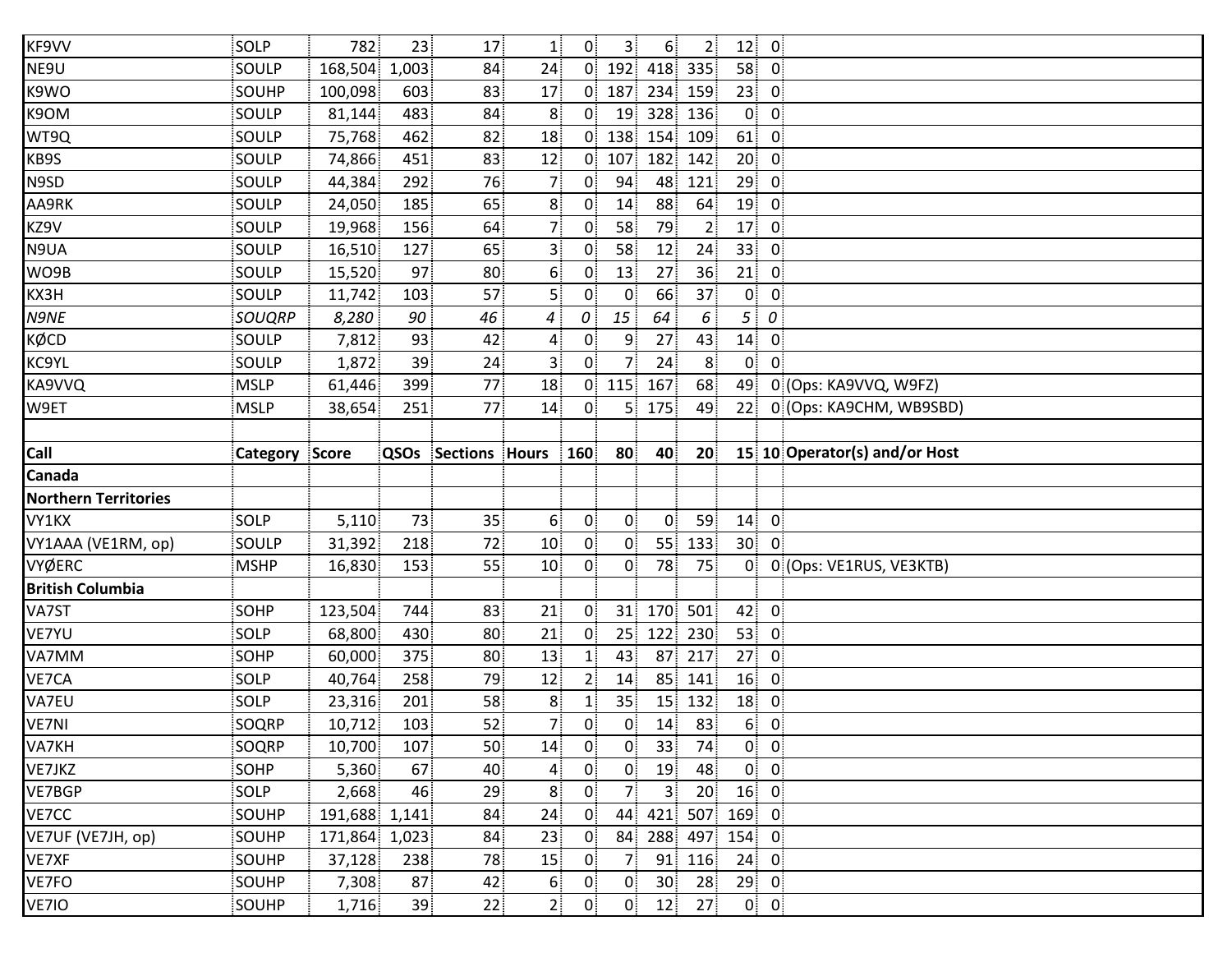| VA7JC                       | SOUHP       | 936     | 26  | 18              | $\mathbf{1}$     | 0 <sup>1</sup> | $\overline{0}$  | 26             | $\overline{0}$ |                 | $0 \quad 0$    |                       |
|-----------------------------|-------------|---------|-----|-----------------|------------------|----------------|-----------------|----------------|----------------|-----------------|----------------|-----------------------|
| VE7KW                       | <b>MSHP</b> | 162,514 | 979 | 83              | 24               | 0 <sup>1</sup> | 39              |                | 291 540        | 109             |                | 0 (Ops: VA7DX, VE7KW) |
| <b>Alberta</b>              |             |         |     |                 |                  |                |                 |                |                |                 |                |                       |
| VA6RCN (VE3RCN, op)         | SOLP        | 62,726  | 397 | 79              | 18               | $\overline{0}$ | 9               | 72             | 271            | 45              | $\overline{0}$ |                       |
| VE6BIR                      | SOQRP       | 2,280   | 38  | 30 <sup>2</sup> | $\mathbf{3}$     | 0              | 1               | 1              | 28             | 8 <sup>3</sup>  | 0              |                       |
| VE6KC                       | SOUHP       | 55,800  | 372 | 75              | 11               | $\mathbf{0}$   | 13              | 45             | 261            | 53              | $\mathbf 0$    |                       |
| VE6EX                       | SOUQRP      | 35,280  | 280 | 63              | 17               | $\overline{0}$ | 0 <sup>1</sup>  | 110            | 165            | 5 <sup>1</sup>  | $\overline{0}$ |                       |
| Saskatchewan                |             |         |     |                 |                  |                |                 |                |                |                 |                |                       |
| VE5SF                       | SOLP        | 134,946 | 833 | 81              | 22               | $\mathbf{0}$   | 26              | 272            | 365            | 170             | $\overline{0}$ |                       |
| VE5ZX                       | SOLP        | 53,820  | 345 | 78              | $\overline{7}$   | $\Omega$       | 10 <sup>1</sup> | 65             | 229            | 41              | 0              |                       |
| VE5GC                       | SOLP        | 41,464  | 284 | 73              | 14               | $\mathbf{0}$   | 21              | 132            | 82             | 49              | $\mathbf 0$    |                       |
| Manitoba                    |             |         |     |                 |                  |                |                 |                |                |                 |                |                       |
| VE4EA                       | <b>SOHP</b> | 165,648 | 986 | 84              | 22               | 0              | 23              | 357            | 562            | 44              | $\overline{0}$ |                       |
| VE4XT                       | SOLP        | 11,024  | 104 | 53              | $\overline{a}$   | 0 <sup>1</sup> | 5 <sup>1</sup>  | 20             | 20             | 59              | $\overline{0}$ |                       |
| VE4DL                       | SOLP        | 680     | 17  | 20              | $\overline{a}$   | $\overline{0}$ | 3               | $\mathbf{1}$   | 13             | $\mathbf{0}$    | $\mathbf 0$    |                       |
| VE4VT                       | SOUHP       | 88,872  | 529 | 84              | 17               | $\mathbf{0}$   | 32 <sup>1</sup> | 181            | 178            | 137             | $\mathbf{1}$   |                       |
| VE4GV                       | SOUHP       | 28,776  | 218 | 66              | 4                | $\mathbf{0}$   | $\overline{0}$  | 114            | 88             | 16              | -0             |                       |
| <b>Greater Toronto Area</b> |             |         |     |                 |                  |                |                 |                |                |                 |                |                       |
| VE3BR                       | <b>SOHP</b> | 99,600  | 600 | 83              | 19               | $\Omega$       | 152             | 279            | 156            | 13              | $\overline{0}$ |                       |
| VE3SMA                      | SOLP        | 92,640  | 579 | 80              | 20               | 0 <sup>1</sup> | 178             | 288            | 93             | 20 <sup>2</sup> | $\overline{0}$ |                       |
| VE3MA                       | SOLP        | 51,652  | 349 | 74              | 10               | $\overline{0}$ | 17 <sup>1</sup> | 257            | 62             | 13              | $\overline{0}$ |                       |
| VE3DZ                       | SOHP        | 49,348  | 338 | 73              | $\overline{4}$   | $\overline{0}$ | 110             | 159            | 69             | $\overline{0}$  | $\mathbf 0$    |                       |
| VE3EY                       | SOLP        | 47,872  | 352 | 68              | $\overline{5}$   | $\mathbf{0}$   | 58              | 198            | 74             | 22              | $\overline{0}$ |                       |
| VE3MM                       | SOLP        | 30,464  | 224 | 68              | $\overline{5}$   | $\overline{0}$ | 18 <sup>1</sup> | 167            | 26             | 13              | $\mathbf 0$    |                       |
| VA3EC                       | SOLP        | 17,214  | 151 | 57              | 5                | $\mathbf{0}$   | $\overline{0}$  | 82             | 57             | 12              | $\mathbf 0$    |                       |
| <b>VE3NFN</b>               | SOLP        | 11,374  | 121 | 47              | 12               | $\overline{0}$ | 55              | 33             | 28             | 5 <sup>1</sup>  | $\overline{0}$ |                       |
| VE3LMS                      | SOQRP       | 8,880   | 111 | 40              | 8                | $0^{\circ}$    | 0 <sup>1</sup>  | $\overline{0}$ | 111            | $\mathbf{0}$    | $\overline{0}$ |                       |
| VE3RZ                       | SOUHP       | 156,408 | 931 | 84              | 23               | $\overline{0}$ | 247             | 365            | 303            | 16              | $\overline{0}$ |                       |
| VE3GFN                      | SOULP       | 85,680  | 510 | 84              | 12               | $\mathbf{0}$   | 128             | 210            | 161            | 11              | 0              |                       |
| VE3EJ                       | SOULP       | 49,560  | 295 | 84              | $\overline{7}$   | 0              | 17              | 160            | 81             | 37              | $\overline{0}$ |                       |
| VE3TW                       | SOUHP       | 43,056  | 276 | 78              | 13               | $\overline{0}$ | 71              | 96             | 91             | 18              | $\overline{0}$ |                       |
| VE3HEU                      | SOULP       | 39,900  | 285 | 70              | 13               | 0 <sup>1</sup> | $\overline{0}$  | 266            | $\mathbf 0$    | 19              | $\overline{0}$ |                       |
| VA3PM                       | SOULP       | 9,506   | 97  | 49              | 6                | 0              | 22              | 47             | 28             | $\overline{0}$  | $\overline{0}$ |                       |
| VE3GMZ                      | SOUQRP      | 2,240   | 40  | 28              | 5                | 0              | $\overline{0}$  | 23             | 17             | $\mathbf{0}$    | $\overline{0}$ |                       |
| <b>Ontario East</b>         |             |         |     |                 |                  |                |                 |                |                |                 |                |                       |
| VA3SB                       | SOLP        | 90,364  | 551 | 82              | 17               | $\mathbf{0}$   | 152             | 219            | 145            | 35              | $\mathbf 0$    |                       |
| VE3KP                       | SOHP        | 58,560  | 366 | 80              | 14               | 0              | 103             | 135            | 106            | 22              | $\mathbf 0$    |                       |
| VE3TG                       | SOLP        | 53,352  | 342 | 78              | 14               | 0              | 42              | 163            | 120            | 17              | $\mathbf 0$    |                       |
| VE3VN                       | SOLP        | 37,376  | 292 | 64              | $\boldsymbol{4}$ |                | $0$ 107         | 139            | 46             |                 | $0 \quad 0$    |                       |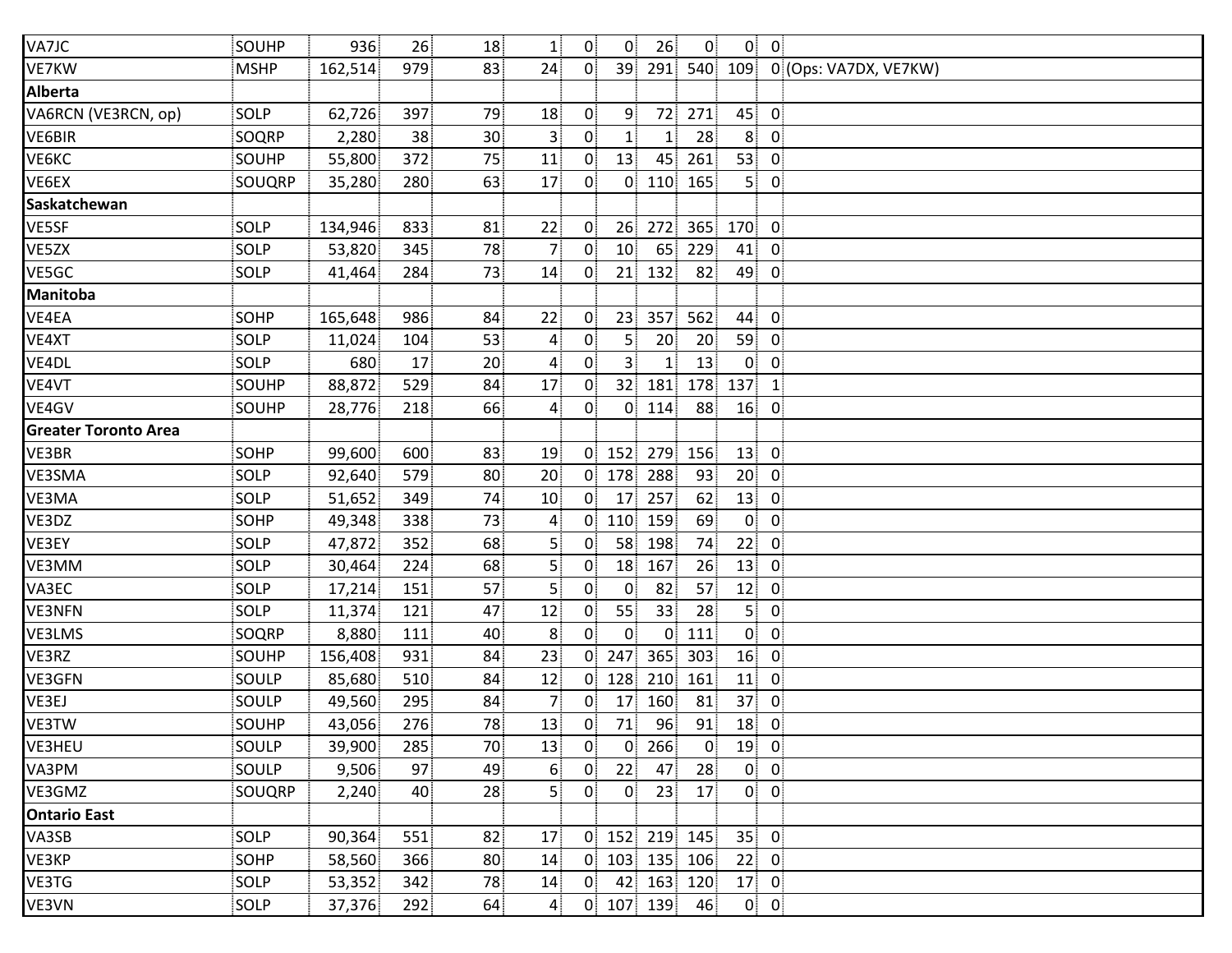| VE3ZY                       | SOLP         | 13,886  | 131            | 53             | 6               | 0              | 57              | 30              | 31              | 13              | $\cal O$       |  |
|-----------------------------|--------------|---------|----------------|----------------|-----------------|----------------|-----------------|-----------------|-----------------|-----------------|----------------|--|
| VE3KI                       | SOUQRP       | 91,392  | 544            | 84             | 18              | $\overline{0}$ | 99              | 237             | 149             | 59              | $\overline{0}$ |  |
| VE3TM                       | SOULP        | 78,732  | 486            | 81             | 18              | $\mathbf{0}$   | 99              | 171             | 189             | 27              | $\mathbf 0$    |  |
| VE3FZ                       | SOULP        | 7,392   | 84             | 44             | 4               | 0 <sup>1</sup> | 19              | 35              | 23              | 7 <sup>1</sup>  | $\mathbf 0$    |  |
| VE3OU                       | SOULP        | 448     | 14             | 16             | 3 <sup>3</sup>  | $\overline{0}$ | $\overline{0}$  | 9               | $\mathbf{4}$    | $\mathbf{1}$    | $\mathbf 0$    |  |
| VE3VHB                      | SOULP        | 12      | 3 <sup>1</sup> | $\overline{2}$ | $\mathbf{0}$    | 0              | $\overline{0}$  | $\overline{0}$  | 1 <sup>1</sup>  | 2 <sub>1</sub>  | $\mathbf 0$    |  |
| <b>Ontario North</b>        |              |         |                |                |                 |                |                 |                 |                 |                 |                |  |
| VE3ZI                       | SOHP         | 133,560 | 795            | 84             | 16              | $\overline{0}$ | 25 <sup>1</sup> | 562             | 180             | 28              | $\mathbf 0$    |  |
| VE3RUA                      | SOLP         | 67,076  | 409            | 82             | 13              | $\overline{0}$ | 88 <sup>1</sup> | 124             | 158             | 39              | $\mathbf 0$    |  |
| <b>Ontario South</b>        |              |         |                |                |                 |                |                 |                 |                 |                 |                |  |
| VE3UZ                       | SOHP         | 81,312  | 528            | 77             | 15              | $\overline{0}$ | 106             | 147             | 175             | 100             | $\mathbf 0$    |  |
| VE3FH                       | SOLP         | 30,530  | 215            | 71             | 18              | 0 <sup>1</sup> | $\overline{0}$  | 134             | 50              | 31              | $\mathbf 0$    |  |
| <b>VE3SIF</b>               | SOQRP        | 17,284  | 149            | 58             | 11              | $\overline{0}$ | 13              | 72              | 49              | 15              | $\mathbf 0$    |  |
| VE3RIA                      | SOHP         | 14,278  | 121            | 59             | $\overline{5}$  | $\overline{0}$ | $\overline{0}$  | 58              | 48              | 15              | $\mathbf 0$    |  |
| VA3WR                       | SOLP         | 3,234   | 49             | 33             | 6               | 0 <sup>1</sup> | 8 <sup>1</sup>  | 13              | 13              | 15              | $\mathbf 0$    |  |
| VA3FN                       | SOLP         | 360     | 15             | 12             | $\mathbf{0}$    | 0              | $\overline{0}$  | 15              | $\overline{0}$  | $\overline{0}$  | $\mathbf 0$    |  |
| VE3YT                       | SOULP        | 128,856 | 767            | 84             | 24              | $\overline{0}$ | 114             | 571             | 54              | 28              | $\mathbf 0$    |  |
| VE3MGY                      | SOULP        | 100,464 | 598            | 84             | 17              | $\mathbf{0}$   | 327             | 153             | 118             | $\mathbf{0}$    | $\mathbf 0$    |  |
| VA3CW                       | SOUHP        | 45,036  | 278            | 81             | 13              | $\mathbf{0}$   | $\mathbf{0}$    | 231             | 24              | 23              | $\mathbf 0$    |  |
| VA3DKL                      | SOUQRP       | 24,924  | 186            | 67             | 8               | $\overline{0}$ | 2 <sup>1</sup>  | 154             | 30 <sup>2</sup> | $\overline{0}$  | $\mathbf 0$    |  |
| VA3PAF                      | SOULP        | 3,808   | 56             | 34             | 5 <sup>1</sup>  | $\overline{0}$ | $\overline{0}$  | 32              | 20 <sup>2</sup> | $\overline{4}$  | $\mathbf 0$    |  |
| <b>Quebec</b>               |              |         |                |                |                 |                |                 |                 |                 |                 |                |  |
| VA2EBI                      | SOLP         | 54,756  | 338            | 81             | 10              | $\overline{0}$ | $\overline{0}$  | 75              | 246             | 17              | $\mathbf 0$    |  |
| VE2FU                       | SOLP         | 29,040  | 220            | 66             | 8               | $\overline{0}$ | $\overline{0}$  | 110             | 110             | 0               | $\mathbf 0$    |  |
| VE2QV                       | SOLP         | 16,704  | 144            | 58             | 8               | 0 <sup>1</sup> | 34              | 36              | 69              | 5 <sup>1</sup>  | $\mathbf 0$    |  |
| VE2GHI                      | SOLP         | 7,840   | 80             | 49             | 10 <sup>1</sup> | 0 <sup>1</sup> | 10              | 49              | 9               | 12              | $\mathbf 0$    |  |
| VA2FO                       | SOLP         | 4,514   | 61             | 37             | 4               | 0 <sup>1</sup> | $\overline{0}$  | $\mathbf{0}$    | 61              | $\mathbf{0}$    | $\mathbf 0$    |  |
| VE2ZT                       | SOLP         | 1,026   | 27             | 19             | 3 <sup>1</sup>  | $\overline{0}$ | $\overline{0}$  | $\overline{0}$  | 27              | $\overline{0}$  | $\overline{0}$ |  |
| VE2EZD                      | SOUHP        | 48,000  | 300            | 80             | 16              | $\overline{0}$ | 107             | 106             | 77              | 10 <sup>1</sup> | $\mathbf 0$    |  |
| VE2FK                       | <b>SOUHP</b> | 40,290  | 255            | 79             | 6 <sup>1</sup>  | $\overline{0}$ | 8 <sub>1</sub>  | 61              | 130             | 56              | $\mathbf 0$    |  |
| VA2CZ                       | SOULP        | 25,872  | 168            | 77             | 7 <sup>1</sup>  | 0 <sup>1</sup> | 29              | 46              | 77              | 16              | $\overline{0}$ |  |
| VA2VT                       | SOULP        | 11,552  | 76             | 76             | 7 <sup>1</sup>  | $\overline{0}$ | $\overline{9}$  | 33              | 30              | 4               | $\overline{0}$ |  |
| <b>Maritime</b>             |              |         |                |                |                 |                |                 |                 |                 |                 |                |  |
| VE1RSM                      | SOLP         | 81,212  | 514            | 79             | 12              | $\mathbf{0}$   | 78              | 147             | 193             | 96              | $\mathbf 0$    |  |
| VA1MM                       | <b>SOHP</b>  | 66,044  | 418            | 79             | 10              | $\overline{0}$ | 5 <sup>1</sup>  | 146             | 229             | 38              | $\overline{0}$ |  |
| VE1GN                       | SOLP         | 14,456  | 139            | 52             | $\overline{7}$  | $\mathbf{0}$   | 6 <sup>1</sup>  | 94              | 31              | 8               | $\mathbf 0$    |  |
| VE1AOE                      | SOLP         | 9,976   | 116            | 43             | 10 <sup>1</sup> | 0              | 116             | $\mathbf{0}$    | $\overline{0}$  | $\overline{0}$  | $\mathbf 0$    |  |
| <b>Prince Edward Island</b> |              |         |                |                |                 |                |                 |                 |                 |                 |                |  |
| VY2LI                       | SOLP         | 4,224   | 64             | 33             | 6 <sup>1</sup>  | $\overline{0}$ | $\overline{0}$  | 30 <sup>2</sup> | 34              |                 | $0 \quad 0$    |  |
|                             |              |         |                |                |                 |                |                 |                 |                 |                 |                |  |